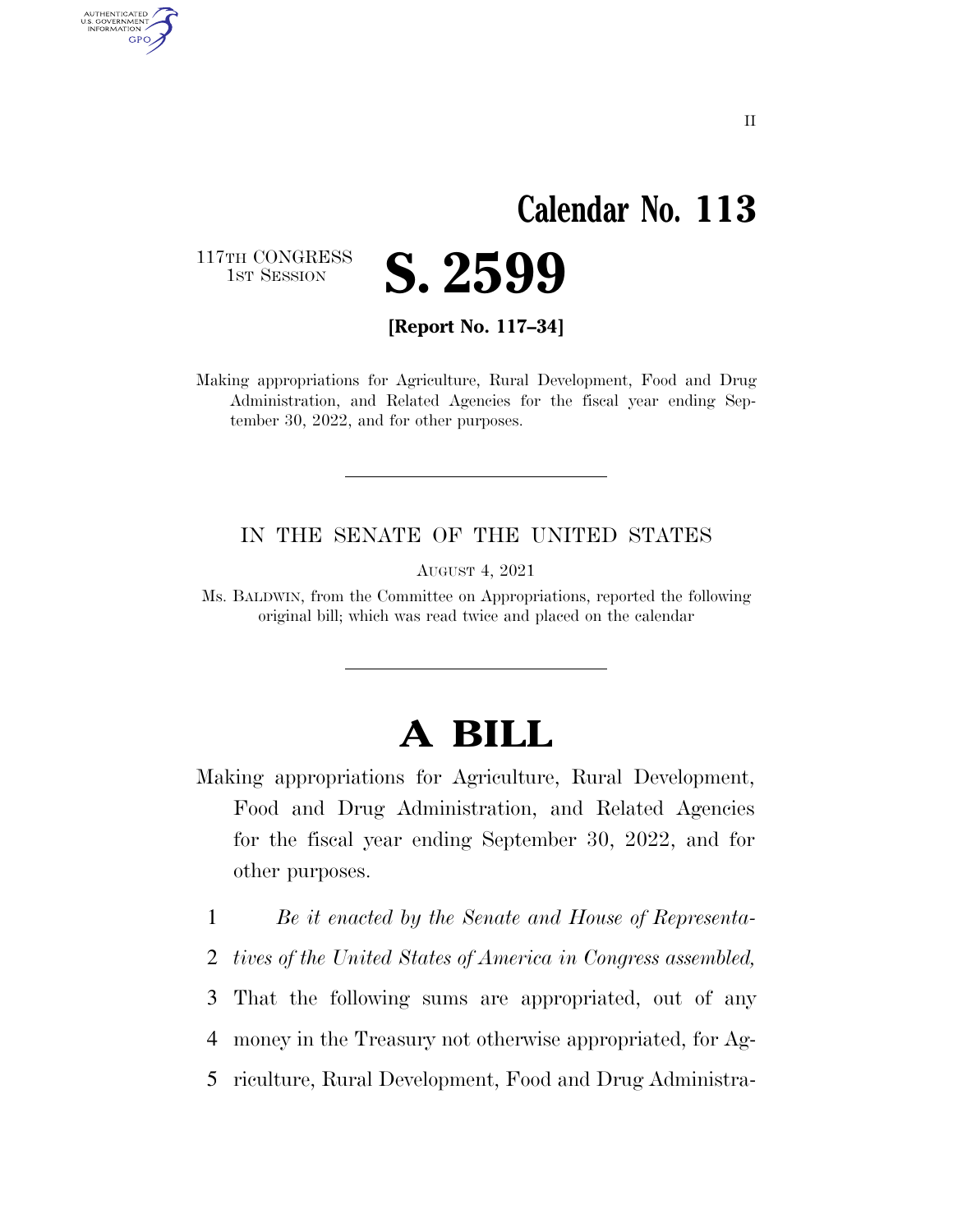| tion, and Related Agencies for the fiscal year ending Sep-       |
|------------------------------------------------------------------|
| tember 30, 2022, and for other purposes, namely:                 |
| TITLE I                                                          |
| AGRICULTURAL PROGRAMS                                            |
| PROCESSING, RESEARCH, AND MARKETING                              |
| OFFICE OF THE SECRETARY                                          |
| (INCLUDING TRANSFERS OF FUNDS)                                   |
| For necessary expenses of the Office of the Secretary,           |
| $$52,916,000$ , of which not to exceed $$5,703,000$ shall be     |
| available for the immediate Office of the Secretary; not         |
| to exceed $$4,749,000$ shall be available for the Office of      |
| Homeland Security; not to exceed $$1,025,000$ shall be           |
| available for the Office of Tribal Relations; not to exceed      |
| $$6,044,000$ shall be available for the Office of Partner-       |
| ships and Public Engagement, of which $$1,500,000$ shall         |
| be for 7 U.S.C. 2279(c)(5); not to exceed \$23,431,000<br>16     |
| shall be available for the Office of the Assistant Secretary     |
| 18 for Administration, of which \$21,782,000 shall be avail-     |
| able for Departmental Administration to provide for nec-         |
| essary expenses for management support services to of-           |
| fices of the Department and for general administration,          |
| security, repairs and alterations, and other miscellaneous       |
| supplies and expenses not otherwise provided for and nec-        |
| essary for the practical and efficient work of the Depart-       |
| ment: <i>Provided</i> , That funds made available by this Act to |
|                                                                  |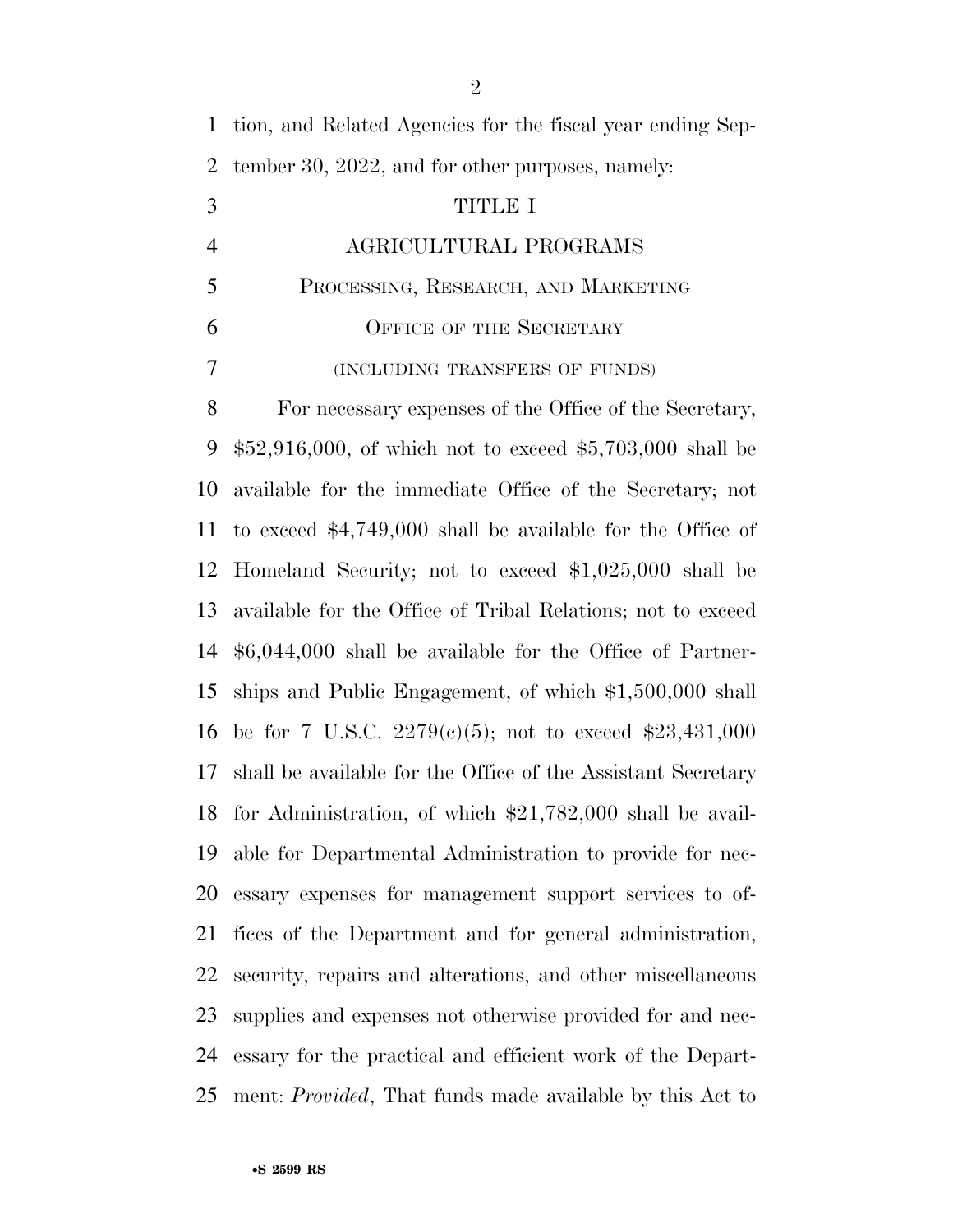an agency in the Administration mission area for salaries and expenses are available to fund up to one administra- tive support staff for the Office; not to exceed \$4,480,000 shall be available for the Office of Assistant Secretary for Congressional Relations and Intergovernmental Affairs to carry out the programs funded by this Act, including pro- grams involving intergovernmental affairs and liaison within the executive branch; and not to exceed \$7,484,000 shall be available for the Office of Communications: *Pro- vided further*, That the Secretary of Agriculture is author- ized to transfer funds appropriated for any office of the Office of the Secretary to any other office of the Office of the Secretary: *Provided further*, That no appropriation for any office shall be increased or decreased by more than 5 percent: *Provided further*, That not to exceed \$22,000 of the amount made available under this paragraph for the immediate Office of the Secretary shall be available for official reception and representation expenses, not oth- erwise provided for, as determined by the Secretary: *Pro- vided further*, That the amount made available under this heading for Departmental Administration shall be reim- bursed from applicable appropriations in this Act for trav- el expenses incident to the holding of hearings as required by 5 U.S.C. 551–558: *Provided further*, That funds made available under this heading for the Office of the Assistant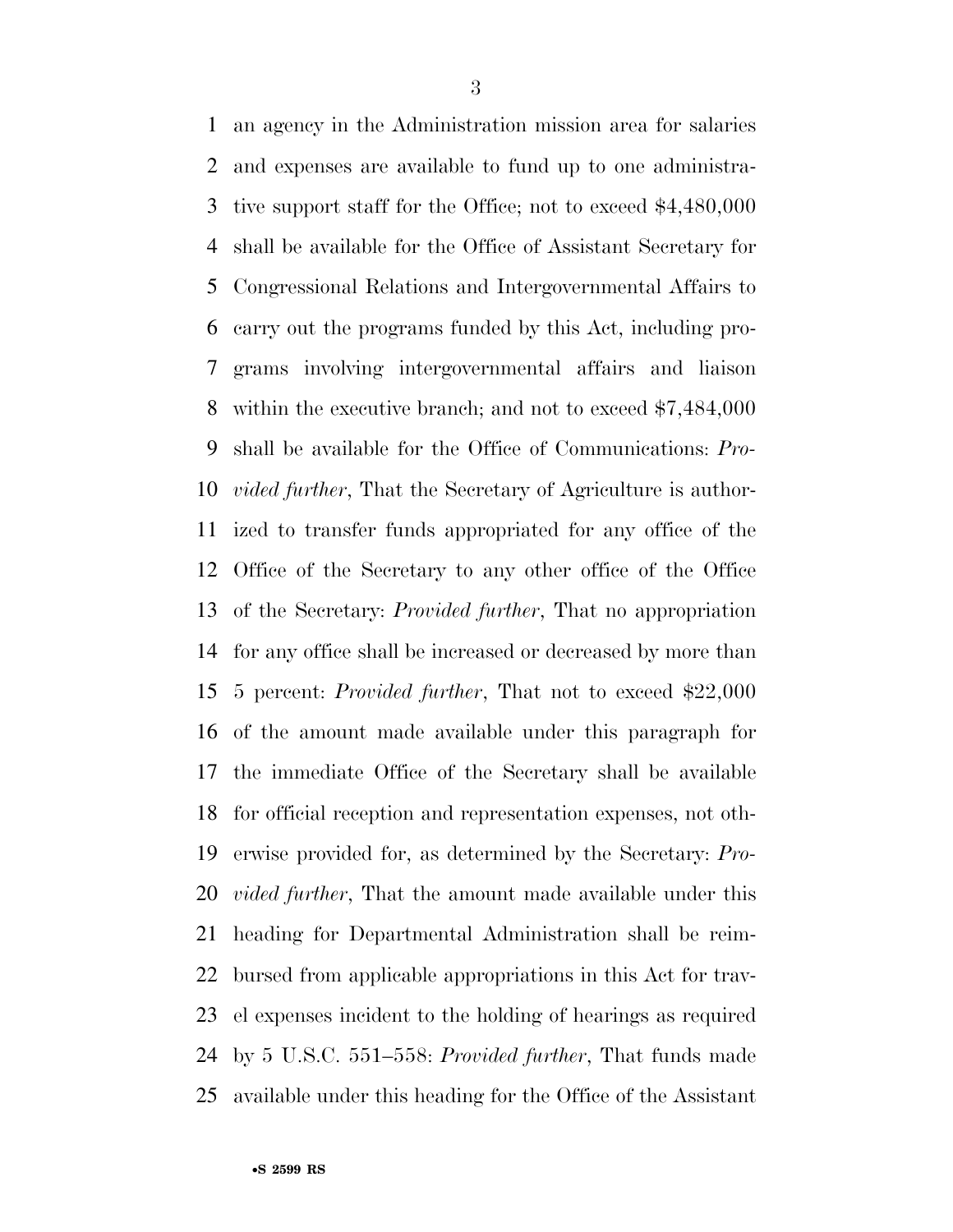Secretary for Congressional Relations and Intergovern- mental Affairs may be transferred to agencies of the De- partment of Agriculture funded by this Act to maintain personnel at the agency level: *Provided further*, That no funds made available under this heading for the Office of Assistant Secretary for Congressional Relations may be obligated after 30 days from the date of enactment of this Act, unless the Secretary has notified the Committees on Appropriations of both Houses of Congress on the alloca- tion of these funds by USDA agency: *Provided further*, That during any 30 day notification period referenced in section 716 of this Act, the Secretary of Agriculture shall take no action to begin implementation of the action that is subject to section 716 of this Act or make any public announcement of such action in any form.

- **EXECUTIVE OPERATIONS**
- 17 OFFICE OF THE CHIEF ECONOMIST

 For necessary expenses of the Office of the Chief Economist, \$25,499,000, of which \$8,000,000 shall be for grants or cooperative agreements for policy research under 7 U.S.C. 3155: *Provided*, That of the amounts made avail- able under this heading, \$500,000 shall be available to carry out section 224 of subtitle A of the Department of Agriculture Reorganization Act of 1994 (7 U.S.C. 6924), as amended by section 12504 of Public Law 115–334.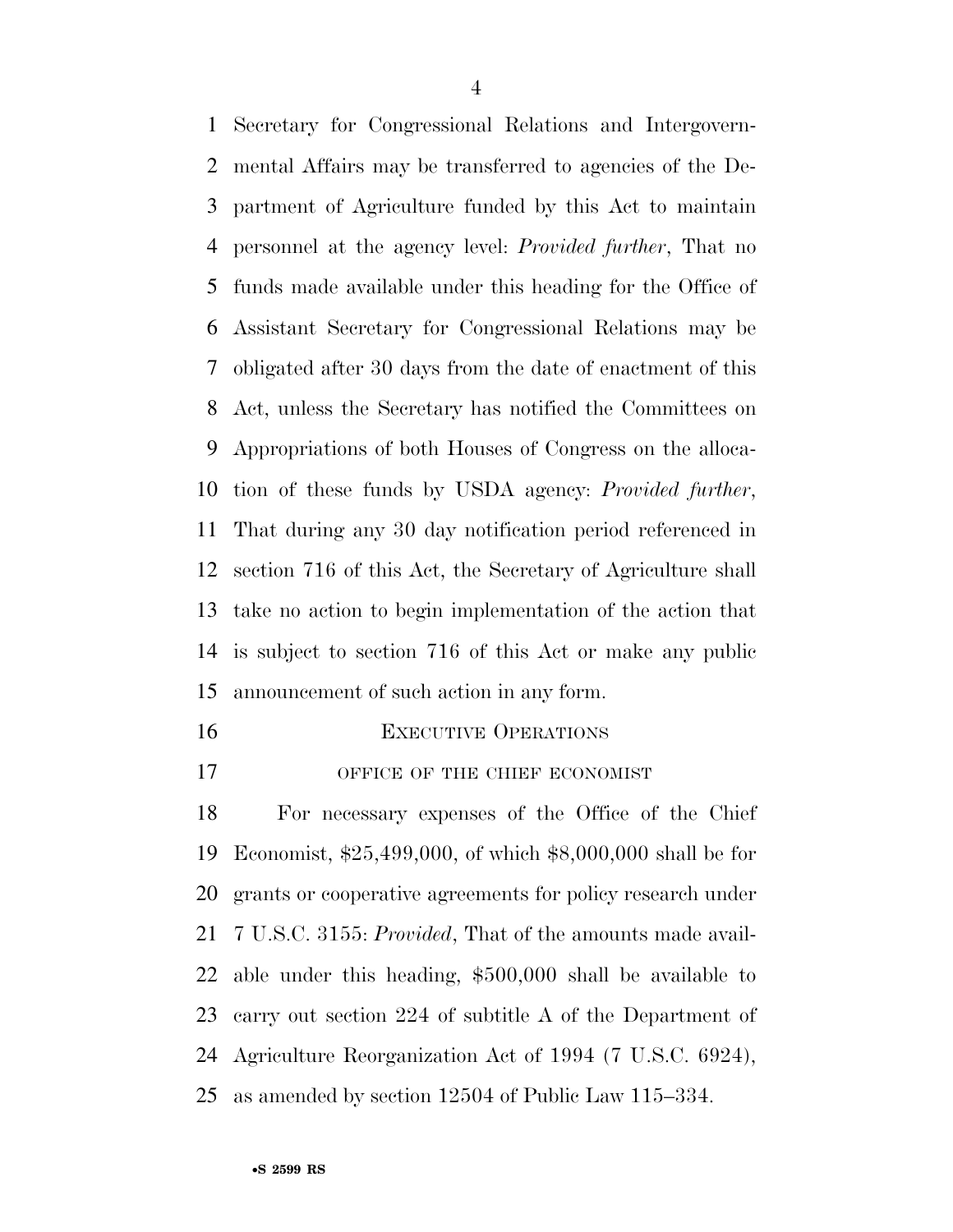OFFICE OF HEARINGS AND APPEALS For necessary expenses of the Office of Hearings and Appeals, \$16,173,000. OFFICE OF BUDGET AND PROGRAM ANALYSIS For necessary expenses of the Office of Budget and Program Analysis, \$12,310,000. OFFICE OF THE CHIEF INFORMATION OFFICER For necessary expenses of the Office of the Chief In- formation Officer, \$84,746,000, of which not less than \$69,672,000 is for cybersecurity requirements of the de- partment. OFFICE OF THE CHIEF FINANCIAL OFFICER For necessary expenses of the Office of the Chief Fi- nancial Officer, \$7,118,000. 15 OFFICE OF THE ASSISTANT SECRETARY FOR CIVIL RIGHTS For necessary expenses of the Office of the Assistant Secretary for Civil Rights, \$1,426,000: *Provided*, That funds made available by this Act to an agency in the Civil Rights mission area for salaries and expenses are available to fund up to one administrative support staff for the Of- fice. 23 OFFICE OF CIVIL RIGHTS For necessary expenses of the Office of Civil Rights, \$29,328,000.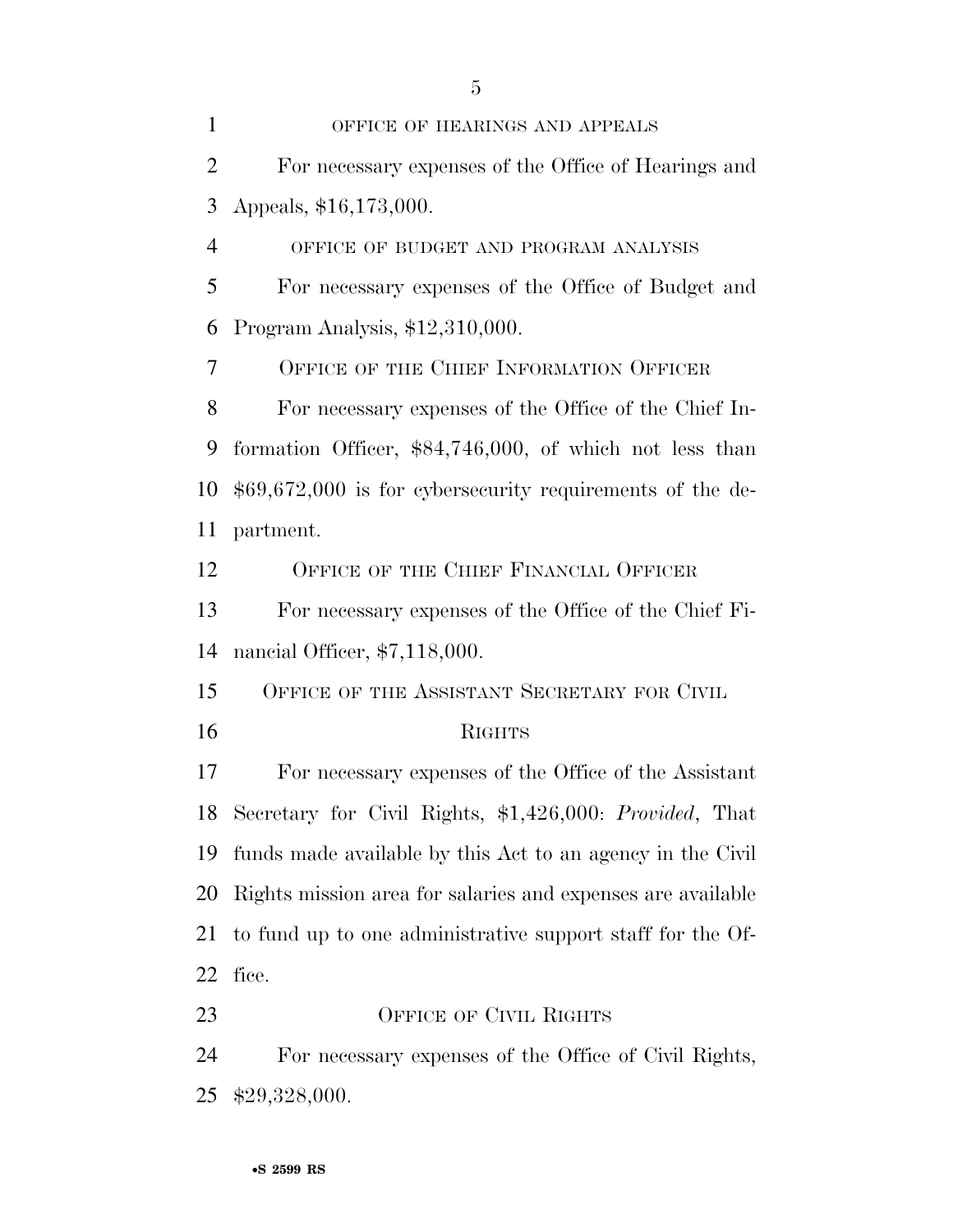# AGRICULTURE BUILDINGS AND FACILITIES

(INCLUDING TRANSFERS OF FUNDS)

 For payment of space rental and related costs pursu- ant to Public Law 92–313, including authorities pursuant to the 1984 delegation of authority from the Adminis- trator of General Services to the Department of Agri- culture under 40 U.S.C. 121, for programs and activities of the Department which are included in this Act, and for alterations and other actions needed for the Department and its agencies to consolidate unneeded space into con- figurations suitable for release to the Administrator of General Services, and for the operation, maintenance, im- provement, and repair of Agriculture buildings and facili- ties, and for related costs, \$313,443,000, to remain avail-able until expended.

# HAZARDOUS MATERIALS MANAGEMENT

(INCLUDING TRANSFERS OF FUNDS)

 For necessary expenses of the Department of Agri- culture, to comply with the Comprehensive Environmental Response, Compensation, and Liability Act (42 U.S.C. 9601 et seq.) and the Solid Waste Disposal Act (42 U.S.C. 6901 et seq.), \$6,545,000, to remain available until ex- pended: *Provided*, That appropriations and funds available herein to the Department for Hazardous Materials Man-agement may be transferred to any agency of the Depart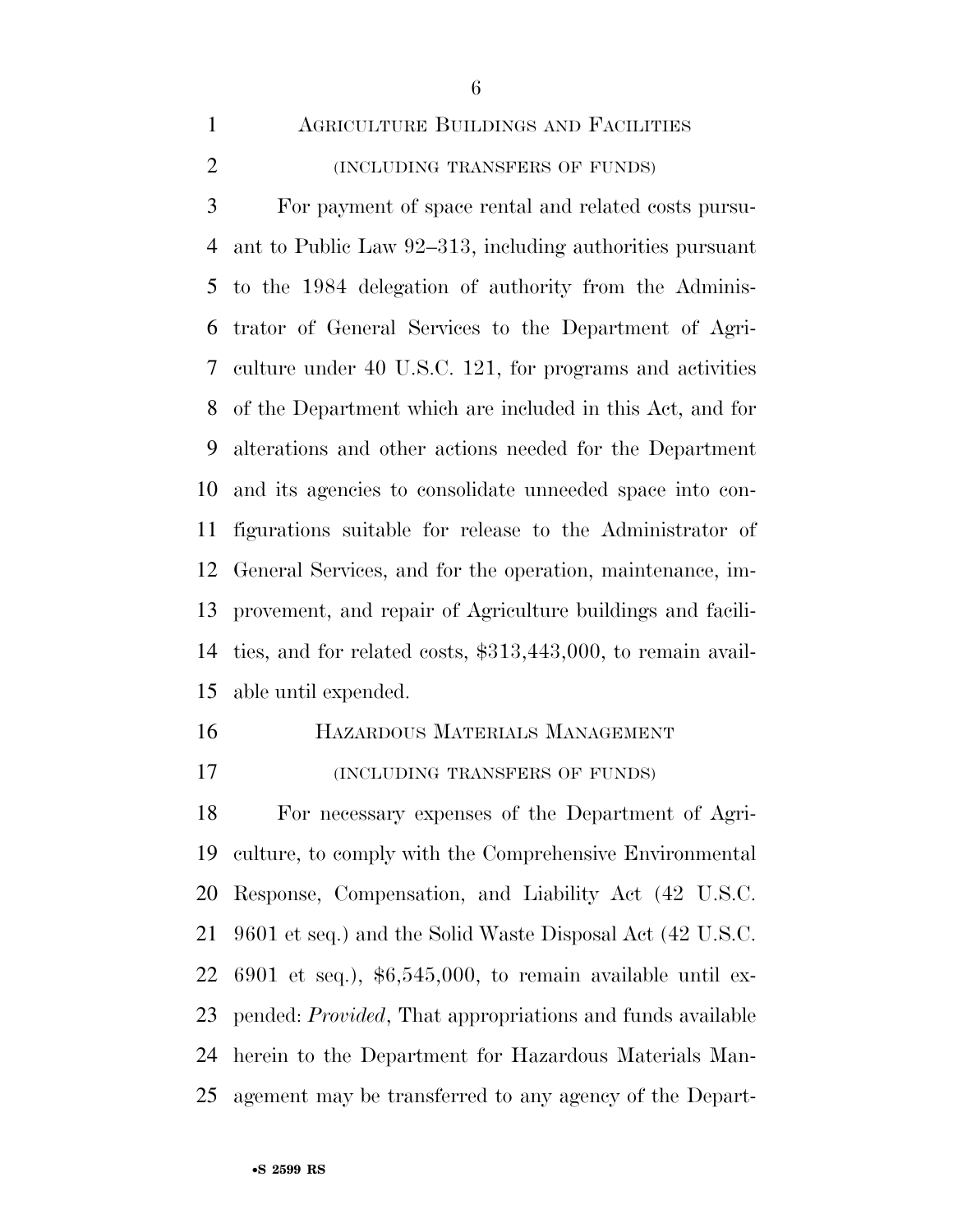ment for its use in meeting all requirements pursuant to the above Acts on Federal and non-Federal lands.

OFFICE OF SAFETY, SECURITY, AND PROTECTION

 For necessary expenses of the Office of Safety, Secu-rity, and Protection, \$23,306,000.

OFFICE OF INSPECTOR GENERAL

 For necessary expenses of the Office of Inspector General, including employment pursuant to the Inspector General Act of 1978 (Public Law 95–452; 5 U.S.C. App.), \$106,309,000, including such sums as may be necessary for contracting and other arrangements with public agen-12 cies and private persons pursuant to section  $6(a)(9)$  of the Inspector General Act of 1978 (Public Law 95–452; 5 U.S.C. App.), and including not to exceed \$125,000 for certain confidential operational expenses, including the payment of informants, to be expended under the direction of the Inspector General pursuant to the Inspector Gen- eral Act of 1978 (Public Law 95–452; 5 U.S.C. App.) and section 1337 of the Agriculture and Food Act of 1981 (Public Law 97–98).

21 OFFICE OF THE GENERAL COUNSEL

 For necessary expenses of the Office of the General Counsel, \$60,723,000.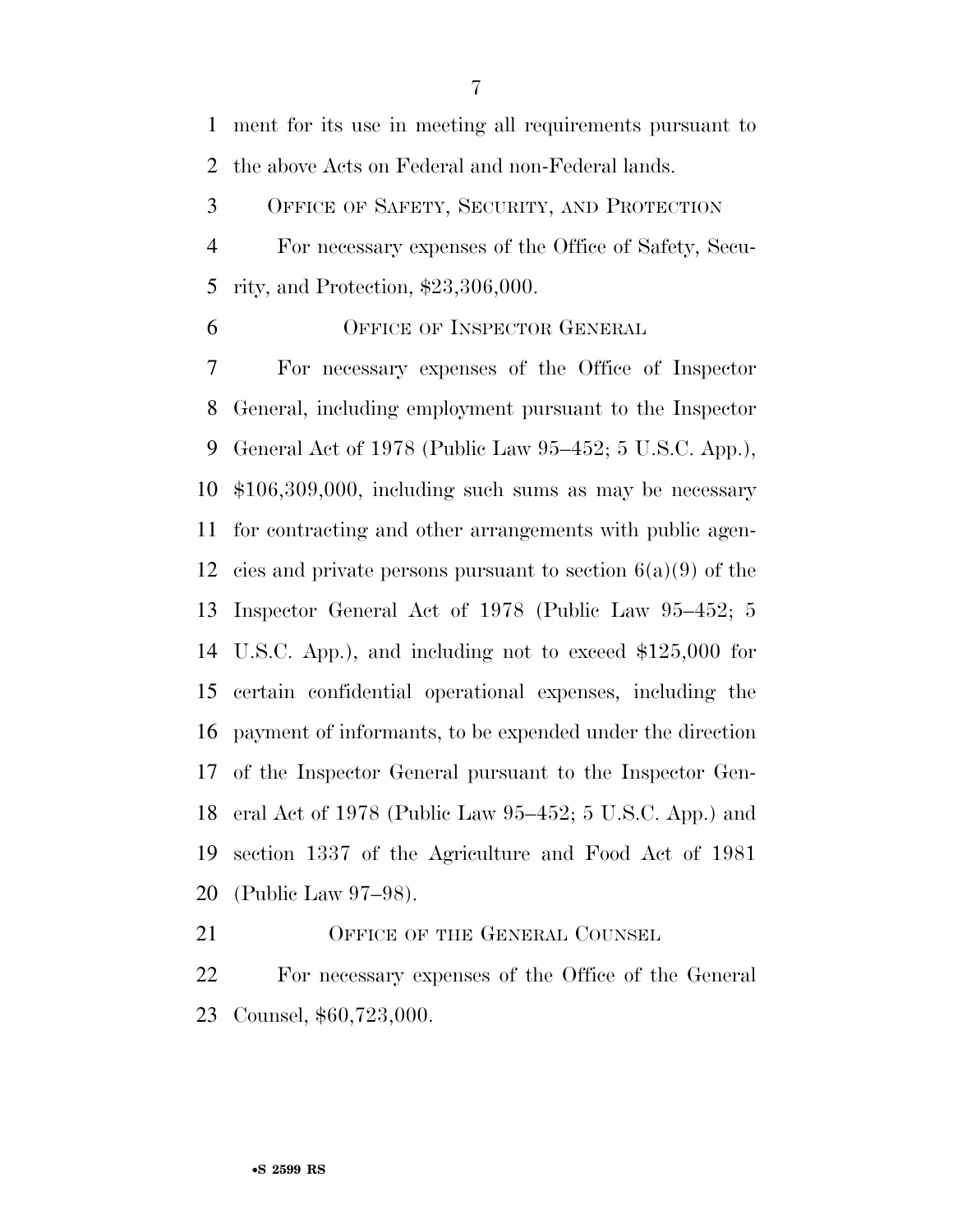#### 1 OFFICE OF ETHICS

 For necessary expenses of the Office of Ethics, \$4,277,000.

4 OFFICE OF THE UNDER SECRETARY FOR RESEARCH,

EDUCATION, AND ECONOMICS

 For necessary expenses of the Office of the Under Secretary for Research, Education, and Economics, \$1,327,000: *Provided*, That funds made available by this Act to an agency in the Research, Education, and Eco- nomics mission area for salaries and expenses are avail- able to fund up to one administrative support staff for the Office.

ECONOMIC RESEARCH SERVICE

 For necessary expenses of the Economic Research Service, \$90,794,000.

NATIONAL AGRICULTURAL STATISTICS SERVICE

 For necessary expenses of the National Agricultural Statistics Service, \$191,662,000, of which up to \$46,850,000 shall be available until expended for the Cen- sus of Agriculture: *Provided*, That amounts made available for the Census of Agriculture may be used to conduct Cur- rent Agricultural Industrial Report surveys subject to 7 U.S.C. 2204g(d) and (f).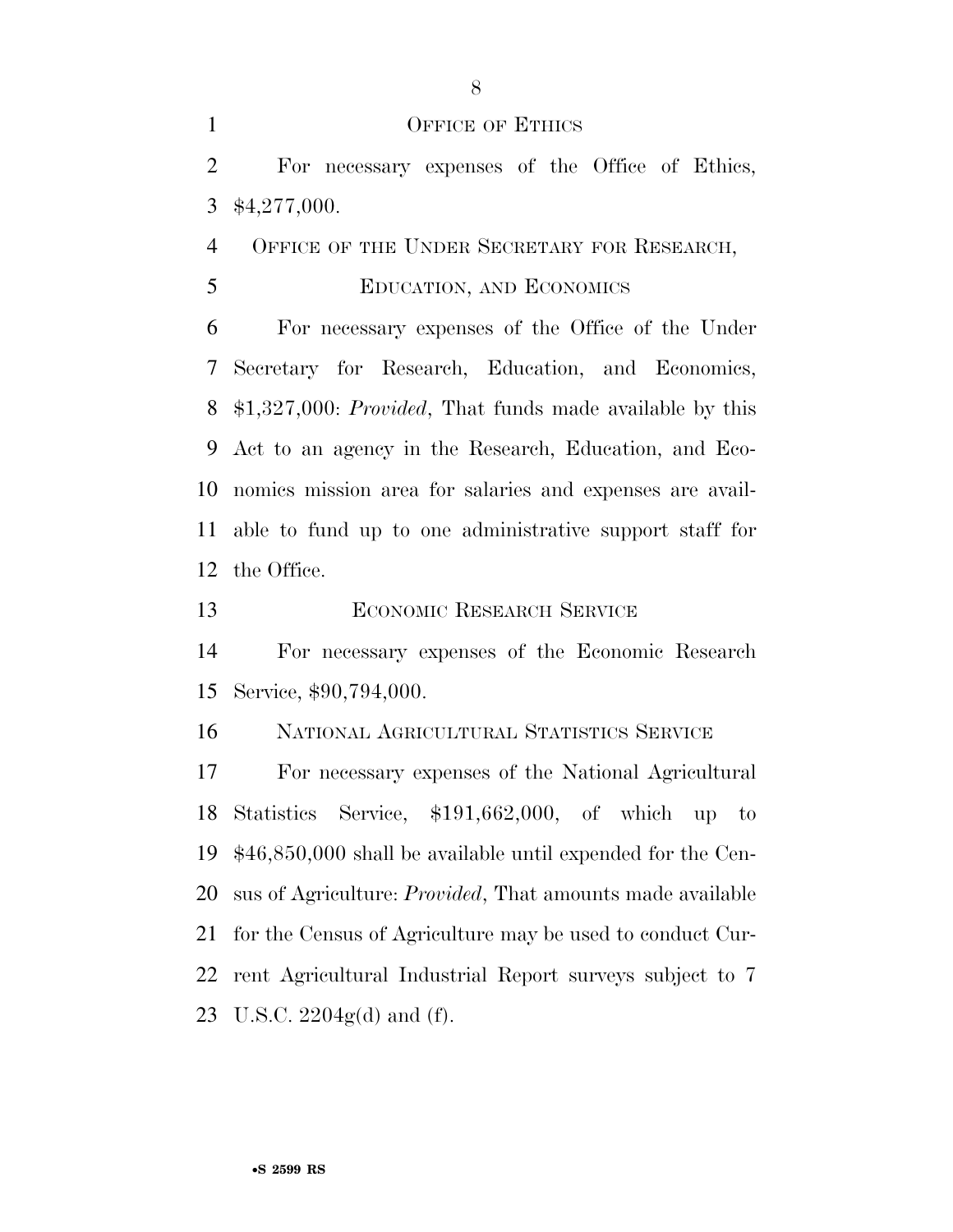# AGRICULTURAL RESEARCH SERVICE

SALARIES AND EXPENSES

 For necessary expenses of the Agricultural Research Service and for acquisition of lands by donation, exchange, or purchase at a nominal cost not to exceed \$100, and for land exchanges where the lands exchanged shall be of equal value or shall be equalized by a payment of money to the grantor which shall not exceed 25 percent of the total value of the land or interests transferred out of Fed- eral ownership, \$1,675,040,000: *Provided*, That appro- priations hereunder shall be available for the operation and maintenance of aircraft and the purchase of not to exceed one for replacement only: *Provided further*, That appropriations hereunder shall be available pursuant to 7 U.S.C. 2250 for the construction, alteration, and repair of buildings and improvements, but unless otherwise pro- vided, the cost of constructing any one building shall not exceed \$500,000, except for headhouses or greenhouses which shall each be limited to \$1,800,000, except for 10 buildings to be constructed or improved at a cost not to exceed \$1,100,000 each, and except for four buildings to be constructed at a cost not to exceed \$5,000,000 each, and the cost of altering any one building during the fiscal year shall not exceed 10 percent of the current replace-ment value of the building or \$500,000, whichever is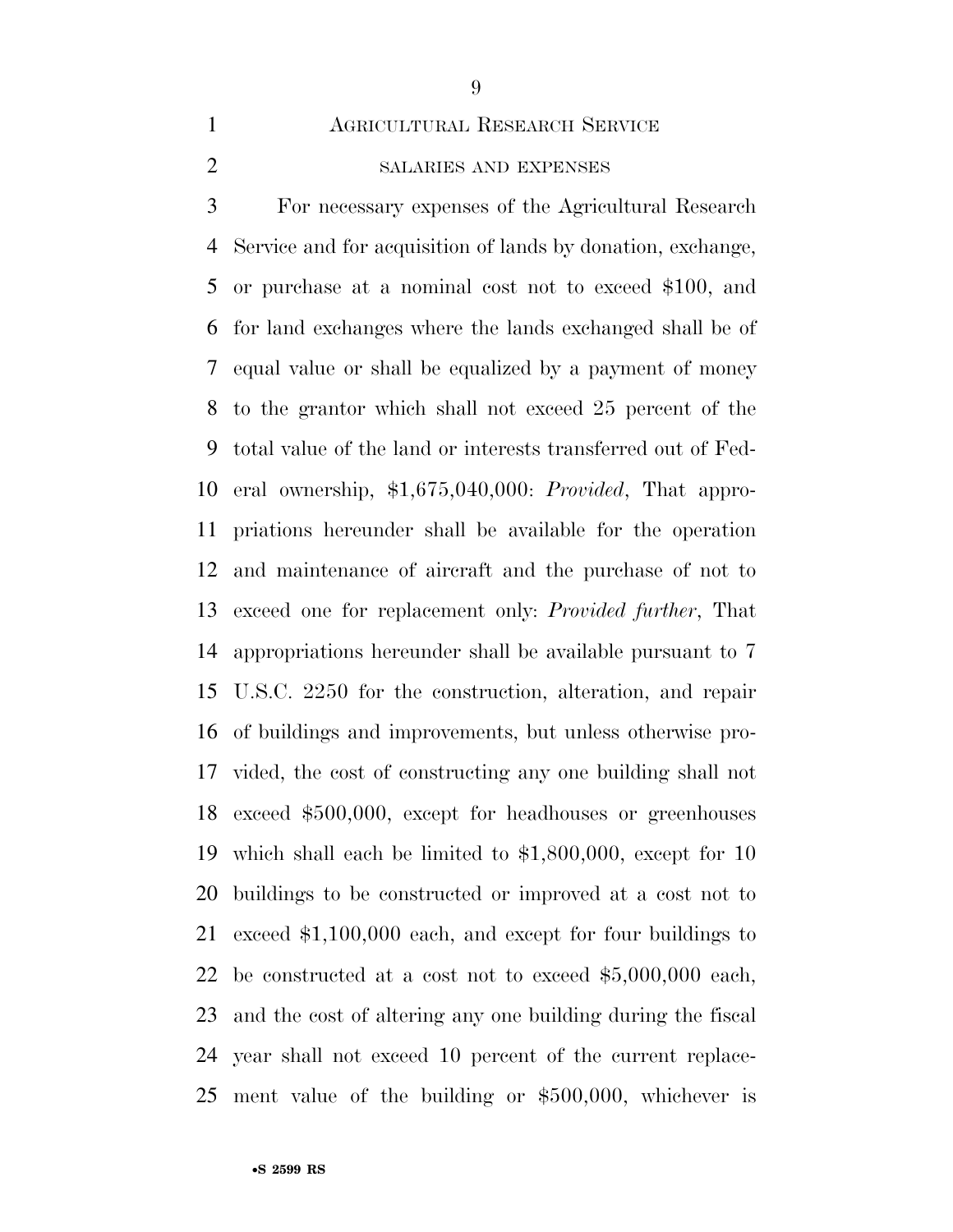greater: *Provided further*, That appropriations hereunder shall be available for entering into lease agreements at any Agricultural Research Service location for the construction of a research facility by a non-Federal entity for use by the Agricultural Research Service and a condition of the lease shall be that any facility shall be owned, operated, and maintained by the non-Federal entity and shall be re- moved upon the expiration or termination of the lease agreement: *Provided further*, That the limitations on alter- ations contained in this Act shall not apply to moderniza- tion or replacement of existing facilities at Beltsville, Maryland: *Provided further*, That appropriations here- under shall be available for granting easements at the Beltsville Agricultural Research Center: *Provided further*, That the foregoing limitations shall not apply to replace- ment of buildings needed to carry out the Act of April 24, 1948 (21 U.S.C. 113a): *Provided further*, That appro- priations hereunder shall be available for granting ease- ments at any Agricultural Research Service location for the construction of a research facility by a non-Federal entity for use by, and acceptable to, the Agricultural Re- search Service and a condition of the easements shall be that upon completion the facility shall be accepted by the Secretary, subject to the availability of funds herein, if the Secretary finds that acceptance of the facility is in the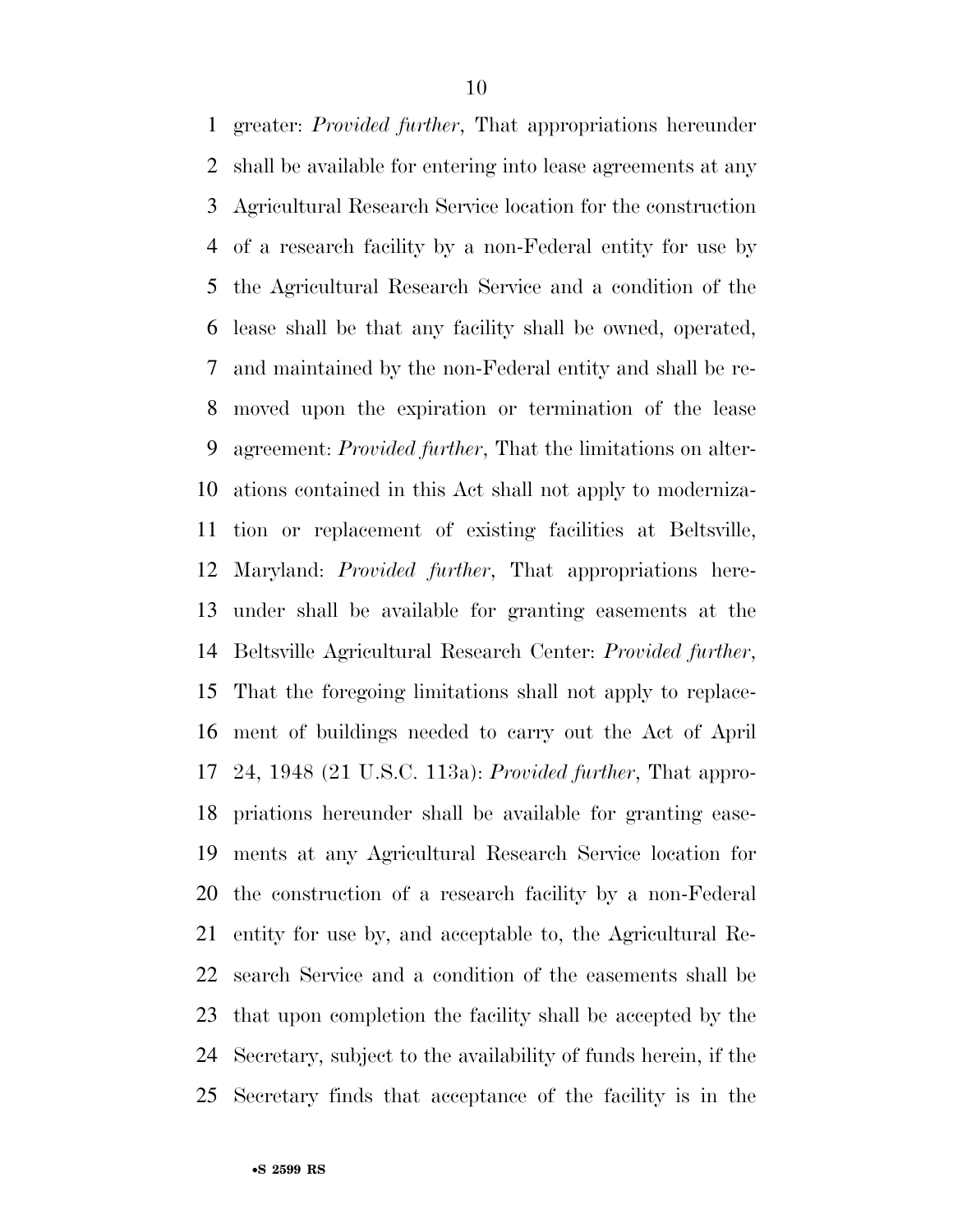interest of the United States: *Provided further*, That funds may be received from any State, other political subdivi- sion, organization, or individual for the purpose of estab- lishing or operating any research facility or research project of the Agricultural Research Service, as authorized by law.

# BUILDINGS AND FACILITIES

 For the acquisition of land, construction, repair, im- provement, extension, alteration, and purchase of fixed equipment or facilities as necessary to carry out the agri- cultural research programs of the Department of Agri- culture, where not otherwise provided, \$45,405,000 to re-main available until expended.

# NATIONAL INSTITUTE OF FOOD AND AGRICULTURE

#### 15 RESEARCH AND EDUCATION ACTIVITIES

 For payments to agricultural experiment stations, for cooperative forestry and other research, for facilities, and for other expenses, \$1,057,420,000, which shall be for the purposes, and in the amounts, specified in the table titled ''National Institute of Food and Agriculture, Research and Education Activities'' in the report accompanying this Act: *Provided*, That funds for research grants for 1994 institutions, education grants for 1890 institutions, His- panic serving institutions education grants, capacity build-ing for non-land-grant colleges of agriculture, the agri-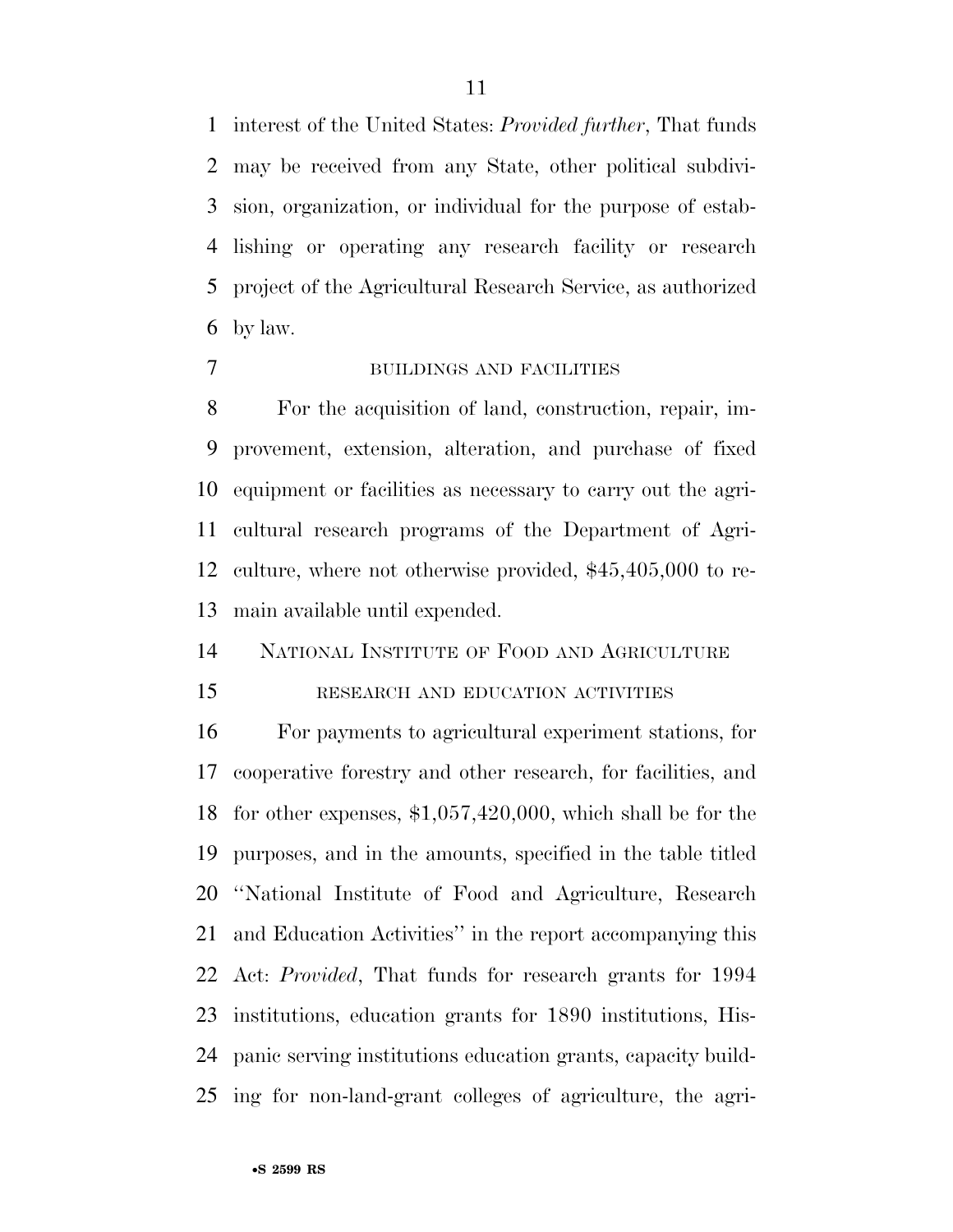culture and food research initiative, veterinary medicine loan repayment, multicultural scholars, graduate fellow- ship and institution challenge grants, and grants manage- ment systems shall remain available until expended: *Pro- vided further*, That each institution eligible to receive funds under the Evans-Allen program receives no less than \$1,000,000: *Provided further*, That funds for edu- cation grants for Alaska Native and Native Hawaiian- serving institutions be made available to individual eligible institutions or consortia of eligible institutions with funds awarded equally to each of the States of Alaska and Ha- waii: *Provided further*, That funds for education grants for 1890 institutions shall be made available to institutions eligible to receive funds under 7 U.S.C. 3221 and 3222: *Provided further*, That not more than 5 percent of the amounts made available by this or any other Act to carry out the Agriculture and Food Research Initiative under 7 U.S.C. 3157 may be retained by the Secretary of Agri- culture to pay administrative costs incurred by the Sec-retary in carrying out that authority.

NATIVE AMERICAN INSTITUTIONS ENDOWMENT FUND

 For the Native American Institutions Endowment Fund authorized by Public Law 103–382 (7 U.S.C. 301 note), \$11,880,000, to remain available until expended.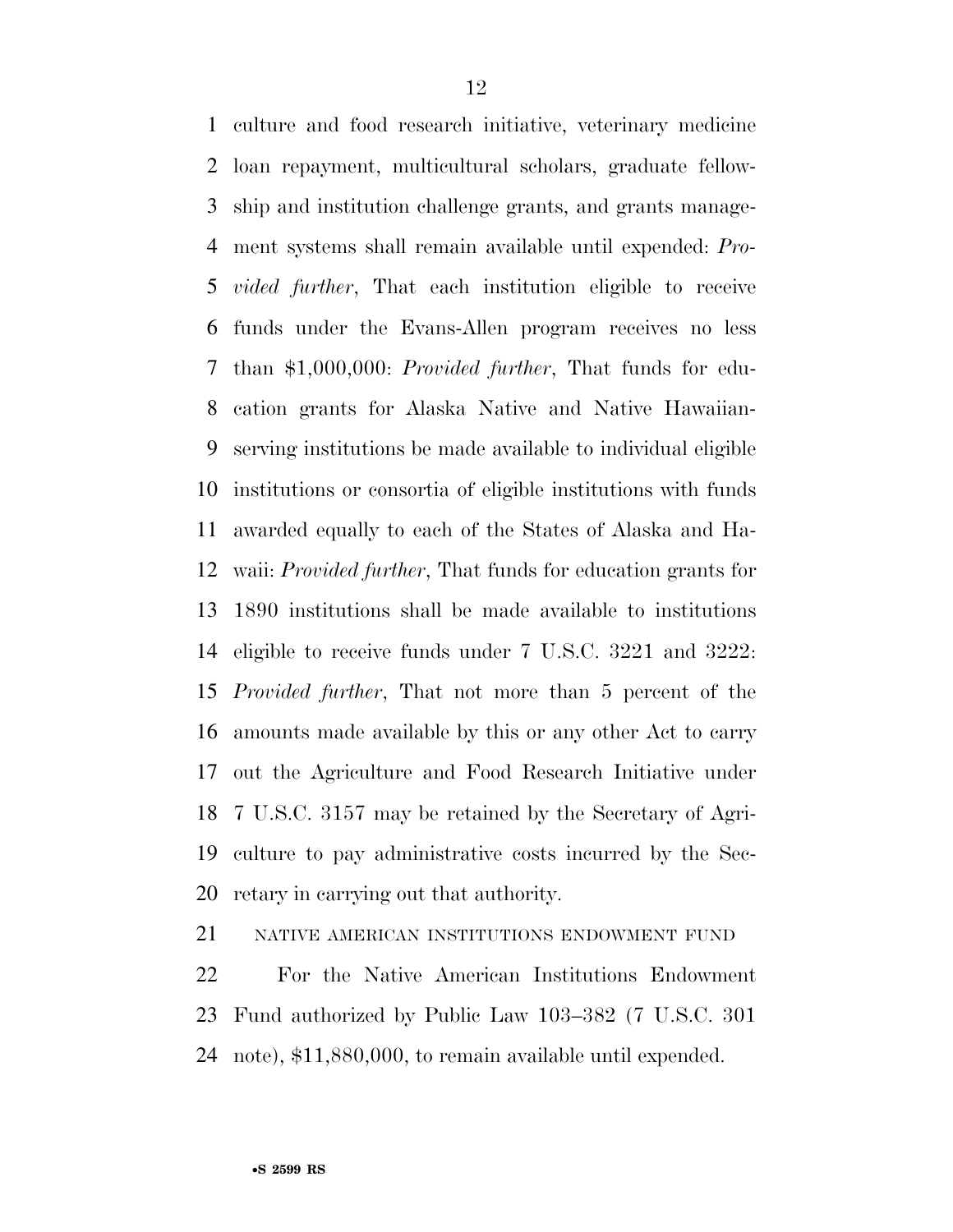### EXTENSION ACTIVITIES

 For payments to States, the District of Columbia, Puerto Rico, Guam, the Virgin Islands, Micronesia, the Northern Marianas, and American Samoa, \$559,400,000, which shall be for the purposes, and in the amounts, speci- fied in the table titled ''National Institute of Food and Agriculture, Extension Activities'' in the report accom- panying this Act: *Provided*, That funds for facility im- provements at 1890 institutions shall remain available until expended: *Provided further*, That institutions eligible to receive funds under 7 U.S.C. 3221 for cooperative ex- tension receive no less than \$1,000,000: *Provided further*, That funds for cooperative extension under sections 3(b) and (c) of the Smith-Lever Act (7 U.S.C. 343(b) and (c)) and section 208(c) of Public Law 93–471 shall be avail- able for retirement and employees' compensation costs for extension agents.

#### 18 INTEGRATED ACTIVITIES

 For the integrated research, education, and extension grants programs, including necessary administrative ex- penses, \$40,000,000, which shall be for the purposes, and in the amounts, specified in the table titled ''National In- stitute of Food and Agriculture, Integrated Activities'' in the report accompanying this Act: *Provided*, That funds for the Food and Agriculture Defense Initiative shall re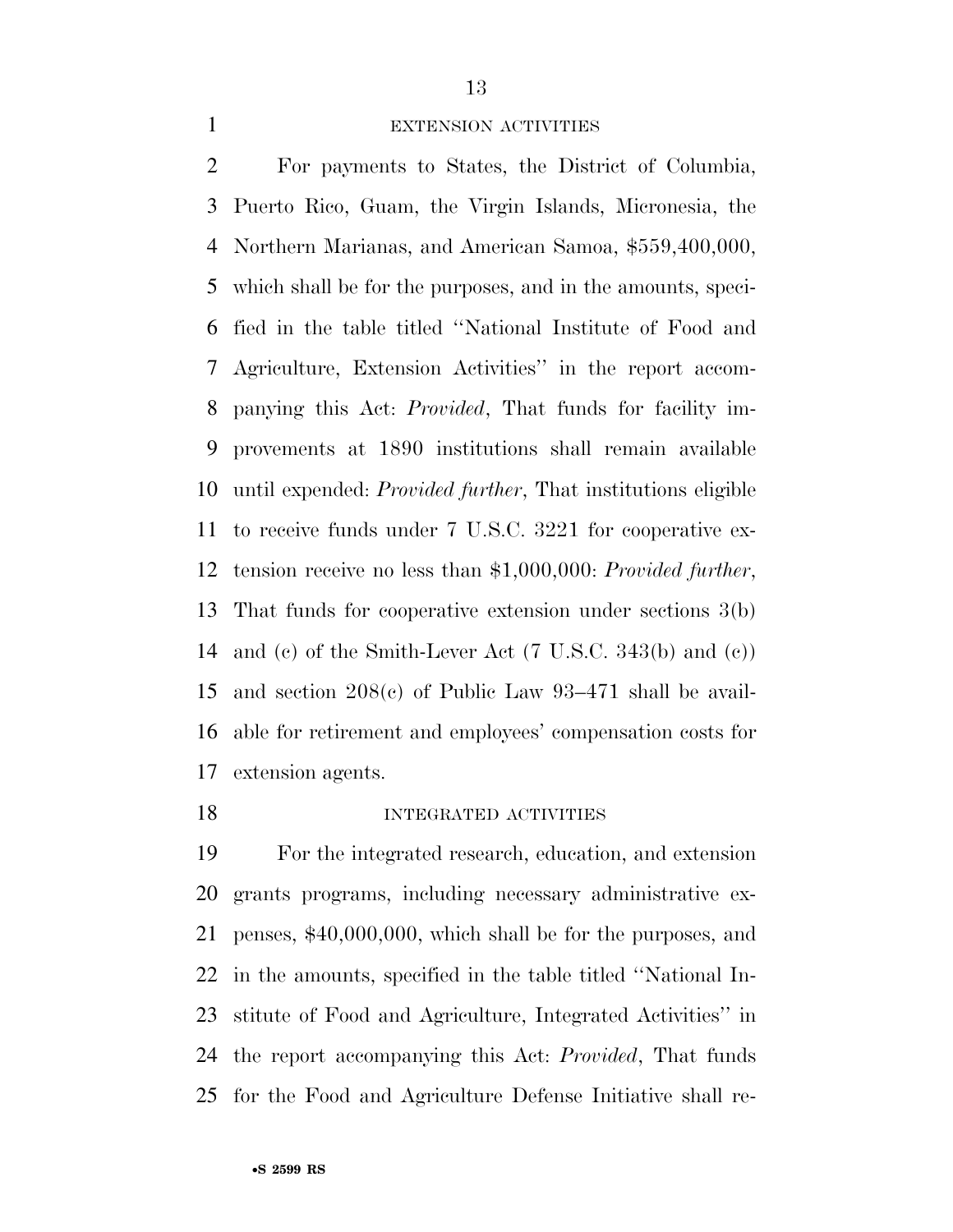main available until September 30, 2023: *Provided further*, That notwithstanding any other provision of law, indirect costs shall not be charged against any Extension Imple- mentation Program Area grant awarded under the Crop Protection/Pest Management Program (7 U.S.C. 7626). OFFICE OF THE UNDER SECRETARY FOR MARKETING AND REGULATORY PROGRAMS

 For necessary expenses of the Office of the Under Secretary for Marketing and Regulatory Programs, \$1,577,000: *Provided*, That funds made available by this Act to an agency in the Marketing and Regulatory Pro- grams mission area for salaries and expenses are available to fund up to one administrative support staff for the Of-fice.

# ANIMAL AND PLANT HEALTH INSPECTION SERVICE

SALARIES AND EXPENSES

(INCLUDING TRANSFERS OF FUNDS)

 For necessary expenses of the Animal and Plant Health Inspection Service, including up to \$30,000 for representation allowances and for expenses pursuant to the Foreign Service Act of 1980 (22 U.S.C. 4085), \$1,122,116,000 of which up to \$3,474,000 shall be for the purposes, and in the amounts, specified for this ac- count in the table titled ''Congressionally Directed Spend-ing'' in the report to accompany this Act, in accordance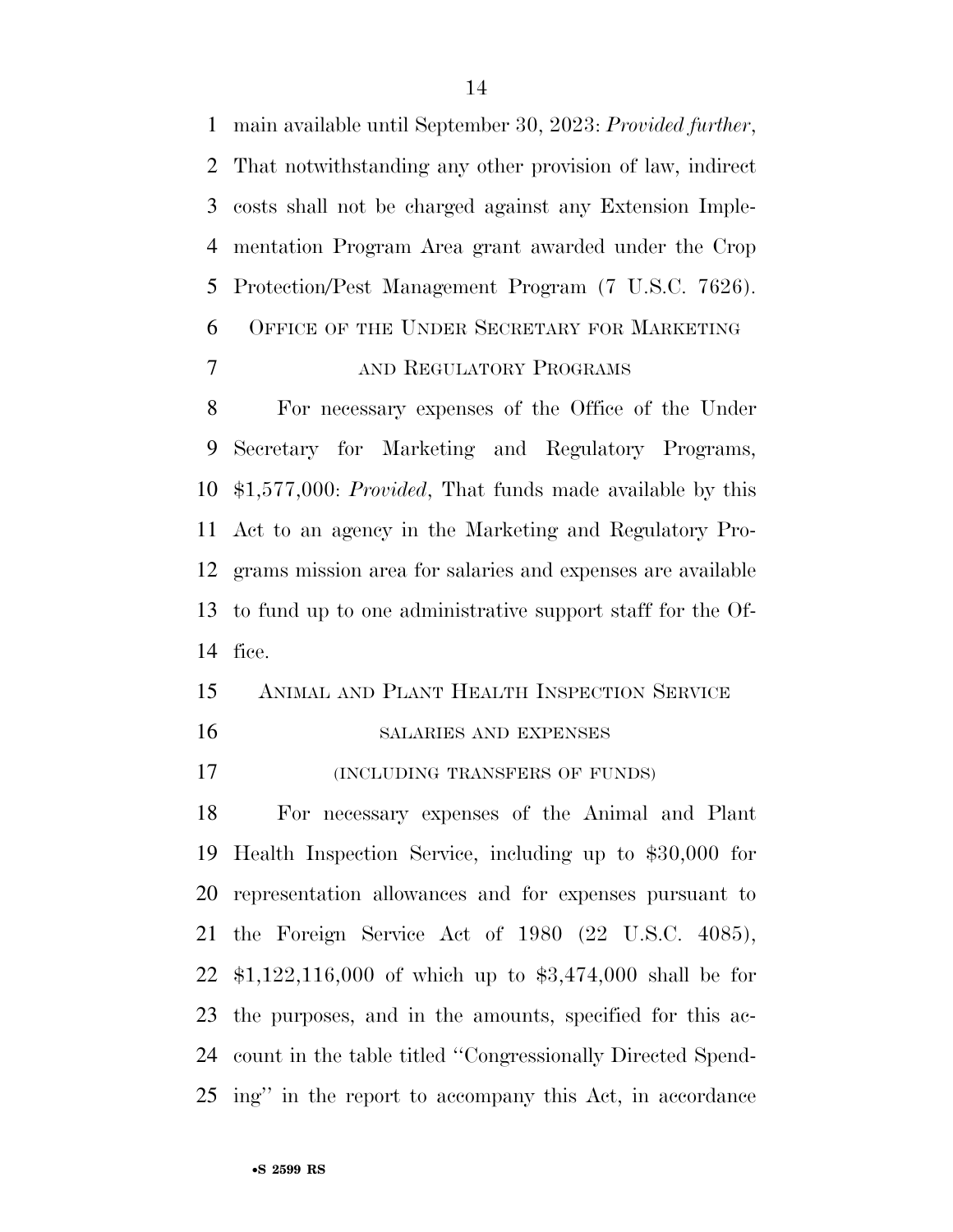with applicable statutory and regulatory requirements; of which \$491,000, to remain available until expended, shall be available for the control of outbreaks of insects, plant diseases, animal diseases and for control of pest animals and birds (''contingency fund'') to the extent necessary to meet emergency conditions; of which \$14,725,000, to re- main available until expended, shall be used for the cotton pests program, including for cost share purposes or for debt retirement for active eradication zones; of which \$38,486,000, to remain available until expended, shall be for Animal Health Technical Services; of which \$2,340,000 shall be for activities under the authority of the Horse Protection Act of 1970, as amended (15 U.S.C. 1831); of which \$63,833,000, to remain available until ex- pended, shall be used to support avian health; of which \$4,251,000, to remain available until expended, shall be for information technology infrastructure; of which \$210,342,000, to remain available until expended, shall be for specialty crop pests, of which \$8,500,000, to remain available until September 30, 2023, shall be for one-time control and management and associated activities directly related to the multiple-agency response to citrus greening; of which, \$11,137,000, to remain available until expended, shall be for field crop and rangeland ecosystem pests; of which \$19,782,000, to remain available until expended,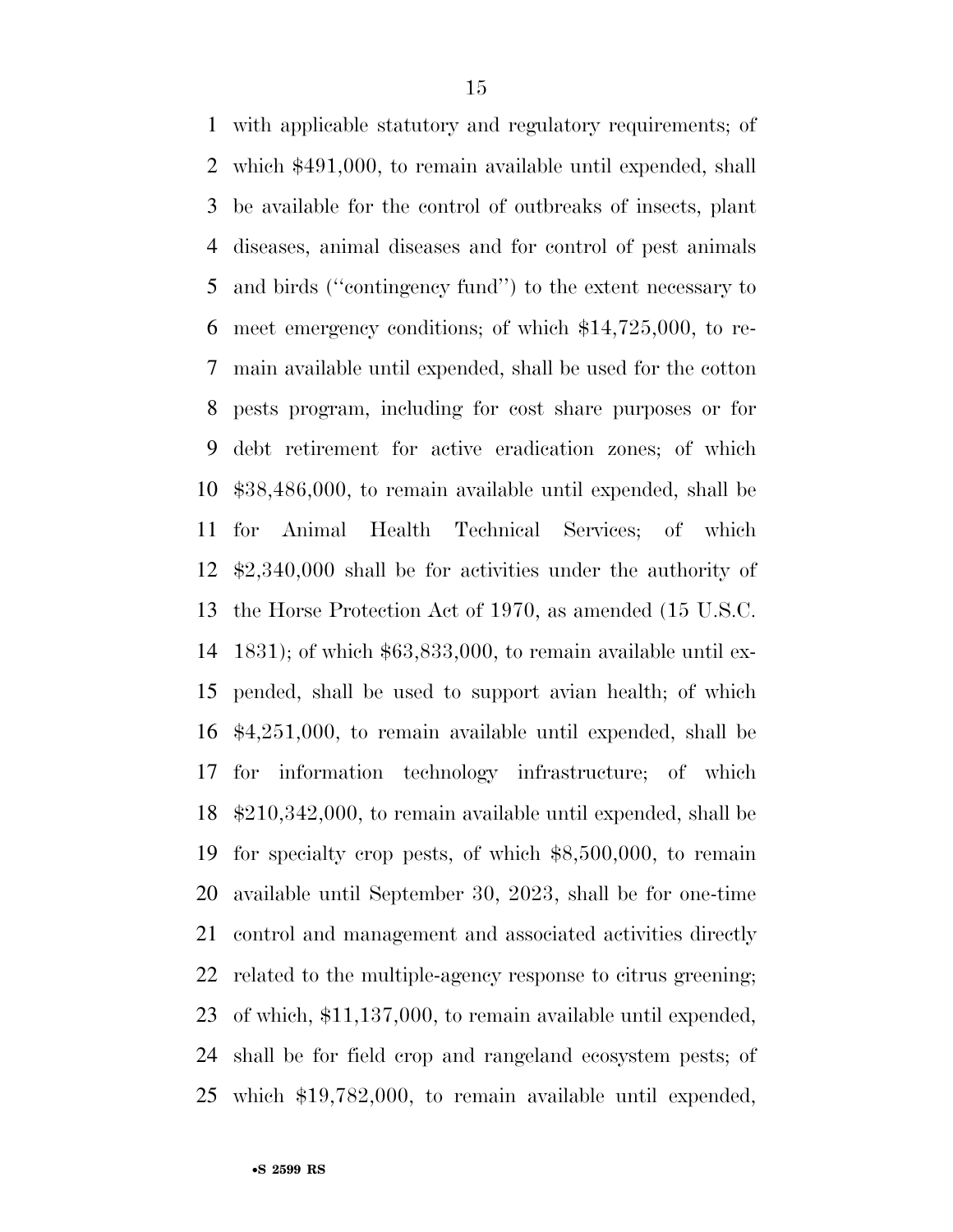shall be for zoonotic disease management; of which \$38,380,000, to remain available until expended, shall be for emergency preparedness and response; of which \$61,217,000, to remain available until expended, shall be for tree and wood pests; of which \$6,751,000, to remain available until expended, shall be for the National Veteri- nary Stockpile; of which up to \$1,500,000, to remain available until expended, shall be for the scrapie program for indemnities; of which \$2,500,000, to remain available until expended, shall be for the wildlife damage manage- ment program for aviation safety: *Provided*, That any of the funds described in the ''Congressionally Directed Spending'' table that the Secretary determines will not be obligated during the fiscal year shall not be subject to the direction provided in such table: *Provided further*, That of amounts available under this heading for wildlife services methods development, \$1,000,000 shall remain available until expended: *Provided further*, That of amounts avail- able under this heading for the screwworm program, \$4,990,000 shall remain available until expended; of which \$24,307,000, to remain available until expended, shall be used to carry out the science program and transition ac- tivities for the National Bio and Agro-defense Facility lo- cated in Manhattan, Kansas: *Provided further*, That no funds shall be used to formulate or administer a brucel-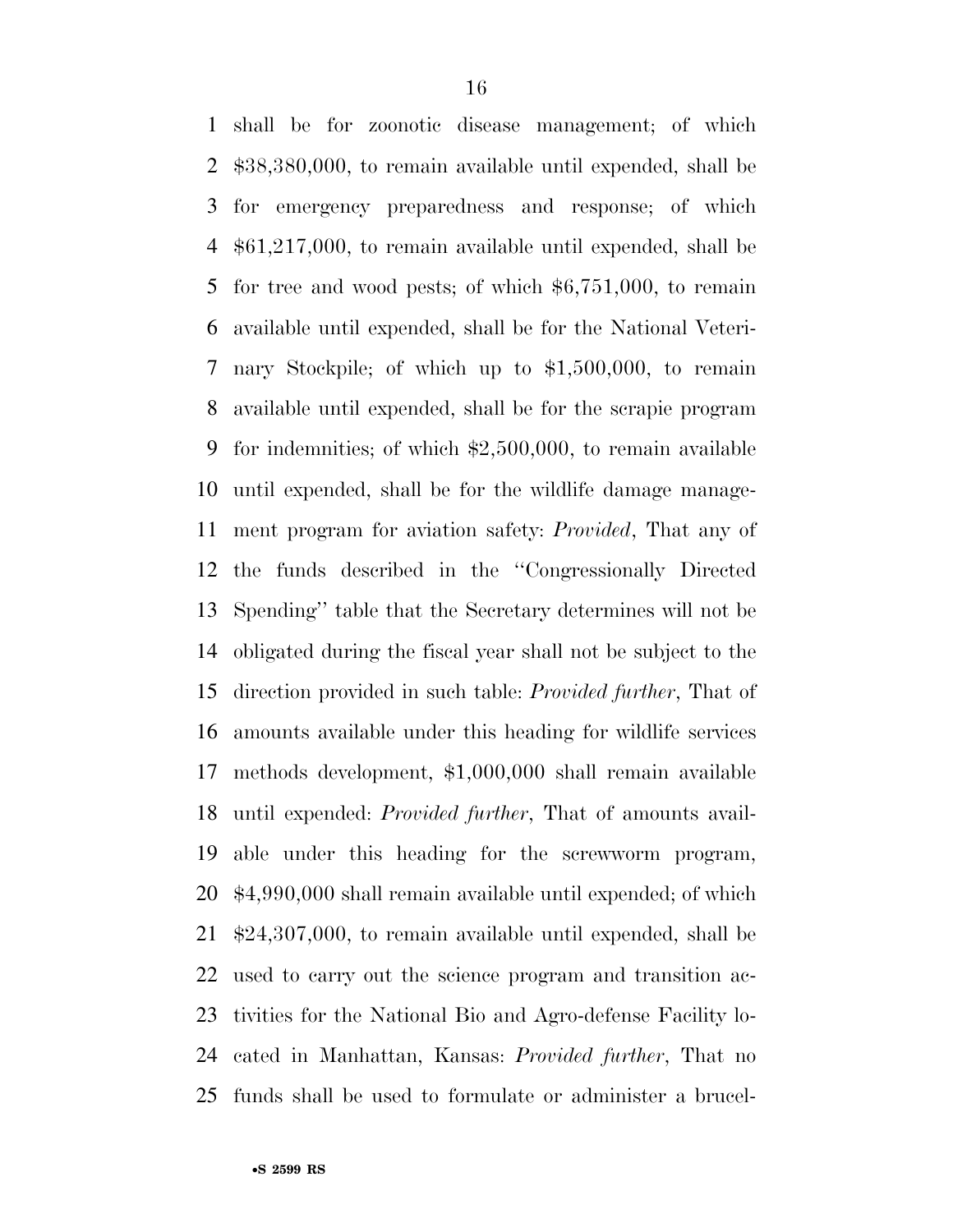losis eradication program for the current fiscal year that does not require minimum matching by the States of at least 40 percent: *Provided further*, That this appropriation shall be available for the purchase, replacement, operation, and maintenance of aircraft: *Provided further*, That in ad- dition, in emergencies which threaten any segment of the agricultural production industry of the United States, the Secretary may transfer from other appropriations or funds available to the agencies or corporations of the Depart- ment such sums as may be deemed necessary, to be avail- able only in such emergencies for the arrest and eradi- cation of contagious or infectious disease or pests of ani- mals, poultry, or plants, and for expenses in accordance with sections 10411 and 10417 of the Animal Health Pro- tection Act (7 U.S.C. 8310 and 8316) and sections 431 and 442 of the Plant Protection Act (7 U.S.C. 7751 and 7772), and any unexpended balances of funds transferred for such emergency purposes in the preceding fiscal year shall be merged with such transferred amounts: *Provided further*, That appropriations hereunder shall be available pursuant to law (7 U.S.C. 2250) for the repair and alter- ation of leased buildings and improvements, but unless otherwise provided the cost of altering any one building during the fiscal year shall not exceed 10 percent of the current replacement value of the building.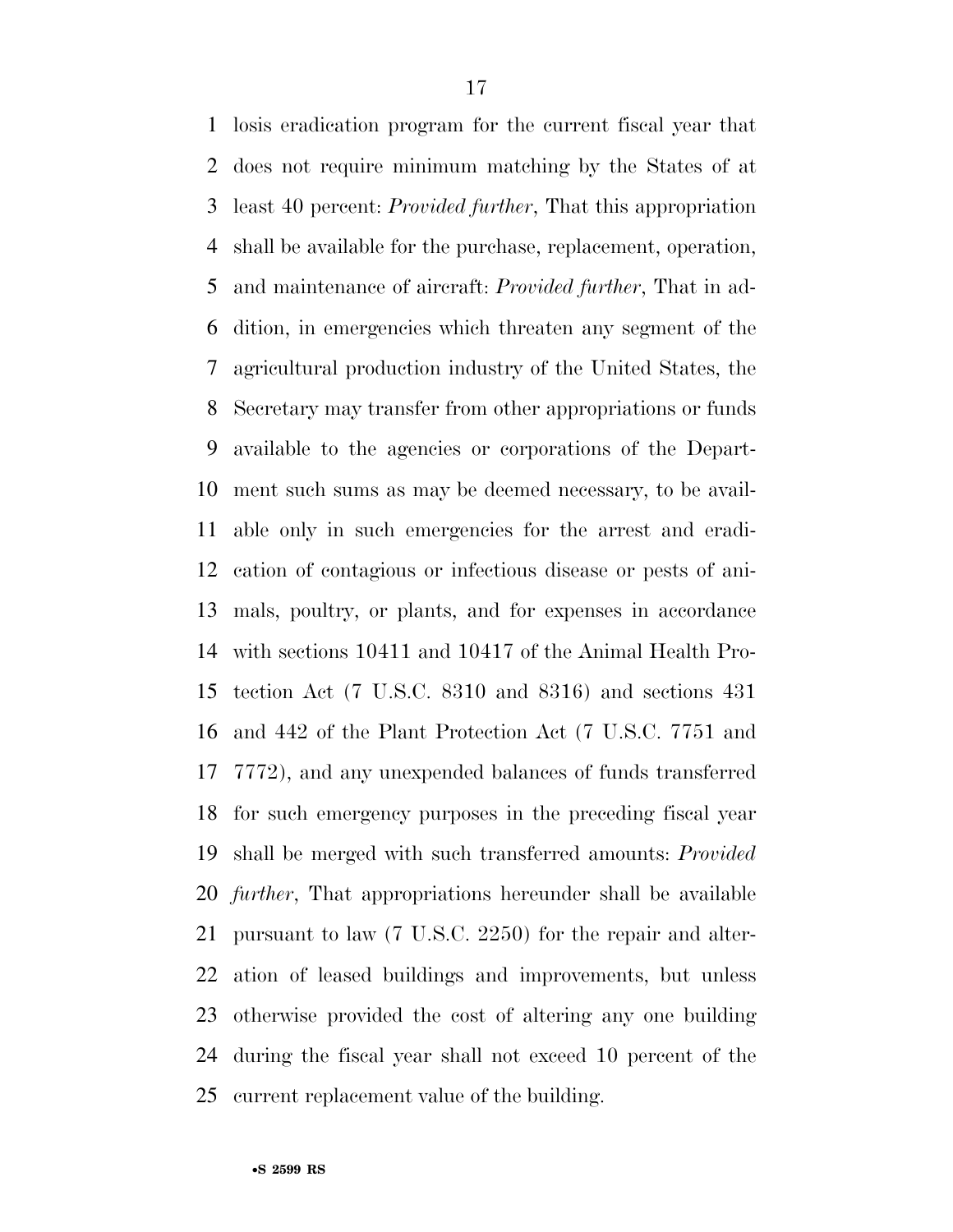In fiscal year 2022, the agency is authorized to collect fees to cover the total costs of providing technical assist- ance, goods, or services requested by States, other political subdivisions, domestic and international organizations, foreign governments, or individuals, provided that such fees are structured such that any entity's liability for such fees is reasonably based on the technical assistance, goods, or services provided to the entity by the agency, and such fees shall be reimbursed to this account, to remain avail- able until expended, without further appropriation, for providing such assistance, goods, or services.

# 12 BUILDINGS AND FACILITIES

 For plans, construction, repair, preventive mainte- nance, environmental support, improvement, extension, al- teration, and purchase of fixed equipment or facilities, as authorized by 7 U.S.C. 2250, and acquisition of land as authorized by 7 U.S.C. 2268a, \$3,175,000, to remain available until expended.

AGRICULTURAL MARKETING SERVICE

#### MARKETING SERVICES

 For necessary expenses of the Agricultural Marketing Service, \$231,063,000, of which \$7,000,000 shall be avail- able for the purposes of section 12306 of Public Law 113– 79: *Provided*, That of the amounts made available under this heading, \$25,000,000, to remain available until ex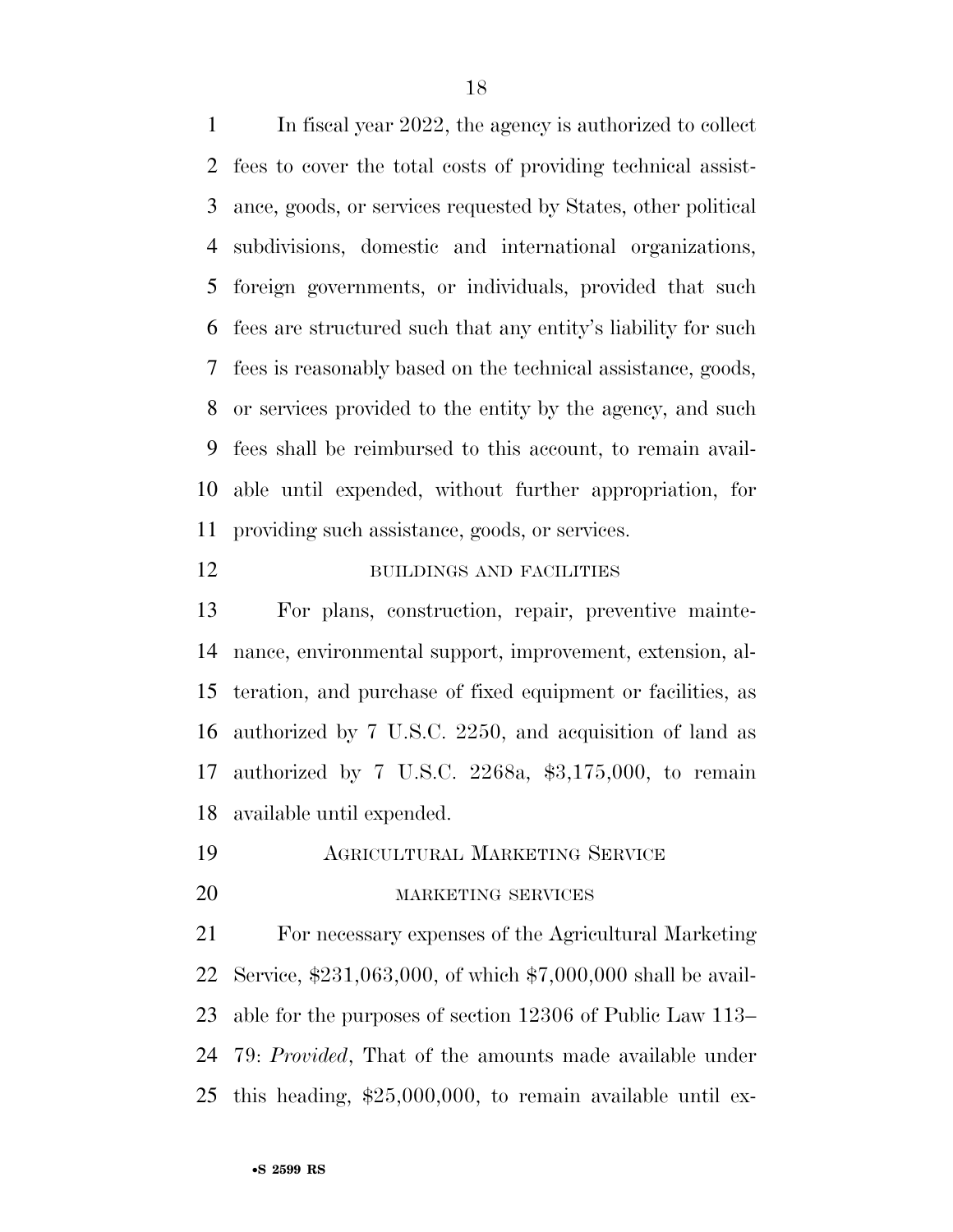pended, shall be to carry out section 12513 of Public Law 115–334 and shall result in an equal distribution of funds between only the three regional innovation initiatives that were funded in fiscal year 2020: *Provided further*, That this appropriation shall be available pursuant to law (7 U.S.C. 2250) for the alteration and repair of buildings and improvements, but the cost of altering any one build- ing during the fiscal year shall not exceed 10 percent of the current replacement value of the building.

 Fees may be collected for the cost of standardization activities, as established by regulation pursuant to law (31 U.S.C. 9701), except for the cost of activities relating to the development or maintenance of grain standards under the United States Grain Standards Act, 7 U.S.C. 71 et seq.

### LIMITATION ON ADMINISTRATIVE EXPENSES

17 Not to exceed \$61,786,000 (from fees collected) shall be obligated during the current fiscal year for administra- tive expenses: *Provided*, That if crop size is understated and/or other uncontrollable events occur, the agency may exceed this limitation by up to 10 percent with notification to the Committees on Appropriations of both Houses of Congress.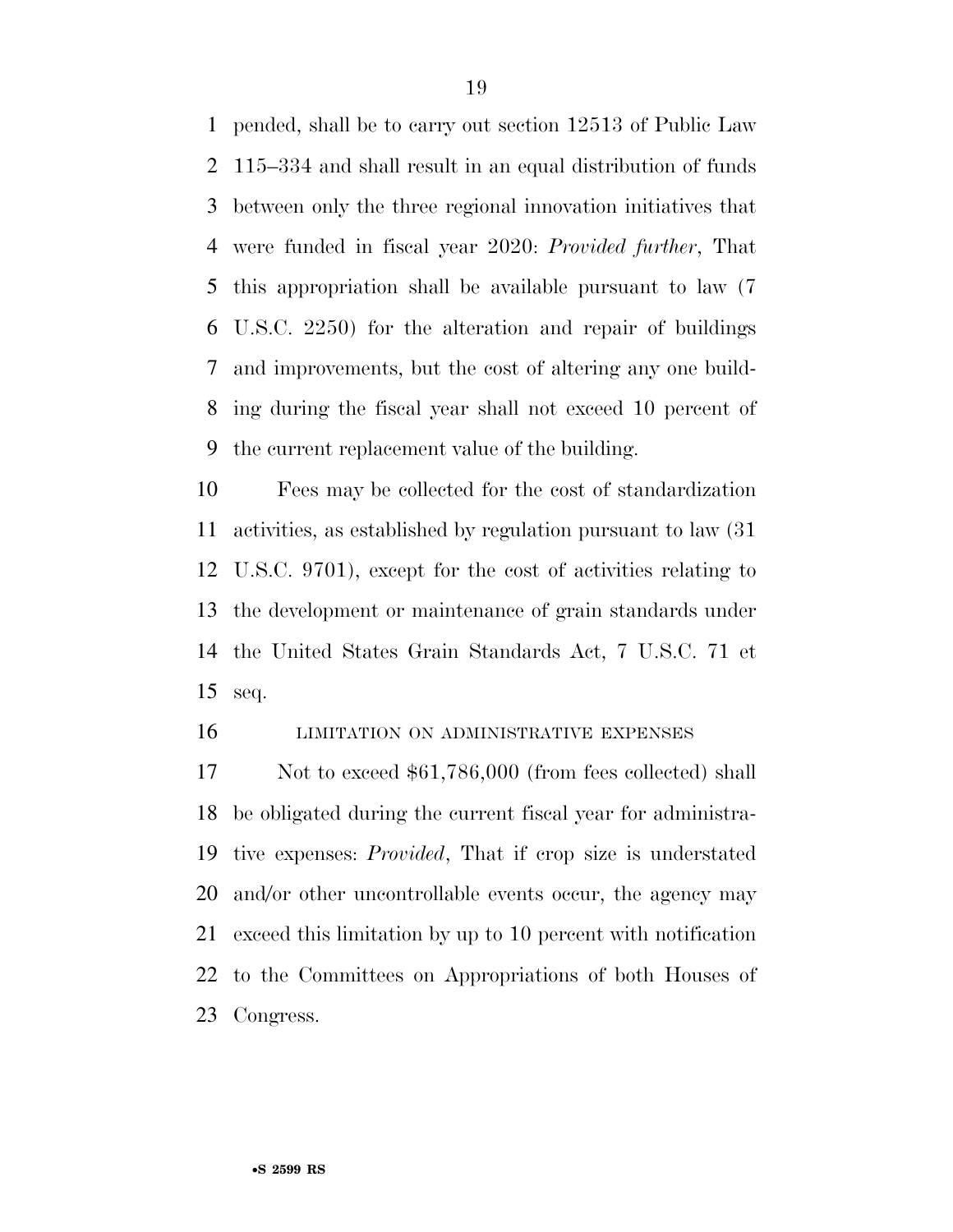FUNDS FOR STRENGTHENING MARKETS, INCOME, AND

2 SUPPLY (SECTION 32)

(INCLUDING TRANSFERS OF FUNDS)

 Funds available under section 32 of the Act of Au- gust 24, 1935 (7 U.S.C. 612c), shall be used only for com- modity program expenses as authorized therein, and other related operating expenses, except for: (1) transfers to the Department of Commerce as authorized by the Fish and Wildlife Act of 1956 (16 U.S.C. 742a et seq.); (2) trans- fers otherwise provided in this Act; and (3) not more than \$20,705,000 for formulation and administration of mar- keting agreements and orders pursuant to the Agricultural Marketing Agreement Act of 1937 and the Agricultural Act of 1961 (Public Law 87–128).

PAYMENTS TO STATES AND POSSESSIONS

 For payments to departments of agriculture, bureaus and departments of markets, and similar agencies for marketing activities under section 204(b) of the Agricul- tural Marketing Act of 1946 (7 U.S.C. 1623(b)), \$4,000,000.

 LIMITATION ON INSPECTION AND WEIGHING SERVICES 22 EXPENSES

23 Not to exceed \$55,000,000 (from fees collected) shall be obligated during the current fiscal year for inspection and weighing services: *Provided*, That if grain export ac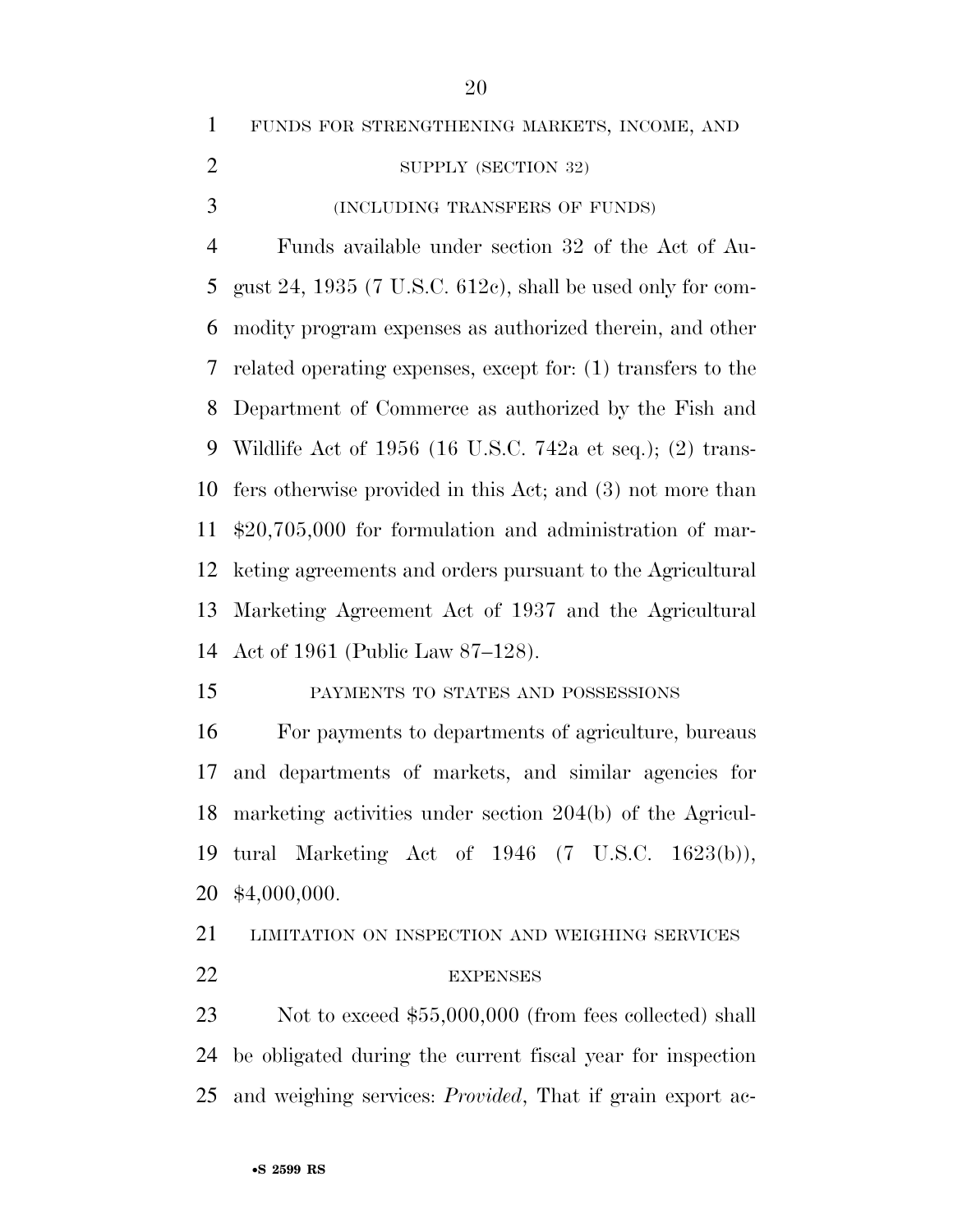tivities require additional supervision and oversight, or other uncontrollable factors occur, this limitation may be exceeded by up to 10 percent with notification to the Com-mittees on Appropriations of both Houses of Congress.

OFFICE OF THE UNDER SECRETARY FOR FOOD SAFETY

 For necessary expenses of the Office of the Under Secretary for Food Safety, \$1,327,000: *Provided*, That funds made available by this Act to an agency in the Food Safety mission area for salaries and expenses are available to fund up to one administrative support staff for the Of-fice.

FOOD SAFETY AND INSPECTION SERVICE

 For necessary expenses to carry out services author- ized by the Federal Meat Inspection Act, the Poultry Products Inspection Act, and the Egg Products Inspection Act, including not to exceed \$10,000 for representation allowances and for expenses pursuant to section 8 of the Act approved August 3, 1956 (7 U.S.C. 1766), \$1,153,064,000; and in addition, \$1,000,000 may be cred- ited to this account from fees collected for the cost of lab- oratory accreditation as authorized by section 1327 of the Food, Agriculture, Conservation and Trade Act of 1990 (7 U.S.C. 138f): *Provided*, That funds provided for the Public Health Data Communication Infrastructure system shall remain available until expended: *Provided further*,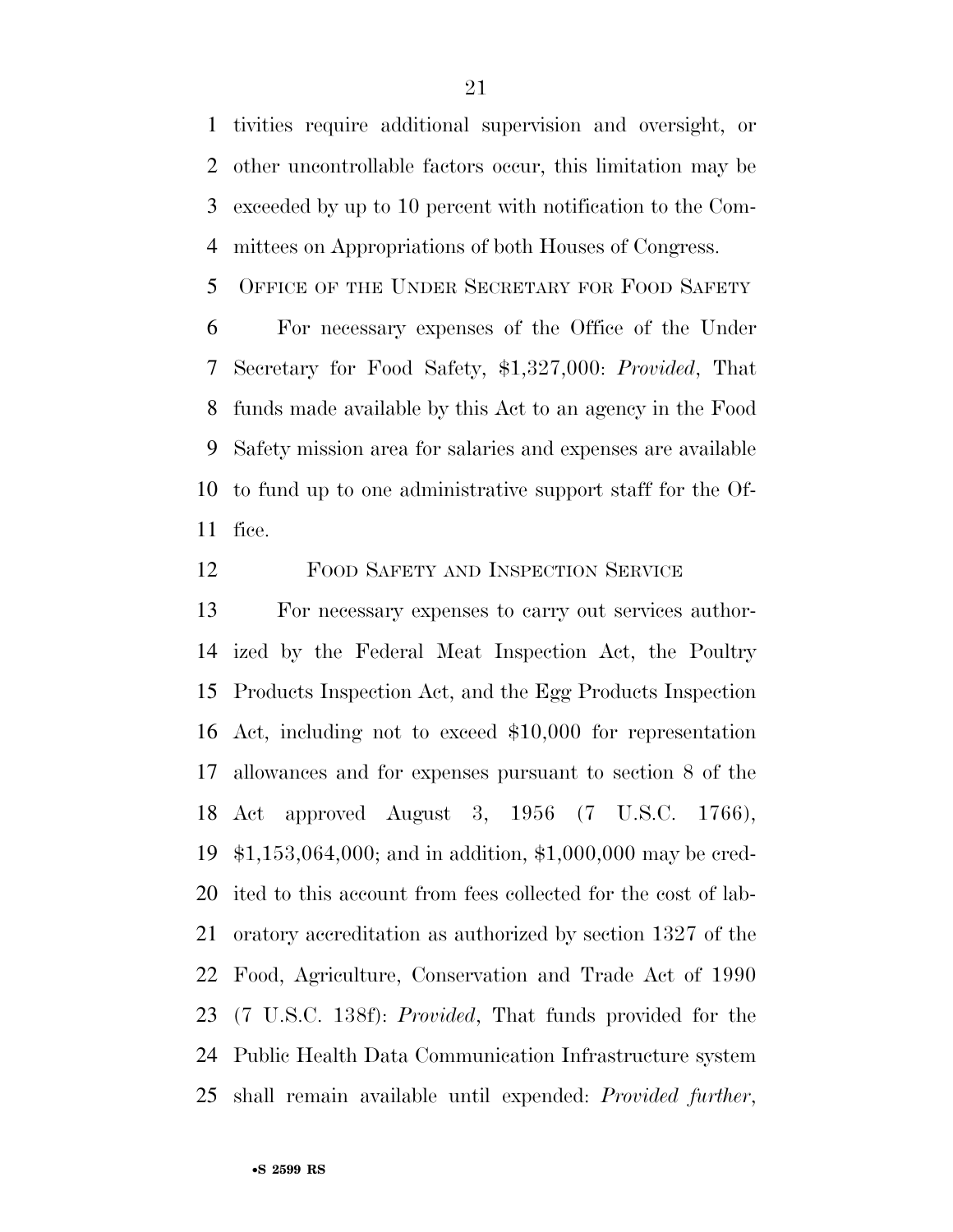That no fewer than 148 full-time equivalent positions shall be employed during fiscal year 2022 for purposes dedi- cated solely to inspections and enforcement related to the Humane Methods of Slaughter Act (7 U.S.C. 1901 et seq.): *Provided further*, That the Food Safety and Inspec- tion Service shall continue implementation of section 11016 of Public Law 110–246 as further clarified by the amendments made in section 12106 of Public Law 113– 79: *Provided further*, That this appropriation shall be available pursuant to law (7 U.S.C. 2250) for the alter- ation and repair of buildings and improvements, but the cost of altering any one building during the fiscal year shall not exceed 10 percent of the current replacement value of the building.

 TITLE II FARM PRODUCTION AND CONSERVATION PROGRAMS 18 OFFICE OF THE UNDER SECRETARY FOR FARM PRODUCTION AND CONSERVATION For necessary expenses of the Office of the Under Secretary for Farm Production and Conservation, \$1,687,000: *Provided*, That funds made available by this Act to an agency in the Farm Production and Conserva-tion mission area for salaries and expenses are available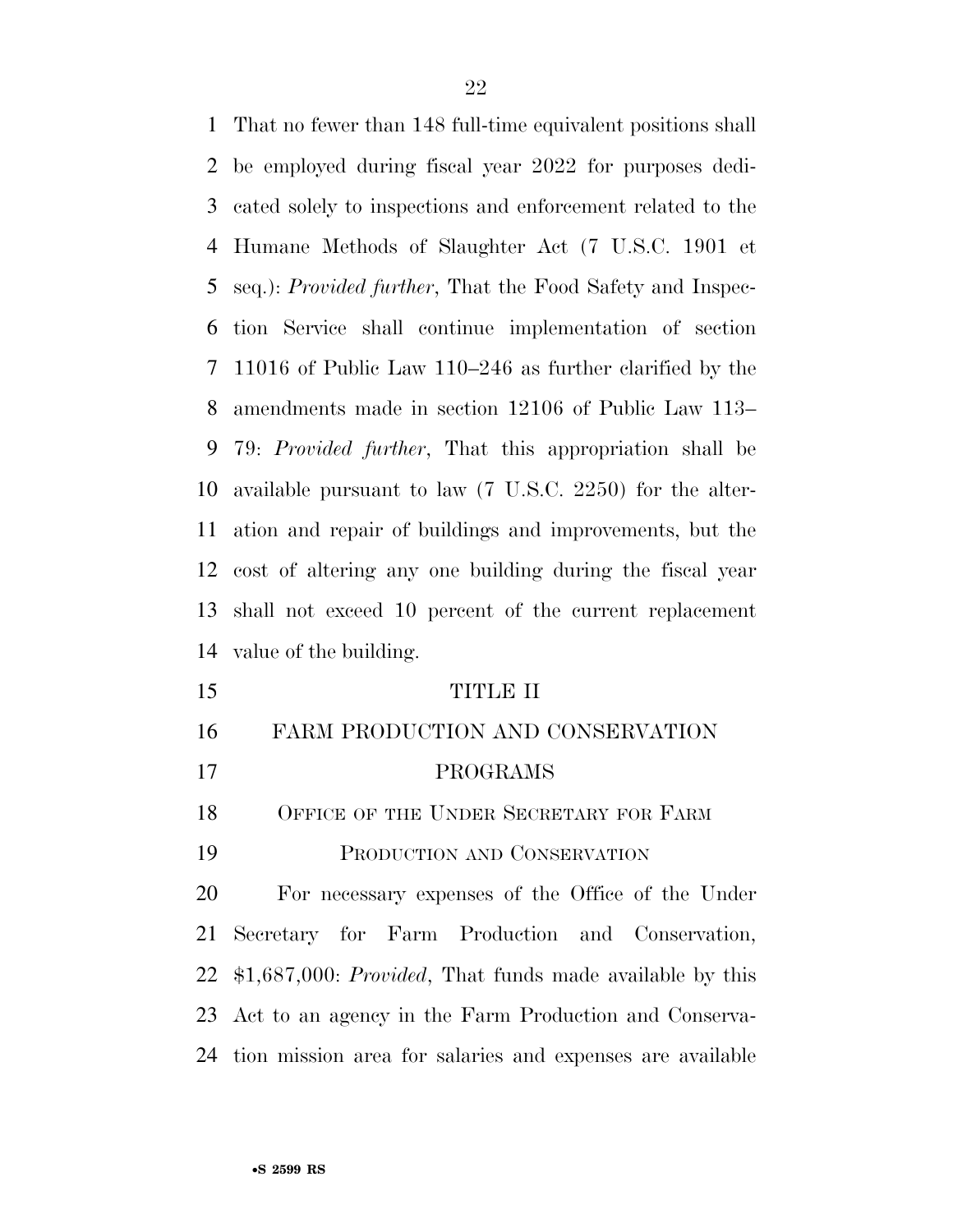to fund up to one administrative support staff for the Of- fice. FARM PRODUCTION AND CONSERVATION BUSINESS CENTER SALARIES AND EXPENSES (INCLUDING TRANSFERS OF FUNDS) For necessary expenses of the Farm Production and Conservation Business Center, \$238,177,000: *Provided*, That \$60,228,000 of amounts appropriated for the cur- rent fiscal year pursuant to section 1241(a) of the Farm Security and Rural Investment Act of 1985 (16 U.S.C. 3841(a)) shall be transferred to and merged with this ac- count. FARM SERVICE AGENCY SALARIES AND EXPENSES (INCLUDING TRANSFERS OF FUNDS) For necessary expenses of the Farm Service Agency, \$1,178,324,000, of which not less than \$15,000,000 shall be for the hiring of new employees to fill vacancies and anticipated vacancies at Farm Service Agency county of- fices and farm loan officers and shall be available until September 30, 2023: *Provided*, That not more than 50 percent of the funding made available under this heading for information technology related to farm program deliv-ery may be obligated until the Secretary submits to the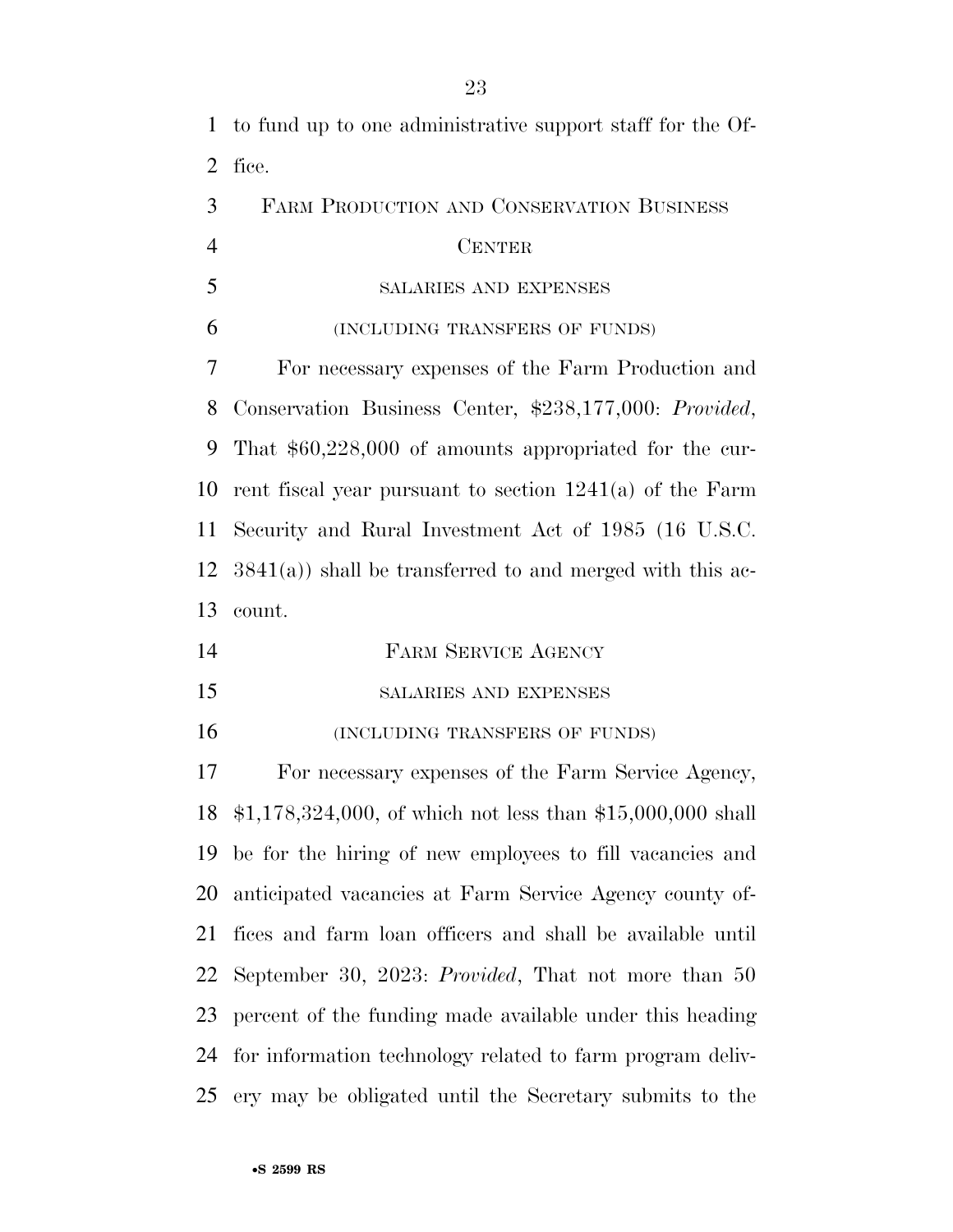Committees on Appropriations of both Houses of Con- gress, and receives written or electronic notification of re- ceipt from such Committees of, a plan for expenditure that (1) identifies for each project/investment over \$25,000 (a) the functional and performance capabilities to be delivered and the mission benefits to be realized, (b) the estimated lifecycle cost for the entirety of the project/investment, in- cluding estimates for development as well as maintenance and operations, and (c) key milestones to be met; (2) dem- onstrates that each project/investment is, (a) consistent with the Farm Service Agency Information Technology Roadmap, (b) being managed in accordance with applica- ble lifecycle management policies and guidance, and (c) subject to the applicable Department's capital planning and investment control requirements; and (3) has been re- viewed by the Government Accountability Office and ap- proved by the Committees on Appropriations of both Houses of Congress: *Provided further*, That the agency shall submit a report by the end of the fourth quarter of fiscal year 2022 to the Committees on Appropriations and the Government Accountability Office, that identifies for each project/investment that is operational (a) current performance against key indicators of customer satisfac- tion, (b) current performance of service level agreements or other technical metrics, (c) current performance against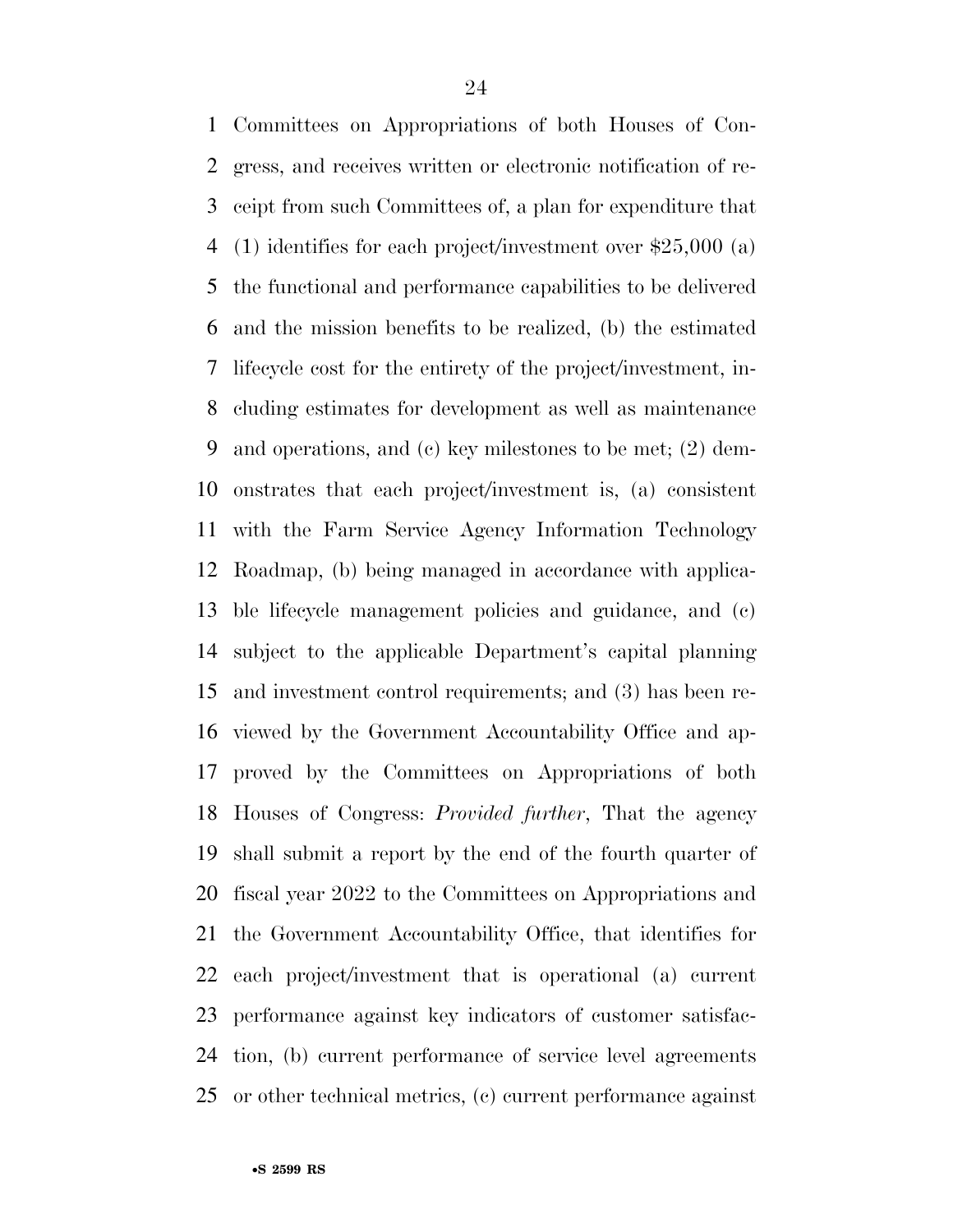a pre-established cost baseline, (d) a detailed breakdown of current and planned spending on operational enhance- ments or upgrades, and (e) an assessment of whether the investment continues to meet business needs as intended as well as alternatives to the investment: *Provided further*, That the Secretary is authorized to use the services, facili- ties, and authorities (but not the funds) of the Commodity Credit Corporation to make program payments for all pro- grams administered by the Agency: *Provided further*, That other funds made available to the Agency for authorized activities may be advanced to and merged with this ac- count: *Provided further*, That funds made available to county committees shall remain available until expended: *Provided further*, That none of the funds available to the Farm Service Agency shall be used to close Farm Service Agency county offices: *Provided further*, That none of the funds available to the Farm Service Agency shall be used to permanently relocate county based employees that would result in an office with two or fewer employees with- out prior notification and approval of the Committees on Appropriations of both Houses of Congress.

# 22 STATE MEDIATION GRANTS

 For grants pursuant to section 502(b) of the Agricul- tural Credit Act of 1987, as amended (7 U.S.C. 5101– 5106), \$7,000,000.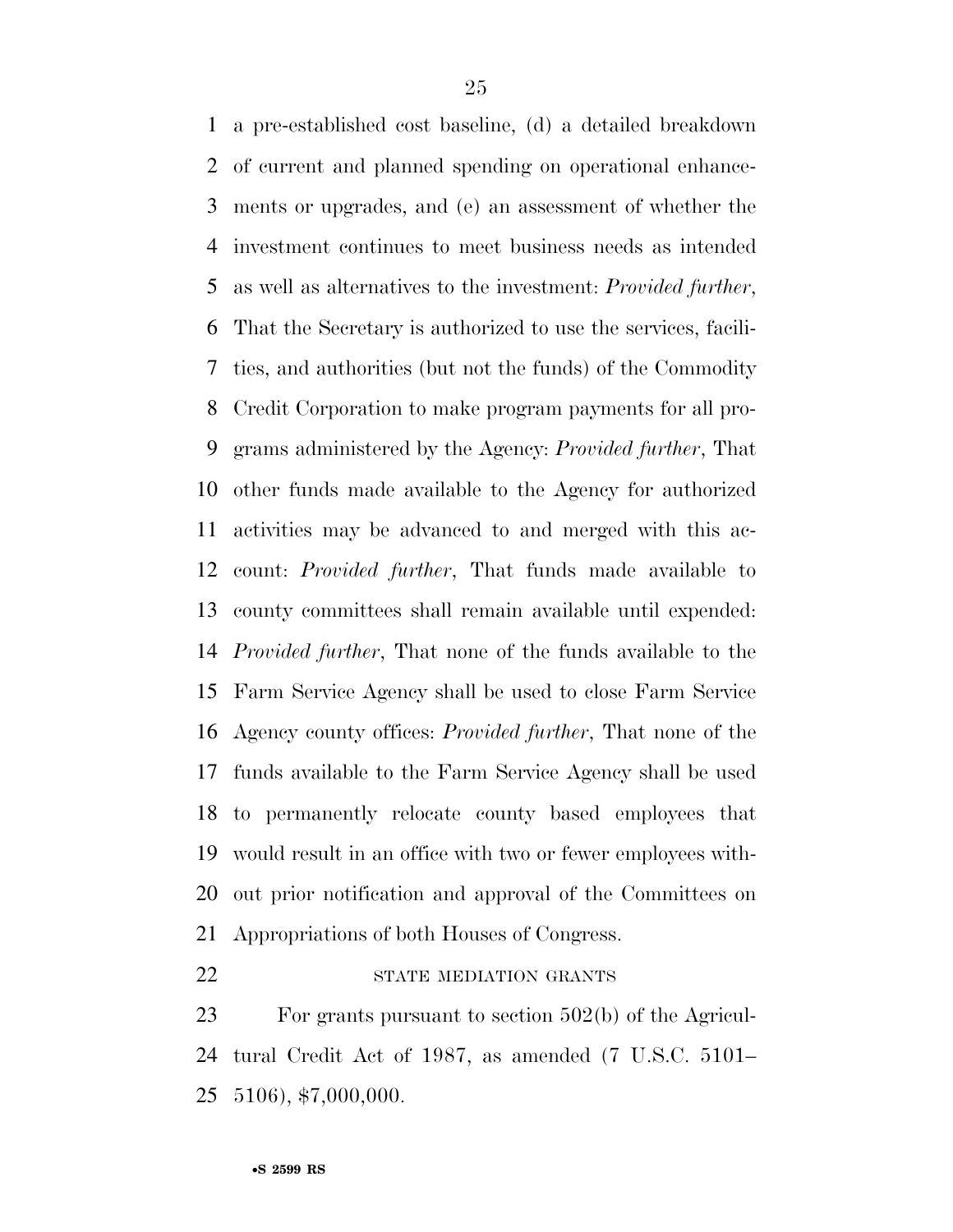GRASSROOTS SOURCE WATER PROTECTION PROGRAM

 For necessary expenses to carry out wellhead or groundwater protection activities under section 1240O of the Food Security Act of 1985 (16 U.S.C. 3839bb–2), \$6,500,000, to remain available until expended.

 DAIRY INDEMNITY PROGRAM (INCLUDING TRANSFER OF FUNDS)

 For necessary expenses involved in making indemnity payments to dairy farmers and manufacturers of dairy products under a dairy indemnity program, such sums as may be necessary, to remain available until expended: *Pro- vided*, That such program is carried out by the Secretary in the same manner as the dairy indemnity program de- scribed in the Agriculture, Rural Development, Food and Drug Administration, and Related Agencies Appropria- tions Act, 2001 (Public Law 106–387, 114 Stat. 1549A– 12).

GEOGRAPHICALLY DISADVANTAGED FARMERS AND

## RANCHERS

 For necessary expenses to carry out direct reimburse- ment payments to geographically disadvantaged farmers and ranchers under section 1621 of the Food Conserva- tion, and Energy Act of 2008 (7 U.S.C. 8792), \$3,000,000, to remain available until expended.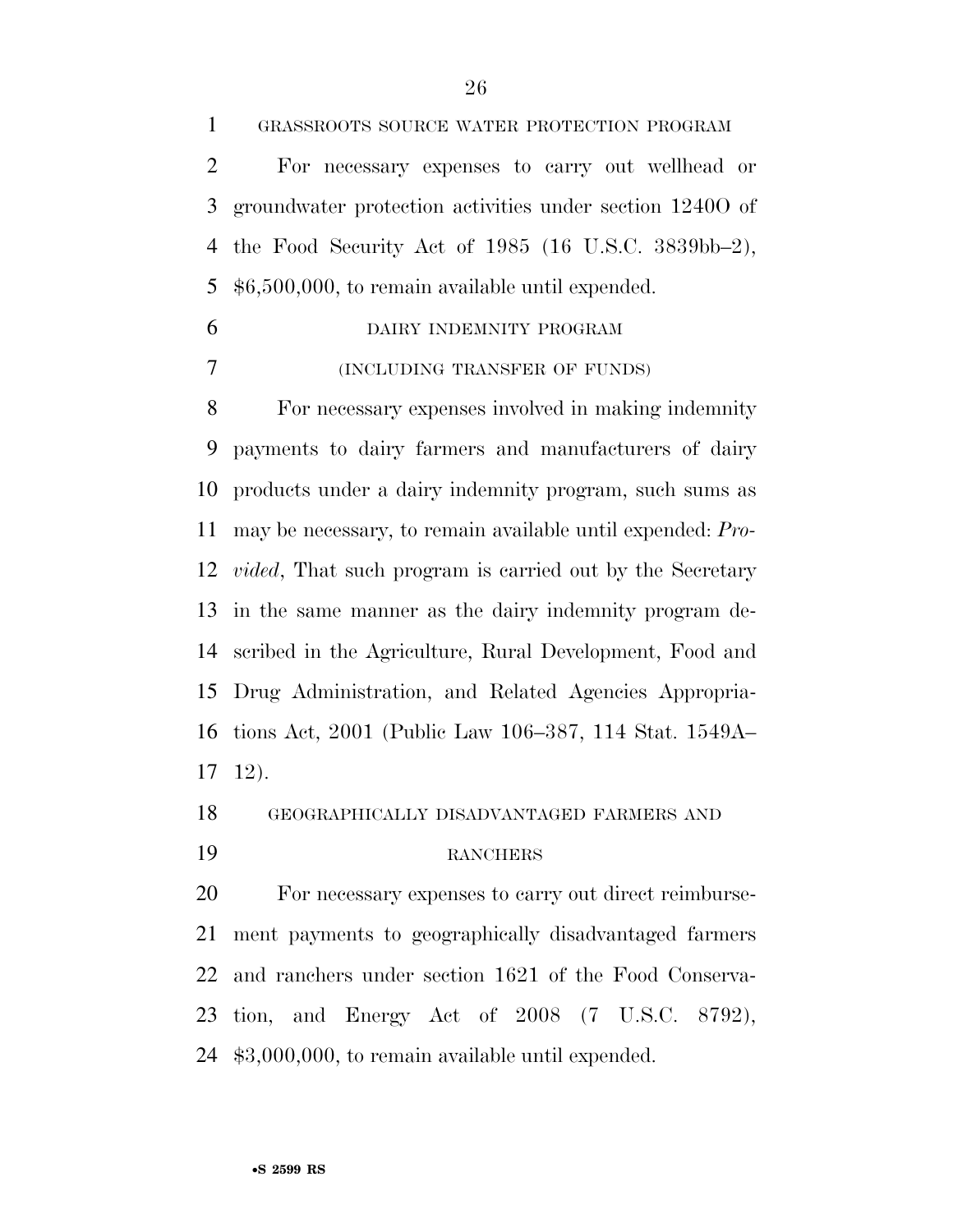AGRICULTURAL CREDIT INSURANCE FUND PROGRAM

# ACCOUNT

(INCLUDING TRANSFERS OF FUNDS)

 For gross obligations for the principal amount of di- rect and guaranteed farm ownership (7 U.S.C. 1922 et seq.) and operating (7 U.S.C. 1941 et seq.) loans, emer- gency loans (7 U.S.C. 1961 et seq.), Indian tribe land ac- quisition loans (25 U.S.C. 5136), boll weevil loans (7 U.S.C. 1989), guaranteed conservation loans (7 U.S.C. 1924 et seq.), relending program (7 U.S.C. 1936c), and Indian highly fractionated land loans (25 U.S.C. 5136) to be available from funds in the Agricultural Credit In- surance Fund, as follows: \$3,500,000,000 for guaranteed farm ownership loans and \$2,800,000,000 for farm owner- ship direct loans; \$2,118,482,000 for unsubsidized guar- anteed operating loans and \$1,633,333,000 for direct op- erating loans; emergency loans, \$37,668,000; Indian tribe land acquisition loans, \$20,000,000; guaranteed conserva- tion loans, \$150,000,000; relending program, \$61,425,000; Indian highly fractionated land loans, \$5,000,000; and for boll weevil eradication program loans, \$60,000,000: *Provided*, That the Secretary shall deem the pink bollworm to be a boll weevil for the purpose of boll weevil eradication program loans.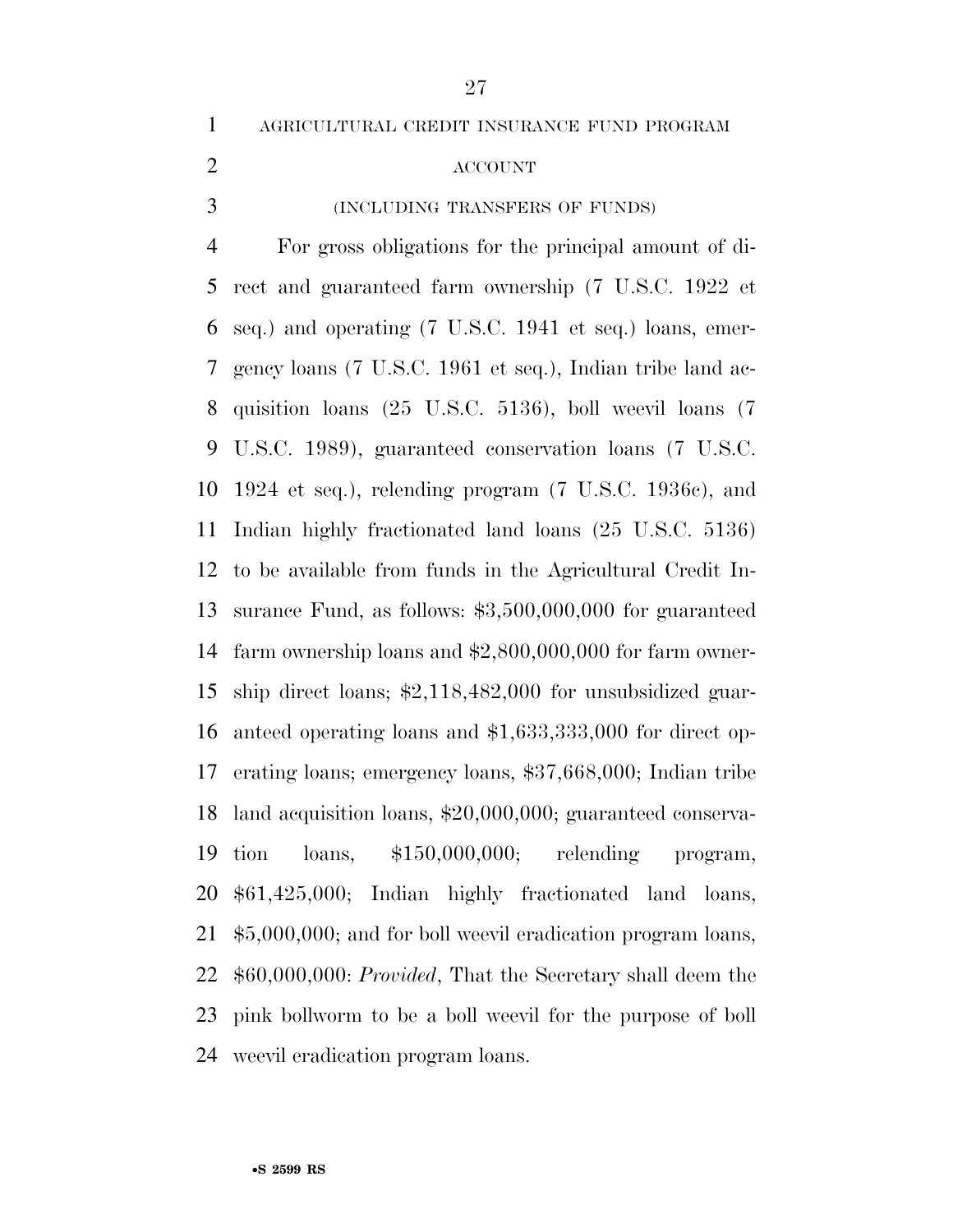For the cost of direct and guaranteed loans and grants, including the cost of modifying loans as defined in section 502 of the Congressional Budget Act of 1974, as follows: \$40,017,000 for direct farm operating loans, \$16,524,000 for unsubsidized guaranteed farm operating loans, \$267,000 for emergency loans, \$5,000,000 for the relending program, and \$407,000 for Indian highly fractionated land loans, to remain available until ex-pended.

 In addition, for administrative expenses necessary to carry out the direct and guaranteed loan programs, \$314,772,000: *Provided*, That of this amount, \$294,114,000 shall be transferred to and merged with the appropriation for ''Farm Service Agency, Salaries and Ex-penses''.

 Funds appropriated by this Act to the Agricultural Credit Insurance Program Account for farm ownership, operating and conservation direct loans and guaranteed loans may be transferred among these programs: *Pro- vided*, That the Committees on Appropriations of both Houses of Congress are notified at least 15 days in ad-vance of any transfer.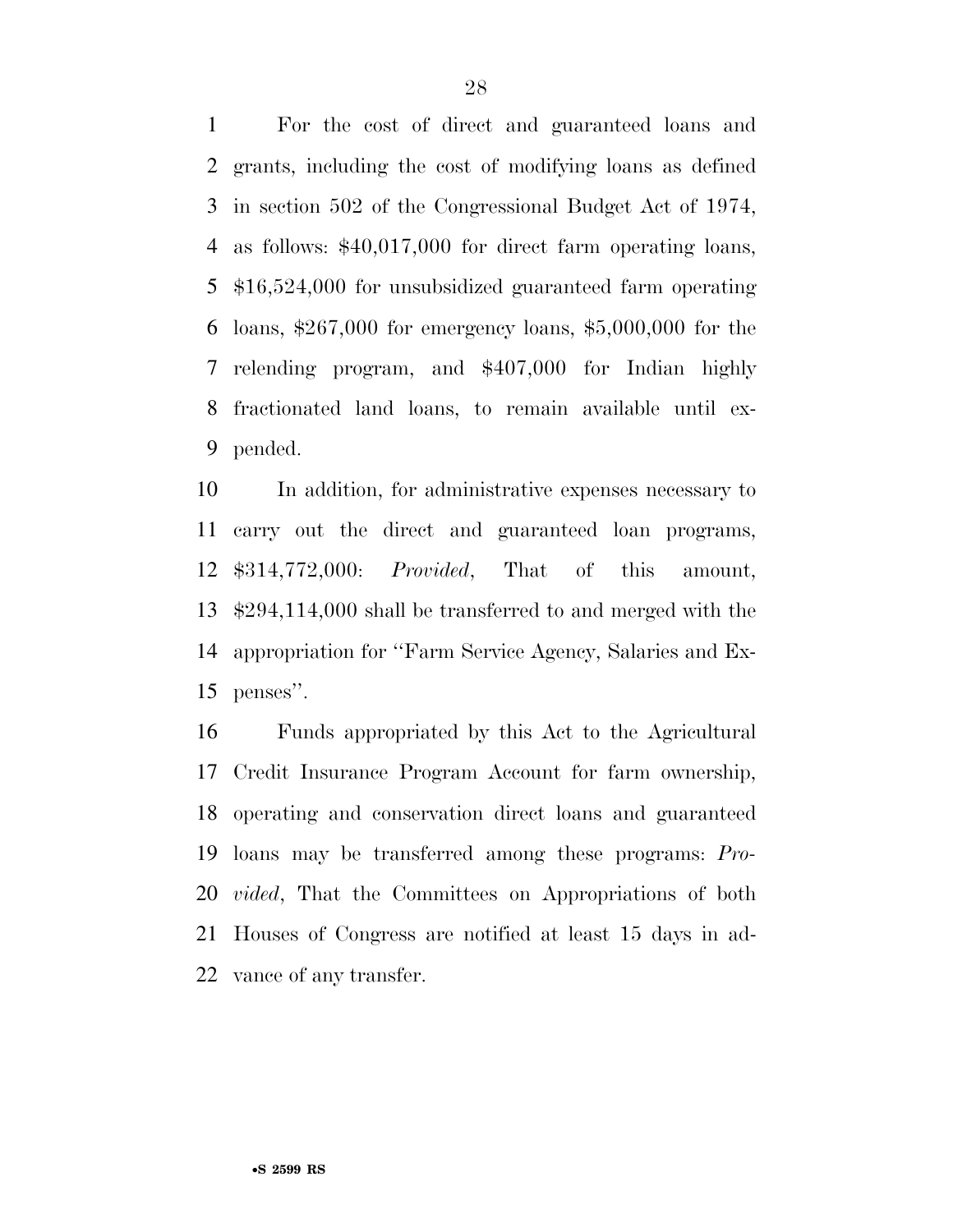## 1 RISK MANAGEMENT AGENCY

# SALARIES AND EXPENSES

 For necessary expenses of the Risk Management Agency, \$67,700,000: *Provided*, That \$1,000,000 of the amount appropriated under this heading in this Act shall be available for compliance and integrity activities re- quired under section 516(b)(2)(C) of the Federal Crop In-8 surance Act of 1938 (7 U.S.C. 1516(b)(2)(C)), and shall be in addition to amounts otherwise provided for such pur- pose: *Provided further*, That not to exceed \$1,000 shall be available for official reception and representation ex-penses, as authorized by 7 U.S.C. 1506(i).

# NATURAL RESOURCES CONSERVATION SERVICE

# CONSERVATION OPERATIONS

 For necessary expenses for carrying out the provi- sions of the Act of April 27, 1935 (16 U.S.C. 590a–f), including preparation of conservation plans and establish- ment of measures to conserve soil and water (including farm irrigation and land drainage and such special meas- ures for soil and water management as may be necessary to prevent floods and the siltation of reservoirs and to con- trol agricultural related pollutants); operation of conserva- tion plant materials centers; classification and mapping of soil; dissemination of information; acquisition of lands, water, and interests therein for use in the plant materials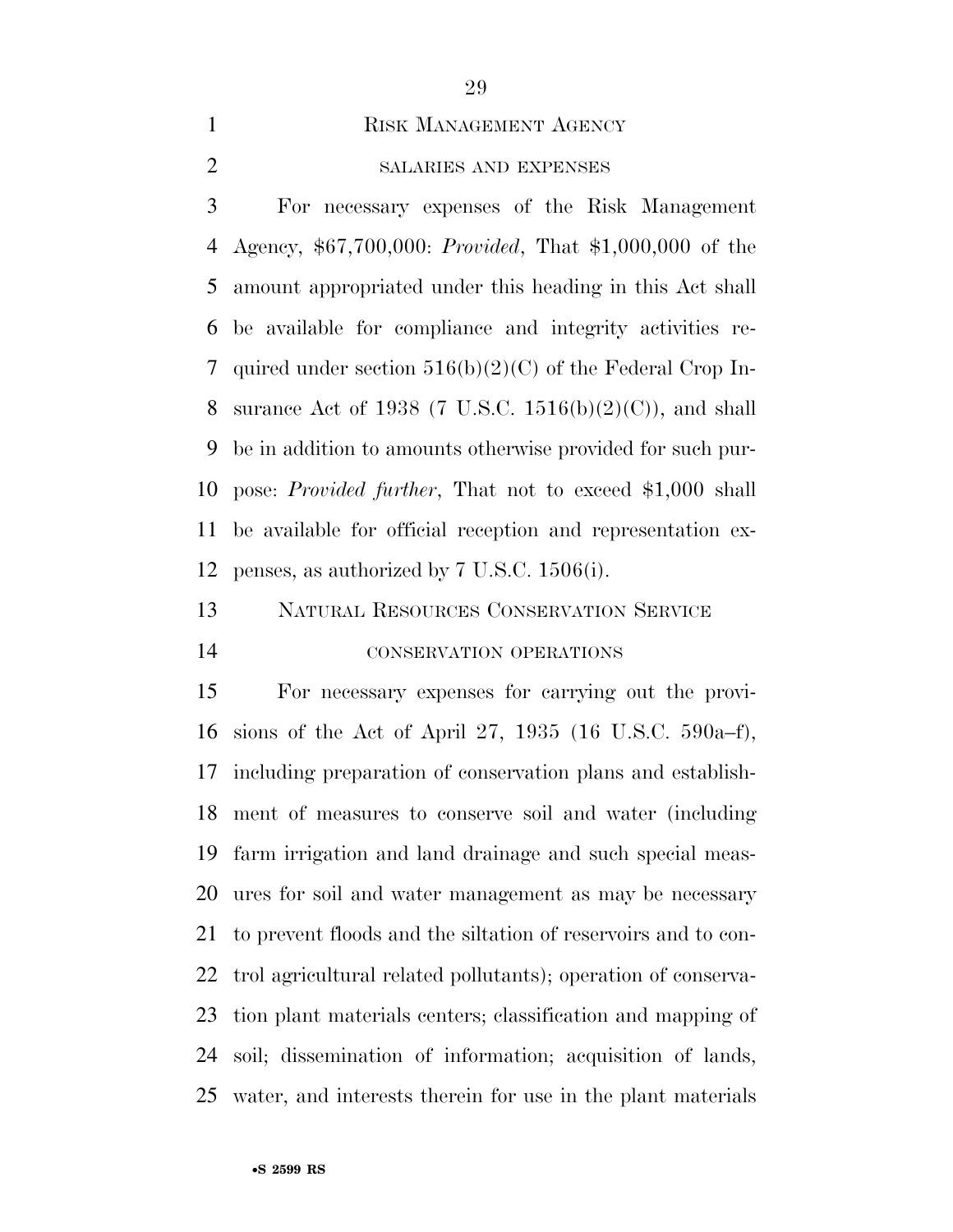program by donation, exchange, or purchase at a nominal cost not to exceed \$100 pursuant to the Act of August 3, 1956 (7 U.S.C. 2268a); purchase and erection or alter- ation or improvement of permanent and temporary build- ings; and operation and maintenance of aircraft, \$937,964,000, to remain available until September 30, 2023, of which up to \$19,611,000 shall be for the pur- poses, and in the amounts, specified for this account in the table titled ''Congressionally Directed Spending'' in the report to accompany this Act, in accordance with ap- plicable statutory and regulatory requirements: *Provided*, That any of the funds described in the ''Congressionally Directed Spending'' table that the Secretary determines will not be obligated during the fiscal year shall not be subject to the direction provided in such table: *Provided further*, That appropriations hereunder shall be available pursuant to 7 U.S.C. 2250 for construction and improve- ment of buildings and public improvements at plant mate- rials centers, except that the cost of alterations and im- provements to other buildings and other public improve- ments shall not exceed \$250,000: *Provided further*, That when buildings or other structures are erected on non- Federal land, that the right to use such land is obtained as provided in 7 U.S.C. 2250a: *Provided further*, That of the total amount available under this heading, \$8,000,000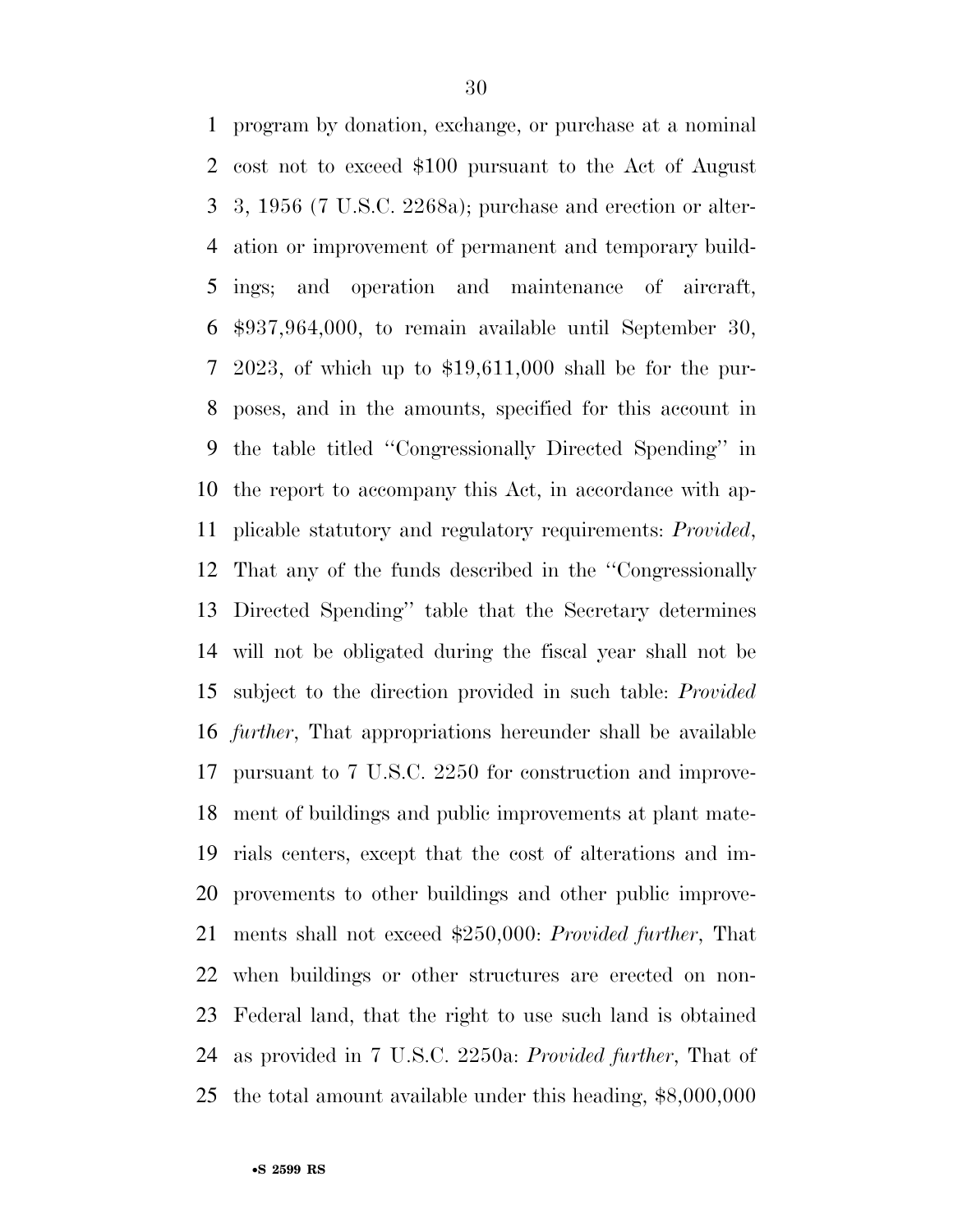shall be for necessary expenses to carry out the Urban Agriculture and Innovative Production Program under section 222 of subtitle A of title II of the Department of Agriculture Reorganization Act of 1994 (7 U.S.C. 6923), as amended by section 12302 of Public Law 115–334: *Provided further*, That of the amounts made available under this heading, \$15,000,000, to remain available until expended, may be provided, pursuant to section 3709(b) of title 16, United States Code, to the National Fish and Wildlife Foundation to establish a Working Land Resil- ience Program to collaborate with the Natural Resources Conservation Service to offer technical and financial as- sistance to farmers, ranchers, and non-industrial private forestland owners who will adopt voluntary practices that will restore and increase the resiliency of natural eco- systems to protect rural communities from future adverse weather events: *Provided further*, That projects funded pursuant to the preceding proviso will meet Natural Re- sources Conservation Service requirements for planning and practice implementation: *Provided further*, That funds for such projects shall be matched on at least a one-for- one basis by the Foundation or its sub-recipients: *Provided further*, That the Foundation may transfer Federal funds to a non-Federal recipient for such projects at the propor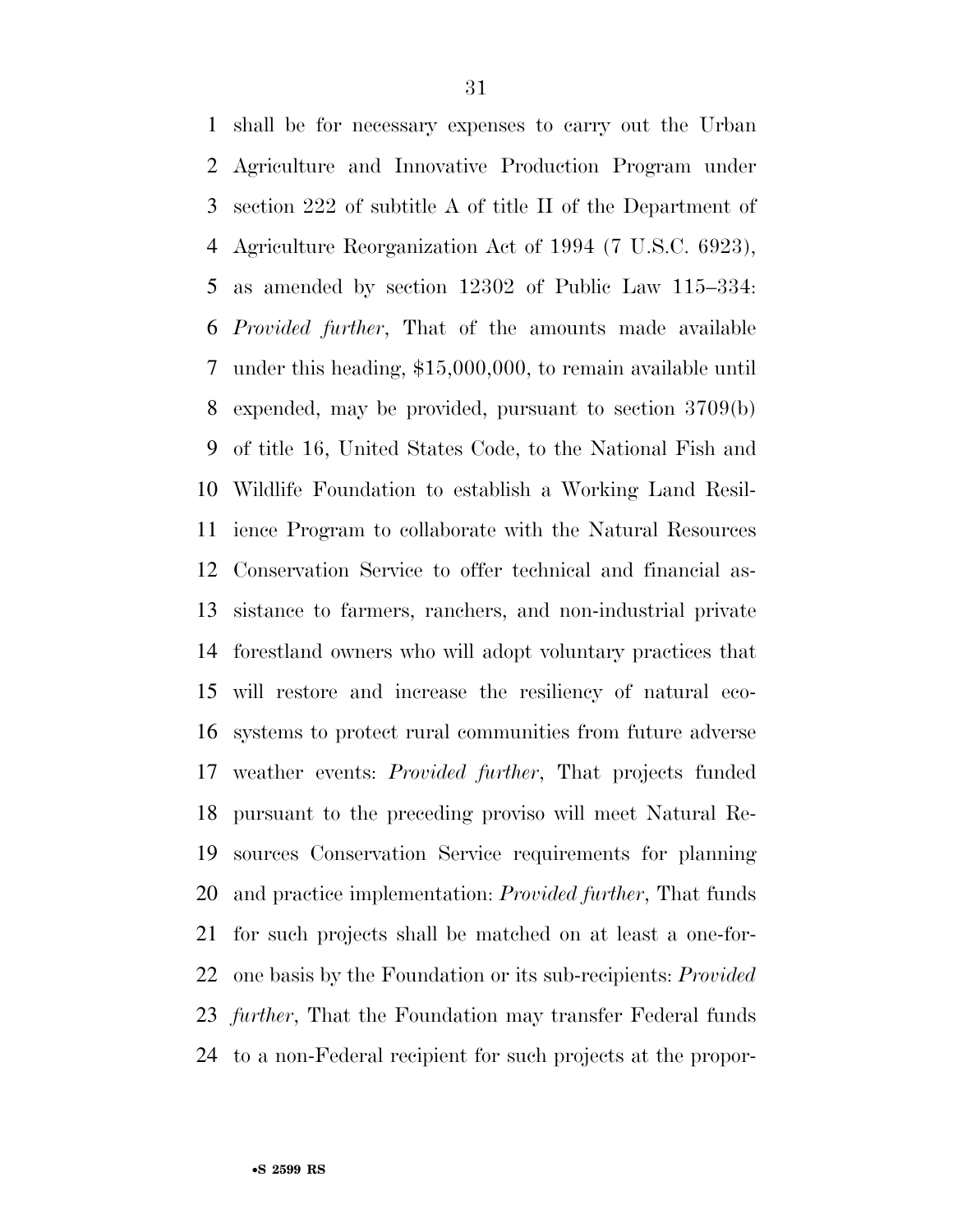tionate rate that the recipient obtains the non-Federal matching funds.

WATERSHED AND FLOOD PREVENTION OPERATIONS

 For necessary expenses to carry out preventive meas- ures, including but not limited to surveys and investiga- tions, engineering operations, works of improvement, and changes in use of land, in accordance with the Watershed Protection and Flood Prevention Act (16 U.S.C. 1001– 1005 and 1007–1009) and in accordance with the provi- sions of laws relating to the activities of the Department, \$198,275,000, to remain available until expended; of which up to \$23,275,000 shall be for the purposes, and in the amounts, specified for this account in the table ti- tled ''Congressionally Directed Spending'' in the report to accompany this Act, in accordance with applicable statu- tory and regulatory requirements: *Provided*, That for funds provided by this Act or any other prior Act, the limi- tation regarding the size of the watershed or subwatershed exceeding two hundred and fifty thousand acres in which such activities can be undertaken shall only apply for ac- tivities undertaken for the primary purpose of flood pre- vention (including structural and land treatment meas- ures): *Provided further*, That of the amounts made avail- able under this heading, \$10,000,000 shall be allocated to projects and activities that can commence promptly fol-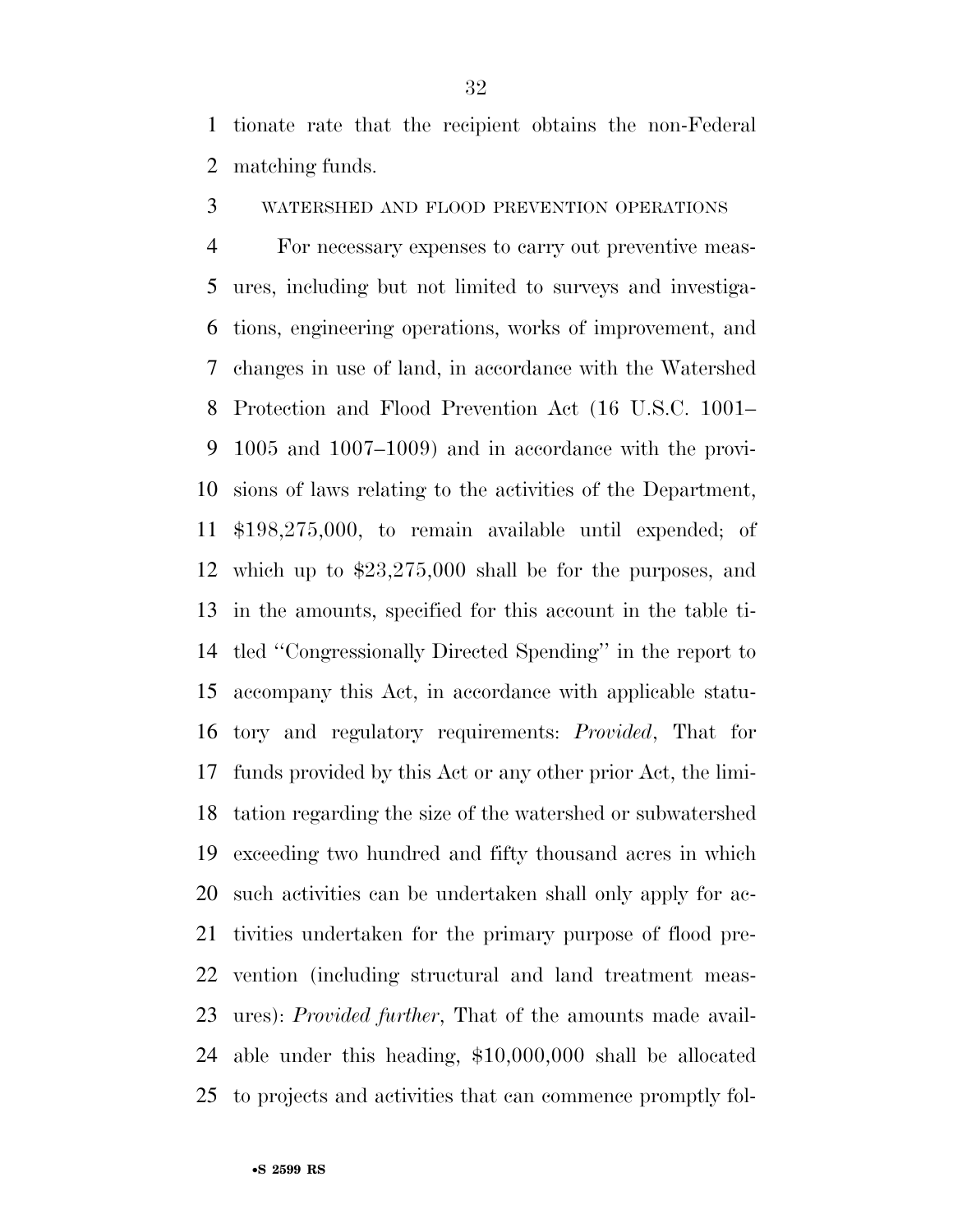lowing enactment; that address regional priorities for flood prevention, agricultural water management, inefficient ir- rigation systems, fish and wildlife habitat, or watershed protection; or that address authorized ongoing projects under the authorities of section 13 of the Flood Control Act of December 22, 1944 (Public Law 78–534) with a primary purpose of watershed protection by preventing floodwater damage and stabilizing stream channels, tribu- taries, and banks to reduce erosion and sediment trans- port: *Provided further*, That of the amounts made avail- able under this heading, \$10,000,000 shall remain avail- able until expended for the authorities under 16 U.S.C. 1001–1005 and 1007–1009 for authorized ongoing water- shed projects with a primary purpose of providing water to rural communities.

#### WATERSHED REHABILITATION PROGRAM

 Under the authorities of section 14 of the Watershed Protection and Flood Prevention Act, \$10,000,000 is pro-vided.

CORPORATIONS

 The following corporations and agencies are hereby authorized to make expenditures, within the limits of funds and borrowing authority available to each such cor- poration or agency and in accord with law, and to make contracts and commitments without regard to fiscal year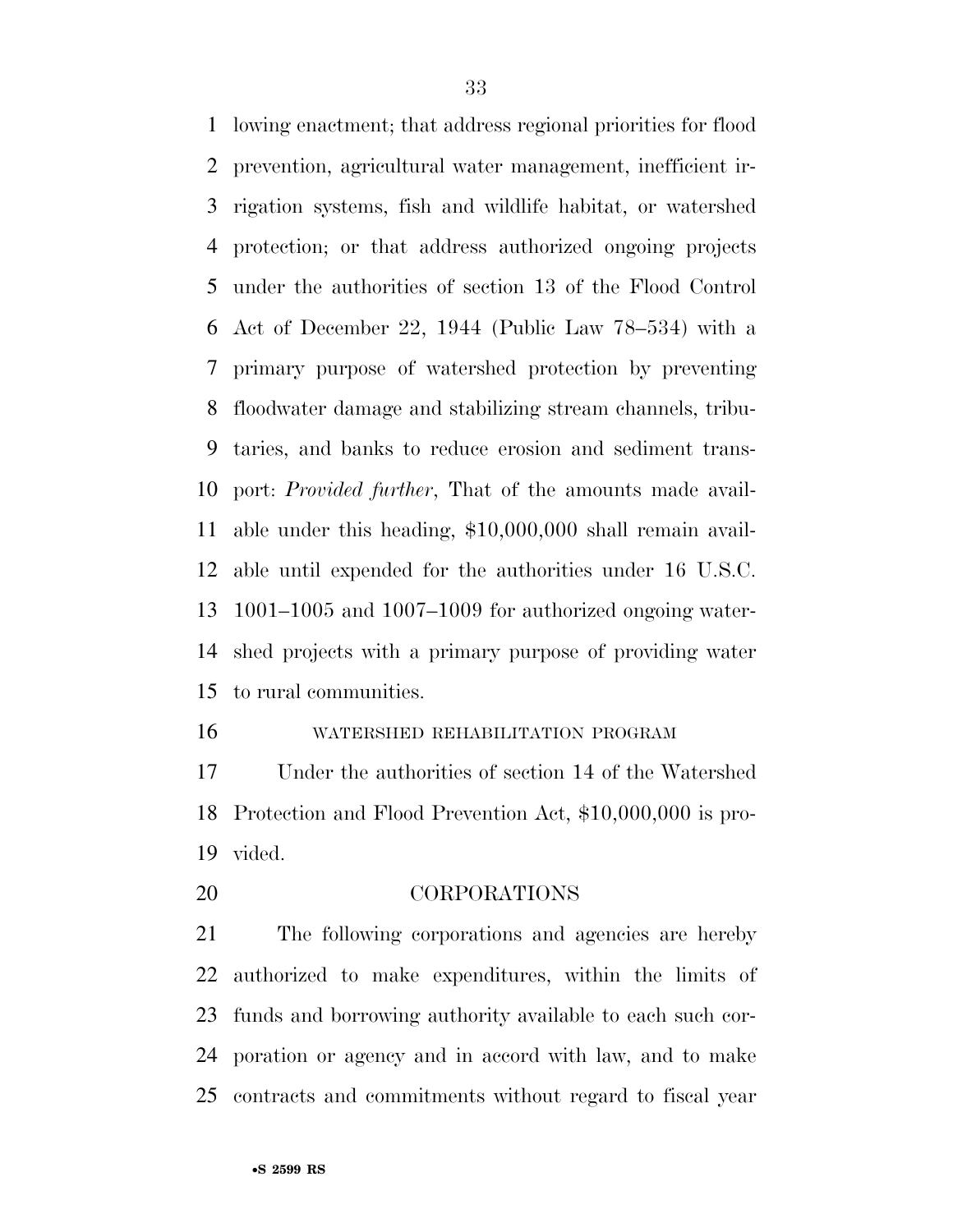limitations as provided by section 104 of the Government Corporation Control Act as may be necessary in carrying out the programs set forth in the budget for the current fiscal year for such corporation or agency, except as here-inafter provided.

FEDERAL CROP INSURANCE CORPORATION FUND

 For payments as authorized by section 516 of the Federal Crop Insurance Act (7 U.S.C. 1516), such sums as may be necessary, to remain available until expended.

 COMMODITY CREDIT CORPORATION FUND REIMBURSEMENT FOR NET REALIZED LOSSES

**(INCLUDING TRANSFERS OF FUNDS)** 

 For the current fiscal year, such sums as may be nec- essary to reimburse the Commodity Credit Corporation for net realized losses sustained, but not previously reim- bursed, pursuant to section 2 of the Act of August 17, 1961 (15 U.S.C. 713a–11): *Provided*, That of the funds available to the Commodity Credit Corporation under sec- tion 11 of the Commodity Credit Corporation Charter Act (15 U.S.C. 714i) for the conduct of its business with the Foreign Agricultural Service, up to \$5,000,000 may be transferred to and used by the Foreign Agricultural Serv- ice for information resource management activities of the Foreign Agricultural Service that are not related to Com-modity Credit Corporation business.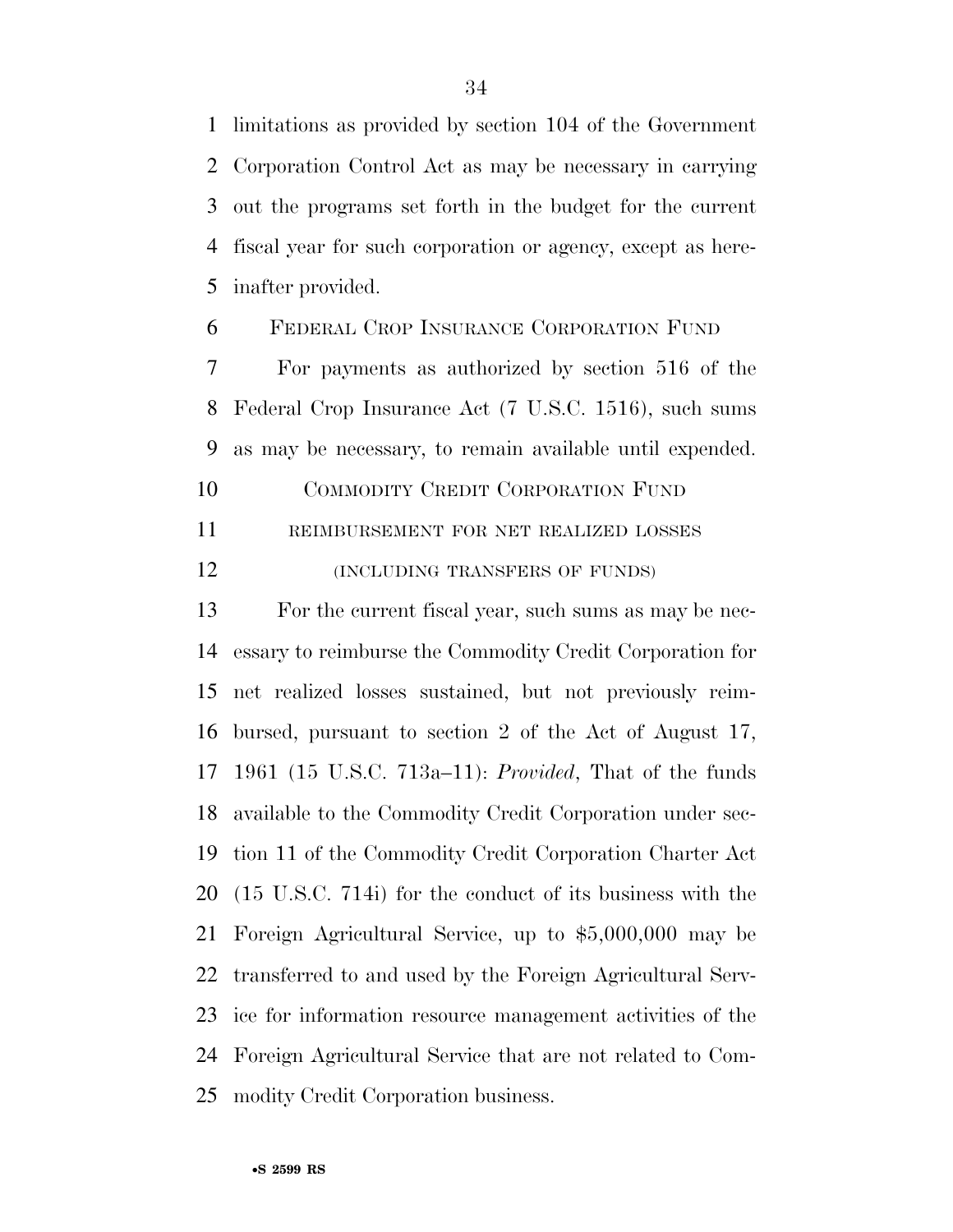| $\mathbf{1}$   | HAZARDOUS WASTE MANAGEMENT                                 |
|----------------|------------------------------------------------------------|
| $\overline{2}$ | (LIMITATION ON EXPENSES)                                   |
| 3              | For the current fiscal year, the Commodity Credit          |
| $\overline{4}$ | Corporation shall not expend more than $$15,000,000$ for   |
| 5              | site investigation and cleanup expenses, and operations    |
| 6              | and maintenance expenses to comply with the requirement    |
| 7              | of section $107(g)$ of the Comprehensive Environmental     |
| 8              | Response, Compensation, and Liability Act (42 U.S.C.       |
| 9              | $9607(g)$ , and section 6001 of the Solid Waste Disposal   |
| 10             | Act (42 U.S.C. 6961).                                      |
| 11             | <b>TITLE III</b>                                           |
| 12             | RURAL DEVELOPMENT PROGRAMS                                 |
| 13             | OFFICE OF THE UNDER SECRETARY FOR RURAL                    |
| 14             | DEVELOPMENT                                                |
| 15             | For necessary expenses of the Office of the Under          |
| 16             | Secretary for Rural Development, \$1,580,000: Provided,    |
| 17             | That funds made available by this Act to an agency in      |
|                | 18 the Rural Development mission area for salaries and ex- |
| 19             | penses are available to fund up to one administrative sup- |
| 20             | port staff for the Office.                                 |
| 21             | <b>RURAL DEVELOPMENT</b>                                   |
| 22             | SALARIES AND EXPENSES                                      |
| 23             | (INCLUDING TRANSFERS OF FUNDS)                             |
| 24             | For necessary expenses for carrying out the adminis-       |
| 25             | tration and implementation of Rural Development pro-       |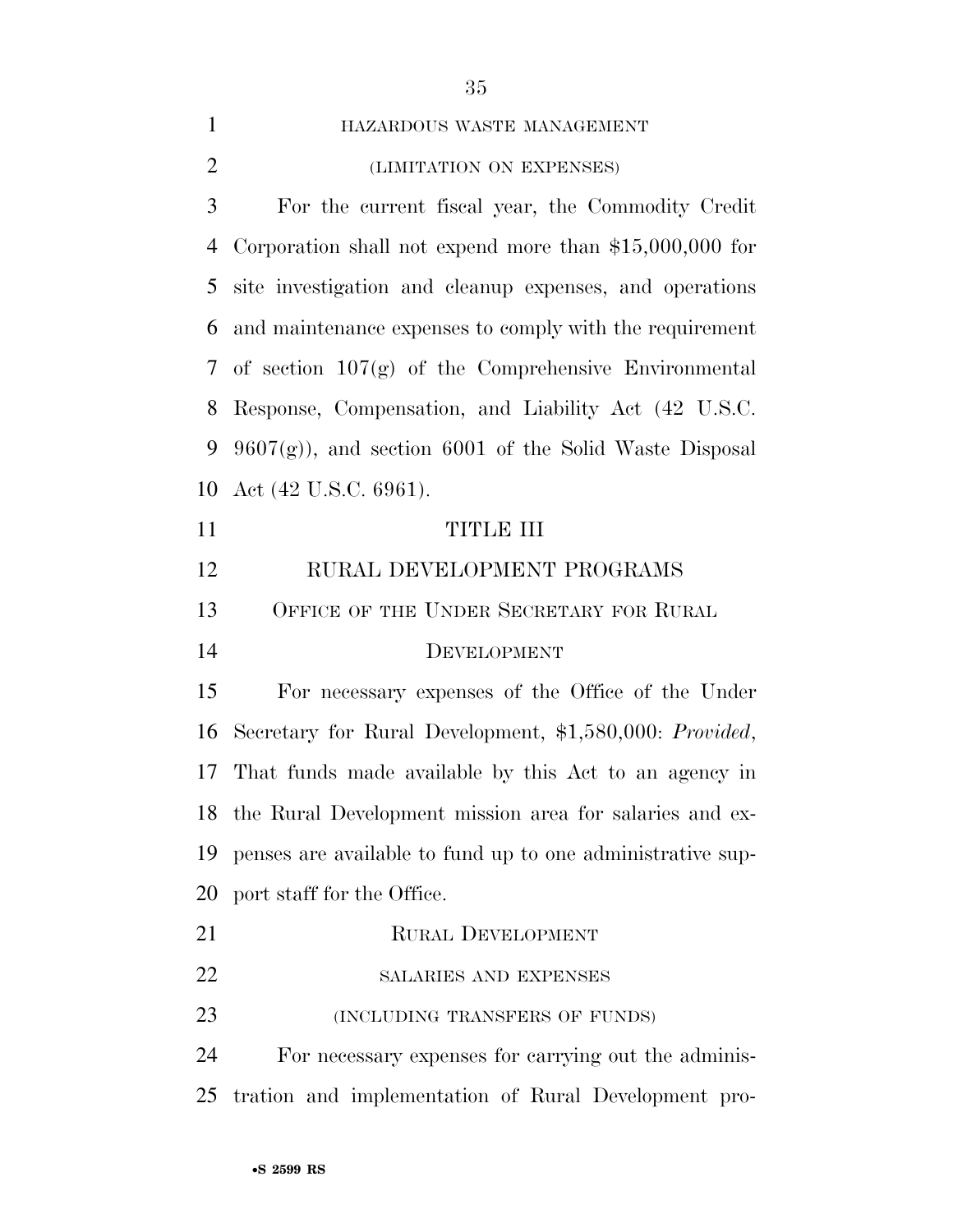grams, including activities with institutions concerning the development and operation of agricultural cooperatives; and for cooperative agreements; \$363,922,000: *Provided*, That of the amount made available under this heading, \$32,000,000 shall be for the StrikeForce activities of the Department of Agriculture, and may be transferred to agencies of the Department for such purpose, consistent with the missions and authorities of such agencies: *Pro- vided further*, That notwithstanding any other provision of law, funds appropriated under this heading may be used for advertising and promotional activities that support Rural Development programs: *Provided further*, That in addition to any other funds appropriated for purposes au- thorized by section 502(i) of the Housing Act of 1949 (42 U.S.C. 1472(i)), any amounts collected under such sec- tion, as amended by this Act, will immediately be credited to this account and will remain available until expended for such purposes.

- RURAL HOUSING SERVICE
- RURAL HOUSING INSURANCE FUND PROGRAM ACCOUNT
- (INCLUDING TRANSFERS OF FUNDS)

 For gross obligations for the principal amount of di- rect and guaranteed loans as authorized by title V of the Housing Act of 1949, to be available from funds in the rural housing insurance fund, as follows: \$1,250,000,000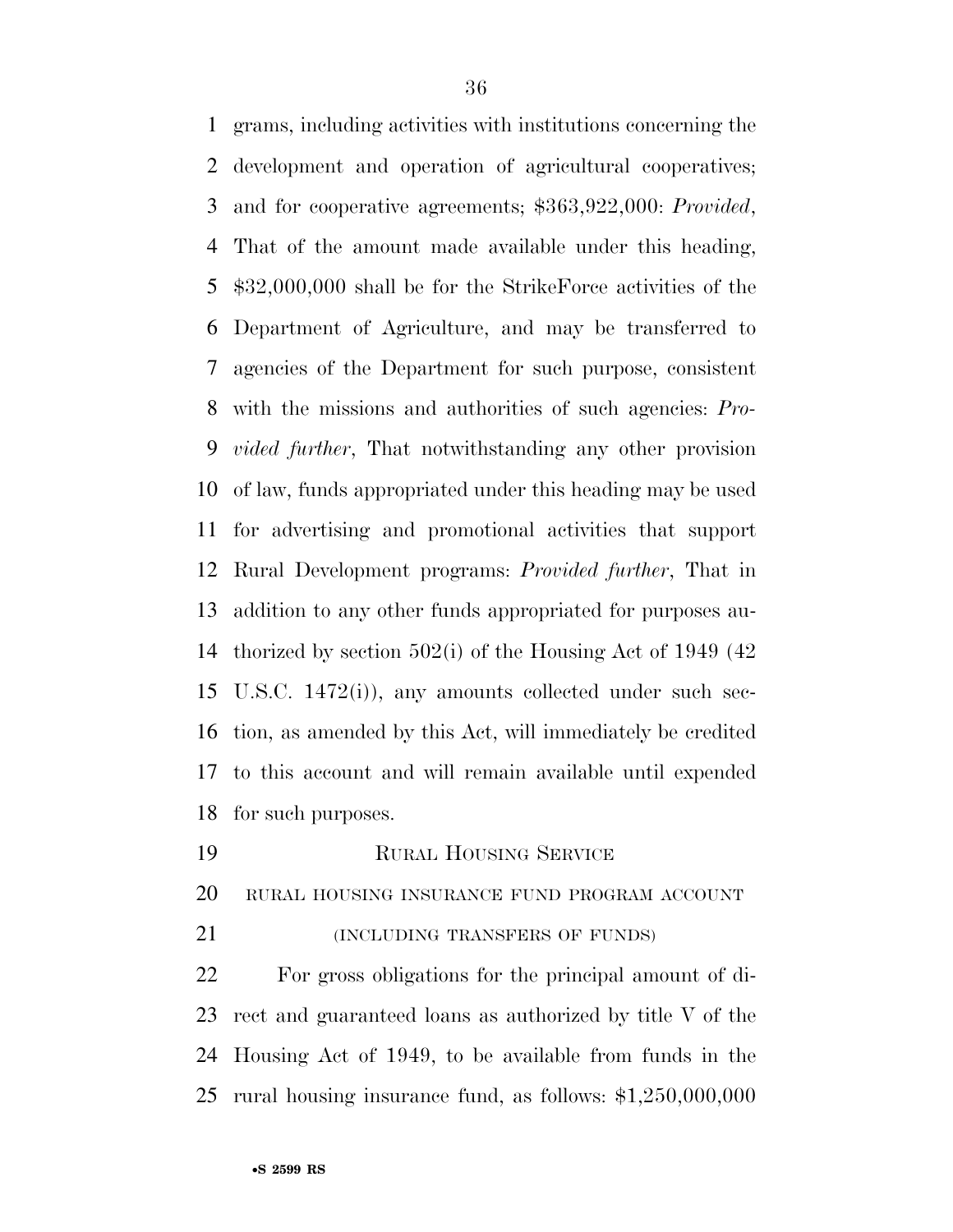shall be for direct loans and \$30,000,000,000 shall be for unsubsidized guaranteed loans; \$28,000,000 for section 504 housing repair loans; \$92,000,000 for section 515 rental housing; \$250,000,000 for section 538 guaranteed multi-family housing loans; \$10,000,000 for credit sales of single family housing acquired property; \$5,000,000 for section 523 self-help housing land development loans; and \$5,000,000 for section 524 site development loans.

 For the cost of direct and guaranteed loans, including the cost of modifying loans, as defined in section 502 of the Congressional Budget Act of 1974, as follows: section 502 loans, \$23,250,000 shall be for direct loans; section 504 housing repair loans, \$484,000; section 523 self-help housing land development loans, \$55,000; section 524 site development loans, \$206,000; and repair, rehabilitation, and new construction of section 515 rental housing, \$8,225,000: *Provided*, That to support the loan program level for section 538 guaranteed loans made available under this heading the Secretary may charge or adjust any fees to cover the projected cost of such loan guaran- tees pursuant to the provisions of the Credit Reform Act of 1990 (2 U.S.C. 661 et seq.), and the interest on such loans may not be subsidized: *Provided further*, That appli- cants in communities that have a current rural area waiv-er under section 541 of the Housing Act of 1949 (42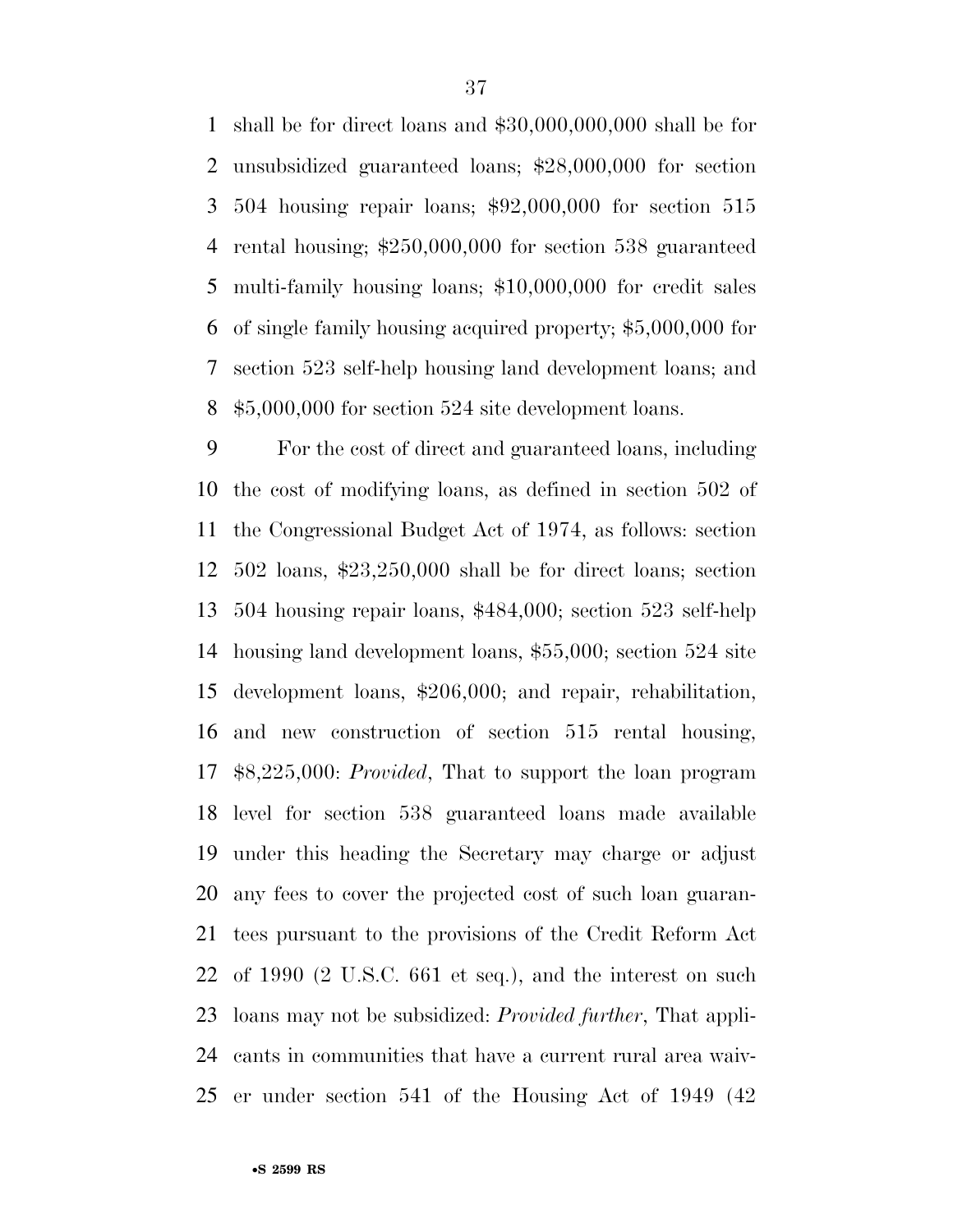U.S.C. 1490q) shall be treated as living in a rural area for purposes of section 502 guaranteed loans provided under this heading: *Provided further*, That of the amounts available under this paragraph for section 502 direct loans, no less than \$5,000,000 shall be available for direct loans for individuals whose homes will be built pursuant to a program funded with a mutual and self-help housing grant authorized by section 523 of the Housing Act of 1949 until June 1, 2022: *Provided further*, That the Sec- retary shall implement provisions to provide incentives to nonprofit organizations and public housing authorities to facilitate the acquisition of Rural Housing Service (RHS) multifamily housing properties by such nonprofit organi- zations and public housing authorities that commit to keep such properties in the RHS multifamily housing program for a period of time as determined by the Secretary, with such incentives to include, but not be limited to, the fol- lowing: allow such nonprofit entities and public housing authorities to earn a Return on Investment on their own resources to include proceeds from low income housing tax credit syndication, own contributions, grants, and devel- oper loans at favorable rates and terms, invested in a deal; and allow reimbursement of organizational costs associ- ated with owner's oversight of asset referred to as ''Asset Management Fee'' of up to \$7,500 per property.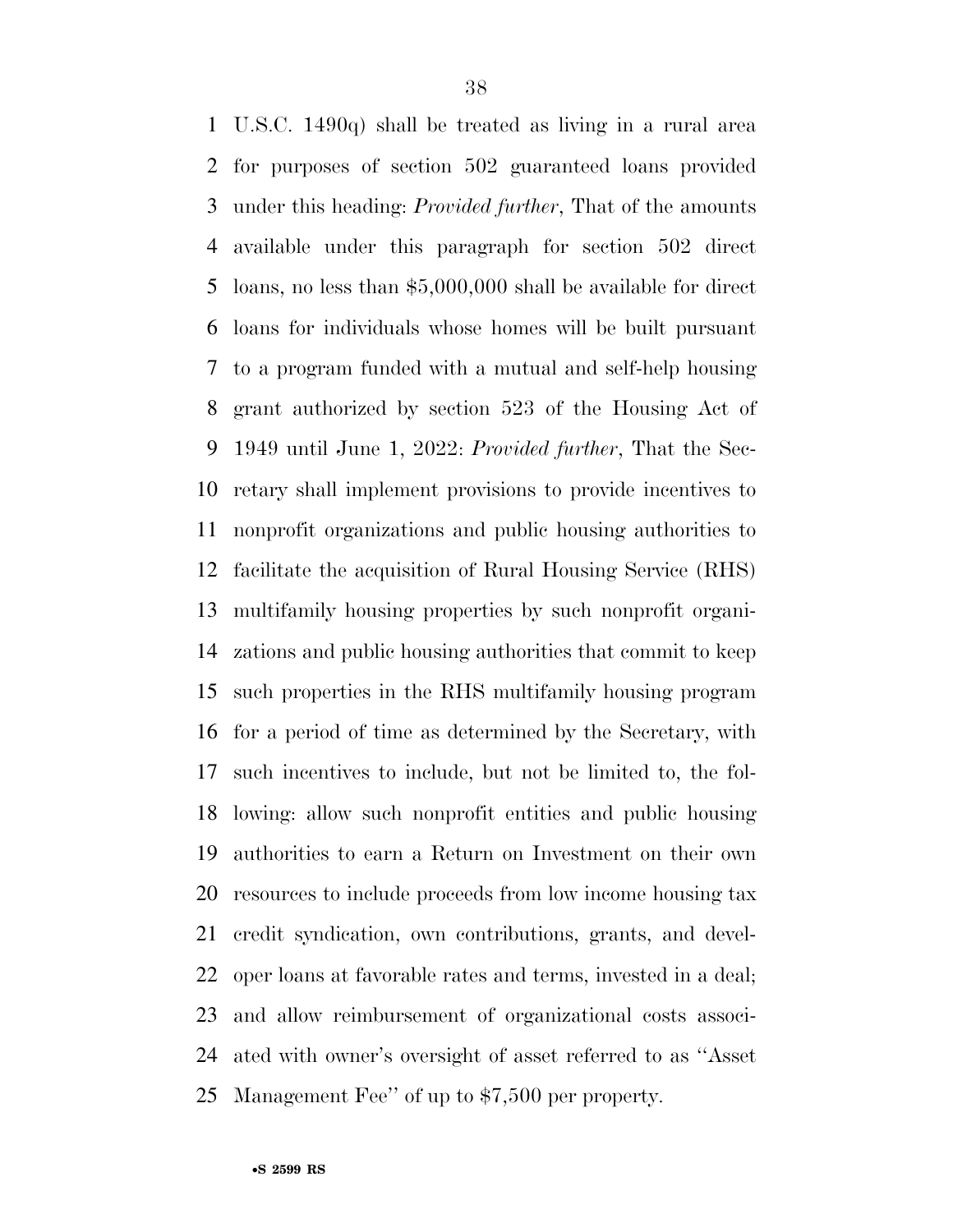In addition, for the cost of direct loans and grants, including the cost of modifying loans, as defined in section 502 of the Congressional Budget Act of 1974, \$32,000,000, to remain available until expended, for a demonstration program for the preservation and revital- ization of the sections 514, 515, and 516 multi-family rental housing properties to restructure existing USDA multi-family housing loans, as the Secretary deems appro- priate, expressly for the purposes of ensuring the project has sufficient resources to preserve the project for the pur- pose of providing safe and affordable housing for low-in- come residents and farm laborers including reducing or eliminating interest; deferring loan payments, subordi- nating, reducing or re-amortizing loan debt; and other fi- nancial assistance including advances, payments and in- centives (including the ability of owners to obtain reason- able returns on investment) required by the Secretary: *Provided*, That the Secretary shall, as part of the preser- vation and revitalization agreement, obtain a restrictive use agreement consistent with the terms of the restruc- turing: *Provided further*, That any balances, including ob- ligated balances, available for all demonstration programs for the preservation and revitalization of sections 514, 515, and 516 multi-family rental housing properties in the ''Multi-Family Housing Revitalization Program Account''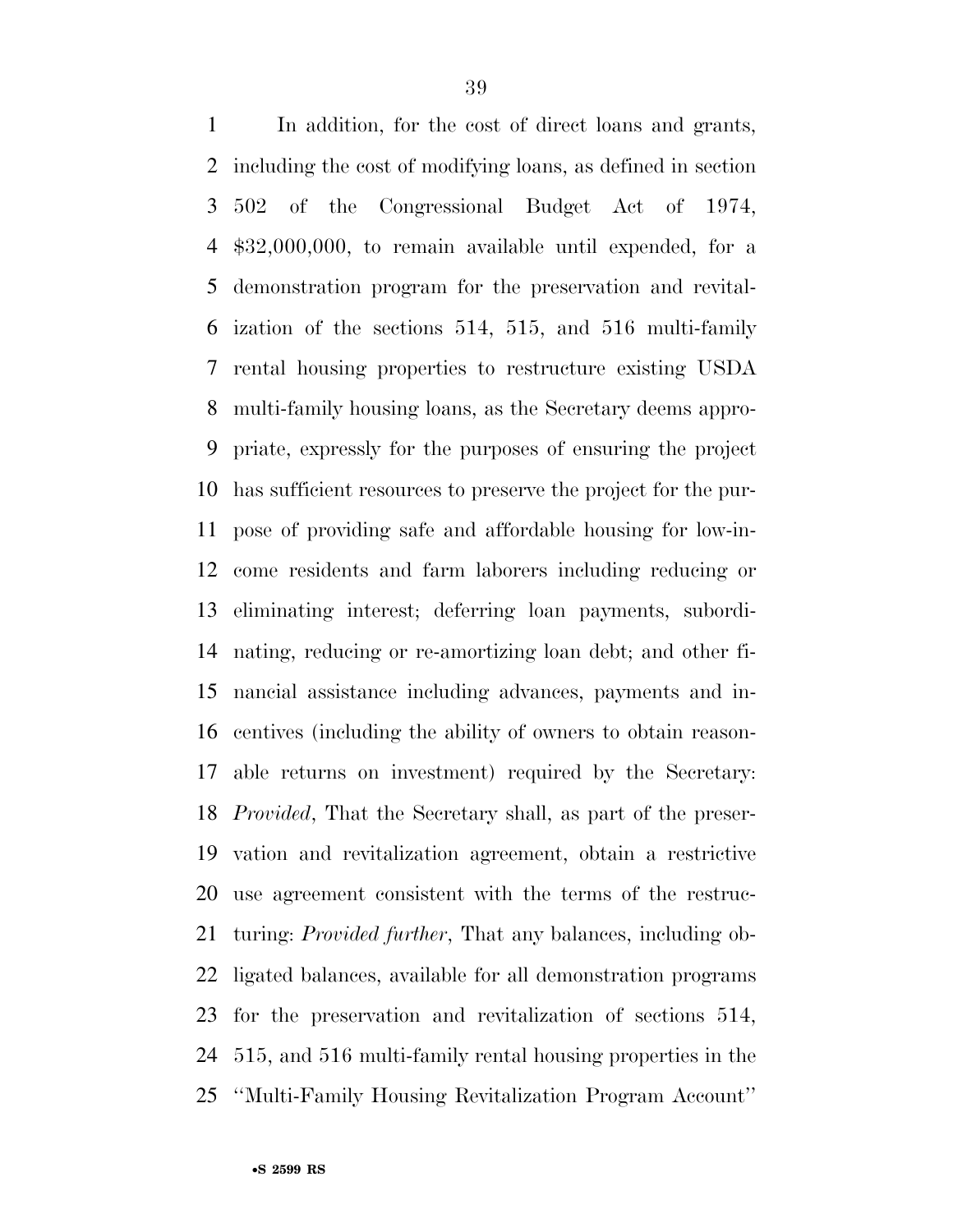shall be transferred to and merged with this account, and shall also be available for the preservation and revitaliza- tion of sections 514, 515, and 516 multi-family rental housing properties, including the restructuring of existing USDA multi-family housing loans: *Provided further*, That following the transfer of balances described in the pre- ceding proviso, any adjustments to obligations for dem- onstration programs for the preservation and revitaliza- tion of section 514, 515, and 516 multi-family rental hous- ing properties that would otherwise be incurred in ''Multi- family Housing Revitalization Program Account'' shall be made in this account from amounts transferred to this ac-count under the preceding proviso.

 In addition, for the cost of direct loans, grants, and contracts, as authorized by sections 514 and 516 of the Housing Act of 1949 (42 U.S.C. 1484, 1486), \$12,831,000, to remain available until expended, for direct farm labor housing loans and domestic farm labor housing grants and contracts: *Provided*, That any balances avail- able for the Farm Labor Program Account shall be trans-ferred to and merged with this account.

 In addition, for administrative expenses necessary to carry out the direct and guaranteed loan programs, \$412,254,000 shall be transferred to and merged with the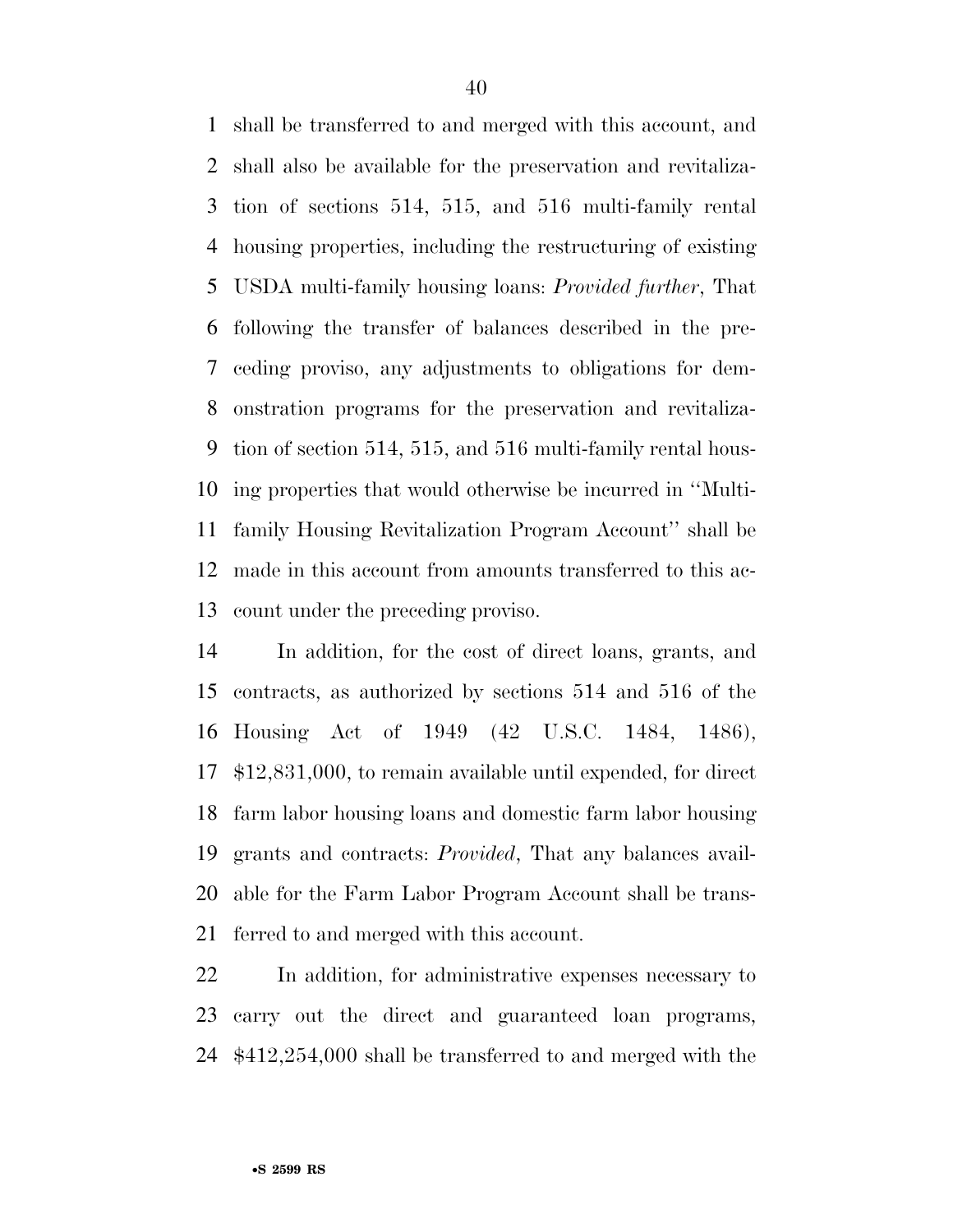appropriation for ''Rural Development, Salaries and Ex-penses''.

# RENTAL ASSISTANCE PROGRAM

 For rental assistance agreements entered into or re-5 newed pursuant to the authority under section  $521(a)(2)$  of the Housing Act of 1949 or agreements entered into in lieu of debt forgiveness or payments for eligible house-8 holds as authorized by section  $502(c)(5)(D)$  of the Hous- ing Act of 1949, \$1,450,000,000, of which \$40,000,000 shall be available until September 30, 2023; and in addi- tion such sums as may be necessary, as authorized by sec- tion 521(c) of the Act, to liquidate debt incurred prior to fiscal year 1992 to carry out the rental assistance program under section 521(a)(2) of the Act: *Provided*, That rental assistance agreements entered into or renewed during the current fiscal year shall be funded for a one-year period: *Provided further*, That upon request by an owner of a project financed by an existing loan under section 514 or 515 of the Act, the Secretary may renew the rental assist- ance agreement for a period of 20 years or until the term of such loan has expired, subject to annual appropriations: *Provided further*, That any unexpended balances remain- ing at the end of such one-year agreements may be trans- ferred and used for purposes of any debt reduction, main-tenance, repair, or rehabilitation of any existing projects;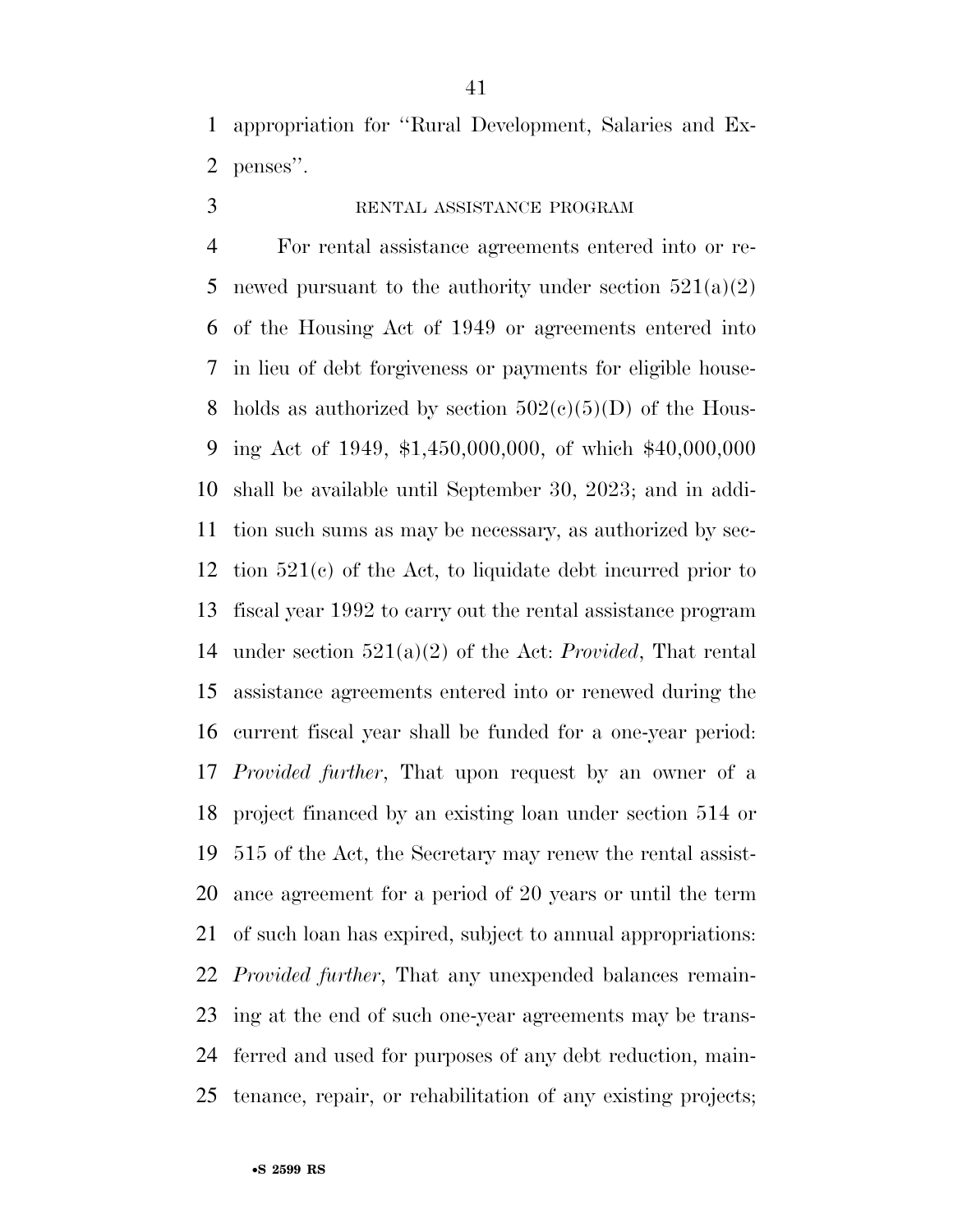preservation; and rental assistance activities authorized under title V of the Act: *Provided further*, That rental as- sistance provided under agreements entered into prior to fiscal year 2022 for a farm labor multi-family housing project financed under section 514 or 516 of the Act may not be recaptured for use in another project until such assistance has remained unused for a period of 12 con- secutive months, if such project has a waiting list of ten- ants seeking such assistance or the project has rental as- sistance eligible tenants who are not receiving such assist- ance: *Provided further*, That such recaptured rental assist- ance shall, to the extent practicable, be applied to another farm labor multi-family housing project financed under section 514 or 516 of the Act: *Provided further*, That ex- cept as provided in the fourth proviso under this heading and notwithstanding any other provision of the Act, the Secretary may recapture rental assistance provided under agreements entered into prior to fiscal year 2022 for a project that the Secretary determines no longer needs rental assistance and use such recaptured funds for cur-rent needs.

#### 22 RURAL HOUSING VOUCHER ACCOUNT

 For the rural housing voucher program as authorized under section 542 of the Housing Act of 1949, but not-withstanding subsection (b) of such section, \$45,000,000,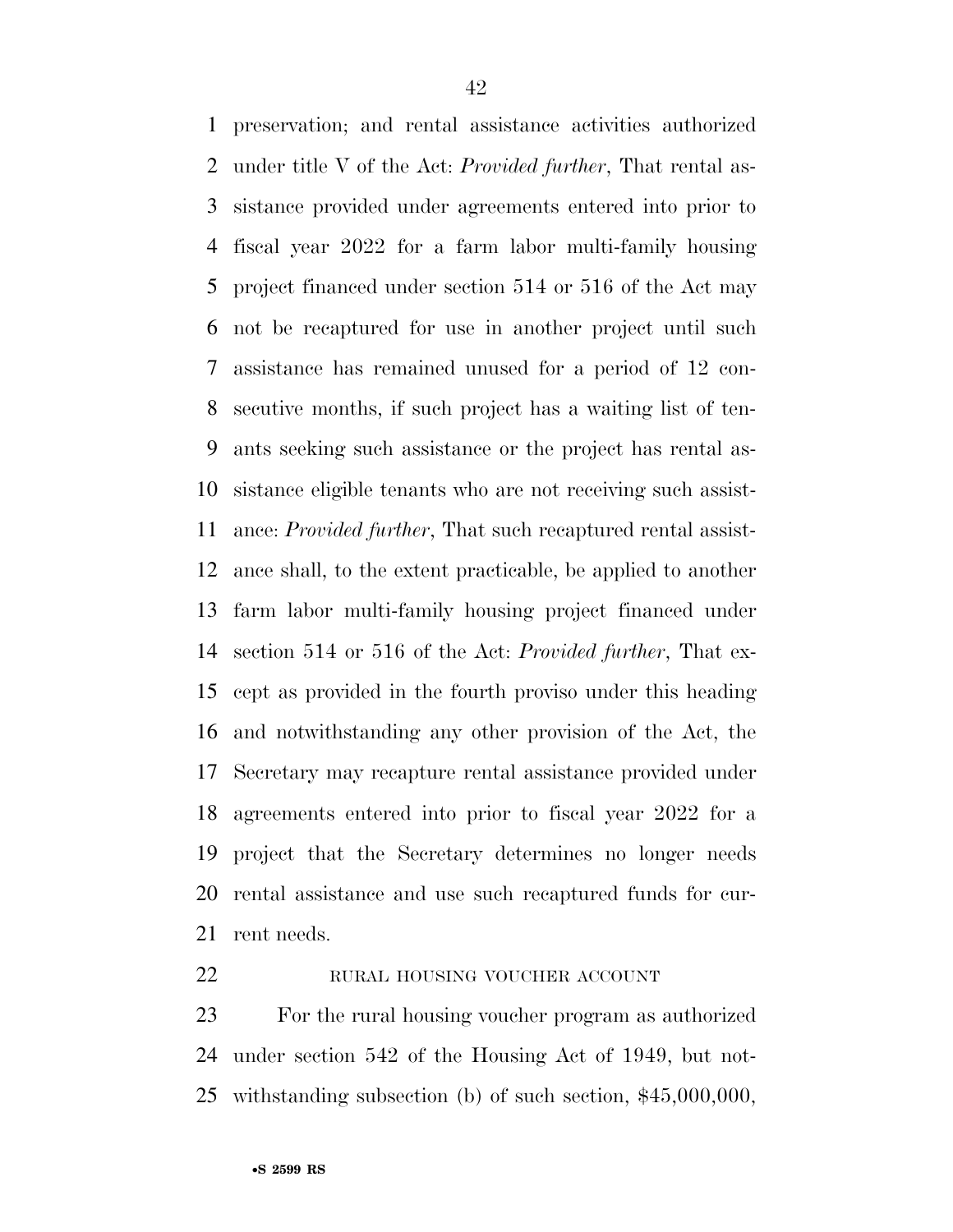to remain available until expended: *Provided*, That the funds made available under this heading shall be available for rural housing vouchers to any low-income household (including those not receiving rental assistance) residing in a property financed with a section 515 loan which has been prepaid or otherwise paid off after September 30, 2005: *Provided further*, That the amount of such voucher shall be the difference between comparable market rent for the section 515 unit and the tenant paid rent for such unit: *Provided further*, That funds made available for such vouchers shall be subject to the availability of annual ap- propriations: *Provided further*, That the Secretary shall, to the maximum extent practicable, administer such vouchers with current regulations and administrative guid- ance applicable to section 8 housing vouchers administered by the Secretary of the Department of Housing and Urban Development: *Provided further*, That in addition to any other available funds, the Secretary may expend not more than \$1,000,000 total, from the program funds made available under this heading, for administrative expenses for activities funded under this heading.

MUTUAL AND SELF-HELP HOUSING GRANTS

 For grants and contracts pursuant to section 523(b)(1)(A) of the Housing Act of 1949 (42 U.S.C. 1490c), \$32,000,000, to remain available until expended.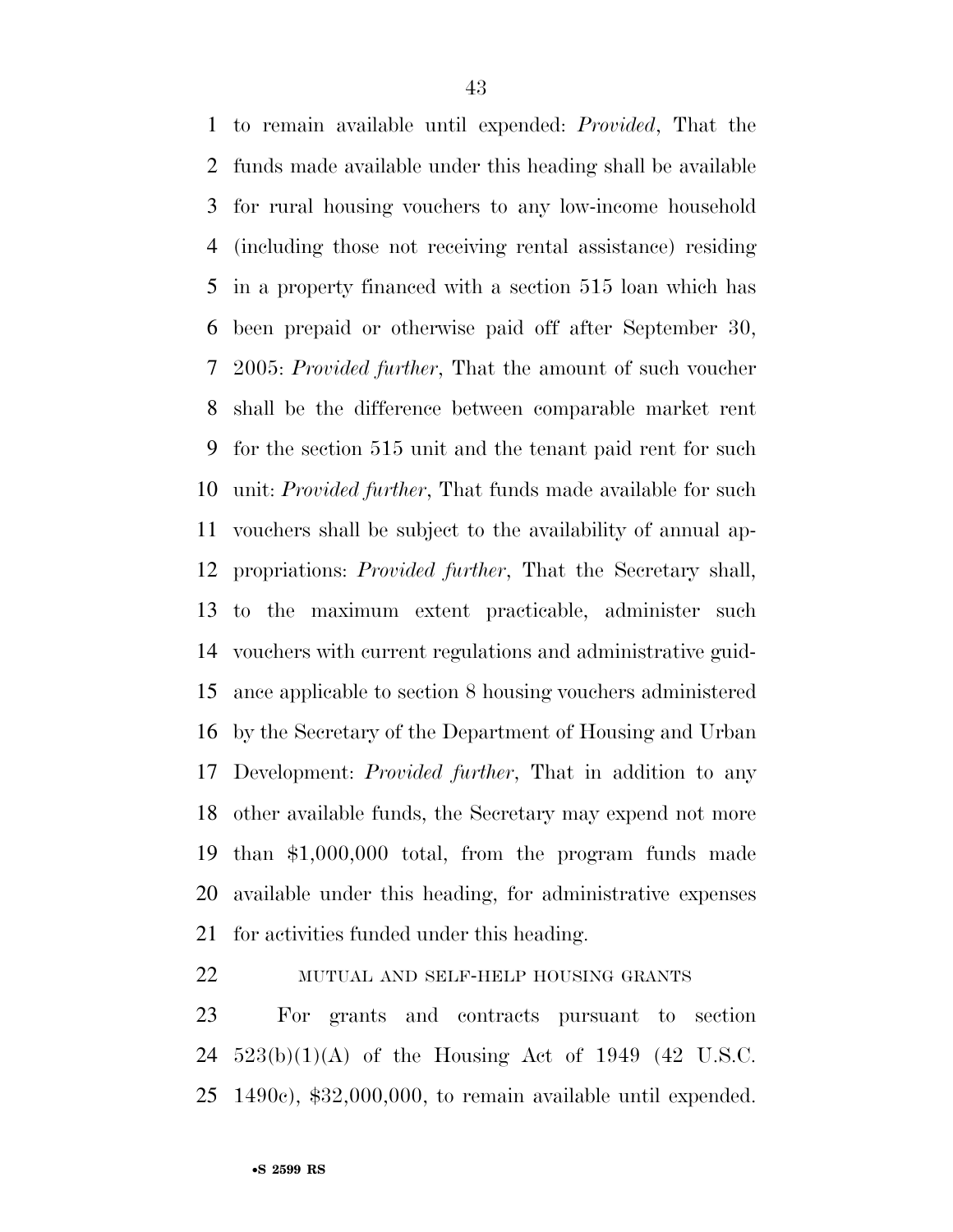1 RURAL HOUSING ASSISTANCE GRANTS

 For grants for very low-income housing repair and rural housing preservation made by the Rural Housing Service, as authorized by 42 U.S.C. 1474, and 1490m, \$45,000,000, to remain available until expended.

# RURAL COMMUNITY FACILITIES PROGRAM ACCOUNT (INCLUDING TRANSFERS OF FUNDS)

 For gross obligations for the principal amount of di- rect and guaranteed loans as authorized by section 306 10 and described in section  $381E(d)(1)$  of the Consolidated Farm and Rural Development Act, \$2,800,000,000 for di-rect loans and \$500,000,000 for guaranteed loans.

 For the cost of direct loans, loan guarantees and grants, including the cost of modifying loans, as defined in section 502 of the Congressional Budget Act of 1974, for rural community facilities programs as authorized by 17 section 306 and described in section  $381E(d)(1)$  of the Consolidated Farm and Rural Development Act, \$172,690,000, to remain available until expended, of which up to \$83,690,000 shall be for the purposes, and in the amounts, specified for this account in the table ti- tled ''Congressionally Directed Spending'' in the report to accompany this Act, in accordance with applicable statu- tory and regulatory requirements: *Provided*, That \$6,000,000 of the amount appropriated under this head-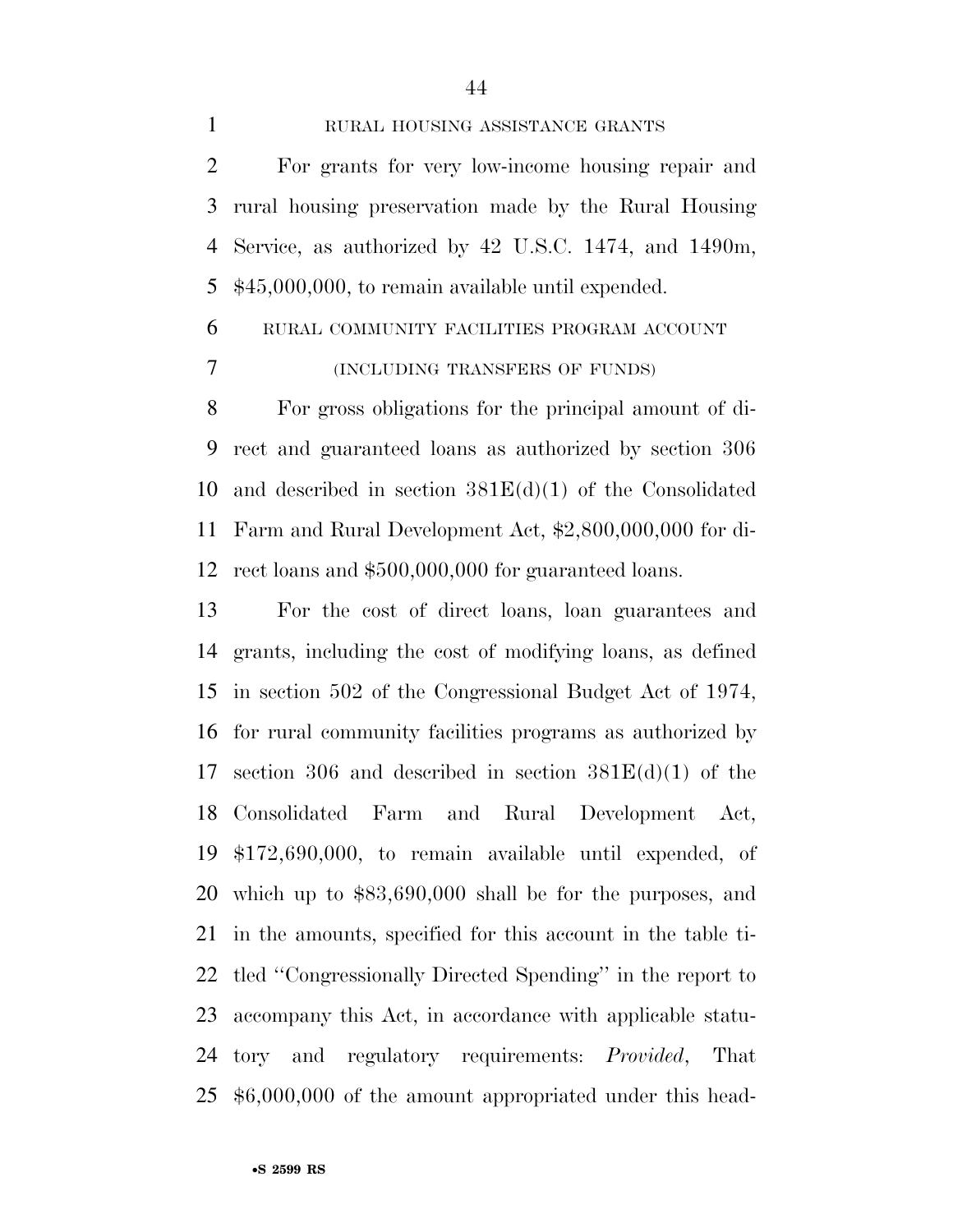ing shall be available for a Rural Community Development Initiative: *Provided further*, That such funds shall be used solely to develop the capacity and ability of private, non- profit community-based housing and community develop- ment organizations, low-income rural communities, and Federally Recognized Native American Tribes to under- take projects to improve housing, community facilities, community and economic development projects in rural areas: *Provided further*, That such funds shall be made available to qualified private, nonprofit and public inter- mediary organizations proposing to carry out a program of financial and technical assistance: *Provided further*, That such intermediary organizations shall provide match- ing funds from other sources, including Federal funds for related activities, in an amount not less than funds pro- vided: *Provided further*, That of the amount appropriated under this heading, \$25,000,000 shall be available to cover the subsidy costs for loans or loan guarantees under this heading: *Provided further*, That if any such funds remain unobligated for the subsidy costs after June 30, 2022, the unobligated balance may be transferred to the grant pro- grams funded under this heading: *Provided further*, That any unobligated balances from prior year appropriations under this heading for the cost of direct loans, loan guar-antees and grants, including amounts deobligated or can-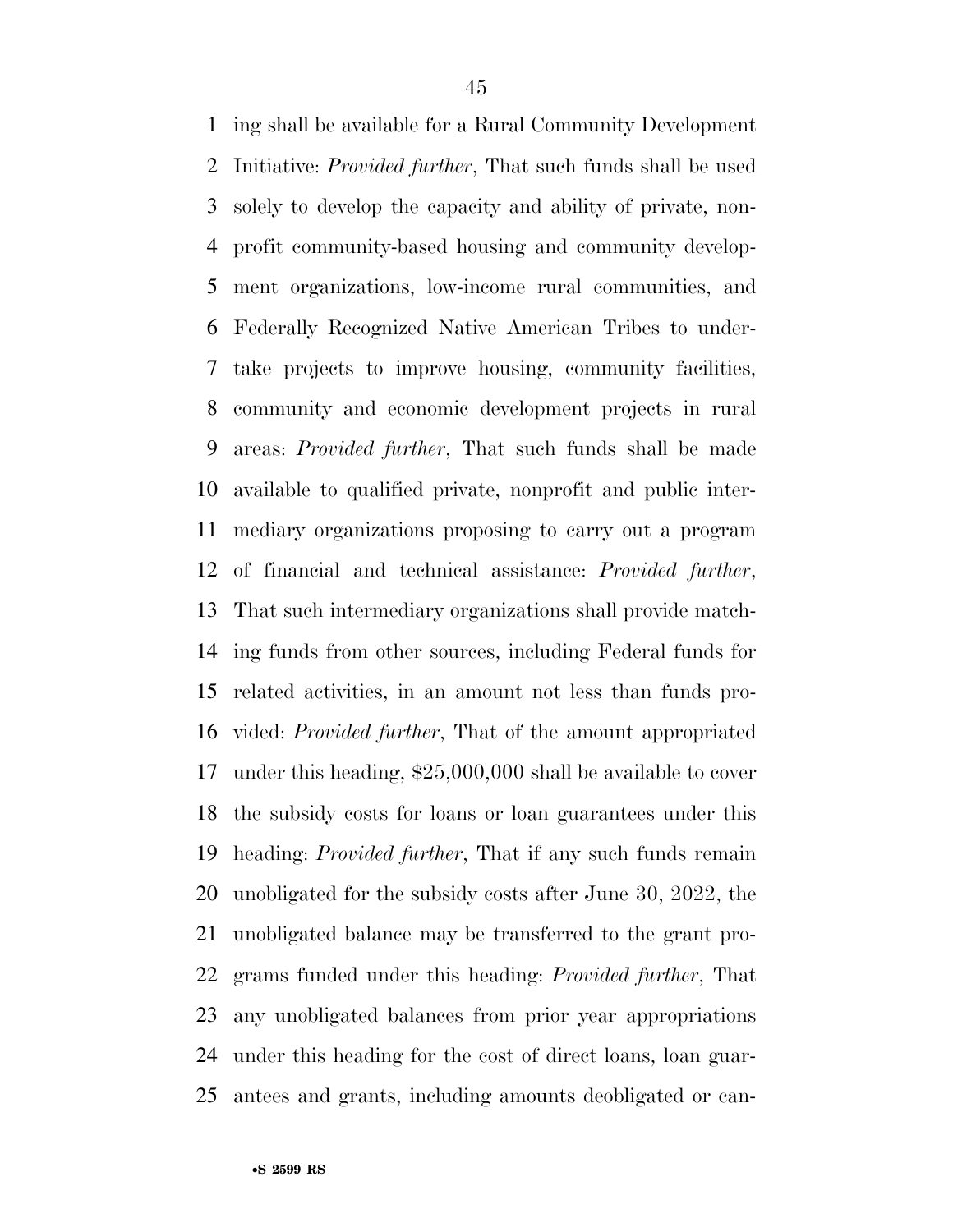celled, may be made available to cover the subsidy costs for direct loans and or loan guarantees under this heading in this fiscal year: *Provided further*, That no amounts may be made available pursuant to the preceding proviso from amounts that were designated by the Congress as an emergency requirement pursuant to a Concurrent Resolu- tion on the Budget or the Balanced Budget and Emer- gency Deficit Control Act of 1985: *Provided further*, That \$10,000,000 of the amount appropriated under this head- ing shall be available for community facilities grants to 11 tribal colleges, as authorized by section  $306(a)(19)$  of such Act: *Provided further*, That sections 381E–H and 381N of the Consolidated Farm and Rural Development Act are not applicable to the funds made available under this heading.

- 16 RURAL BUSINESS—COOPERATIVE SERVICE
- RURAL BUSINESS PROGRAM ACCOUNT
- 18 (INCLUDING TRANSFERS OF FUNDS)

 For the cost of loan guarantees and grants, for the rural business development programs authorized by sec- tion 310B and described in subsections (a), (c), (f) and (g) of section 310B of the Consolidated Farm and Rural Development Act, \$81,150,000, to remain available until expended: *Provided*, That of the amount appropriated under this heading, not to exceed \$500,000 shall be made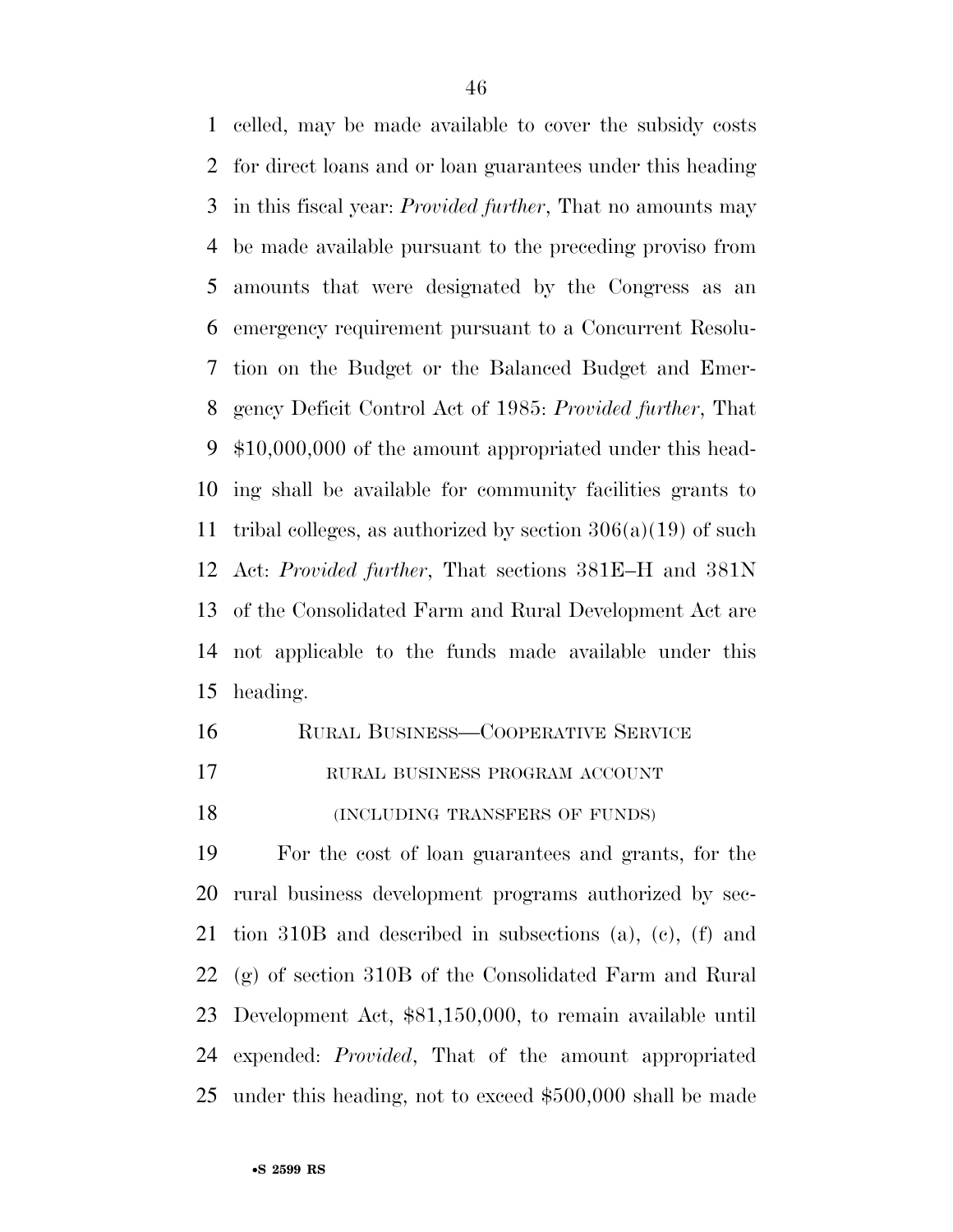available for one grant to a qualified national organization to provide technical assistance for rural transportation in order to promote economic development and \$9,000,000 shall be for grants to the Delta Regional Authority (7 U.S.C. 2009aa et seq.), the Northern Border Regional Commission (40 U.S.C. 15101 et seq.), and the Appa- lachian Regional Commission (40 U.S.C. 14101 et seq.) for any Rural Community Advancement Program purpose as described in section 381E(d) of the Consolidated Farm and Rural Development Act, of which not more than 5 percent may be used for administrative expenses: *Provided further*, That \$4,000,000 of the amount appropriated under this heading shall be for business grants to benefit Federally Recognized Native American Tribes, including \$250,000 for a grant to a qualified national organization to provide technical assistance for rural transportation in order to promote economic development: *Provided further*, That of the amount appropriated under this heading, \$5,000,000 shall be for the Rural Innovation Stronger Economy Grant Program (7 U.S.C. 2008w): *Provided fur- ther*, That sections 381E–H and 381N of the Consolidated Farm and Rural Development Act are not applicable to funds made available under this heading.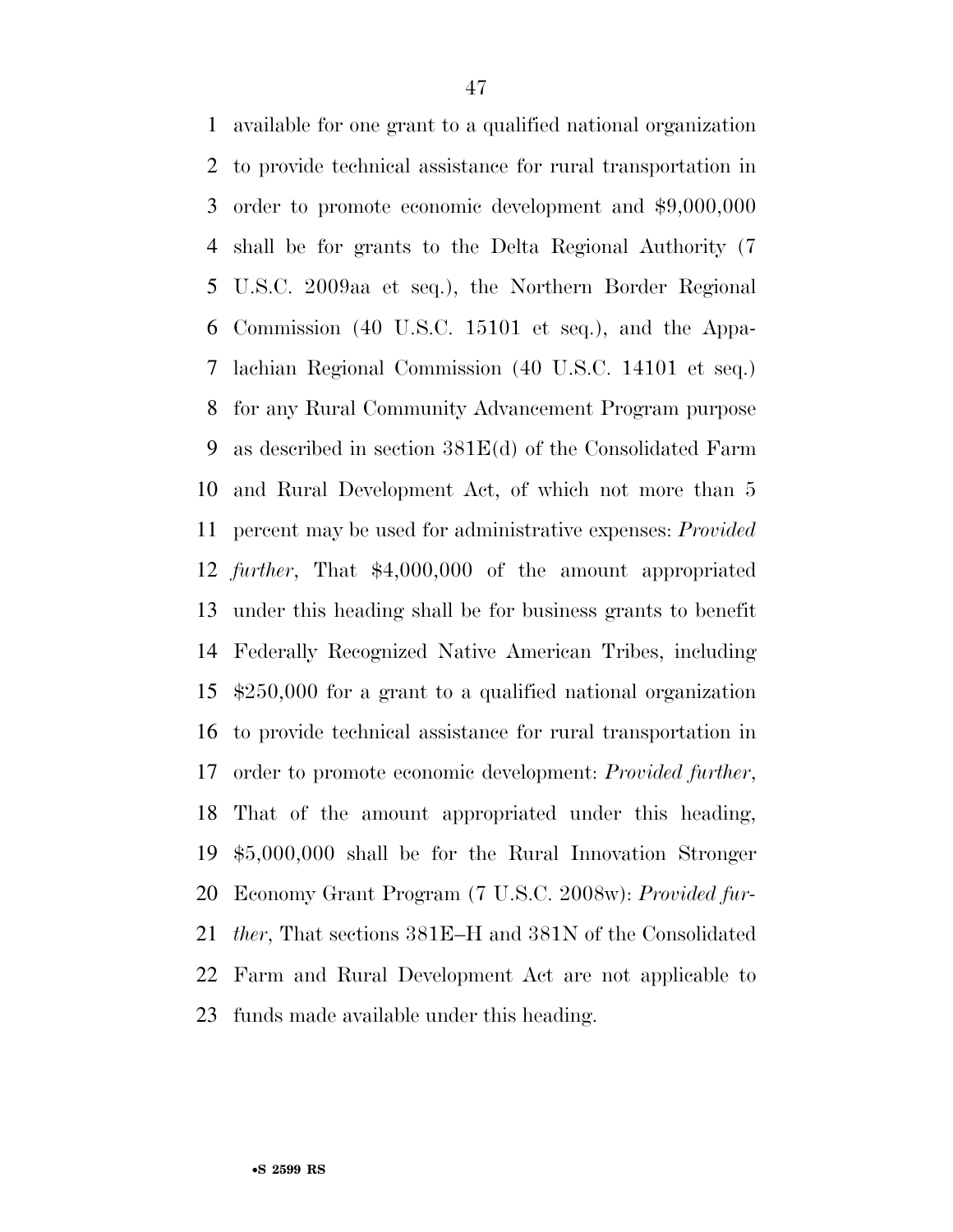INTERMEDIARY RELENDING PROGRAM FUND ACCOUNT

# (INCLUDING TRANSFER OF FUNDS)

 For the principal amount of direct loans, as author- ized by the Intermediary Relending Program Fund Ac-count (7 U.S.C. 1936b), \$18,889,000.

 For the cost of direct loans, \$1,524,000, as author- ized by the Intermediary Relending Program Fund Ac- count (7 U.S.C. 1936b), of which \$167,000 shall be avail- able through June 30, 2022, for Federally Recognized Na- tive American Tribes; and of which \$305,000 shall be available through June 30, 2022, for Mississippi Delta Re- gion counties (as determined in accordance with Public Law 100–460): *Provided*, That such costs, including the cost of modifying such loans, shall be as defined in section 502 of the Congressional Budget Act of 1974.

 In addition, for administrative expenses to carry out the direct loan programs, \$4,468,000 shall be transferred to and merged with the appropriation for ''Rural Develop-ment, Salaries and Expenses''.

RURAL ECONOMIC DEVELOPMENT LOANS PROGRAM

#### ACCOUNT

 For the principal amount of direct loans, as author- ized under section 313B(a) of the Rural Electrification Act, for the purpose of promoting rural economic develop-ment and job creation projects, \$50,000,000.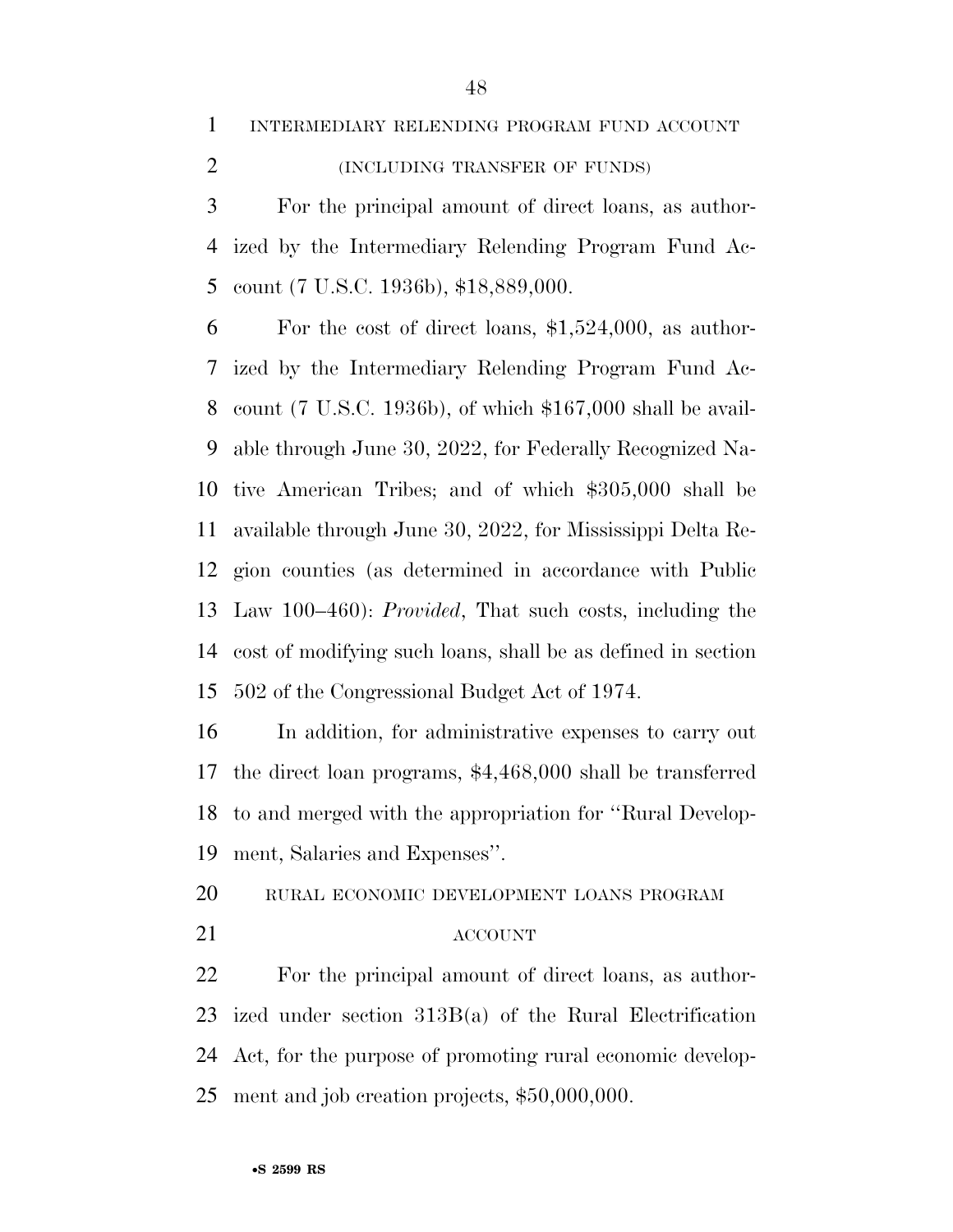The cost of grants authorized under section 313B(a) of the Rural Electrification Act, for the purpose of pro- moting rural economic development and job creation projects shall not exceed \$10,000,000.

#### RURAL COOPERATIVE DEVELOPMENT GRANTS

 For rural cooperative development grants authorized under section 310B(e) of the Consolidated Farm and Rural Development Act (7 U.S.C. 1932), \$26,800,000, of which \$3,000,000 shall be for cooperative agreements for the appropriate technology transfer for rural areas pro- gram: *Provided*, That not to exceed \$3,000,000 shall be for grants for cooperative development centers, individual cooperatives, or groups of cooperatives that serve socially disadvantaged groups and a majority of the boards of di- rectors or governing boards of which are comprised of in- dividuals who are members of socially disadvantaged groups; and of which \$15,000,000, to remain available until expended, shall be for value-added agricultural prod- uct market development grants, as authorized by section 210A of the Agricultural Marketing Act of 1946, of which \$3,000,000, to remain available until expended, shall be for Agriculture Innovation Centers authorized pursuant to section 6402 of Public Law 107–171.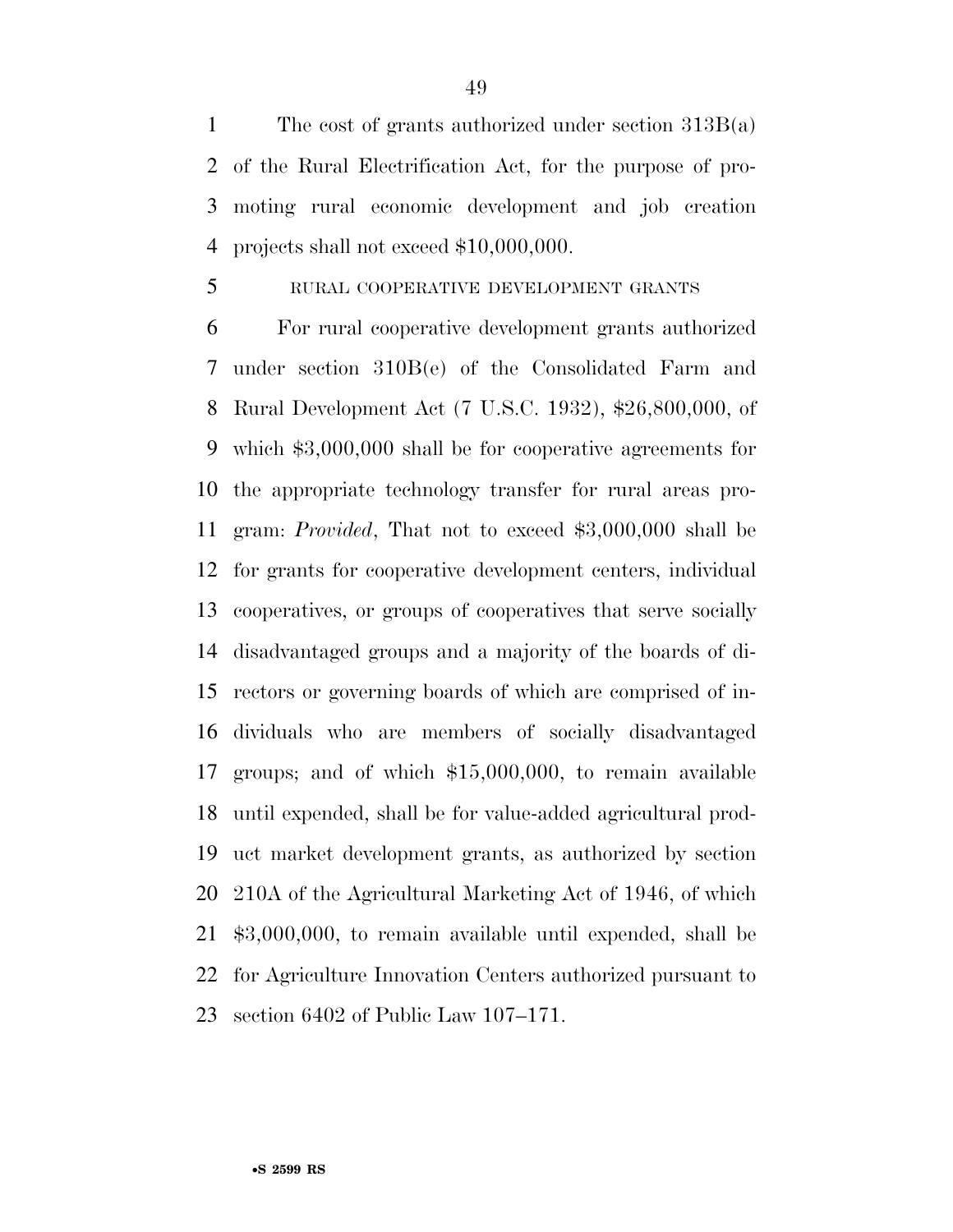RURAL MICROENTREPRENEUR ASSISTANCE PROGRAM

 For gross obligations for the principal amount of di- rect loans as authorized by section 379E of the Consoli- dated Farm and Rural Development Act (U.S.C. 2008s), \$150,000,000.

 For the cost of grants, \$6,000,000 under the same terms and conditions as authorized by section 379E of the Consolidated Farm and Rural Development Act (7 U.S.C. 2008s).

## RURAL ENERGY FOR AMERICA PROGRAM

 For the cost of a program of loan guarantees and grants, under the same terms and conditions as authorized by section 9007 of the Farm Security and Rural Invest- ment Act of 2002 (7 U.S.C. 8107), \$22,168,000: *Pro- vided*, That the cost of loan guarantees, including the cost of modifying such loans, shall be as defined in section 502 of the Congressional Budget Act of 1974.

#### **HEALTHY FOOD FINANCING INITIATIVE**

 For the cost of loans and grants consistent with sec- tion 243 of subtitle D of title II of the Department of Agriculture Reorganization Act of 1994 (7 U.S.C. 6953), as added by section 4206 of the Agricultural Act of 2014, for necessary expenses of the Secretary to support projects that provide access to healthy food in underserved areas, to create and preserve quality jobs, and to revitalize low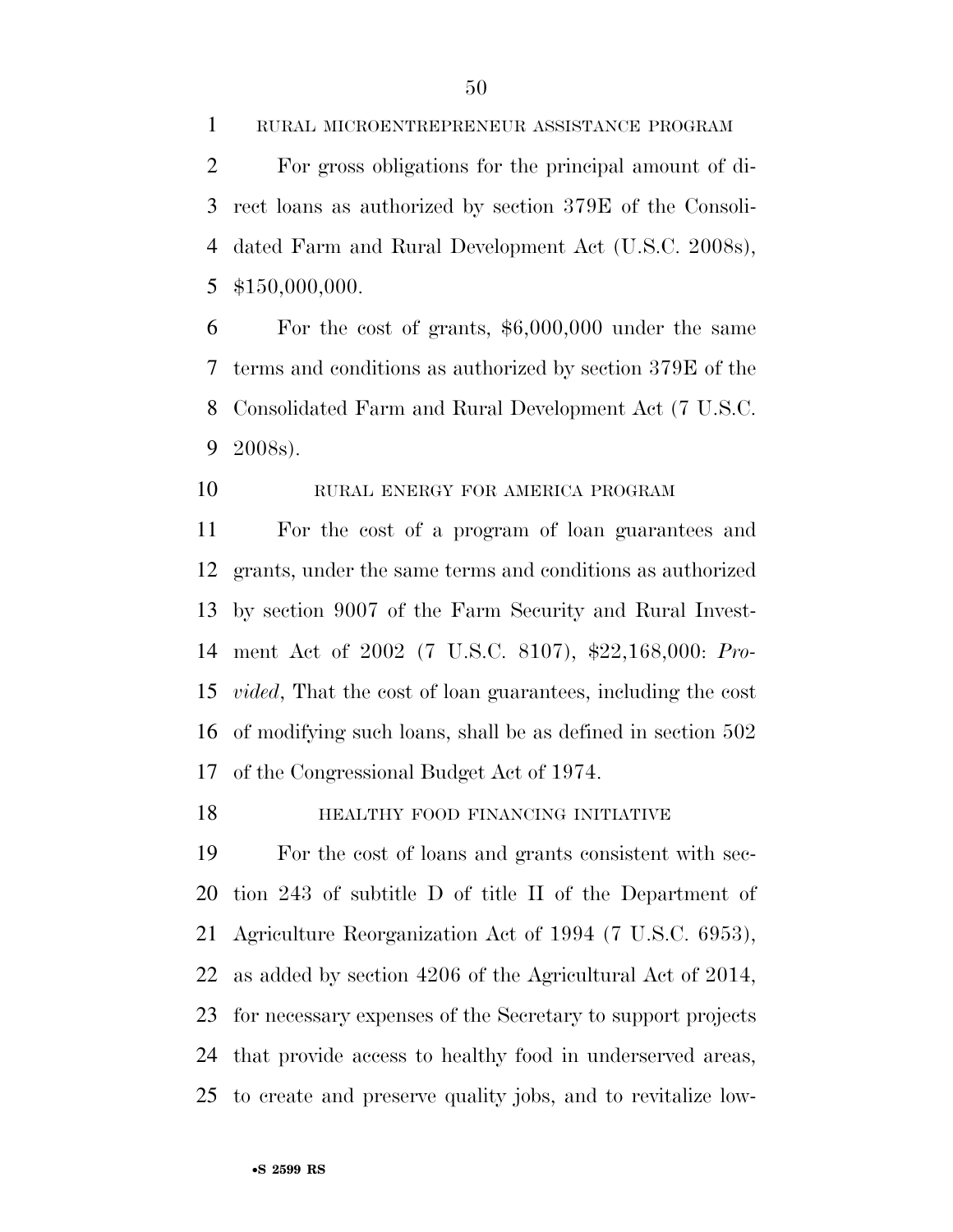income communities, \$6,000,000, to remain available until expended: *Provided*, That the cost of such loans, including the cost of modifying such loans, shall be as defined in section 502 of the Congressional Budget Act of 1974.

RURAL UTILITIES SERVICE

 RURAL WATER AND WASTE DISPOSAL PROGRAM ACCOUNT (INCLUDING TRANSFERS OF FUNDS)

 For gross obligations for the principal amount of di- rect and guaranteed loans as authorized by section 306 10 and described in section  $381E(d)(2)$  of the Consolidated Farm and Rural Development Act, as follows: \$1,400,000,000 for direct loans; and \$50,000,000 for guaranteed loans.

 For the cost of loan guarantees and grants, including the cost of modifying loans, as defined in section 502 of the Congressional Budget Act of 1974, for rural water, waste water, waste disposal, and solid waste management programs authorized by sections 306, 306A, 306C, 306D, 19 306E, and 310B and described in sections  $306C(a)(2)$ , 20 306D, 306E, and  $381E(d)(2)$  of the Consolidated Farm and Rural Development Act, \$665,702,000, to remain available until expended, of which not to exceed \$1,000,000 shall be available for the rural utilities pro-24 gram described in section  $306(a)(2)(B)$  of such Act, and of which not to exceed \$5,000,000 shall be available for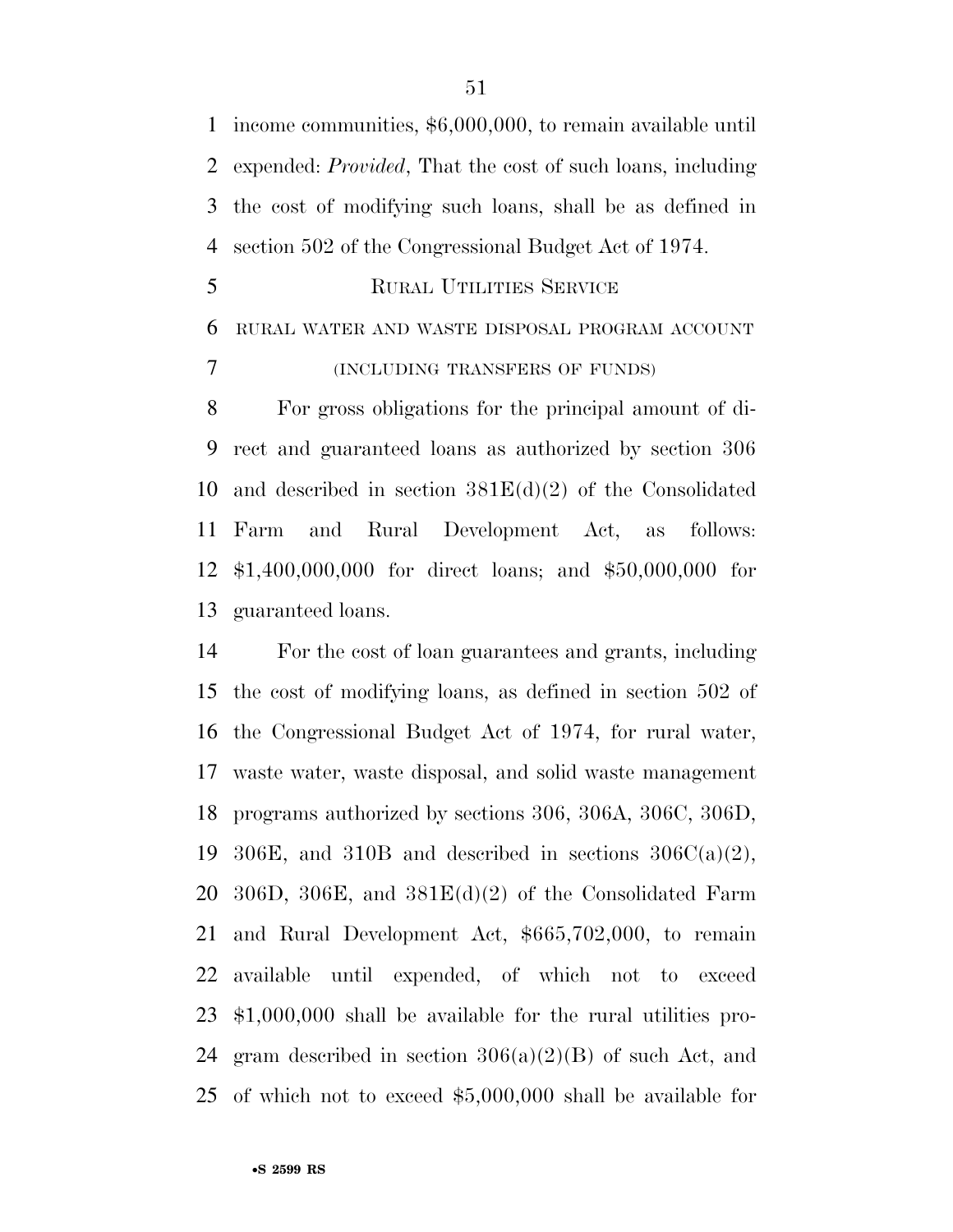the rural utilities program described in section 306E of such Act: *Provided*, That not to exceed \$15,000,000 of the amount appropriated under this heading shall be for grants authorized by section 306A(i)(2) of the Consoli- dated Farm and Rural Development Act in addition to funding authorized by section 306A(i)(1) of such Act: *Pro- vided further*, That \$73,000,000 of the amount appro- priated under this heading shall be for loans and grants including water and waste disposal systems grants author-10 ized by section  $306C(a)(2)(B)$  and section 306D of the Consolidated Farm and Rural Development Act, Federally Recognized Native American Tribes authorized by  $306C(a)(1)$  of such Act, and the Department of Hawaiian Homelands (of the State of Hawaii): *Provided further*, That funding provided for section 306D of the Consoli- dated Farm and Rural Development Act may be provided to a consortium formed pursuant to section 325 of Public Law 105–83: *Provided further*, That not more than 2 per- cent of the funding provided for section 306D of the Con- solidated Farm and Rural Development Act may be used by the State of Alaska for training and technical assist- ance programs and not more than 2 percent of the funding provided for section 306D of the Consolidated Farm and Rural Development Act may be used by a consortium formed pursuant to section 325 of Public Law 105–83 for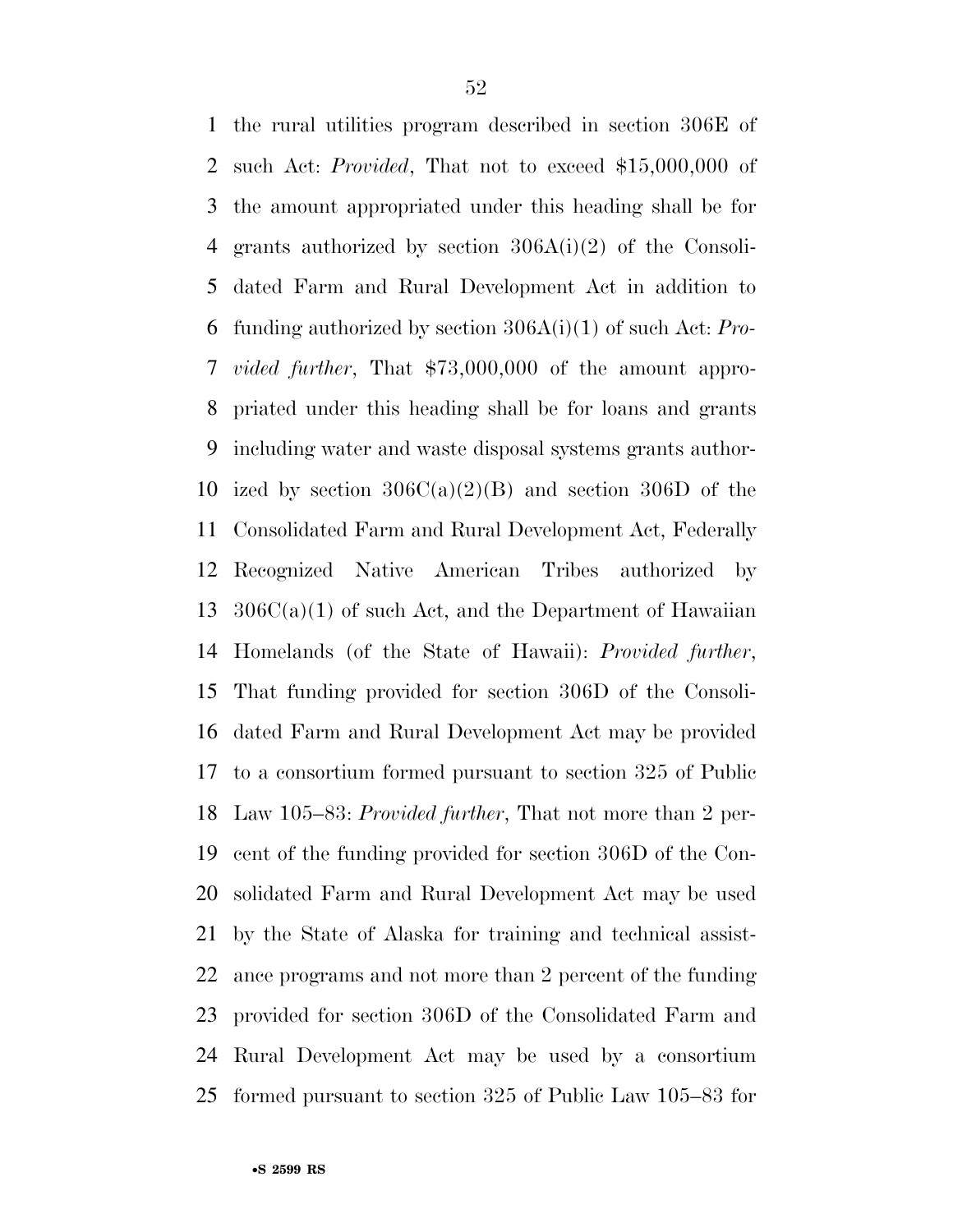training and technical assistance programs: *Provided fur- ther*, That not to exceed \$37,500,000 of the amount ap- propriated under this heading shall be for technical assist- ance grants for rural water and waste systems pursuant to section 306(a)(14) of such Act, unless the Secretary makes a determination of extreme need, of which \$9,000,000 shall be made available for a grant to a quali- fied nonprofit multi-State regional technical assistance or- ganization, with experience in working with small commu- nities on water and waste water problems, the principal purpose of such grant shall be to assist rural communities with populations of 3,300 or less, in improving the plan- ning, financing, development, operation, and management of water and waste water systems, and of which not less than \$800,000 shall be for a qualified national Native American organization to provide technical assistance for rural water systems for tribal communities: *Provided fur- ther*, That not to exceed \$20,157,000 of the amount ap- propriated under this heading shall be for contracting with qualified national organizations for a circuit rider program to provide technical assistance for rural water systems: *Provided further*, That not to exceed \$4,000,000 of the amounts made available under this heading shall be for solid waste management grants: *Provided further*, That \$10,000,000 of the amount appropriated under this head-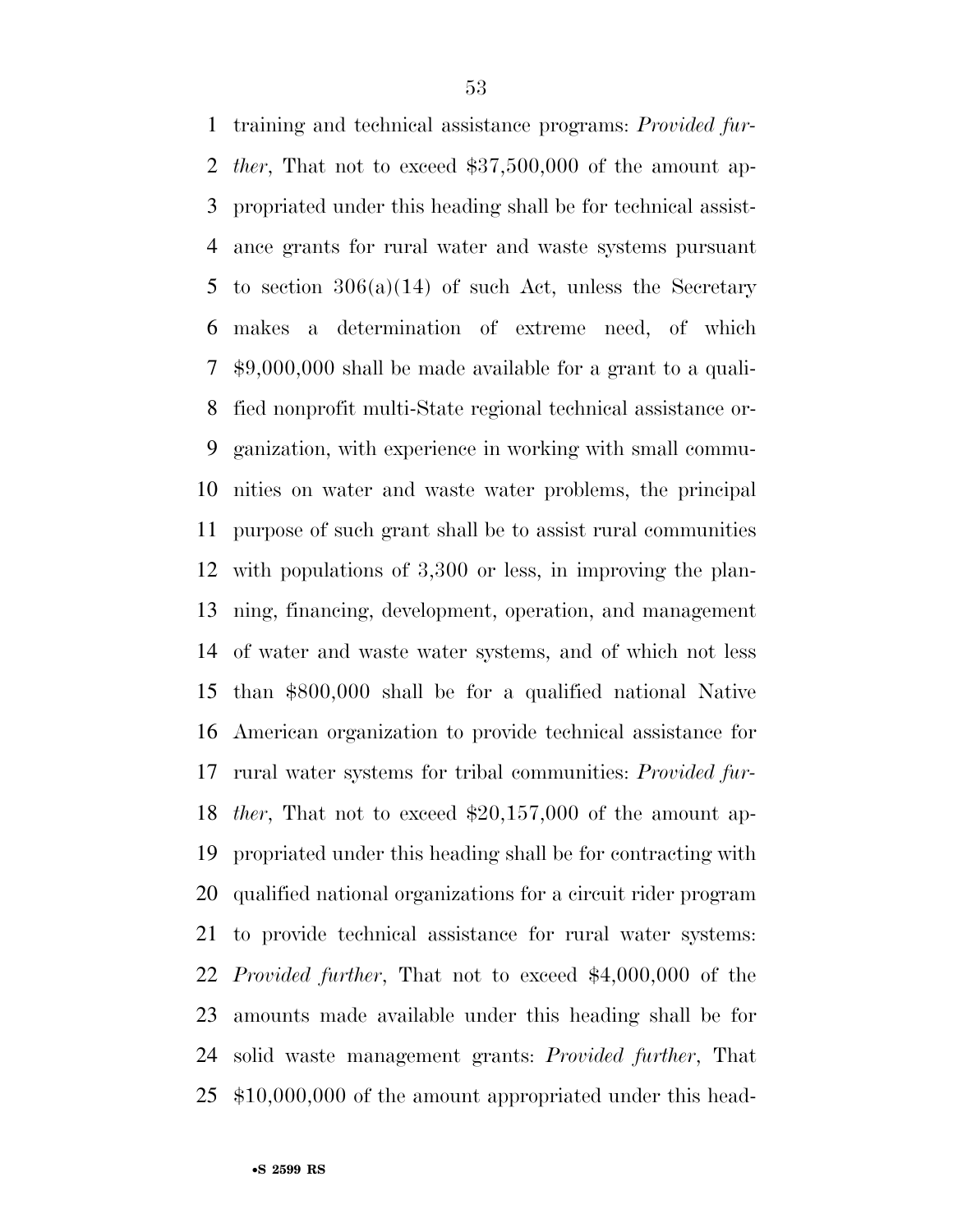ing shall be transferred to, and merged with, the Rural Utilities Service, High Energy Cost Grants Account to provide grants authorized under section 19 of the Rural Electrification Act of 1936 (7 U.S.C. 918a): *Provided fur- ther*, That any prior year balances for high-energy cost grants authorized by section 19 of the Rural Electrifica- tion Act of 1936 (7 U.S.C. 918a) shall be transferred to and merged with the Rural Utilities Service, High Energy Cost Grants Account: *Provided further*, That sections 381E–H and 381N of the Consolidated Farm and Rural Development Act are not applicable to the funds made available under this heading.

RURAL ELECTRIFICATION AND TELECOMMUNICATIONS

#### LOANS PROGRAM ACCOUNT

(INCLUDING TRANSFER OF FUNDS)

 The principal amount of direct and guaranteed loans as authorized by sections 4, 305, and 317 of the Rural Electrification Act of 1936 (7 U.S.C. 904, 935, and 940g) shall be made as follows: loans made pursuant to sections  $4(e)(2)$ ,  $305(d)(2)$ , and  $317$ , notwithstanding  $317(e)$ , of that Act, rural direct electric loans, \$6,500,000,000; guar- anteed underwriting loans pursuant to section 313A of that Act, \$750,000,000; 5 percent rural telecommuni- cations loans and cost of money rural telecommunications loans, \$690,000,000: *Provided*, That up to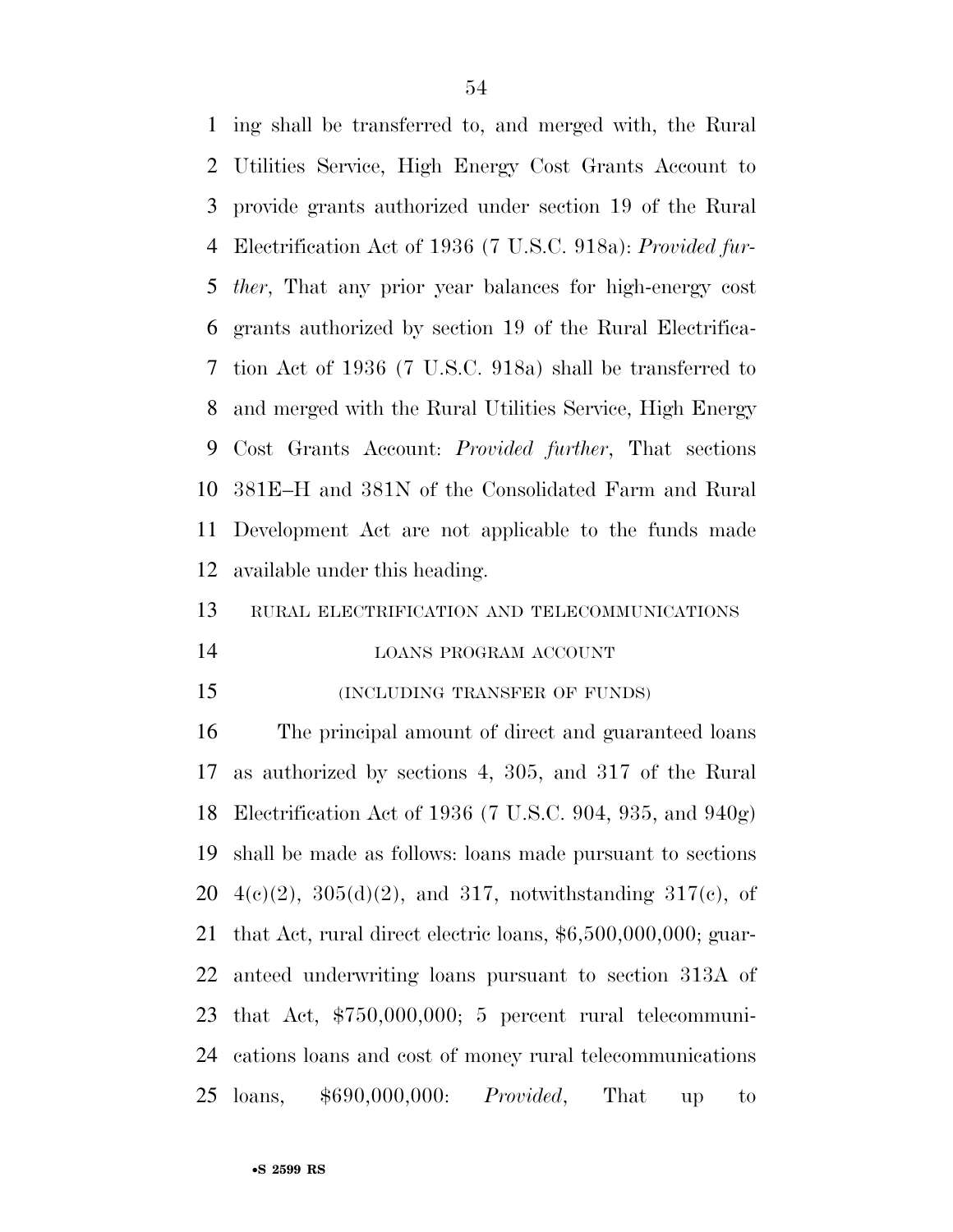\$2,000,000,000 shall be used for the construction, acquisi- tion, design and engineering or improvement of fossil- fueled electric generating plants (whether new or existing) that utilize carbon subsurface utilization and storage sys-tems.

 For the cost of direct loans as authorized by section 305(d)(2) of the Rural Electrification Act of 1936 (7 8 U.S.C.  $935(d)(2)$ , including the cost of modifying loans, as defined in section 502 of the Congressional Budget Act of 1974, cost of money rural telecommunications loans, \$2,070,000.

12 In addition, \$11,500,000 to remain available until ex- pended, to carry out section 6407 of the Farm Security and Rural Investment Act of 2002 (7 U.S.C. 8107a): *Pro- vided*, That the energy efficiency measures supported by the funding in this paragraph shall contribute in a demon-strable way to the reduction of greenhouse gases.

 In addition, for administrative expenses necessary to carry out the direct and guaranteed loan programs, \$33,270,000, which shall be transferred to and merged with the appropriation for ''Rural Development, Salaries and Expenses''.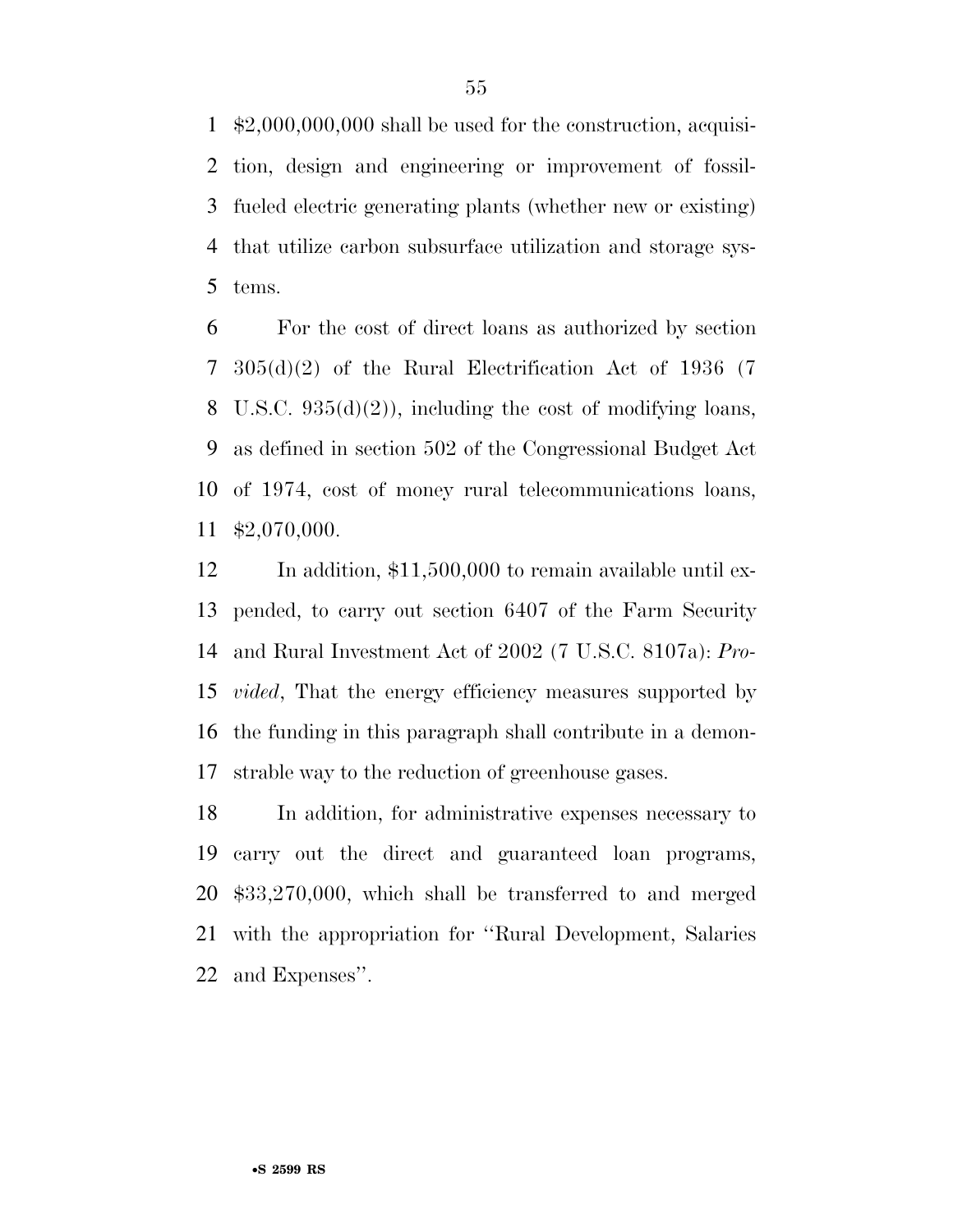DISTANCE LEARNING, TELEMEDICINE, AND BROADBAND

# PROGRAM

 For grants for telemedicine and distance learning services in rural areas, as authorized by 7 U.S.C. 950aaa et seq., \$62,510,000, to remain available until expended, of which up to \$2,510,000 shall be for the purposes, and in the amounts, specified for this account in the table ti- tled ''Congressionally Directed Spending'' in the report to accompany this Act, in accordance with applicable statu- tory and regulatory requirements: *Provided*, That \$3,000,000 shall be made available for grants authorized by section 379G of the Consolidated Farm and Rural De- velopment Act: *Provided further*, That funding provided under this heading for grants under section 379G of the Consolidated Farm and Rural Development Act may only be provided to entities that meet all of the eligibility cri-teria for a consortium as established by this section.

 For the cost of broadband loans, as authorized by sections 601 and 602 of the Rural Electrification Act, \$2,272,000, to remain available until expended: *Provided*, That the cost of direct loans shall be as defined in section 502 of the Congressional Budget Act of 1974.

 In addition, \$37,500,000, to remain available until expended, for the Community Connect Grant Program au-thorized by 7 U.S.C. 950bb–3.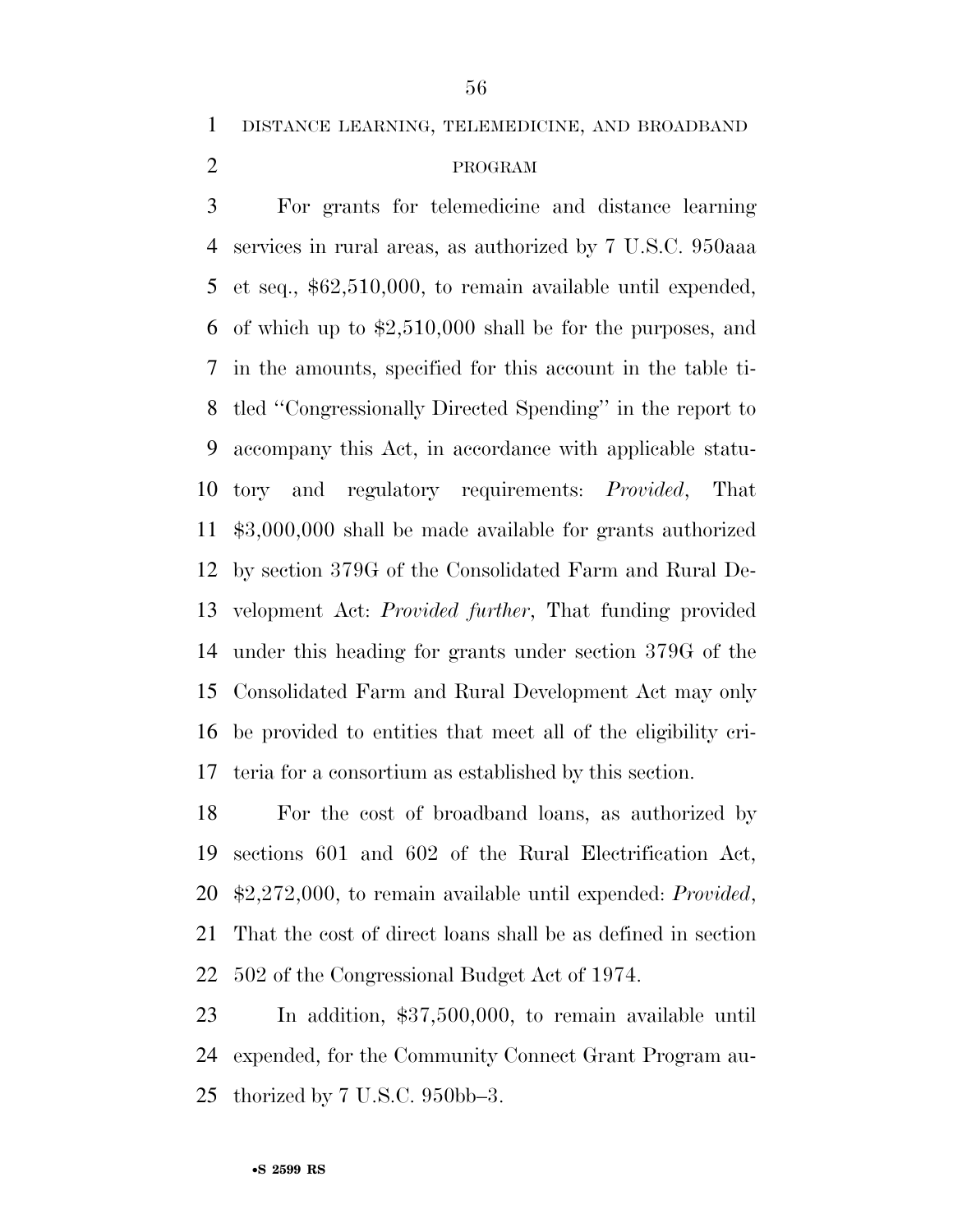| $\mathbf{1}$   | <b>TITLE IV</b>                                                    |
|----------------|--------------------------------------------------------------------|
| $\overline{2}$ | DOMESTIC FOOD PROGRAMS                                             |
| 3              | OFFICE OF THE UNDER SECRETARY FOR FOOD,                            |
| $\overline{4}$ | NUTRITION, AND CONSUMER SERVICES                                   |
| 5              | For necessary expenses of the Office of the Under                  |
| 6              | Secretary for Food, Nutrition, and Consumer Services,              |
| 7              | $$1,327,000: Provided, That funds made available by this$          |
| 8              | Act to an agency in the Food, Nutrition and Consumer               |
| 9              | Services mission area for salaries and expenses are avail-         |
| 10             | able to fund up to one administrative support staff for            |
| 11             | the Office.                                                        |
| 12             | FOOD AND NUTRITION SERVICE                                         |
| 13             | CHILD NUTRITION PROGRAMS                                           |
| 14             | (INCLUDING TRANSFERS OF FUNDS)                                     |
| 15             | For necessary expenses to carry out the Richard B.                 |
| 16             | Russell National School Lunch Act (42 U.S.C. 1751 et               |
| 17             | seq.), except section 21, and the Child Nutrition Act of           |
|                | 18 1966 (42 U.S.C. 1771 et seq.), except sections 17 and           |
| 19             | 21; $$26,878,922,000$ to remain available through Sep-             |
| 20             | tember 30, 2023, of which such sums as are made avail-             |
| 21             | able under section $14222(b)(1)$ of the Food, Conservation,        |
| 22             | and Energy Act of 2008 (Public Law 110–246), as                    |
| 23             | amended by this Act, shall be merged with and available            |
| 24             | for the same time period and purposes as provided herein:          |
| 25             | <i>Provided</i> , That of the total amount available, \$20,004,000 |

•**S 2599 RS**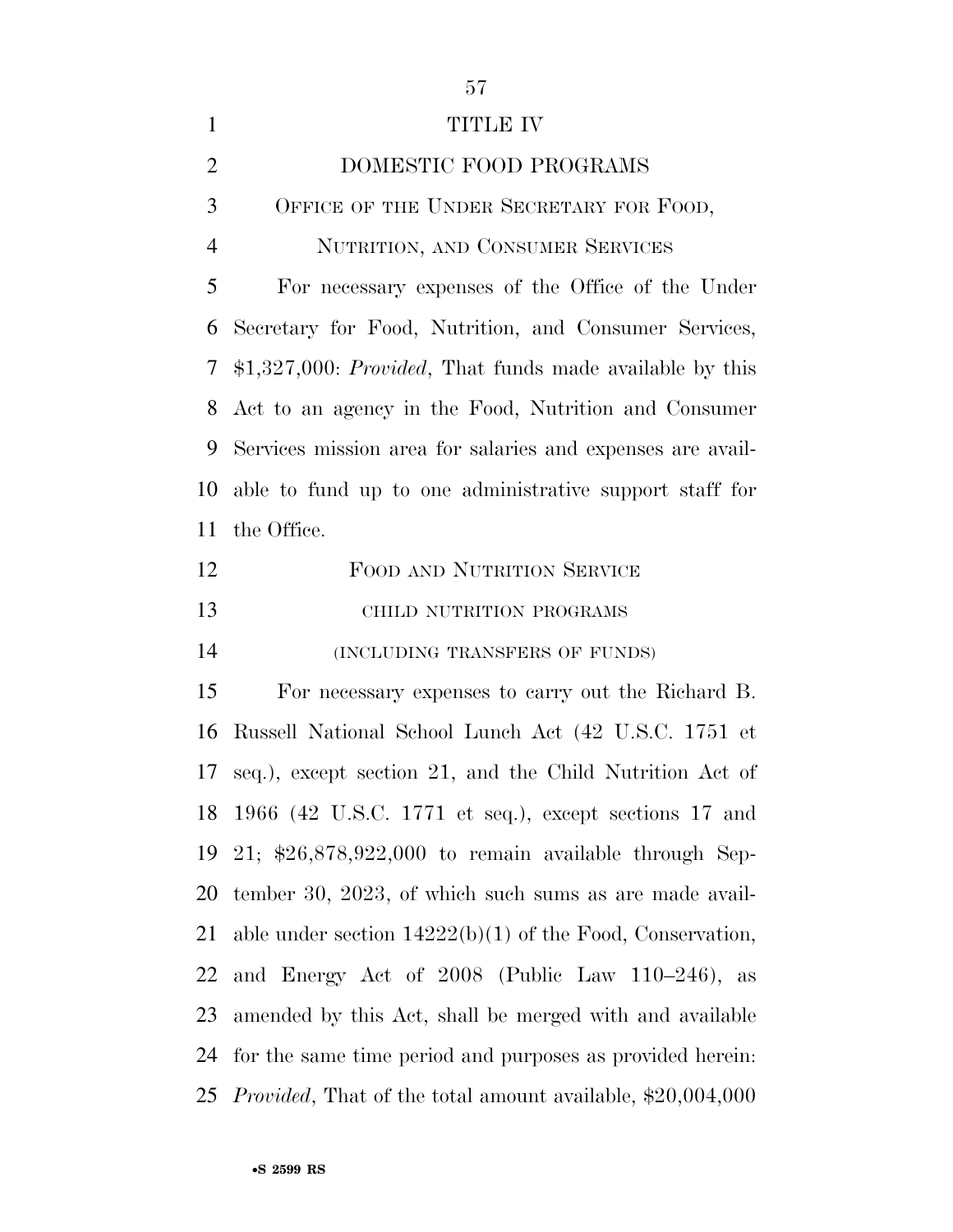shall be available to carry out section 19 of the Child Nu- trition Act of 1966 (42 U.S.C. 1771 et seq.): *Provided further*, That of the total amount available, \$15,607,000 shall be available to carry out studies and evaluations and shall remain available until expended: *Provided further*, That of the total amount available, \$35,000,000 shall be available to provide competitive grants to State agencies for subgrants to local educational agencies and schools to purchase the equipment, with a value of greater than \$1,000, needed to serve healthier meals, improve food safety, and to help support the establishment, mainte- nance, or expansion of the school breakfast program: *Pro- vided further*, That of the total amount available, \$45,000,000 shall remain available until expended to carry out section 749(g) of the Agriculture Appropriations Act of 2010 (Public Law 111–80): *Provided further*, That of the total amount available, \$2,000,000 shall remain avail- able until expended to carry out activities authorized under subsections (a)(2) and (e)(2) of Section 21 of the Richard B. Russell National School Lunch Act (42 U.S.C. 1769b-1(a)(2) and (e)(2)): *Provided further*, That of the total amount available, \$6,000,000 shall be available until September 30, 2023 to carry out section 23 of the Child Nutrition Act of 1966 (42 U.S.C. 1793), of which \$2,000,000 shall be for grants under such section to the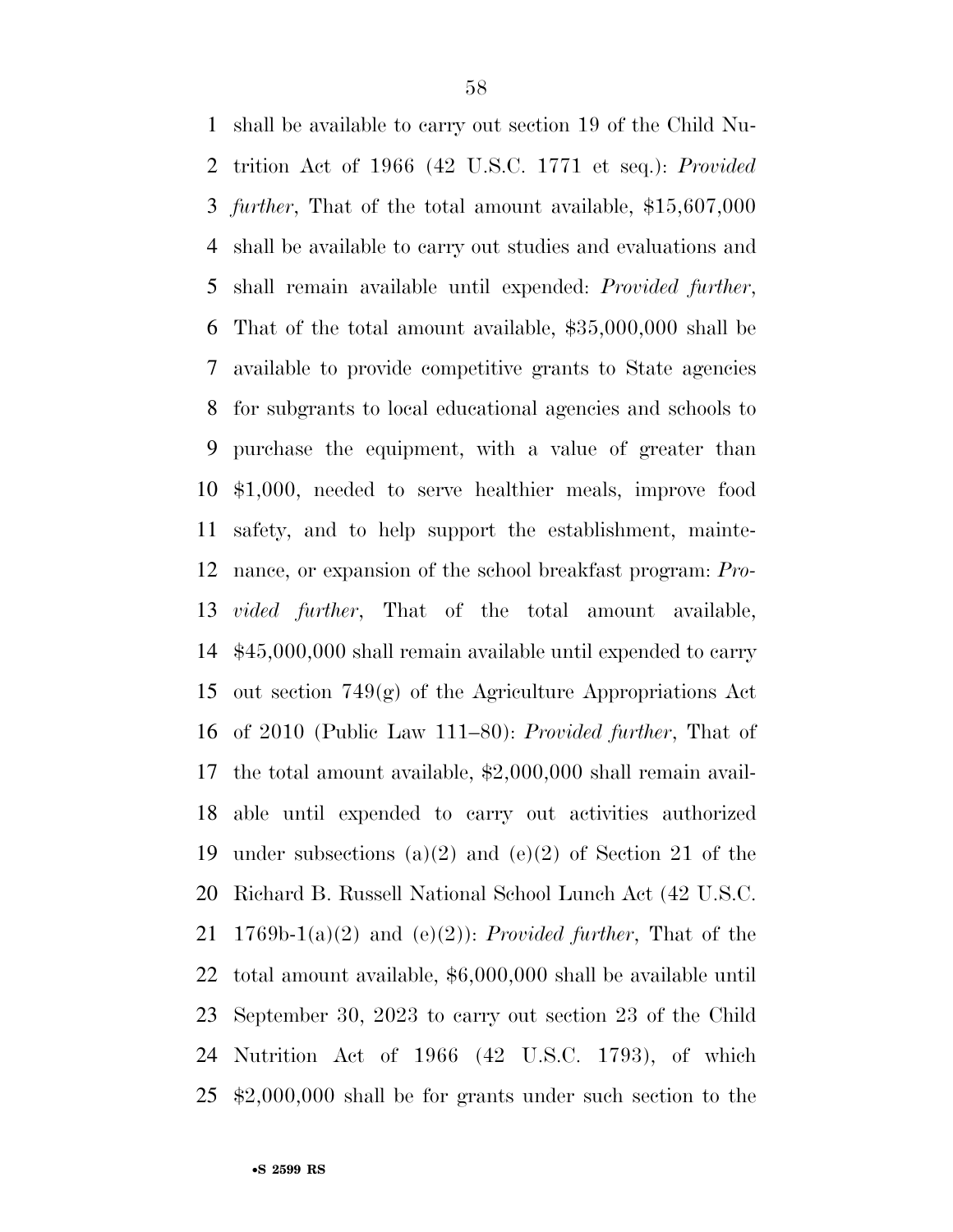Commonwealth of Puerto Rico, the Commonwealth of the Northern Mariana Islands, the United States Virgin Is- lands, Guam, and American Samoa: *Provided further*, That section 26(d) of the Richard B. Russell National 5 School Lunch Act  $(42 \text{ U.S.C. } 1769 \text{g(d)})$  is amended in the first sentence by striking ''2010 through 2022'' and inserting ''2010 through 2023'': *Provided further*, That section 9(h)(3) of the Richard B. Russell National School 9 Lunch Act  $(42 \text{ U.S.C. } 1758(h)(3))$  is amended in the first sentence by striking ''For fiscal year 2021'' and inserting ''For fiscal year 2022'': *Provided further*, That section 9(h)(4) of the Richard B. Russell National School Lunch Act (42 U.S.C. 1758(h)(4)) is amended in the first sen- tence by striking ''For fiscal year 2021'' and inserting ''For fiscal year 2022''.

SPECIAL SUPPLEMENTAL NUTRITION PROGRAM FOR

WOMEN, INFANTS, AND CHILDREN (WIC)

 For necessary expenses to carry out the special sup- plemental nutrition program as authorized by section 17 of the Child Nutrition Act of 1966 (42 U.S.C. 1786), \$6,278,000,000, to remain available through September 30, 2023: *Provided*, That notwithstanding section 17(h)(10) of the Child Nutrition Act of 1966 (42 U.S.C. 1786(h)(10)), not less than \$90,000,000 shall be used for breastfeeding peer counselors and other related activities,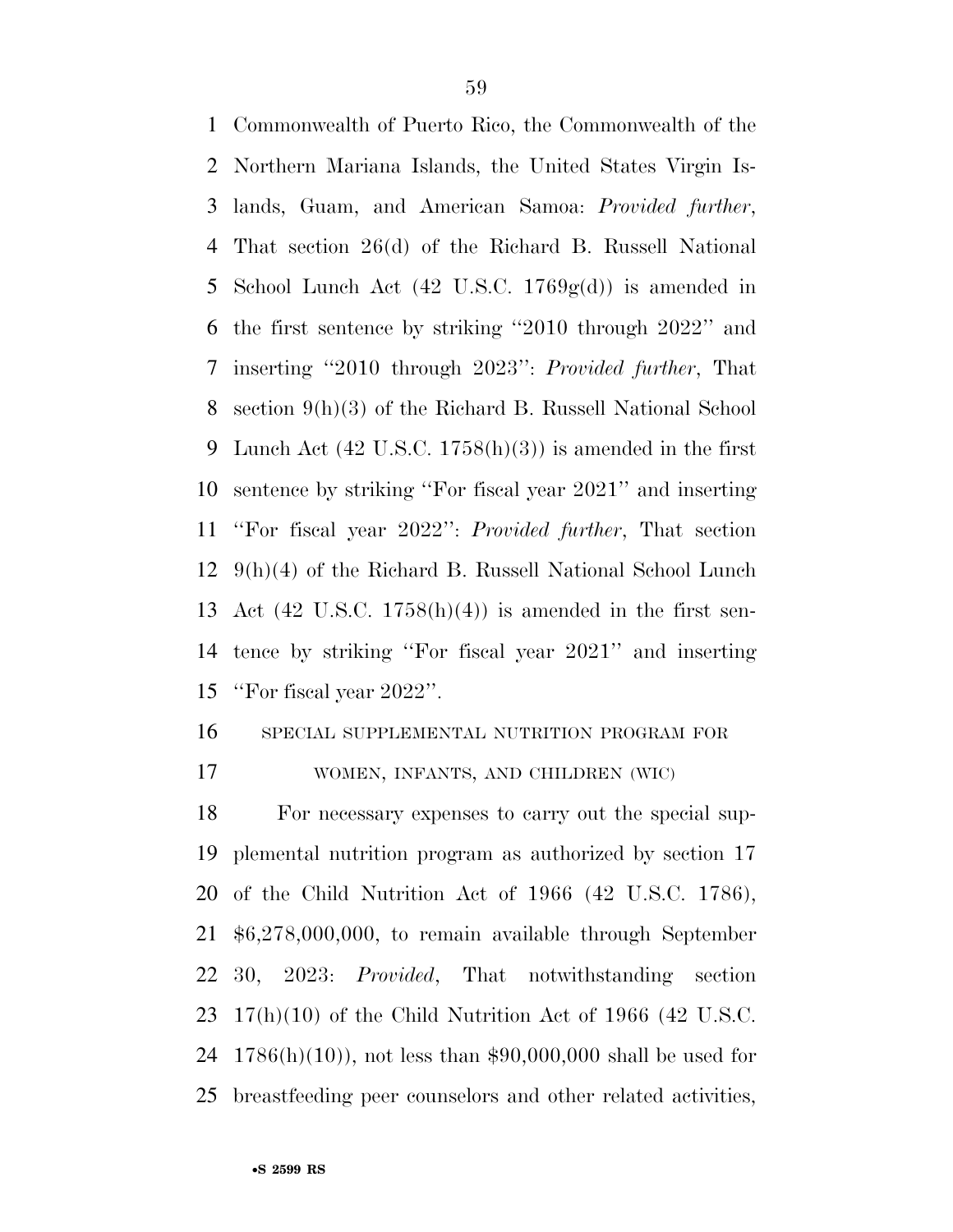and \$14,000,000 shall be used for infrastructure: *Pro- vided further*, That none of the funds provided in this ac- count shall be available for the purchase of infant formula except in accordance with the cost containment and com- petitive bidding requirements specified in section 17 of such Act: *Provided further*, That none of the funds pro- vided shall be available for activities that are not fully re- imbursed by other Federal Government departments or agencies unless authorized by section 17 of such Act: *Pro- vided further*, That upon termination of a federally man- dated vendor moratorium and subject to terms and condi- tions established by the Secretary, the Secretary may 13 waive the requirement at 7 CFR  $246.12(g)(6)$  at the re-quest of a State agency.

### SUPPLEMENTAL NUTRITION ASSISTANCE PROGRAM

 For necessary expenses to carry out the Food and Nutrition Act of 2008 (7 U.S.C. 2011 et seq.), \$105,829,347,000, of which \$3,000,000,000, to remain available through September 30, 2024, shall be placed in reserve for use only in such amounts and at such times as may become necessary to carry out program operations: *Provided*, That funds provided herein shall be expended in accordance with section 16 of the Food and Nutrition Act of 2008: *Provided further*, That of the funds made available under this heading, \$998,000 may be used to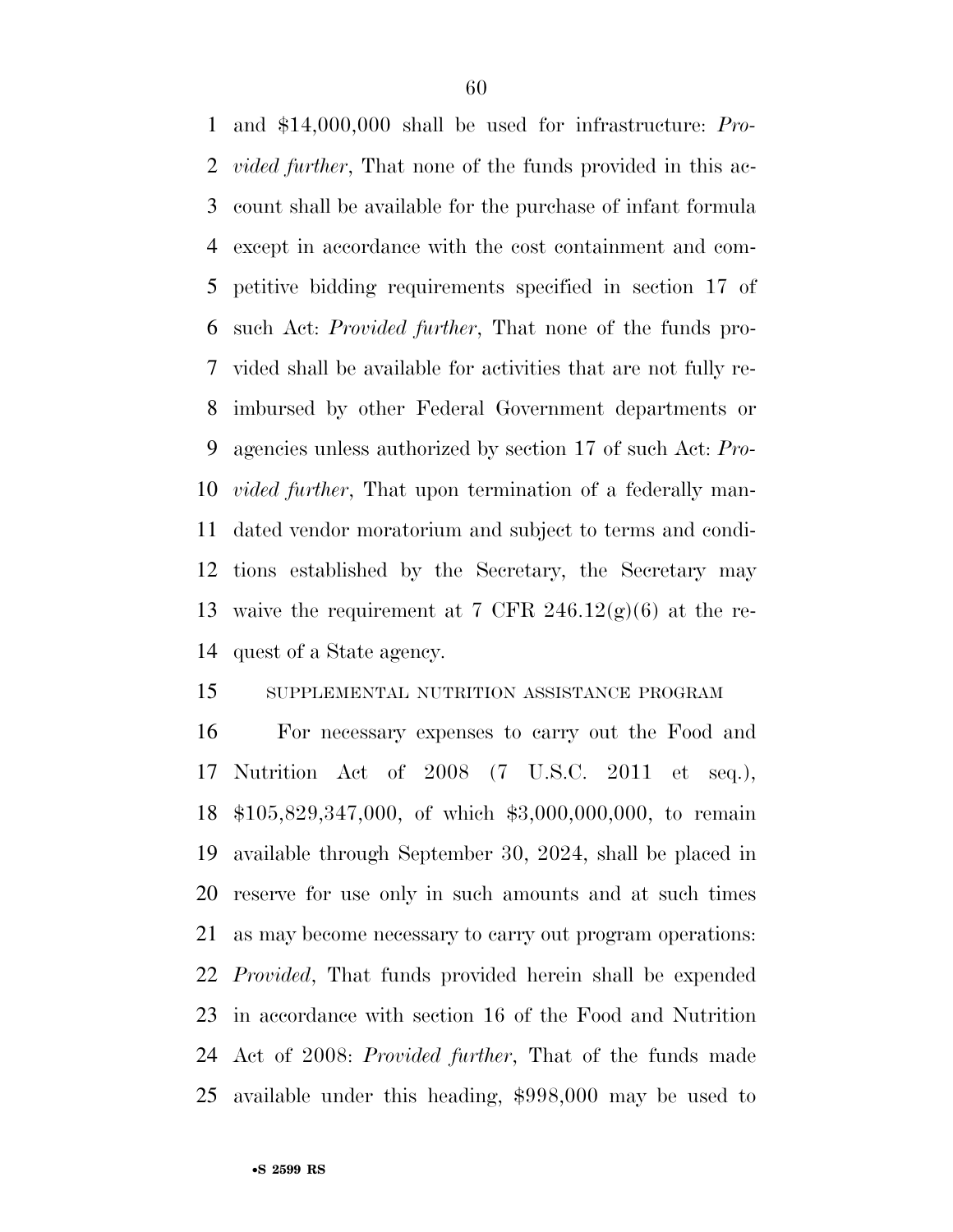provide nutrition education services to State agencies and Federally Recognized Tribes participating in the Food Distribution Program on Indian Reservations: *Provided further*, That this appropriation shall be subject to any work registration or workfare requirements as may be re- quired by law: *Provided further*, That funds made available for Employment and Training under this heading shall re- main available through September 30, 2023: *Provided fur- ther*, That funds made available under this heading for 10 section 28(d)(1), section 4(b), and section 27(a) of the Food and Nutrition Act of 2008 shall remain available through September 30, 2023: *Provided further*, That none of the funds made available under this heading may be obligated or expended in contravention of section 213A of the Immigration and Nationality Act (8 U.S.C. 1183A): *Provided further*, That funds made available under this heading may be used to enter into contracts and employ staff to conduct studies, evaluations, or to conduct activi- ties related to program integrity provided that such activi-ties are authorized by the Food and Nutrition Act of 2008.

# **COMMODITY ASSISTANCE PROGRAM**

 For necessary expenses to carry out disaster assist- ance and the Commodity Supplemental Food Program as authorized by section 4(a) of the Agriculture and Con-sumer Protection Act of 1973 (7 U.S.C. 612c note); the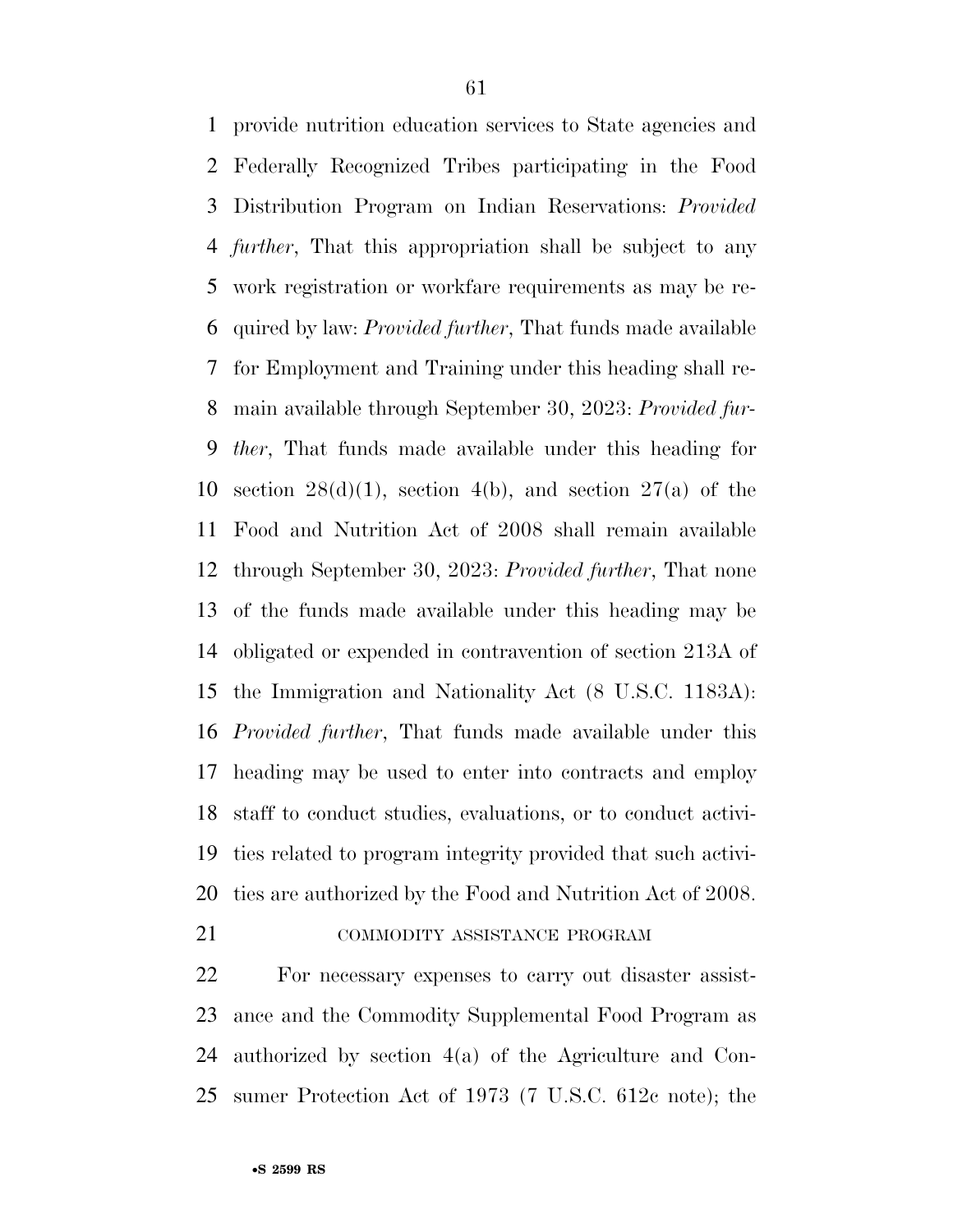Emergency Food Assistance Act of 1983; special assist- ance for the nuclear affected islands, as authorized by sec- tion 103(f)(2) of the Compact of Free Association Amend- ments Act of 2003 (Public Law 108–188); and the Farm- ers' Market Nutrition Program, as authorized by section 17(m) of the Child Nutrition Act of 1966, \$447,070,000, to remain available through September 30, 2023: *Pro- vided*, That none of these funds shall be available to reim- burse the Commodity Credit Corporation for commodities donated to the program: *Provided further*, That notwith- standing any other provision of law, effective with funds made available in fiscal year 2021 to support the Seniors Farmers' Market Nutrition Program, as authorized by section 4402 of the Farm Security and Rural Investment Act of 2002, such funds shall remain available through September 30, 2023: *Provided further*, That of the funds made available under section 27(a) of the Food and Nutri-18 tion Act of 2008 (7 U.S.C. 2036(a)), the Secretary may use up to 20 percent for costs associated with the distribu-tion of commodities.

## 21 NUTRITION PROGRAMS ADMINISTRATION

 For necessary administrative expenses of the Food and Nutrition Service for carrying out any domestic nutri- tion assistance program, \$178,233,000: *Provided*, That of the funds provided herein, \$2,000,000 shall be used for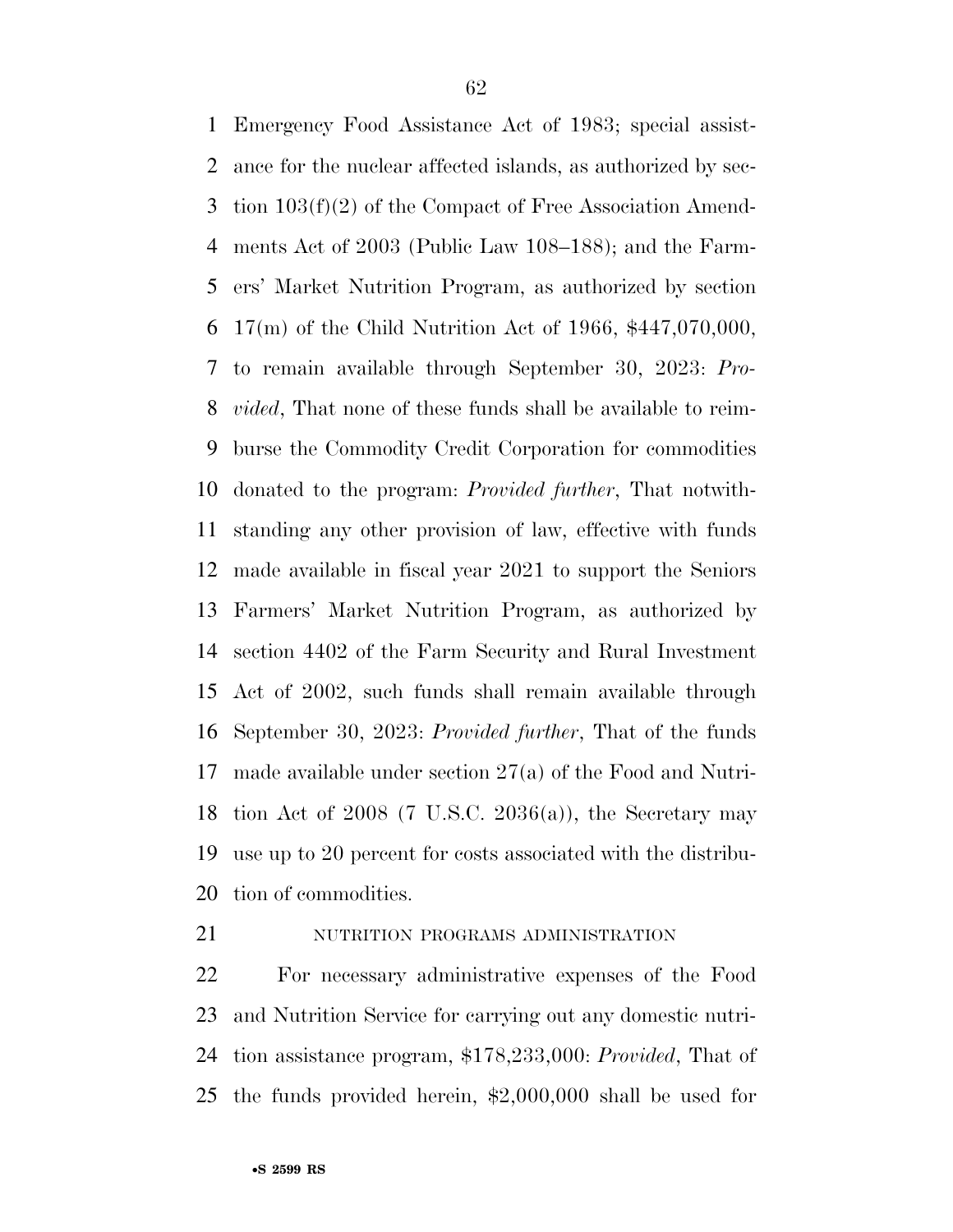| 1              | the purposes of section $4404$ of Public Law $107-171$ , as  |
|----------------|--------------------------------------------------------------|
| 2              | amended by section 4401 of Public Law 110–246.               |
| 3              | <b>TITLE V</b>                                               |
| $\overline{4}$ | FOREIGN ASSISTANCE AND RELATED                               |
| 5              | PROGRAMS                                                     |
| 6              | OFFICE OF THE UNDER SECRETARY FOR TRADE AND                  |
| 7              | FOREIGN AGRICULTURAL AFFAIRS                                 |
| 8              | For necessary expenses of the Office of the Under            |
| 9              | Secretary for Trade and Foreign Agricultural Affairs,        |
| 10             | $$1,408,000: Provided, That funds made available by this$    |
| 11             | Act to any agency in the Trade and Foreign Agricultural      |
|                | 12 Affairs mission area for salaries and expenses are avail- |
| 13             | able to fund up to one administrative support staff for      |
| 14             | the Office.                                                  |
| 15             | OFFICE OF CODEX ALIMENTARIUS                                 |
| 16             | For necessary expenses of the Office of Codex                |
| 17             | Alimentarius, \$4,841,000, including not to exceed           |
| 18             | \$40,000 for official reception and representation expenses. |
| 19             | FOREIGN AGRICULTURAL SERVICE                                 |
| 20             | SALARIES AND EXPENSES                                        |
| 21             | (INCLUDING TRANSFERS OF FUNDS)                               |
| 22             | For necessary expenses of the Foreign Agricultural           |
| 23             | Service, including not to exceed $$250,000$ for representa-  |
| 24             | tion allowances and for expenses pursuant to section 8 of    |
| 25             | the Act approved August 3, $1956$ (7 U.S.C. 1766),           |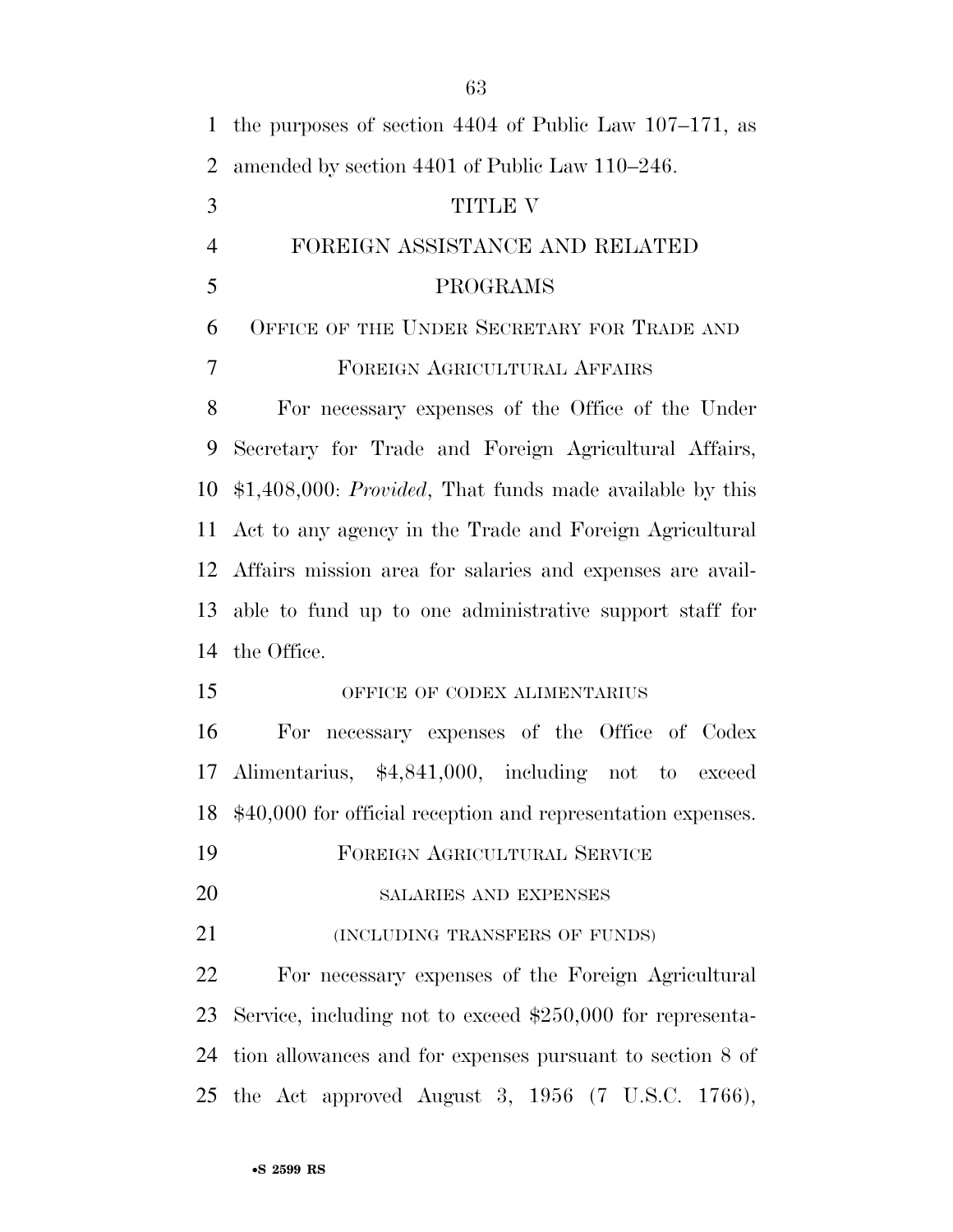\$229,644,000, of which no more than 6 percent shall re- main available until September 30, 2023, for overseas op- erations to include the payment of locally employed staff, and of which \$1,000,000 shall be available to carry out section 3307 of Public Law 115–334: *Provided*, That the Service may utilize advances of funds, or reimburse this appropriation for expenditures made on behalf of Federal agencies, public and private organizations and institutions under agreements executed pursuant to the agricultural food production assistance programs (7 U.S.C. 1737) and the foreign assistance programs of the United States Agency for International Development: *Provided further*, That funds made available for middle-income country training programs, funds made available for the Borlaug International Agricultural Science and Technology Fellow- ship program, and up to \$2,000,000 of the Foreign Agri- cultural Service appropriation solely for the purpose of off- setting fluctuations in international currency exchange rates, subject to documentation by the Foreign Agricul-tural Service, shall remain available until expended.

# 21 FOOD FOR PEACE TITLE II GRANTS

 For expenses during the current fiscal year, not oth- erwise recoverable, and unrecovered prior years' costs, in- cluding interest thereon, under the Food for Peace Act (Public Law 83–480), for commodities supplied in connec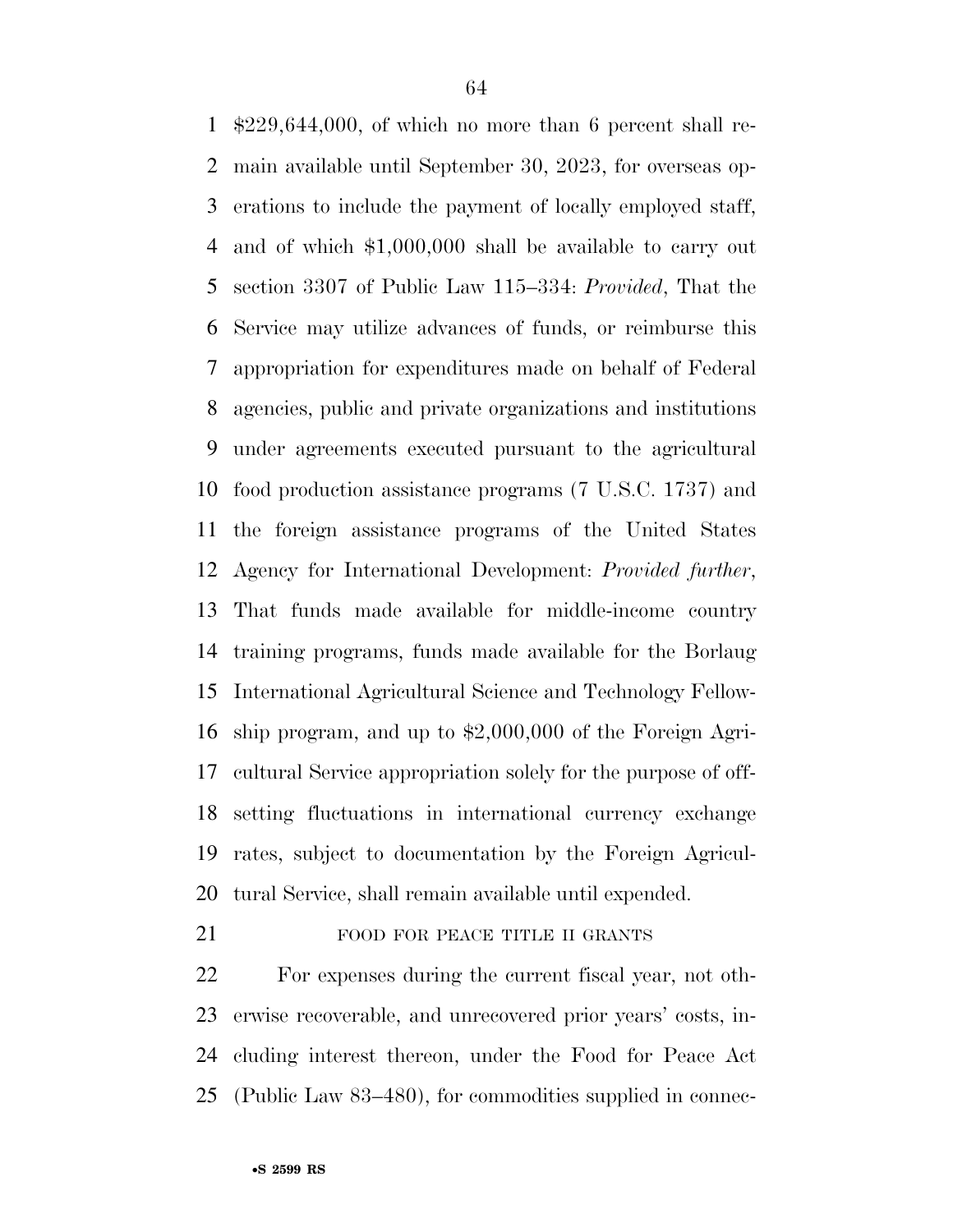tion with dispositions abroad under title II of said Act,

\$1,760,000,000, to remain available until expended.

MCGOVERN-DOLE INTERNATIONAL FOOD FOR EDUCATION

#### AND CHILD NUTRITION PROGRAM GRANTS

 For necessary expenses to carry out the provisions of section 3107 of the Farm Security and Rural Invest- ment Act of 2002 (7 U.S.C. 1736o–1), \$245,000,000, to remain available until expended: *Provided*, That the Com- modity Credit Corporation is authorized to provide the services, facilities, and authorities for the purpose of im- plementing such section, subject to reimbursement from amounts provided herein: *Provided further*, That of the amount made available under this heading, not more than 10 percent, but not less than \$24,000,000, shall remain available until expended to purchase agricultural commod-16 ities as described in subsection  $3107(a)(2)$  of the Farm Security and Rural Investment Act of 2002 (7 U.S.C.  $1736o-1(a)(2)$ ).

COMMODITY CREDIT CORPORATION EXPORT (LOANS)

- CREDIT GUARANTEE PROGRAM ACCOUNT
- (INCLUDING TRANSFERS OF FUNDS)

 For administrative expenses to carry out the Com- modity Credit Corporation's Export Guarantee Program, GSM 102 and GSM 103, \$6,063,000, to cover common overhead expenses as permitted by section 11 of the Com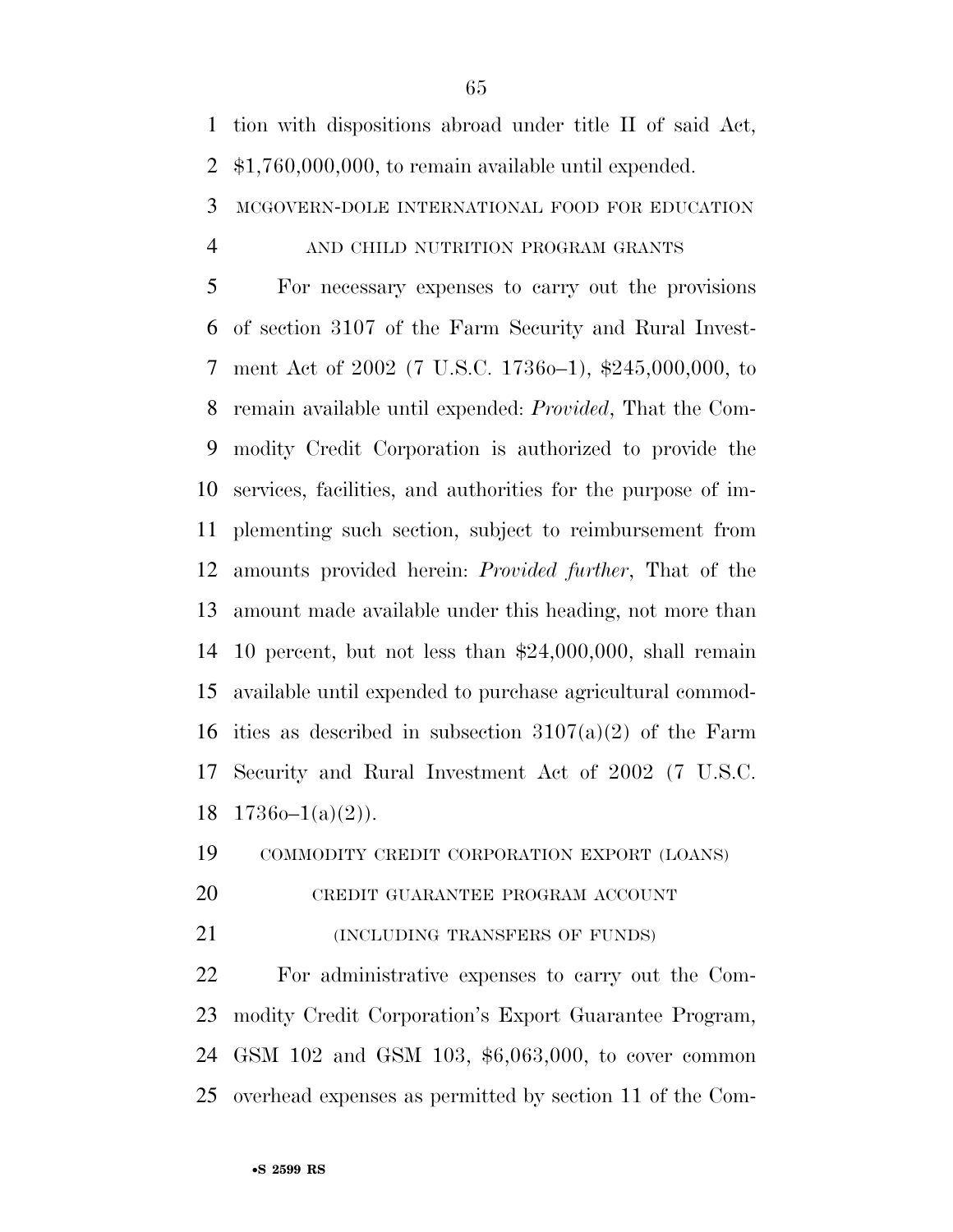modity Credit Corporation Charter Act and in conformity with the Federal Credit Reform Act of 1990, of which \$6,063,000 shall be transferred to and merged with the appropriation for ''Foreign Agricultural Service, Salaries and Expenses''.

| 6  | <b>TITLE VI</b>                                           |
|----|-----------------------------------------------------------|
| 7  | RELATED AGENCY AND FOOD AND DRUG                          |
| 8  | <b>ADMINISTRATION</b>                                     |
| 9  | DEPARTMENT OF HEALTH AND HUMAN SERVICES                   |
| 10 | FOOD AND DRUG ADMINISTRATION                              |
| 11 | <b>SALARIES AND EXPENSES</b>                              |
| 12 | (INCLUDING TRANSFERS OF FUNDS)                            |
| 13 | For necessary expenses of the Food and Drug Ad-           |
|    | 14 ministration, including hire and purchase of passenger |

 ministration, including hire and purchase of passenger motor vehicles; for payment of space rental and related costs pursuant to Public Law 92–313 for programs and activities of the Food and Drug Administration which are included in this Act; for rental of special purpose space in the District of Columbia or elsewhere; in addition to amounts appropriated to the FDA Innovation Account, for carrying out the activities described in section 1002(b)(4) of the 21st Century Cures Act (Public Law 114–255); for miscellaneous and emergency expenses of enforcement ac- tivities, authorized and approved by the Secretary and to be accounted for solely on the Secretary's certificate, not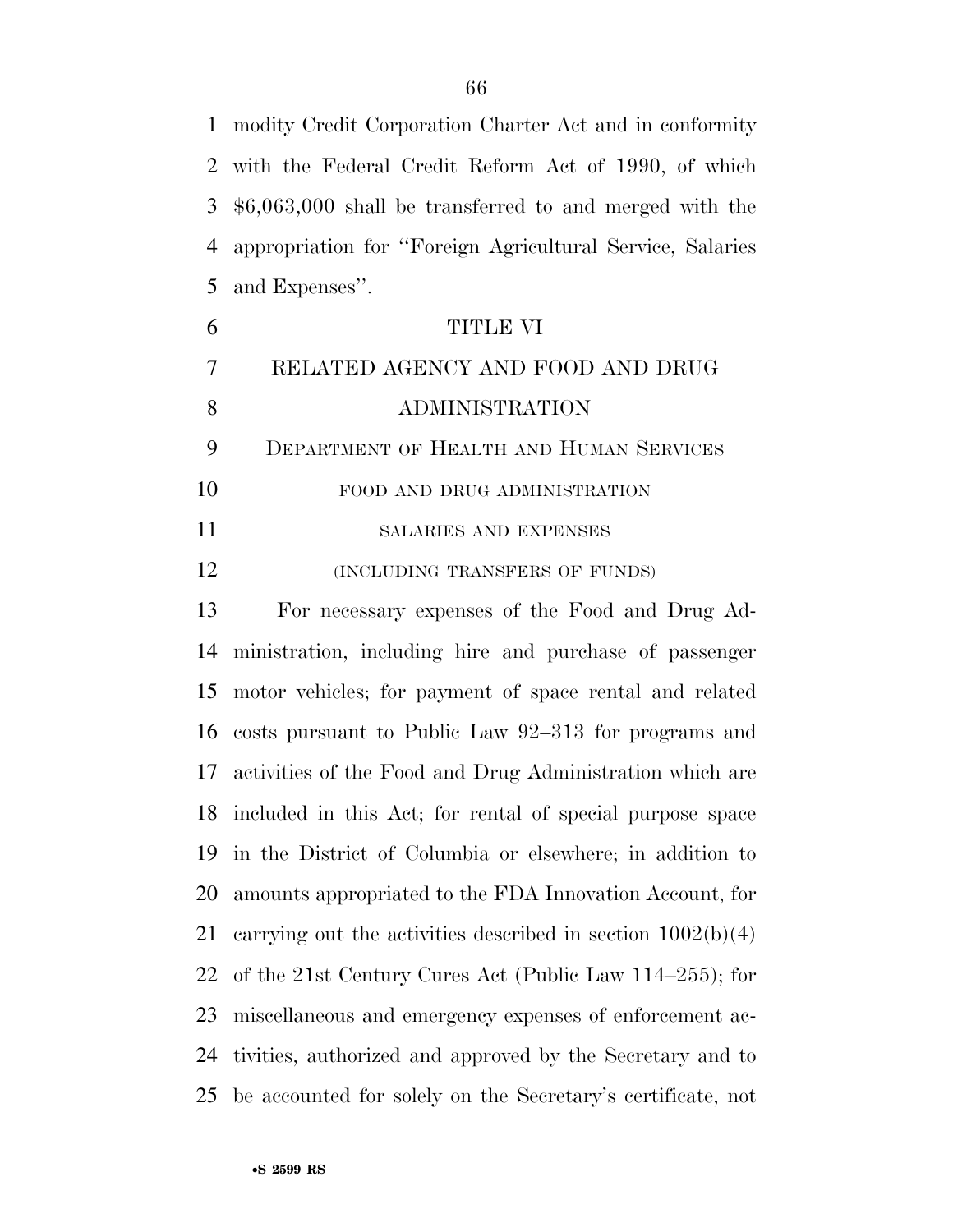to exceed \$25,000; and notwithstanding section 521 of Public Law 107–188; \$6,122,657,000: *Provided*, That of the amount provided under this heading, \$1,141,861,000 shall be derived from prescription drug user fees author- ized by 21 U.S.C. 379h, and shall be credited to this ac- count and remain available until expended; \$241,431,000 shall be derived from medical device user fees authorized by 21 U.S.C. 379j, and shall be credited to this account and remain available until expended; \$527,848,000 shall be derived from human generic drug user fees authorized by 21 U.S.C. 379j–42, and shall be credited to this ac- count and remain available until expended; \$43,116,000 shall be derived from biosimilar biological product user fees authorized by 21 U.S.C. 379j–52, and shall be cred- ited to this account and remain available until expended; \$33,836,000 shall be derived from animal drug user fees authorized by 21 U.S.C. 379j–12, and shall be credited to this account and remain available until expended; \$23,137,000 shall be derived from generic new animal drug user fees authorized by 21 U.S.C. 379j–21, and shall be credited to this account and remain available until ex- pended; \$712,000,000 shall be derived from tobacco prod- uct user fees authorized by 21 U.S.C. 387s, and shall be credited to this account and remain available until ex-pended: *Provided further*, That in addition to and notwith-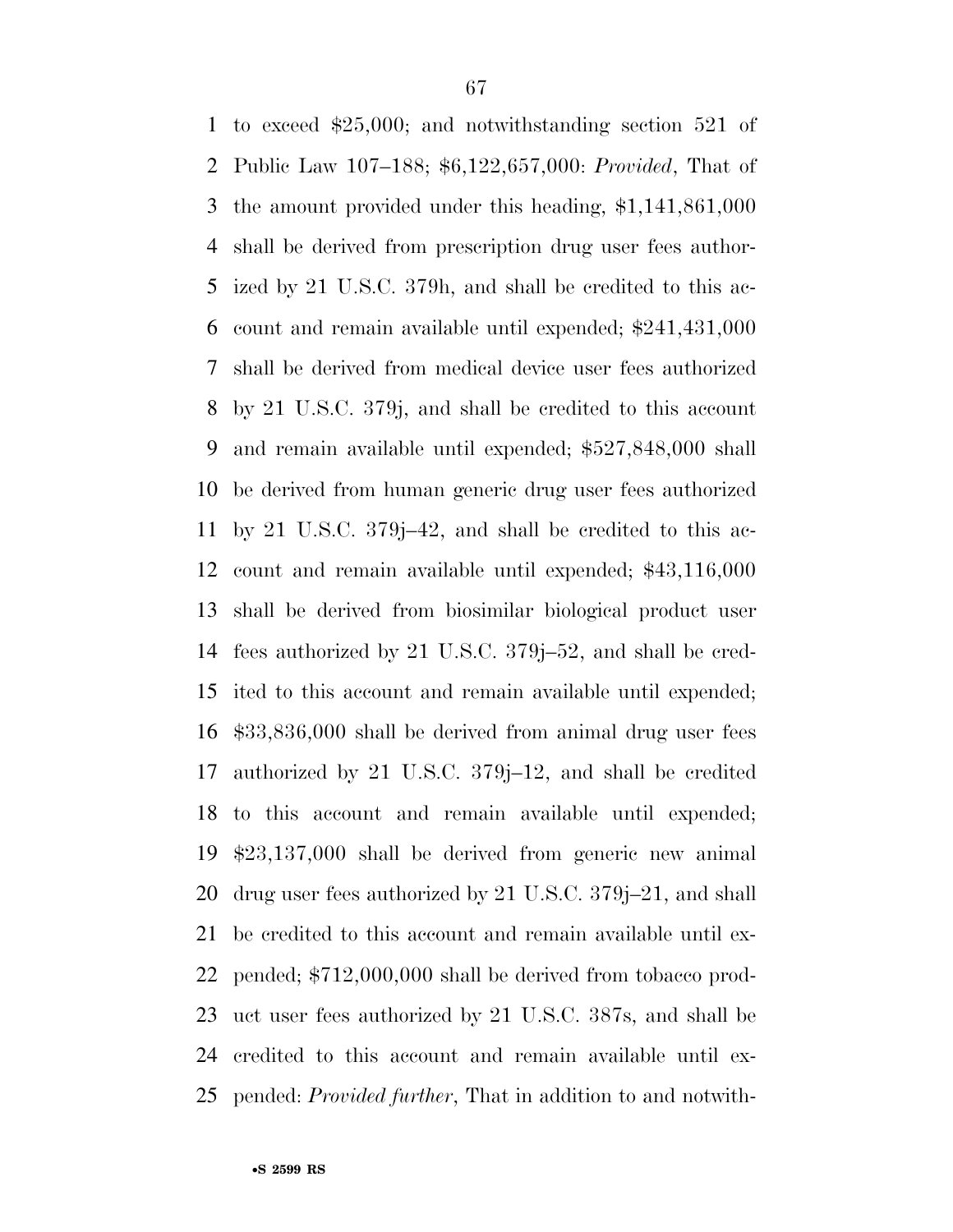standing any other provision under this heading, amounts collected for prescription drug user fees, medical device user fees, human generic drug user fees, biosimilar biologi- cal product user fees, animal drug user fees, and generic new animal drug user fees that exceed the respective fiscal year 2022 limitations are appropriated and shall be cred- ited to this account and remain available until expended: *Provided further*, That fees derived from prescription drug, medical device, human generic drug, biosimilar biological product, animal drug, and generic new animal drug as- sessments for fiscal year 2022, including any such fees collected prior to fiscal year 2022 but credited for fiscal year 2022, shall be subject to the fiscal year 2022 limita- tions: *Provided further*, That the Secretary may accept payment during fiscal year 2022 of user fees specified under this heading and authorized for fiscal year 2023, prior to the due date for such fees, and that amounts of such fees assessed for fiscal year 2023 for which the Sec- retary accepts payment in fiscal year 2022 shall not be included in amounts under this heading: *Provided further*, That none of these funds shall be used to develop, estab- lish, or operate any program of user fees authorized by 31 U.S.C. 9701: *Provided further*, That of the total amount appropriated: (1) \$1,153,405,000 shall be for the Center for Food Safety and Applied Nutrition and related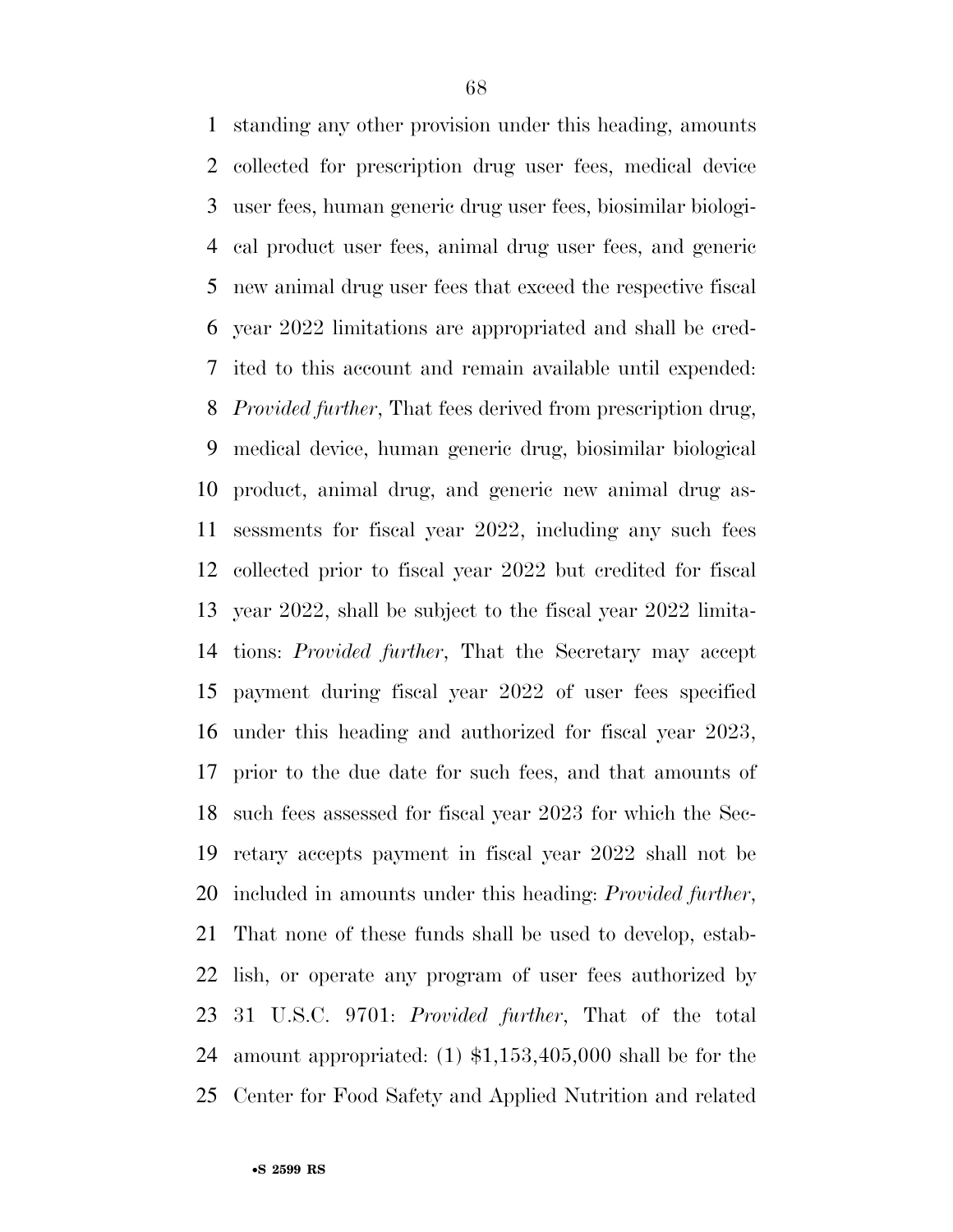field activities in the Office of Regulatory Affairs, of which no less than \$15,000,000 shall be used for inspections of foreign seafood manufacturers and field examinations of imported seafood; (2) \$2,086,106,000 shall be for the Center for Drug Evaluation and Research and related field activities in the Office of Regulatory Affairs; (3) \$459,150,000 shall be for the Center for Biologics Evalua- tion and Research and for related field activities in the Office of Regulatory Affairs; (4) \$263,668,000 shall be for the Center for Veterinary Medicine and for related field activities in the Office of Regulatory Affairs; (5) \$637,327,000 shall be for the Center for Devices and Ra- diological Health and for related field activities in the Of- fice of Regulatory Affairs; (6) \$75,180,000 shall be for the National Center for Toxicological Research; (7) \$680,812,000 shall be for the Center for Tobacco Prod- ucts and for related field activities in the Office of Regu- latory Affairs; (8) \$198,485,000 shall be for Rent and Re- lated activities, of which \$55,892,000 is for White Oak Consolidation, other than the amounts paid to the General Services Administration for rent; (9) \$235,348,000 shall be for payments to the General Services Administration for rent; and (10) \$333,176,000 shall be for other activi- ties, including the Office of the Commissioner of Food and Drugs, the Office of Food Policy and Response, the Office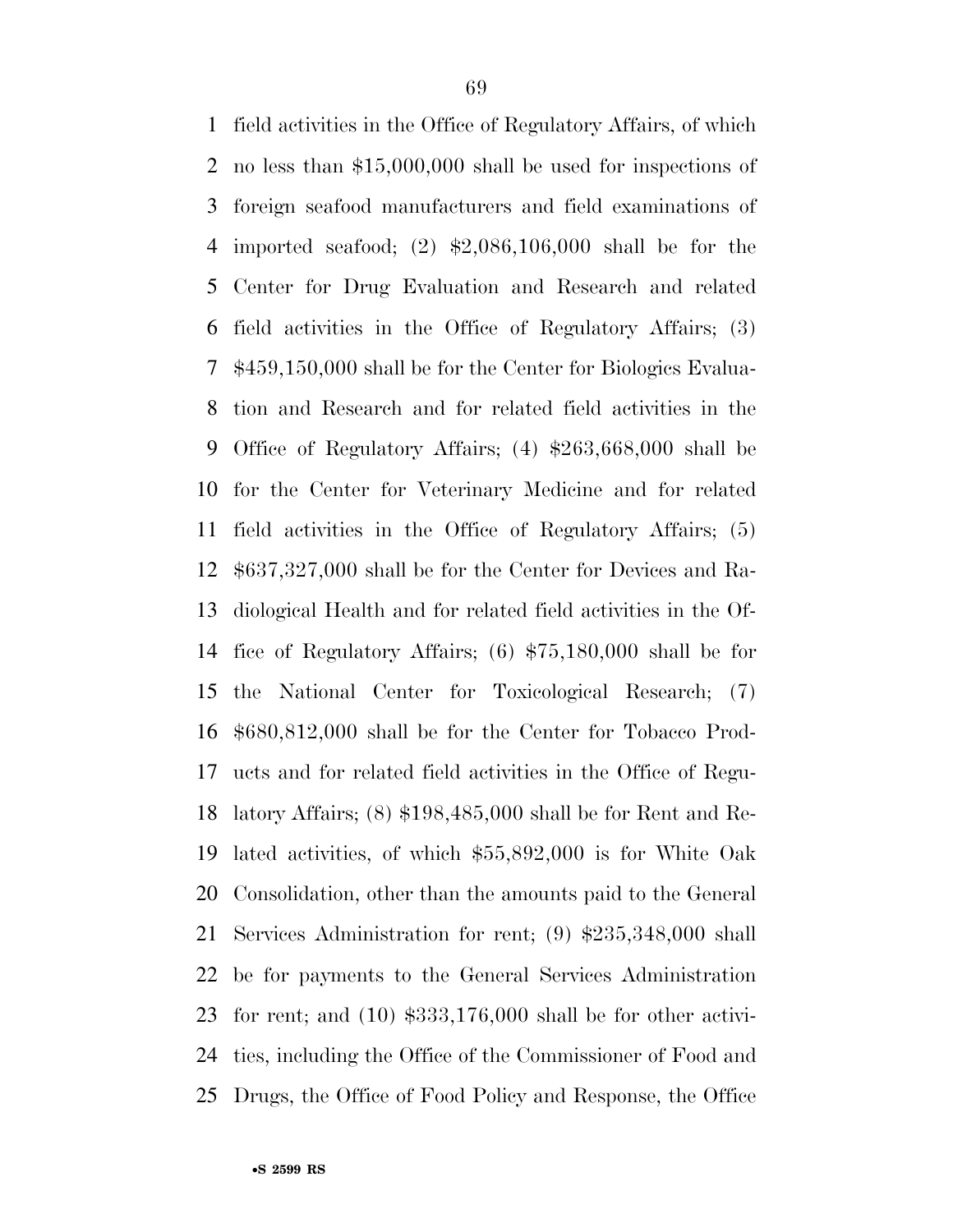of Operations, the Office of the Chief Scientist, and cen- tral services for these offices: *Provided further*, That not to exceed \$25,000 of this amount shall be for official re- ception and representation expenses, not otherwise pro- vided for, as determined by the Commissioner: *Provided further*, That any transfer of funds pursuant to section 770(n) of the Federal Food, Drug, and Cosmetic Act (21 U.S.C. 379dd(n)) shall only be from amounts made avail- able under this heading for other activities: *Provided fur- ther*, That of the amounts that are made available under this heading for ''other activities'', and that are not de- rived from user fees, \$1,500,000 shall be transferred to and merged with the appropriation for ''Department of Health and Human Services—Office of Inspector Gen- eral'' for oversight of the programs and operations of the Food and Drug Administration and shall be in addition to funds otherwise made available for oversight of the Food and Drug Administration: *Provided further*, That funds may be transferred from one specified activity to another with the prior approval of the Committees on Ap-propriations of both Houses of Congress.

 In addition, mammography user fees authorized by 42 U.S.C. 263b, export certification user fees authorized by 21 U.S.C. 381, priority review user fees authorized by 21 U.S.C. 360n and 360ff, food and feed recall fees, food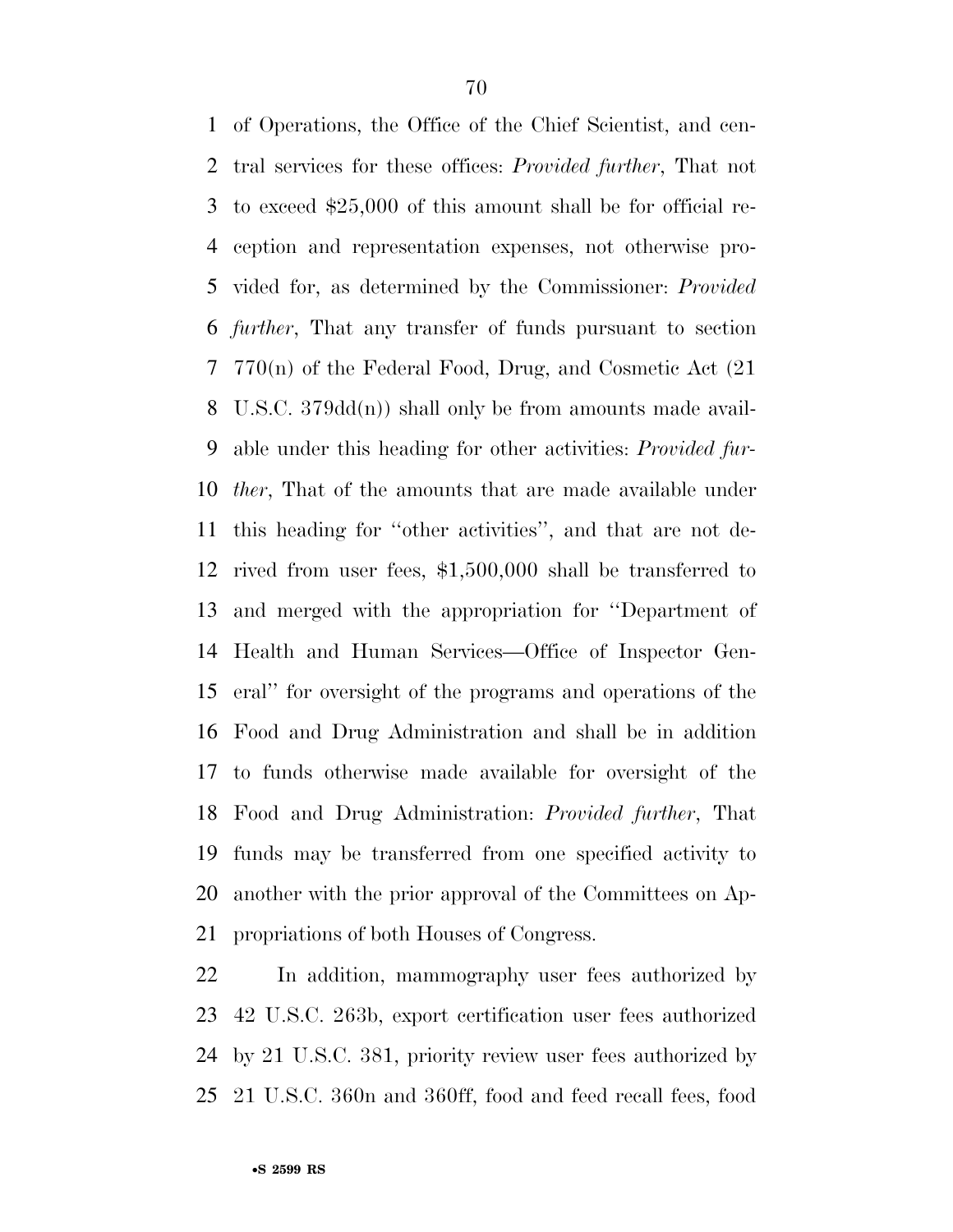reinspection fees, and voluntary qualified importer pro- gram fees authorized by 21 U.S.C. 379j–31, outsourcing facility fees authorized by 21 U.S.C. 379j–62, prescription drug wholesale distributor licensing and inspection fees authorized by 21 U.S.C. 353(e)(3), third-party logistics provider licensing and inspection fees authorized by 21 U.S.C. 360eee–3(c)(1), third-party auditor fees authorized by 21 U.S.C. 384d(c)(8), medical countermeasure priority review voucher user fees authorized by 21 U.S.C. 360bbb– 4a, and fees relating to over-the-counter monograph drugs authorized by 21 U.S.C. 379j–72 shall be credited to this account, to remain available until expended.

#### 13 BUILDINGS AND FACILITIES

 For plans, construction, repair, improvement, exten- sion, alteration, demolition, and purchase of fixed equip- ment or facilities of or used by the Food and Drug Admin- istration, where not otherwise provided, \$ 15,288,000, to remain available until expended.

FDA INNOVATION ACCOUNT, CURES ACT

**(INCLUDING TRANSFER OF FUNDS)** 

 For necessary expenses to carry out the purposes de- scribed under section 1002(b)(4) of the 21st Century Cures Act, in addition to amounts available for such pur- poses under the heading ''Salaries and Expenses'', \$50,000,000, to remain available until expended: *Pro-*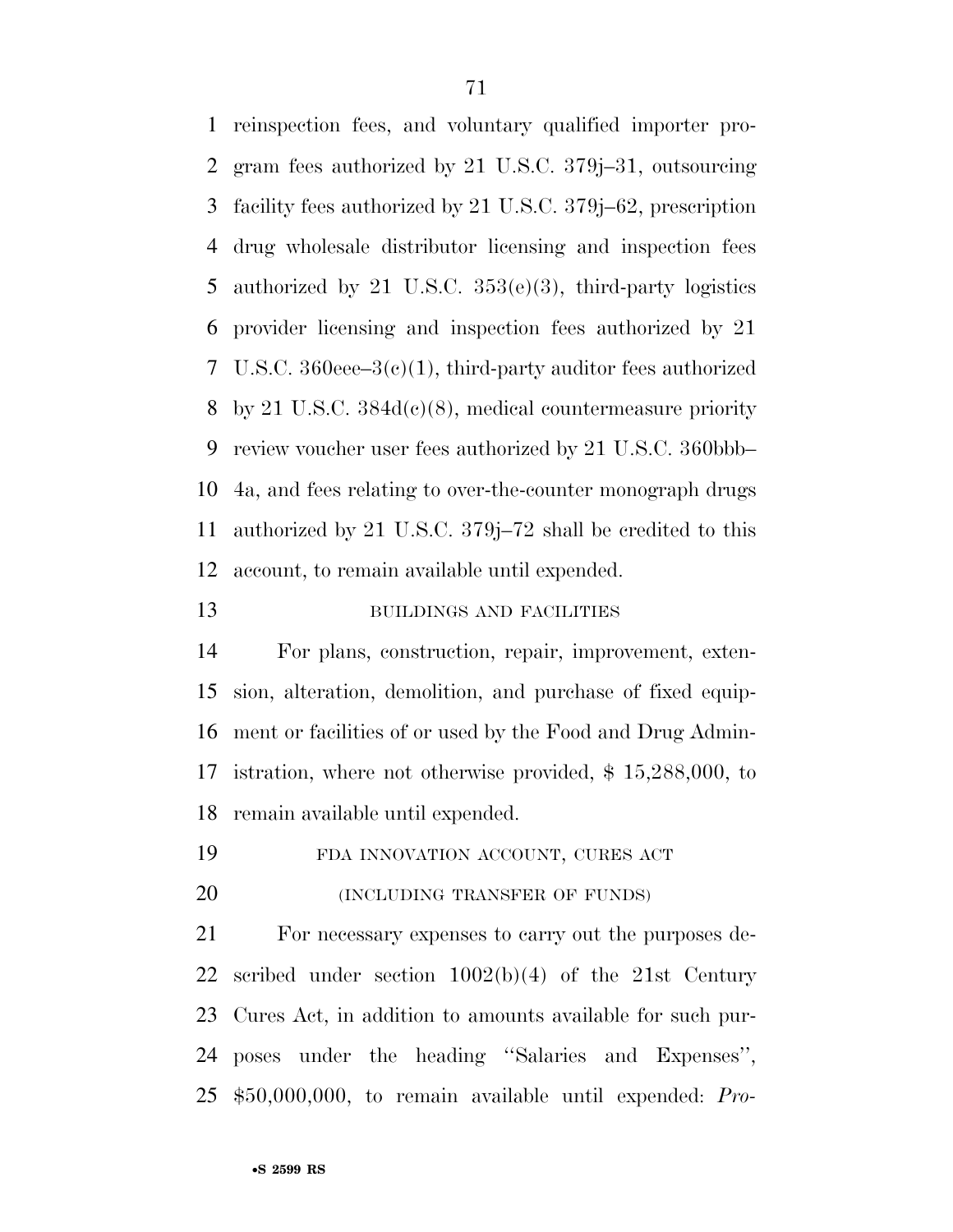*vided*, That amounts appropriated in this paragraph are appropriated pursuant to section 1002(b)(3) of the 21st Century Cures Act, are to be derived from amounts trans-4 ferred under section  $1002(b)(2)(A)$  of such Act, and may be transferred by the Commissioner of Food and Drugs to the appropriation for ''Department of Health and Human Services Food and Drug Administration Salaries and Expenses'' solely for the purposes provided in such Act: *Provided further*, That upon a determination by the Commissioner that funds transferred pursuant to the pre- vious proviso are not necessary for the purposes provided, such amounts may be transferred back to the account: *Provided further*, That such transfer authority is in addi-tion to any other transfer authority provided by law.

- 15 INDEPENDENT AGENCY
- FARM CREDIT ADMINISTRATION

LIMITATION ON ADMINISTRATIVE EXPENSES

 Not to exceed \$84,200,000 (from assessments col- lected from farm credit institutions, including the Federal Agricultural Mortgage Corporation) shall be obligated during the current fiscal year for administrative expenses as authorized under 12 U.S.C. 2249: *Provided*, That this limitation shall not apply to expenses associated with re- ceiverships: *Provided further*, That the agency may exceed this limitation by up to 10 percent with notification to the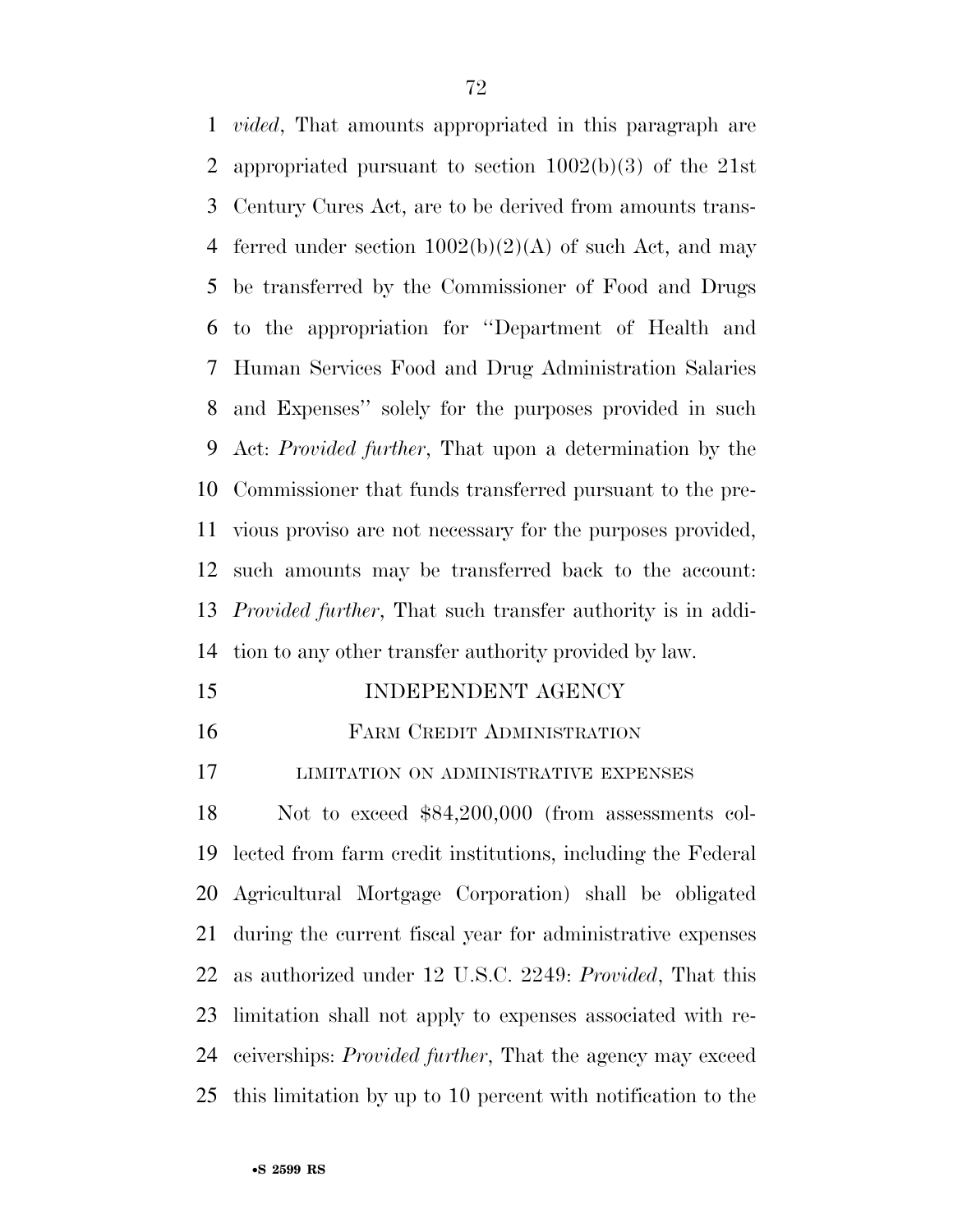Committees on Appropriations of both Houses of Con- gress: *Provided further*, That the purposes of section 3.7(b)(2)(A)(i) of the Farm Credit Act of 1971 (12 U.S.C. 4 2128(b)(2)(A)(i)), the Farm Credit Administration may exempt, an amount in its sole discretion, from the applica- tion of the limitation provided in that clause of export loans described in the clause guaranteed or insured in a manner other than described in subclause (II) of the clause.

- TITLE VII
- 

## GENERAL PROVISIONS

(INCLUDING RESCISSIONS AND TRANSFERS OF FUNDS)

 SEC. 701. The Secretary may use any appropriations made available to the Department of Agriculture in this Act to purchase new passenger motor vehicles, in addition to specific appropriations for this purpose, so long as the total number of vehicles purchased in fiscal year 2022 does not exceed the number of vehicles owned or leased in fiscal year 2018: *Provided*, That, prior to purchasing additional motor vehicles, the Secretary must determine that such vehicles are necessary for transportation safety, to reduce operational costs, and for the protection of life, property, and public safety: *Provided further*, That the Secretary may not increase the Department of Agri-culture's fleet above the 2018 level unless the Secretary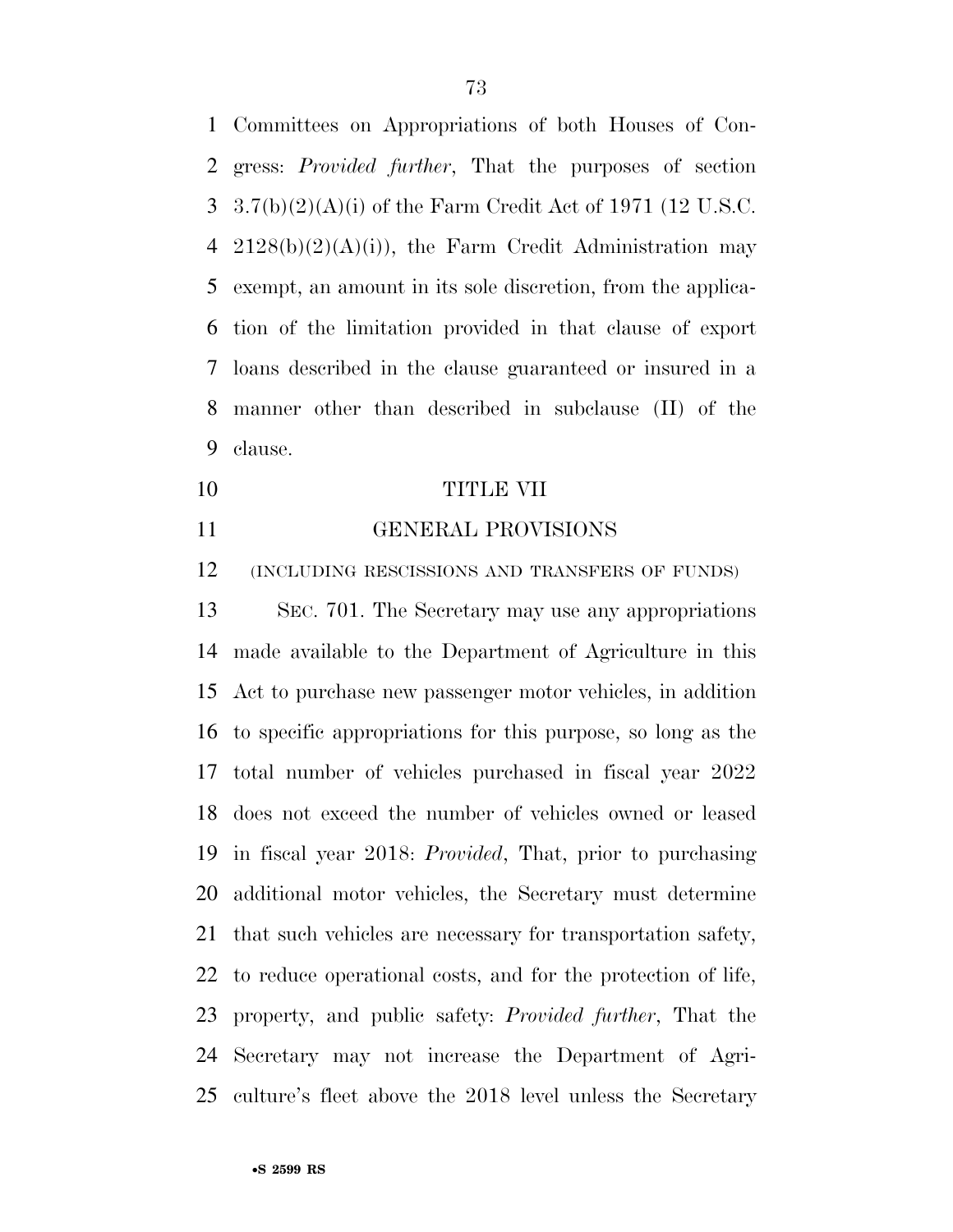notifies in writing, and receives approval from, the Com- mittees on Appropriations of both Houses of Congress within 30 days of the notification.

 SEC. 702. Notwithstanding any other provision of this Act, the Secretary of Agriculture may transfer unobli- gated balances of discretionary funds appropriated by this Act or any other available unobligated discretionary bal- ances that are remaining available of the Department of Agriculture to the Working Capital Fund for the acquisi- tion of property, plant and equipment and for the improve- ment, delivery, and implementation of Department finan- cial, and administrative, information technology services, and other support systems necessary for the delivery of financial, administrative, and information technology serv- ices, including cloud adoption and migration, of primary benefit to the agencies of the Department of Agriculture, such transferred funds to remain available until expended: *Provided*, That none of the funds made available by this Act or any other Act shall be transferred to the Working Capital Fund without the prior approval of the agency ad- ministrator: *Provided further*, That none of the funds transferred to the Working Capital Fund pursuant to this section shall be available for obligation without written no- tification to and the prior approval of the Committees on Appropriations of both Houses of Congress: *Provided fur-*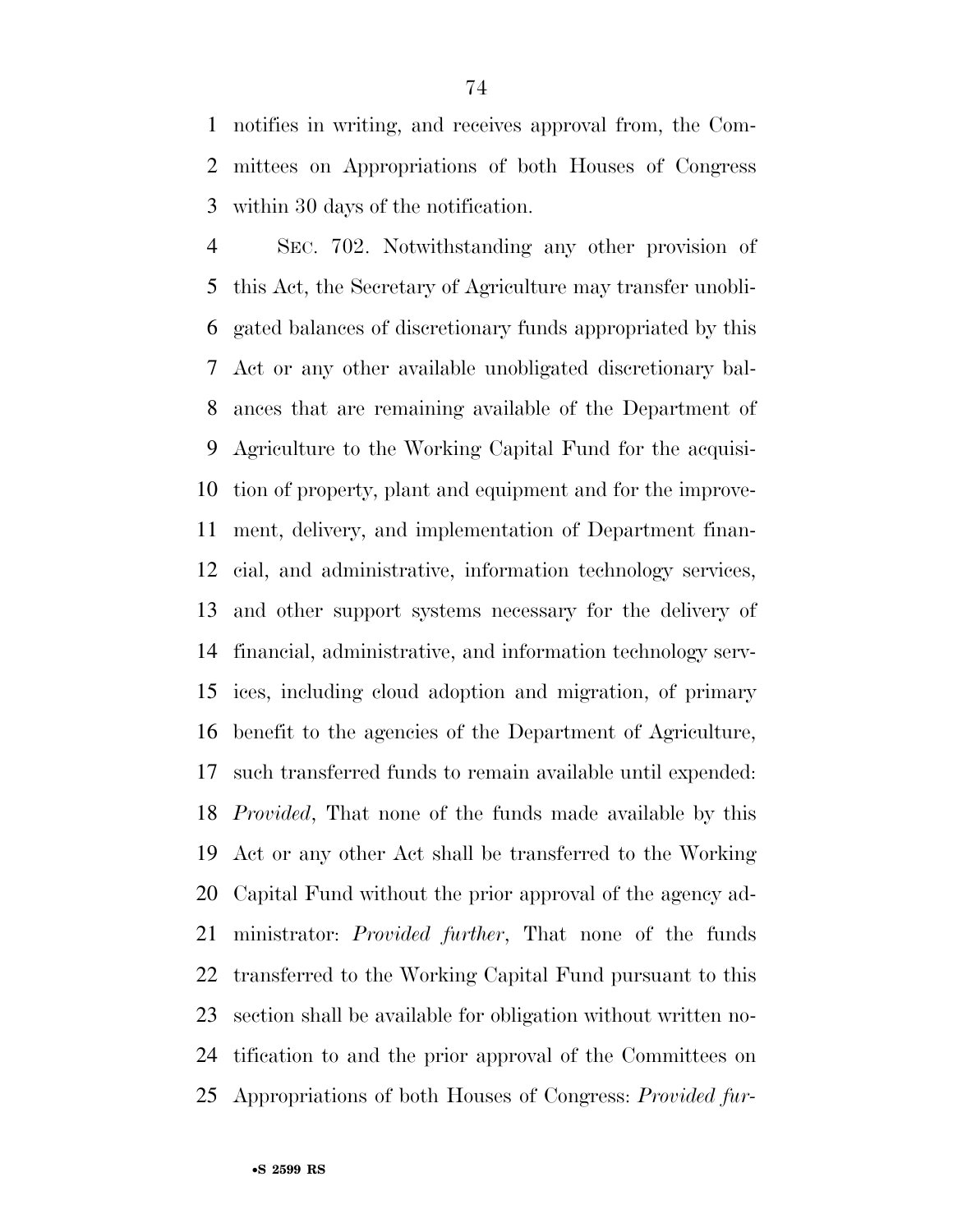*ther*, That none of the funds appropriated by this Act or made available to the Department's Working Capital Fund shall be available for obligation or expenditure to make any changes to the Department's National Finance Center without written notification to and prior approval of the Committees on Appropriations of both Houses of Congress as required by section 716 of this Act: *Provided further*, That none of the funds appropriated by this Act or made available to the Department's Working Capital Fund shall be available for obligation or expenditure to initiate, plan, develop, implement, or make any changes to remove or relocate any systems, missions, personnel, or functions of the offices of the Chief Financial Officer and the Chief Information Officer, co-located with or from the National Finance Center prior to written notification to and prior approval of the Committee on Appropriations of both Houses of Congress and in accordance with the requirements of section 716 of this Act: *Provided further*, That the National Finance Center Information Tech- nology Services Division personnel and data center man- agement responsibilities, and control of any functions, missions, and systems for current and future human re- sources management and integrated personnel and payroll systems (PPS) and functions provided by the Chief Finan-cial Officer and the Chief Information Officer shall remain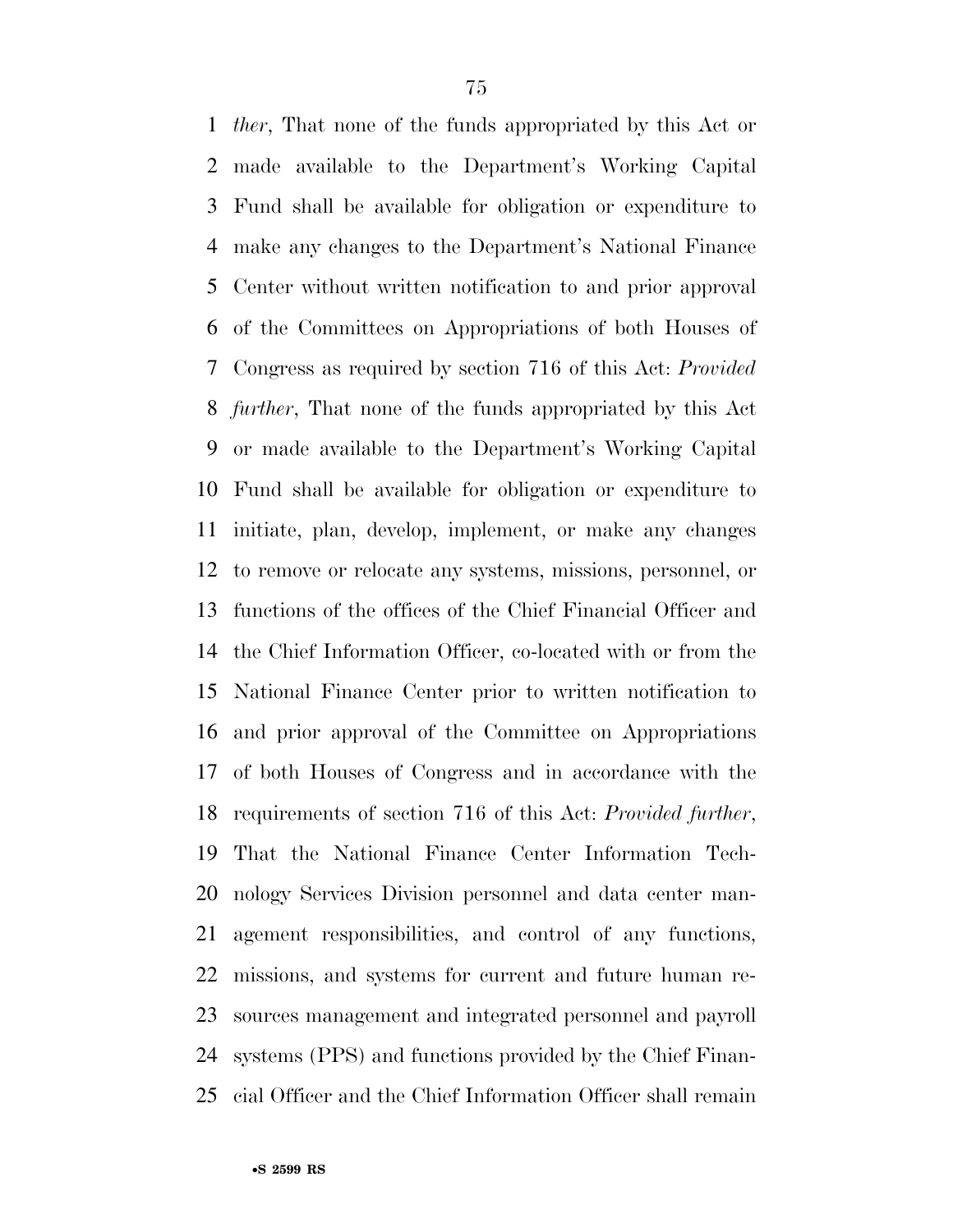in the National Finance Center and under the manage- ment responsibility and administrative control of the Na- tional Finance Center: *Provided further*, That the Sec- retary of Agriculture and the offices of the Chief Financial Officer shall actively market to existing and new Depart- ments and other government agencies National Finance Center shared services including, but not limited to, pay- roll, financial management, and human capital shared services and allow the National Finance Center to perform technology upgrades: *Provided further*, That of annual in- come amounts in the Working Capital Fund of the De- partment of Agriculture attributable to the amounts in ex- cess of the true costs of the shared services provided by the National Finance Center and budgeted for the Na- tional Finance Center, the Secretary shall reserve not more than 4 percent for the replacement or acquisition of capital equipment, including equipment for the improve- ment, delivery, and implementation of financial, adminis- trative, and information technology services, and other systems of the National Finance Center or to pay any un- foreseen, extraordinary cost of the National Finance Cen- ter: *Provided further*, That none of the amounts reserved shall be available for obligation unless the Secretary sub- mits written notification of the obligation to the Commit-tees on Appropriations of both Houses of Congress: *Pro-*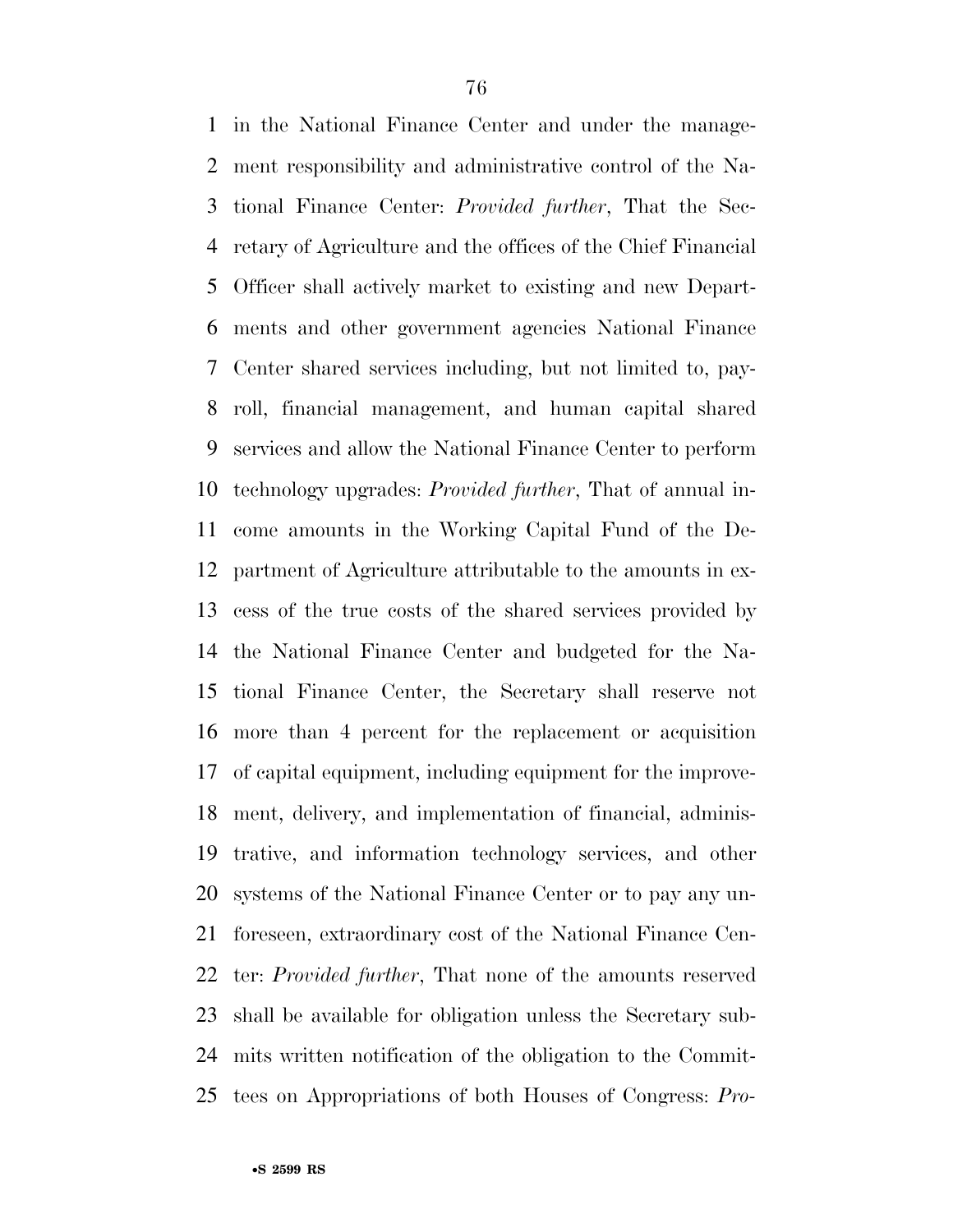*vided further*, That the limitations on the obligation of funds pending notification to Congressional Committees shall not apply to any obligation that, as determined by the Secretary, is necessary to respond to a declared state of emergency that significantly impacts the operations of the National Finance Center; or to evacuate employees of the National Finance Center to a safe haven to continue operations of the National Finance Center.

 SEC. 703. No part of any appropriation contained in this Act shall remain available for obligation beyond the current fiscal year unless expressly so provided herein.

 SEC. 704. No funds appropriated by this Act may be used to pay negotiated indirect cost rates on cooperative agreements or similar arrangements between the United States Department of Agriculture and nonprofit institu- tions in excess of 10 percent of the total direct cost of the agreement when the purpose of such cooperative ar- rangements is to carry out programs of mutual interest between the two parties. This does not preclude appro- priate payment of indirect costs on grants and contracts with such institutions when such indirect costs are com- puted on a similar basis for all agencies for which appro-priations are provided in this Act.

 SEC. 705. Appropriations to the Department of Agri-culture for the cost of direct and guaranteed loans made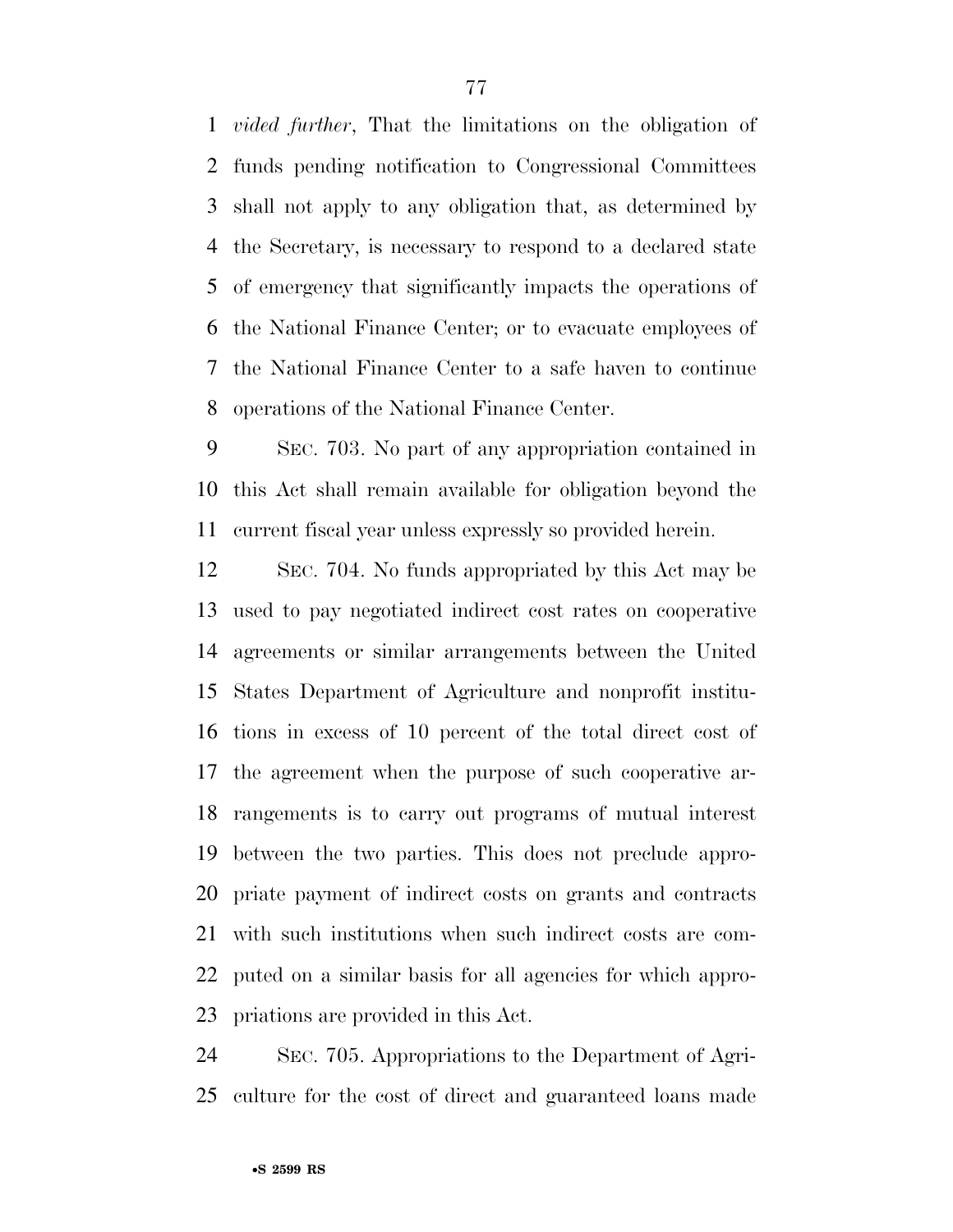available in the current fiscal year shall remain available until expended to disburse obligations made in the current fiscal year for the following accounts: the Rural Develop- ment Loan Fund program account, the Rural Electrifica- tion and Telecommunication Loans program account, and the Rural Housing Insurance Fund program account.

 SEC. 706. None of the funds made available to the Department of Agriculture by this Act may be used to ac- quire new information technology systems or significant upgrades, as determined by the Office of the Chief Infor- mation Officer, without the approval of the Chief Informa- tion Officer and the concurrence of the Executive Informa- tion Technology Investment Review Board: *Provided*, That notwithstanding any other provision of law, none of the funds appropriated or otherwise made available by this Act may be transferred to the Office of the Chief Informa- tion Officer without written notification to and the prior approval of the Committees on Appropriations of both Houses of Congress: *Provided further*, That, notwith- standing section 11319 of title 40, United States Code, none of the funds available to the Department of Agri- culture for information technology shall be obligated for projects, contracts, or other agreements over \$25,000 prior to receipt of written approval by the Chief Informa-tion Officer: *Provided further*, That the Chief Information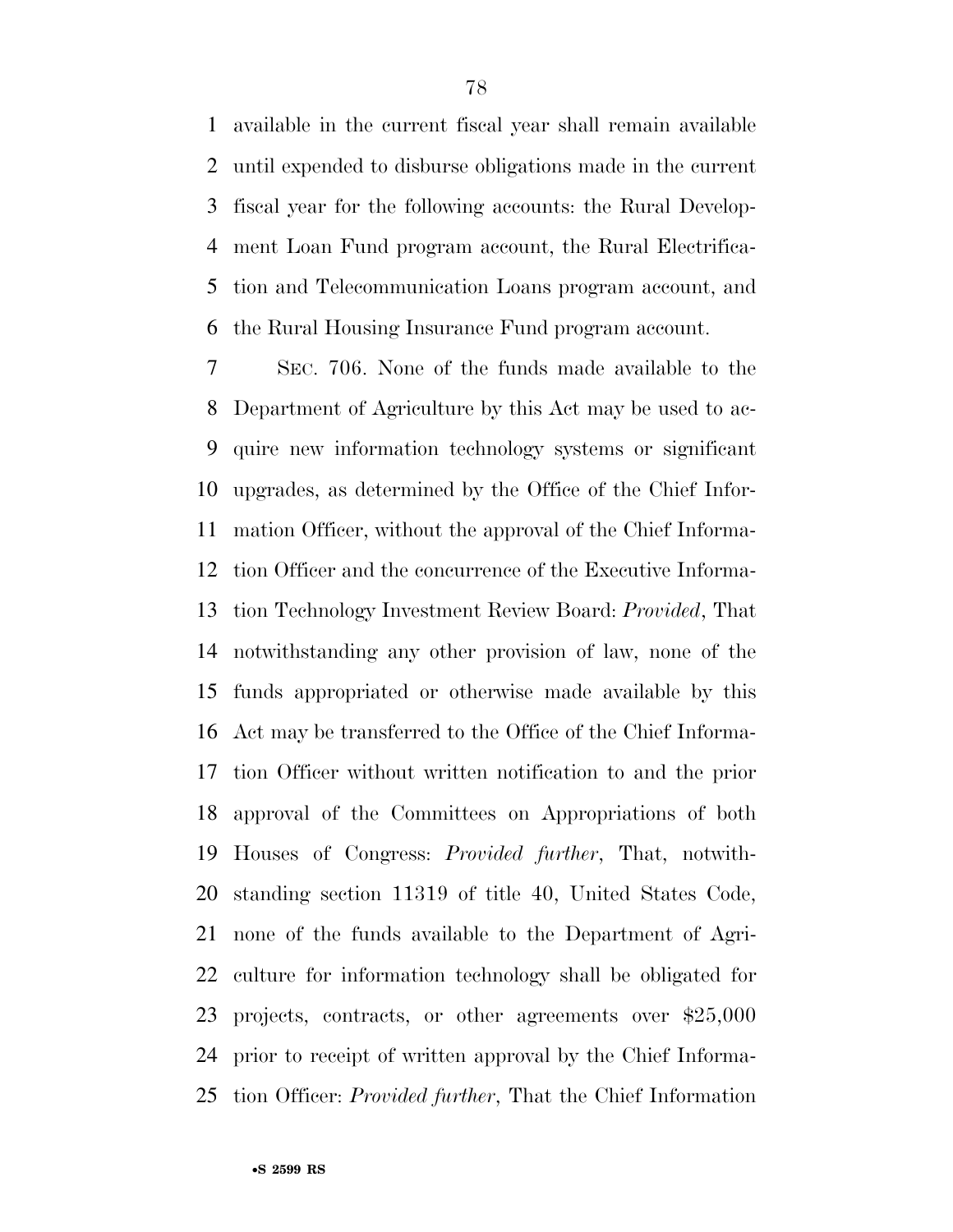Officer may authorize an agency to obligate funds without written approval from the Chief Information Officer for projects, contracts, or other agreements up to \$250,000 based upon the performance of an agency measured against the performance plan requirements described in the explanatory statement accompanying Public Law 113– 235.

 SEC. 707. Funds made available under section 524(b) of the Federal Crop Insurance Act (7 U.S.C. 1524(b)) in the current fiscal year shall remain available until ex- pended to disburse obligations made in the current fiscal year.

 SEC. 708. Notwithstanding any other provision of law, any former Rural Utilities Service borrower that has repaid or prepaid an insured, direct or guaranteed loan under the Rural Electrification Act of 1936, or any not- for-profit utility that is eligible to receive an insured or direct loan under such Act, shall be eligible for assistance under section 313B(a) of such Act in the same manner as a borrower under such Act.

 SEC. 709. (a) Except as otherwise specifically pro- vided by law, not more than \$20,000,000 in unobligated balances from appropriations made available for salaries and expenses in this Act for the Farm Service Agency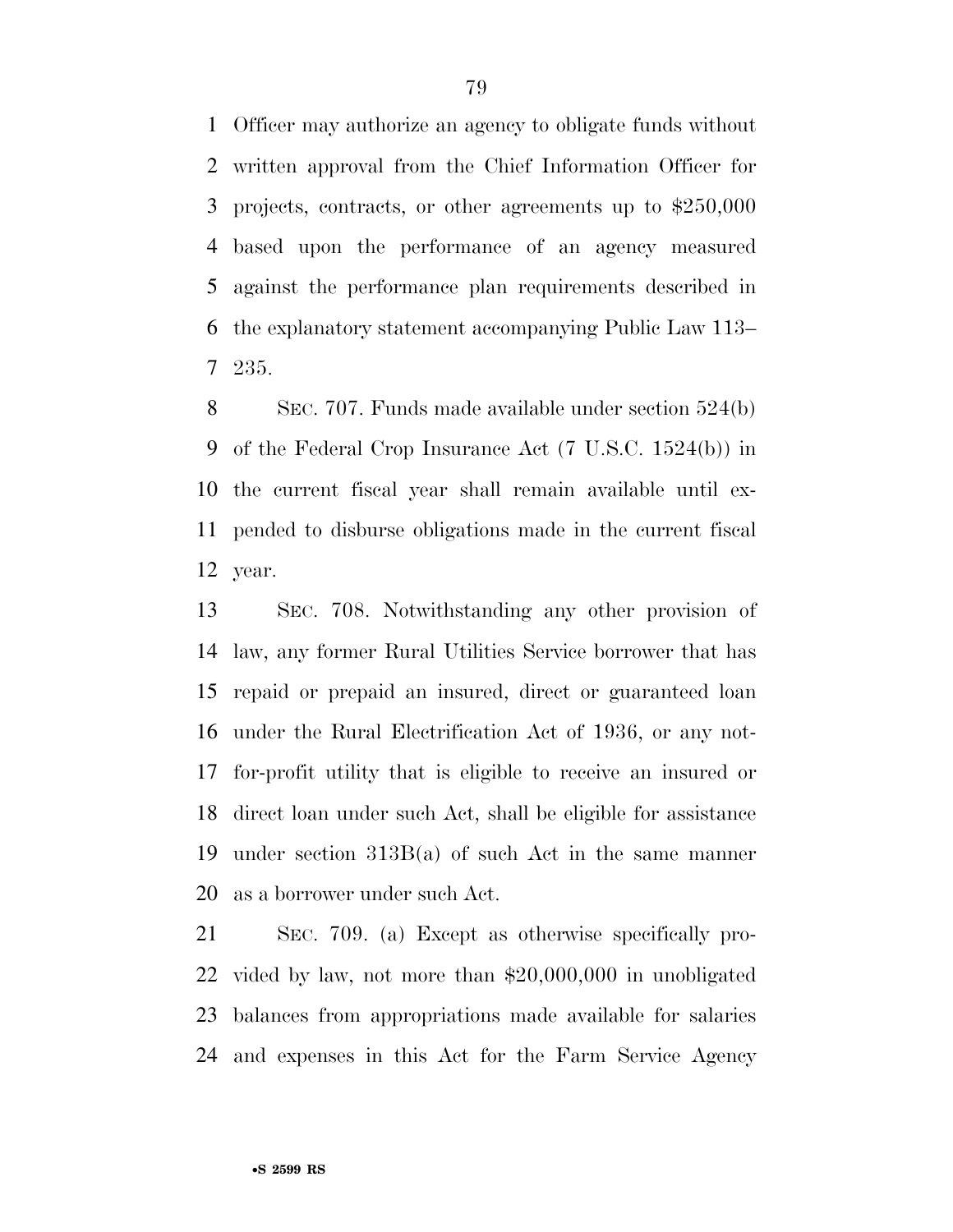shall remain available through September 30, 2023, for information technology expenses.

 (b) Except as otherwise specifically provided by law, not more than \$20,000,000 in unobligated balances from appropriations made available for salaries and expenses in this Act for the Rural Development mission area shall re- main available through September 30, 2023, for informa-tion technology expenses.

 SEC. 710. None of the funds appropriated or other- wise made available by this Act may be used for first-class travel by the employees of agencies funded by this Act in contravention of sections 301–10.122 through 301–10.124 of title 41, Code of Federal Regulations.

 SEC. 711. In the case of each program established or amended by the Agricultural Act of 2014 (Public Law 113–79) or by a successor to that Act, other than by title I or subtitle A of title III of such Act, or programs for which indefinite amounts were provided in that Act, that is authorized or required to be carried out using funds of the Commodity Credit Corporation—

 (1) such funds shall be available for salaries and related administrative expenses, including tech- nical assistance, associated with the implementation of the program, without regard to the limitation on the total amount of allotments and fund transfers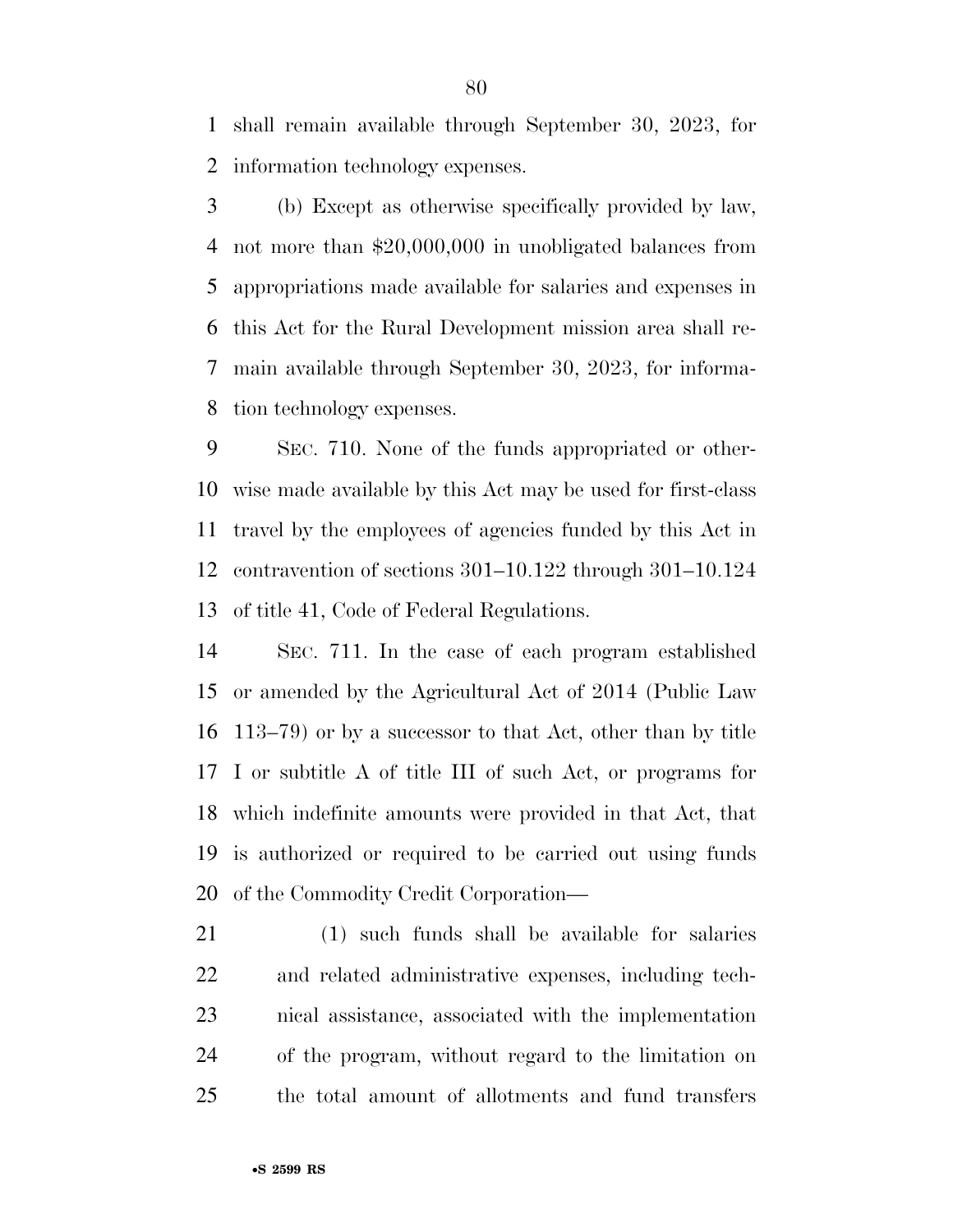|                | contained in section 11 of the Commodity Credit      |
|----------------|------------------------------------------------------|
| 2              | Corporation Charter Act (15 U.S.C. 714i); and        |
| 3              | (2) the use of such funds for such purpose shall     |
| $\overline{4}$ | not be considered to be a fund transfer or allotment |
| 5              | for purposes of applying the limitation on the total |
| 6              | amount of allotments and fund transfers contained    |
| 7              | in such section.                                     |

 SEC. 712. Of the funds made available by this Act, not more than \$2,900,000 shall be used to cover necessary expenses of activities related to all advisory committees, panels, commissions, and task forces of the Department of Agriculture, except for panels used to comply with nego- tiated rule makings and panels used to evaluate competi-tively awarded grants.

 SEC. 713. (a) None of the funds made available in this Act may be used to maintain or establish a computer network unless such network blocks the viewing, downloading, and exchanging of pornography.

 (b) Nothing in subsection (a) shall limit the use of funds necessary for any Federal, State, tribal, or local law enforcement agency or any other entity carrying out crimi- nal investigations, prosecution, or adjudication activities. SEC. 714. Notwithstanding subsection (b) of section

 14222 of Public Law 110–246 (7 U.S.C. 612c–6; in this section referred to as ''section 14222''), none of the funds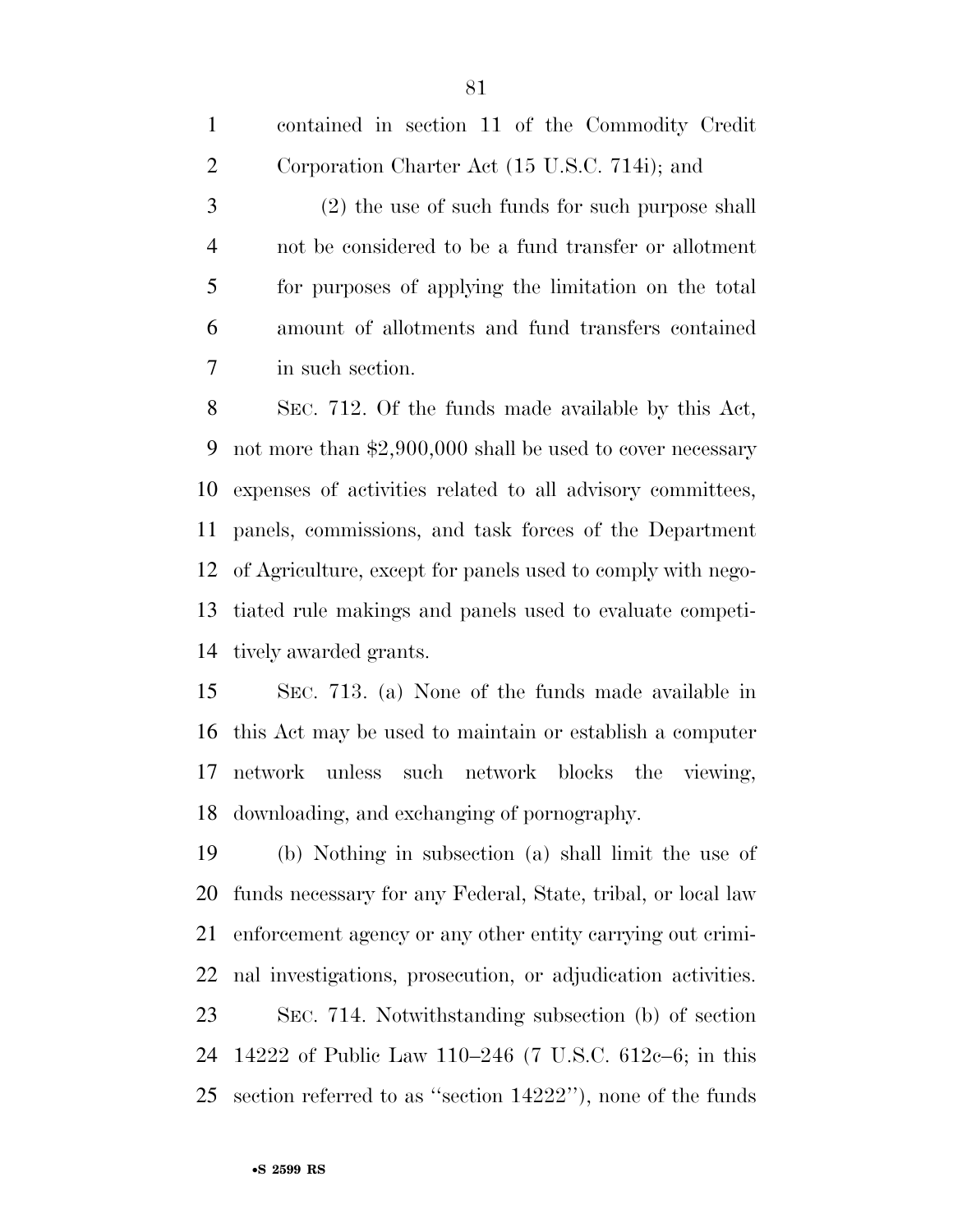appropriated or otherwise made available by this or any other Act shall be used to pay the salaries and expenses of personnel to carry out a program under section 32 of the Act of August 24, 1935 (7 U.S.C. 612c; in this section referred to as ''section 32'') in excess of \$1,391,211,000 (exclusive of carryover appropriations from prior fiscal years), as follows: Child Nutrition Programs Entitlement Commodities—\$485,000,000; State Option Contracts— \$5,000,000; Removal of Defective Commodities— \$2,500,000; Administration of Section 32 Commodity Purchases—\$38,810,000: *Provided*, That of the total funds made available in the matter preceding this proviso that remain unobligated on October 1, 2022, such unobli- gated balances shall carryover into fiscal year 2023 and shall remain available until expended for any of the pur- poses of section 32, except that any such carryover funds used in accordance with clause (3) of section 32 may not exceed \$350,000,000 and may not be obligated until the Secretary of Agriculture provides written notification of the expenditures to the Committees on Appropriations of both Houses of Congress at least two weeks in advance: *Provided further*, That, with the exception of any available carryover funds authorized in any prior appropriations Act to be used for the purposes of clause (3) of section 32, none of the funds appropriated or otherwise made avail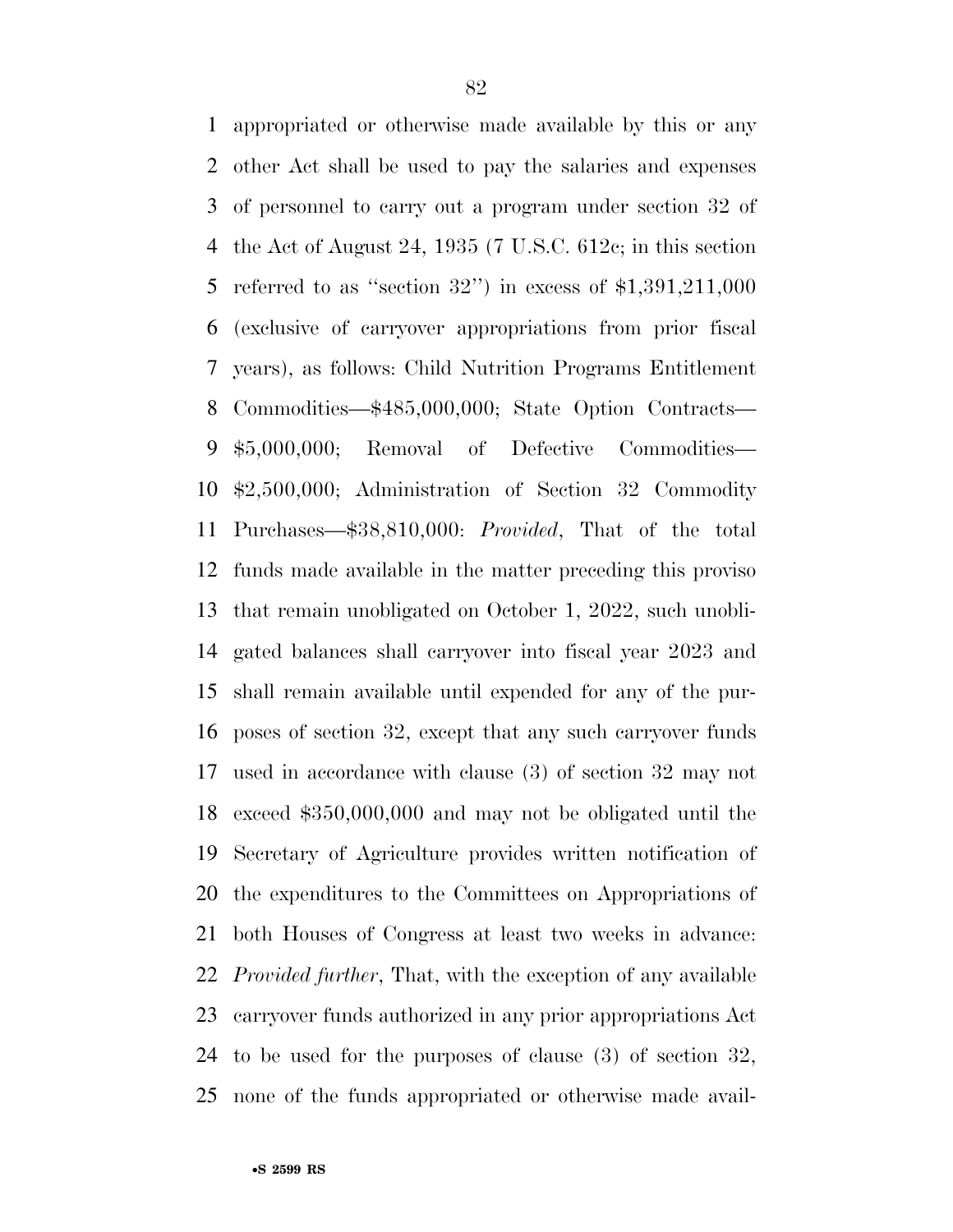able by this or any other Act shall be used to pay the salaries or expenses of any employee of the Department of Agriculture to carry out clause (3) of section 32.

 SEC. 715. None of the funds appropriated by this or any other Act shall be used to pay the salaries and ex- penses of personnel who prepare or submit appropriations language as part of the President's budget submission to the Congress for programs under the jurisdiction of the Appropriations Subcommittees on Agriculture, Rural De- velopment, Food and Drug Administration, and Related Agencies that assumes revenues or reflects a reduction from the previous year due to user fees proposals that have not been enacted into law prior to the submission of the budget unless such budget submission identifies which additional spending reductions should occur in the event the user fees proposals are not enacted prior to the date of the convening of a committee of conference for the fiscal year 2023 appropriations Act.

 SEC. 716. (a) None of the funds provided by this Act, or provided by previous appropriations Acts to the agen- cies funded by this Act that remain available for obligation or expenditure in the current fiscal year, or provided from any accounts in the Treasury derived by the collection of fees available to the agencies funded by this Act, shall be available for obligation or expenditure through a re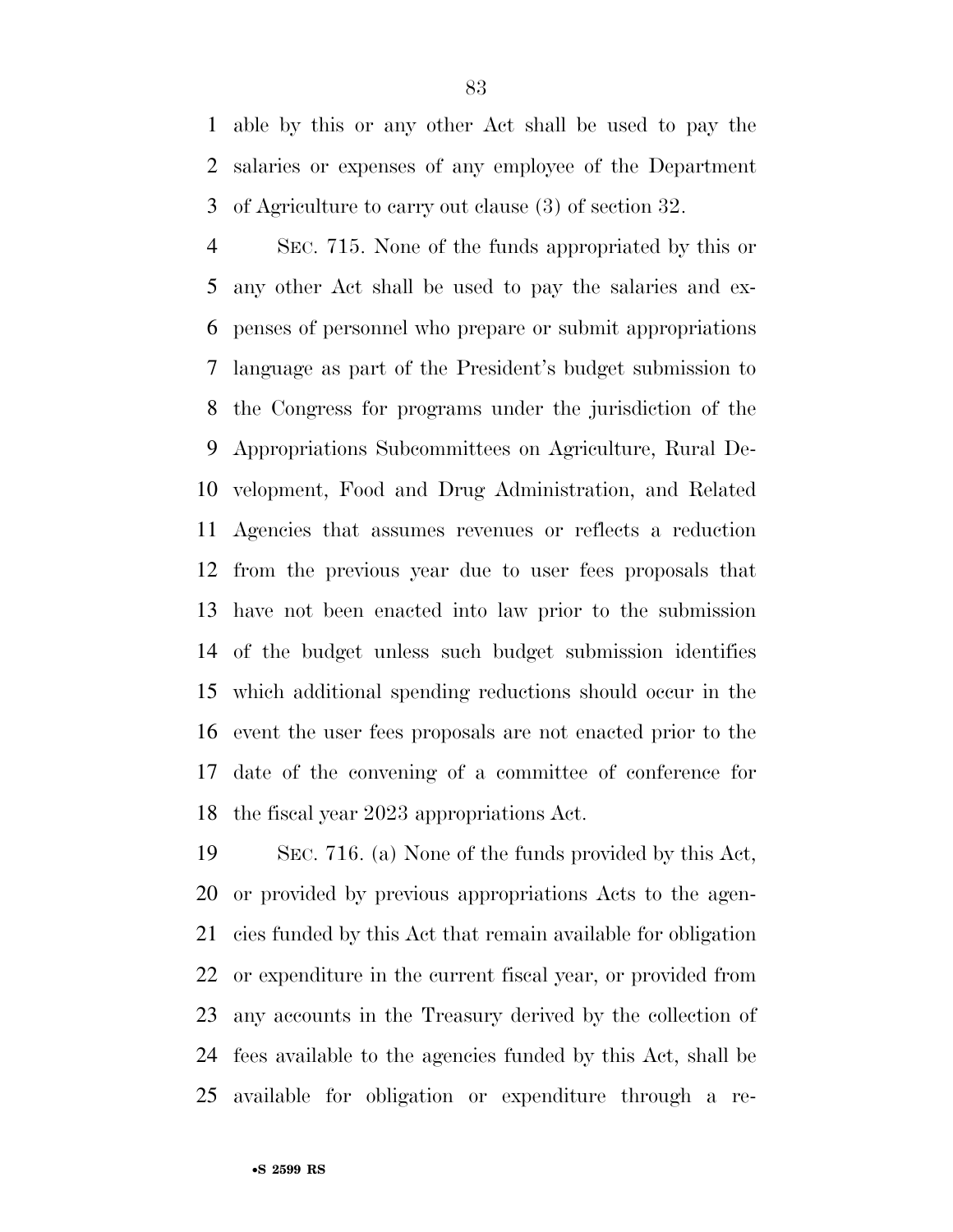programming, transfer of funds, or reimbursements as au- thorized by the Economy Act, or in the case of the Depart- ment of Agriculture, through use of the authority provided by section 702(b) of the Department of Agriculture Or- ganic Act of 1944 (7 U.S.C. 2257) or section 8 of Public Law 89–106 (7 U.S.C. 2263), that—

(1) creates new programs;

(2) eliminates a program, project, or activity;

 (3) increases funds or personnel by any means 10 for any project or activity for which funds have been denied or restricted;

12 (4) relocates an office or employees;

 (5) reorganizes offices, programs, or activities; or

 (6) contracts out or privatizes any functions or activities presently performed by Federal employees; unless the Secretary of Agriculture or the Secretary of Health and Human Services (as the case may be) notifies in writing and receives approval from the Committees on Appropriations of both Houses of Congress at least 30 days in advance of the reprogramming of such funds or the use of such authority.

 (b) None of the funds provided by this Act, or pro- vided by previous Appropriations Acts to the agencies funded by this Act that remain available for obligation or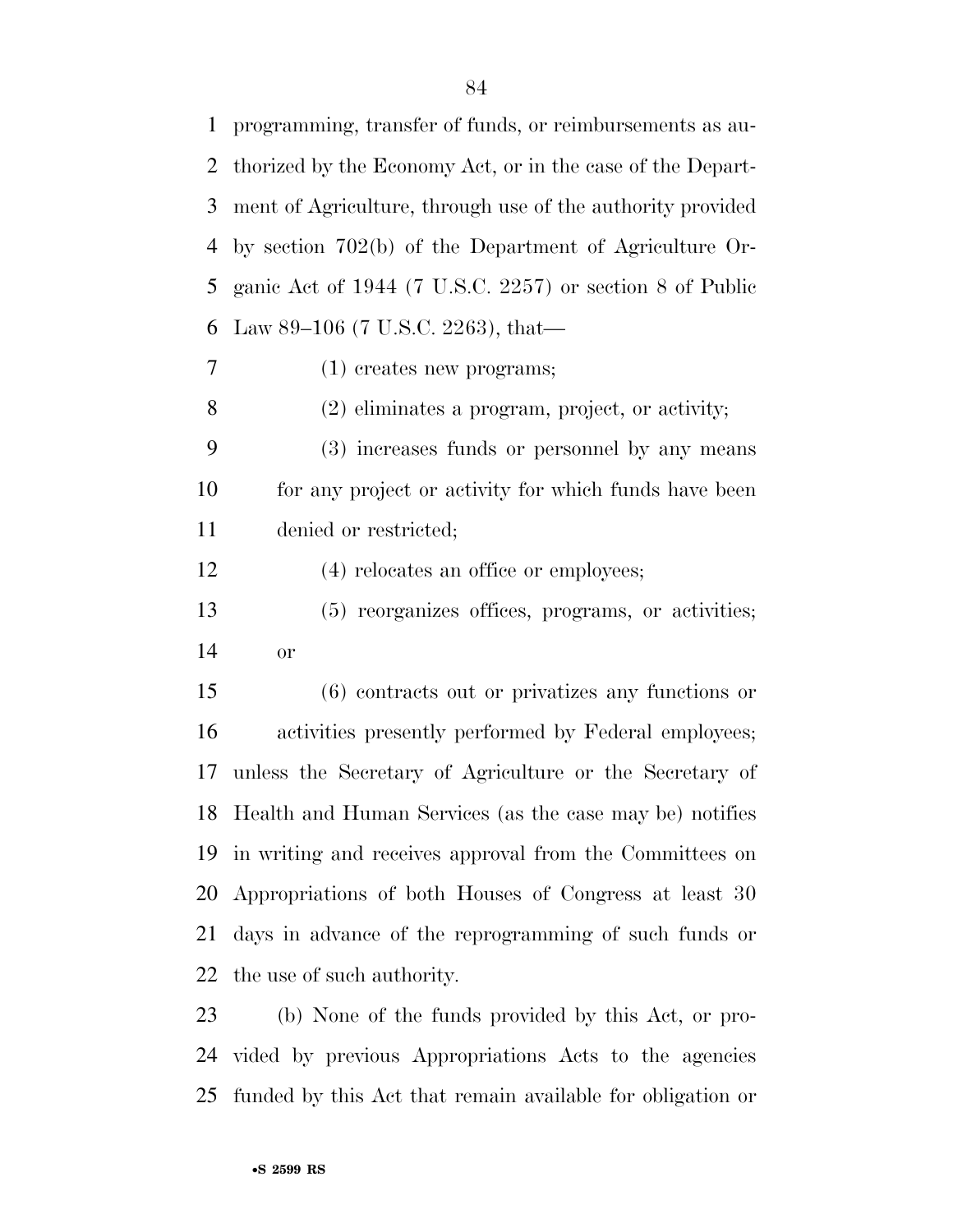expenditure in the current fiscal year, or provided from any accounts in the Treasury derived by the collection of fees available to the agencies funded by this Act, shall be available for obligation or expenditure for activities, pro- grams, or projects through a reprogramming or use of the authorities referred to in subsection (a) involving funds in excess of \$500,000 or 10 percent, whichever is less, that—

 (1) augments existing programs, projects, or ac-tivities;

 (2) reduces by 10 percent funding for any exist- ing program, project, or activity, or numbers of per-sonnel by 10 percent as approved by Congress; or

 (3) results from any general savings from a re- duction in personnel which would result in a change in existing programs, activities, or projects as ap-proved by Congress;

 unless the Secretary of Agriculture or the Secretary of Health and Human Services (as the case may be) notifies in writing and receives approval from the Committees on Appropriations of both Houses of Congress at least 30 days in advance of the reprogramming or transfer of such funds or the use of such authority.

 (c) The Secretary of Agriculture or the Secretary of Health and Human Services shall notify in writing and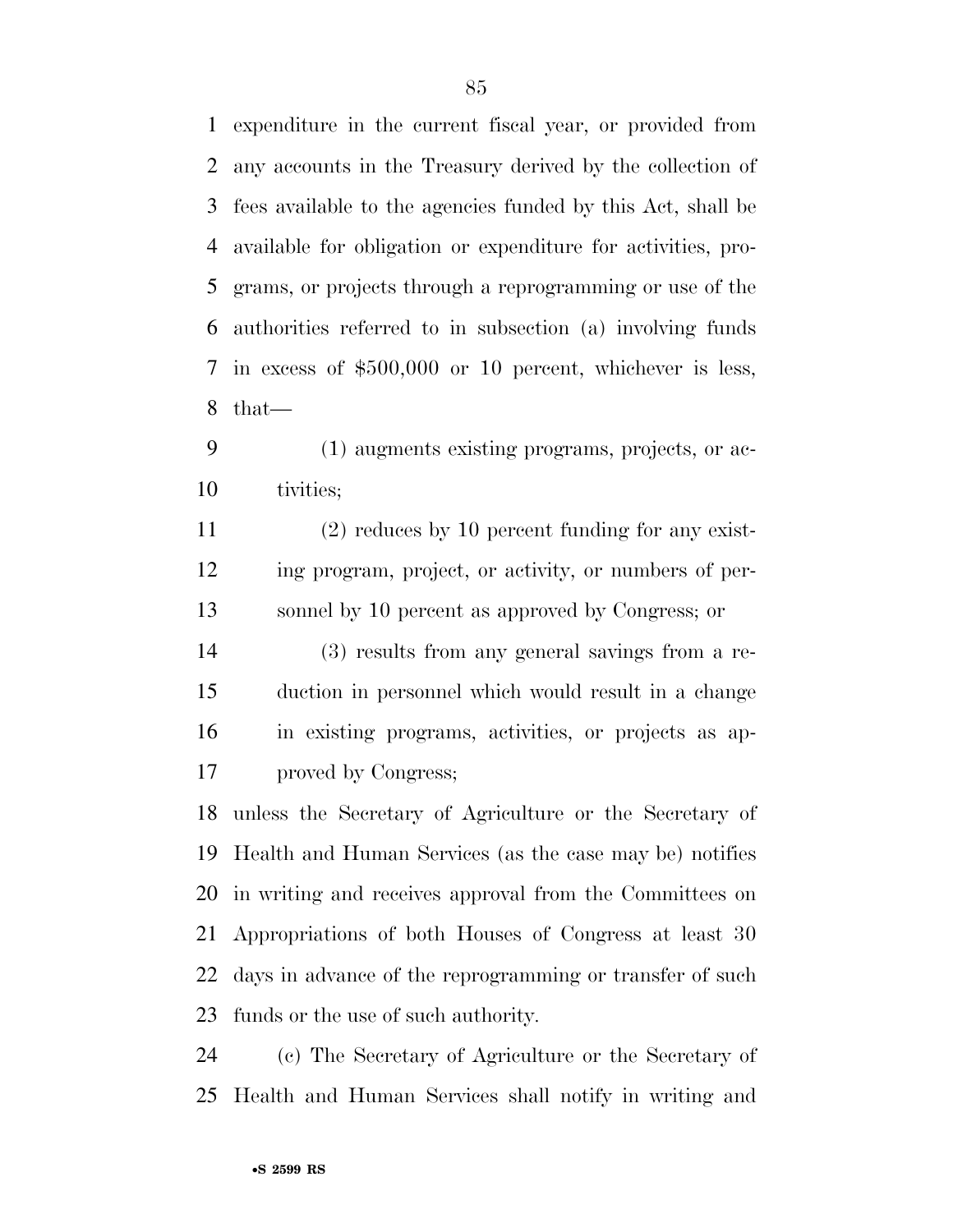receive approval from the Committees on Appropriations of both Houses of Congress before implementing any pro- gram or activity not carried out during the previous fiscal year unless the program or activity is funded by this Act or specifically funded by any other Act.

 (d) None of the funds provided by this Act, or pro- vided by previous Appropriations Acts to the agencies funded by this Act that remain available for obligation or expenditure in the current fiscal year, or provided from any accounts in the Treasury derived by the collection of fees available to the agencies funded by this Act, shall be available for—

 (1) modifying major capital investments fund- ing levels, including information technology systems, that involves increasing or decreasing funds in the current fiscal year for the individual investment in excess of \$500,000 or 10 percent of the total cost, whichever is less;

 (2) realigning or reorganizing new, current, or vacant positions or agency activities or functions to establish a center, office, branch, or similar entity with five or more personnel; or

 (3) carrying out activities or functions that were not described in the budget request;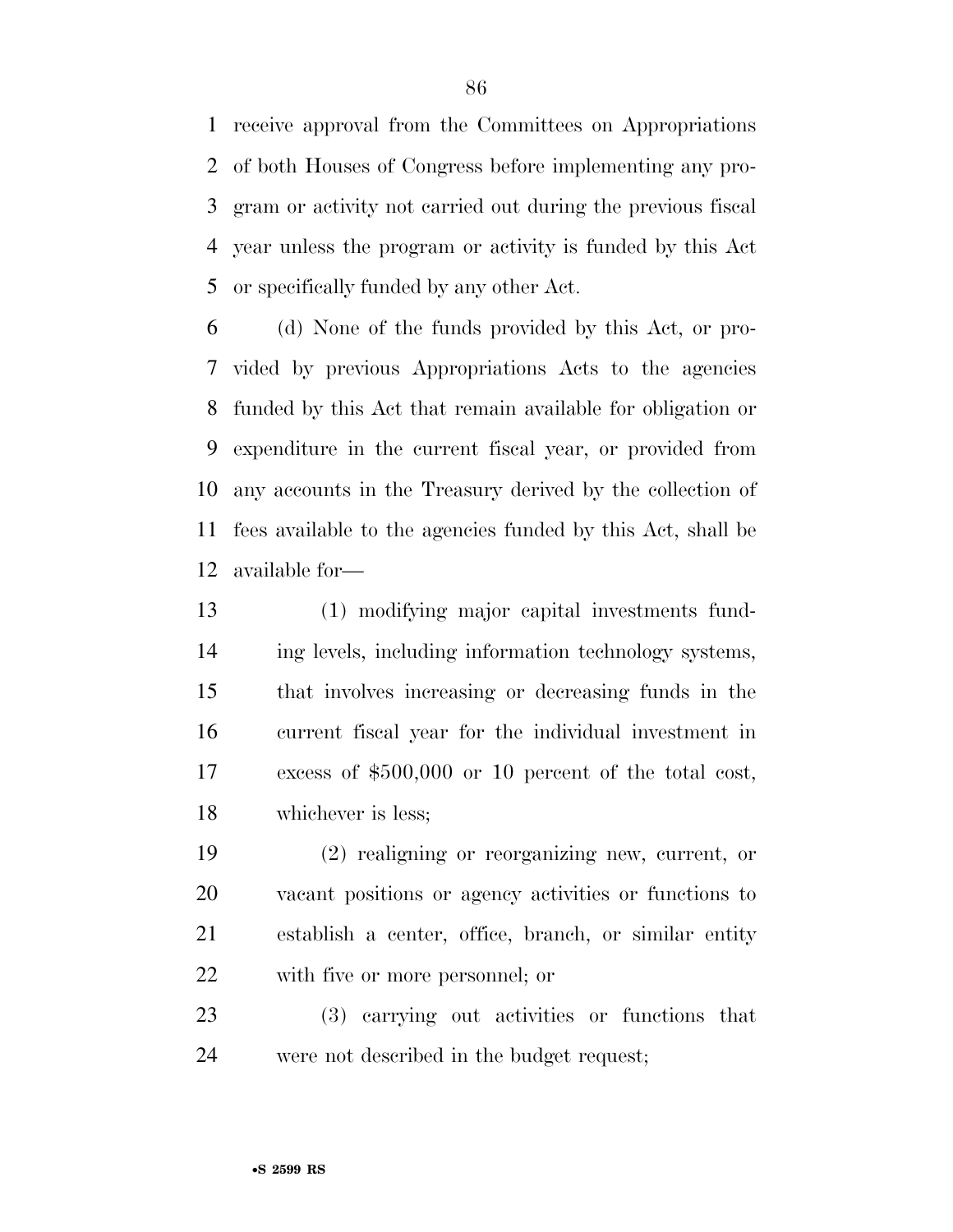unless the agencies funded by this Act notify, in writing, the Committees on Appropriations of both Houses of Con- gress at least 30 days in advance of using the funds for these purposes.

 (e) As described in this section, no funds may be used for any activities unless the Secretary of Agriculture or the Secretary of Health and Human Services receives from the Committee on Appropriations of both Houses of Con- gress written or electronic mail confirmation of receipt of the notification as required in this section.

 SEC. 717. Notwithstanding section 310B(g)(5) of the Consolidated Farm and Rural Development Act (7 U.S.C. 13 1932 $(g)(5)$ , the Secretary may assess a one-time fee for any guaranteed business and industry loan in an amount that does not exceed 3 percent of the guaranteed principal portion of the loan.

 SEC. 718. None of the funds appropriated or other- wise made available to the Department of Agriculture, the Food and Drug Administration, or the Farm Credit Ad- ministration shall be used to transmit or otherwise make available reports, questions, or responses to questions that are a result of information requested for the appropria- tions hearing process to any non-Department of Agri- culture, non-Department of Health and Human Services, or non-Farm Credit Administration employee.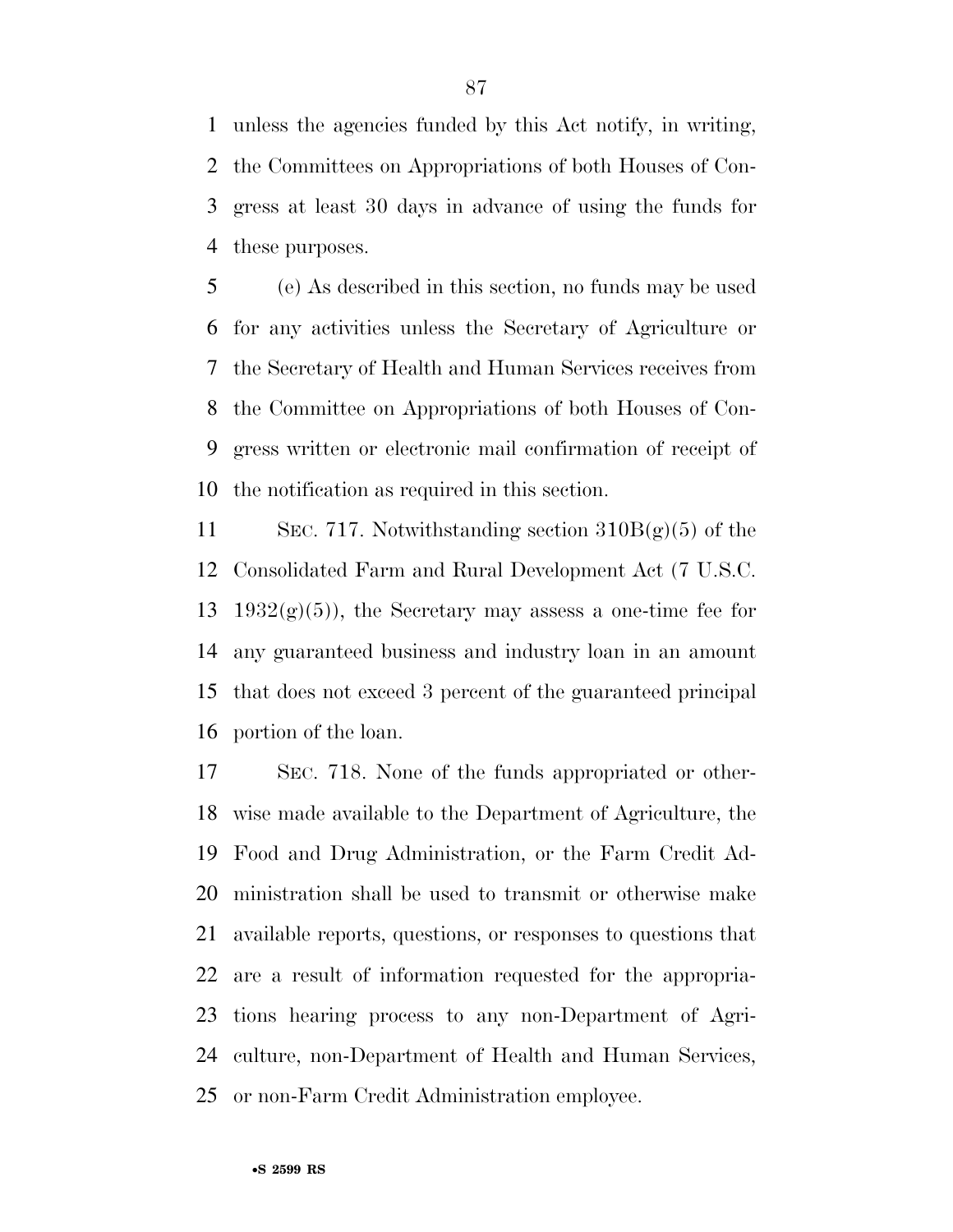SEC. 719. Unless otherwise authorized by existing law, none of the funds provided in this Act, may be used by an executive branch agency to produce any pre- packaged news story intended for broadcast or distribution in the United States unless the story includes a clear noti- fication within the text or audio of the prepackaged news story that the prepackaged news story was prepared or funded by that executive branch agency.

 SEC. 720. No employee of the Department of Agri- culture may be detailed or assigned from an agency or office funded by this Act or any other Act to any other agency or office of the Department for more than 60 days in a fiscal year unless the individual's employing agency or office is fully reimbursed by the receiving agency or office for the salary and expenses of the employee for the period of assignment.

 SEC. 721. Not later than 30 days after the date of enactment of this Act, the Secretary of Agriculture, the Commissioner of the Food and Drug Administration, and the Chairman of the Farm Credit Administration shall submit to the Committees on Appropriations of both Houses of Congress a detailed spending plan by program, project, and activity for all the funds made available under this Act including appropriated user fees, as defined in the report accompanying this Act.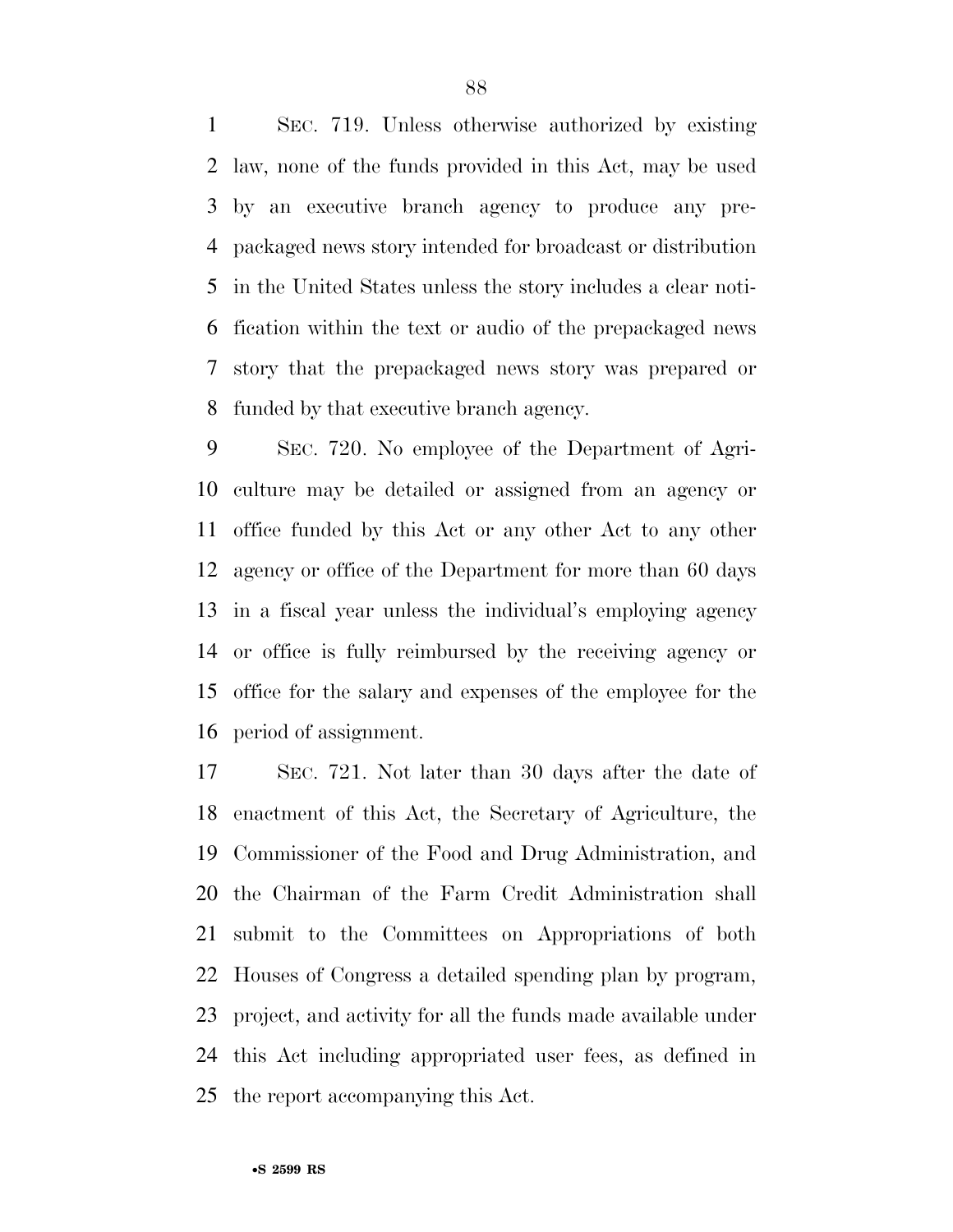SEC. 722. Of the unobligated balances from amounts made available for the supplemental nutrition program as authorized by section 17 of the Child Nutrition Act of 1966 (42 U.S.C. 1786), \$514,660,000 are hereby re- scinded: *Provided*, That no amounts may be rescinded from amounts that were designated by the Congress as an emergency requirement pursuant to a Concurrent Res- olution on the Budget or the Balanced Budget and Emer-gency Deficit Control Act of 1985.

 SEC. 723. For the purposes of determining eligibility or level of program assistance for Rural Development pro- grams the Secretary shall not include incarcerated prison populations.

 SEC. 724. For loans and loan guarantees that do not require budget authority and the program level has been established in this Act, the Secretary of Agriculture may increase the program level for such loans and loan guaran- tees by not more than 25 percent: *Provided*, That prior to the Secretary implementing such an increase, the Sec- retary notifies, in writing, the Committees on Appropria- tions of both Houses of Congress at least 15 days in ad-vance.

 SEC. 725. None of the credit card refunds or rebates transferred to the Working Capital Fund pursuant to sec-tion 729 of the Agriculture, Rural Development, Food and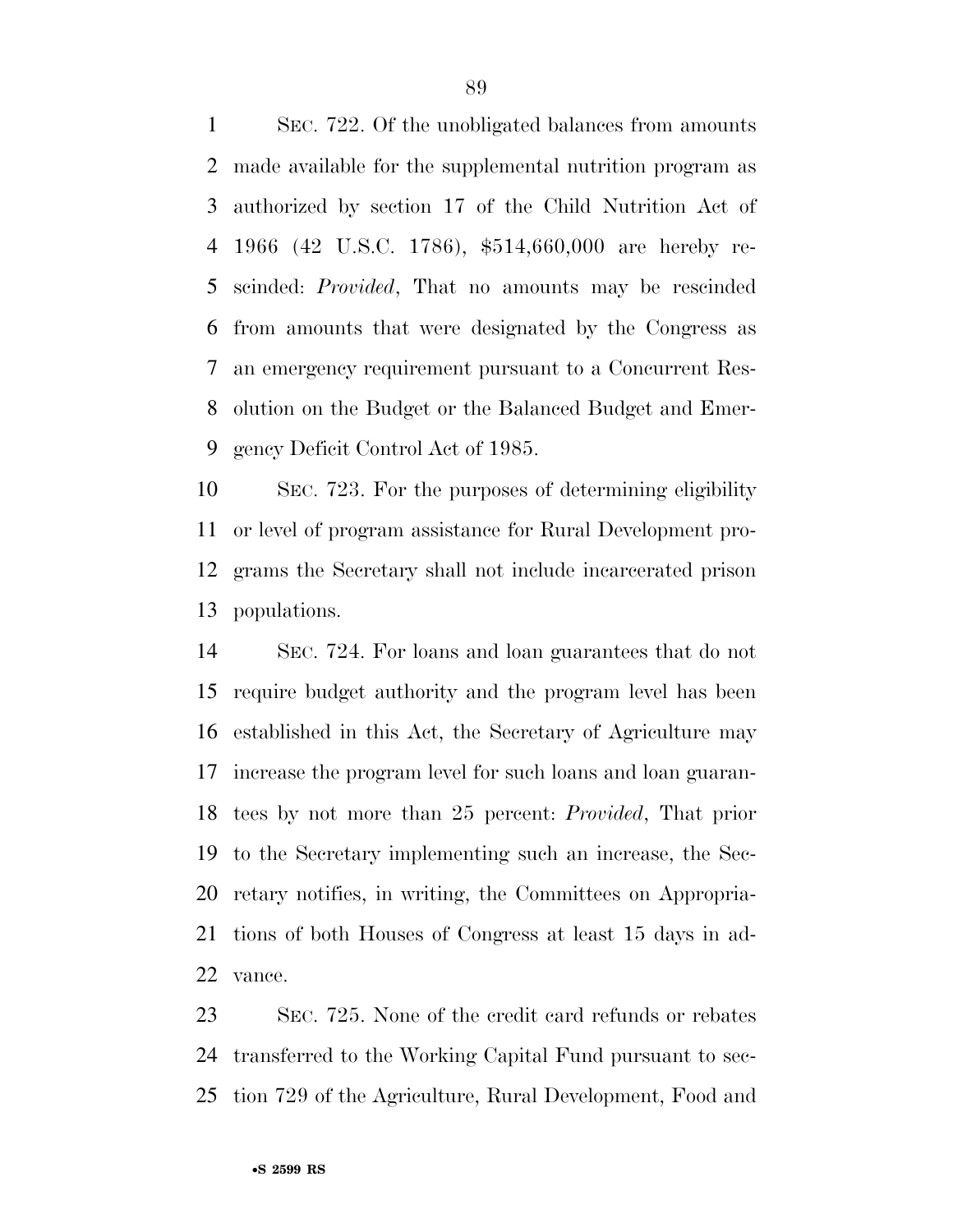Drug Administration, and Related Agencies Appropria- tions Act, 2002 (7 U.S.C. 2235a; Public Law 107–76) shall be available for obligation without written notifica- tion to, and the prior approval of, the Committees on Ap- propriations of both Houses of Congress: *Provided*, That the refunds or rebates so transferred shall be available for obligation only for the acquisition of property, plant and equipment, including equipment for the improvement, de- livery, and implementation of Department financial man- agement, information technology, and other support sys- tems necessary for the delivery of financial, administra- tive, and information technology services, including cloud adoption and migration, of primary benefit to the agencies of the Department of Agriculture.

 SEC. 726. None of the funds made available by this Act may be used to implement, administer, or enforce the ''variety'' requirements of the final rule entitled ''Enhanc- ing Retailer Standards in the Supplemental Nutrition As- sistance Program (SNAP)'' published by the Department of Agriculture in the Federal Register on December 15, 2016 (81 Fed. Reg. 90675) until the Secretary of Agri- culture amends the definition of the term ''variety'' as de 23 fined in section  $278.1(b)(1)(ii)(C)$  of title 7, Code of Fed- eral Regulations, and ''variety'' as applied in the definition of the term ''staple food'' as defined in section 271.2 of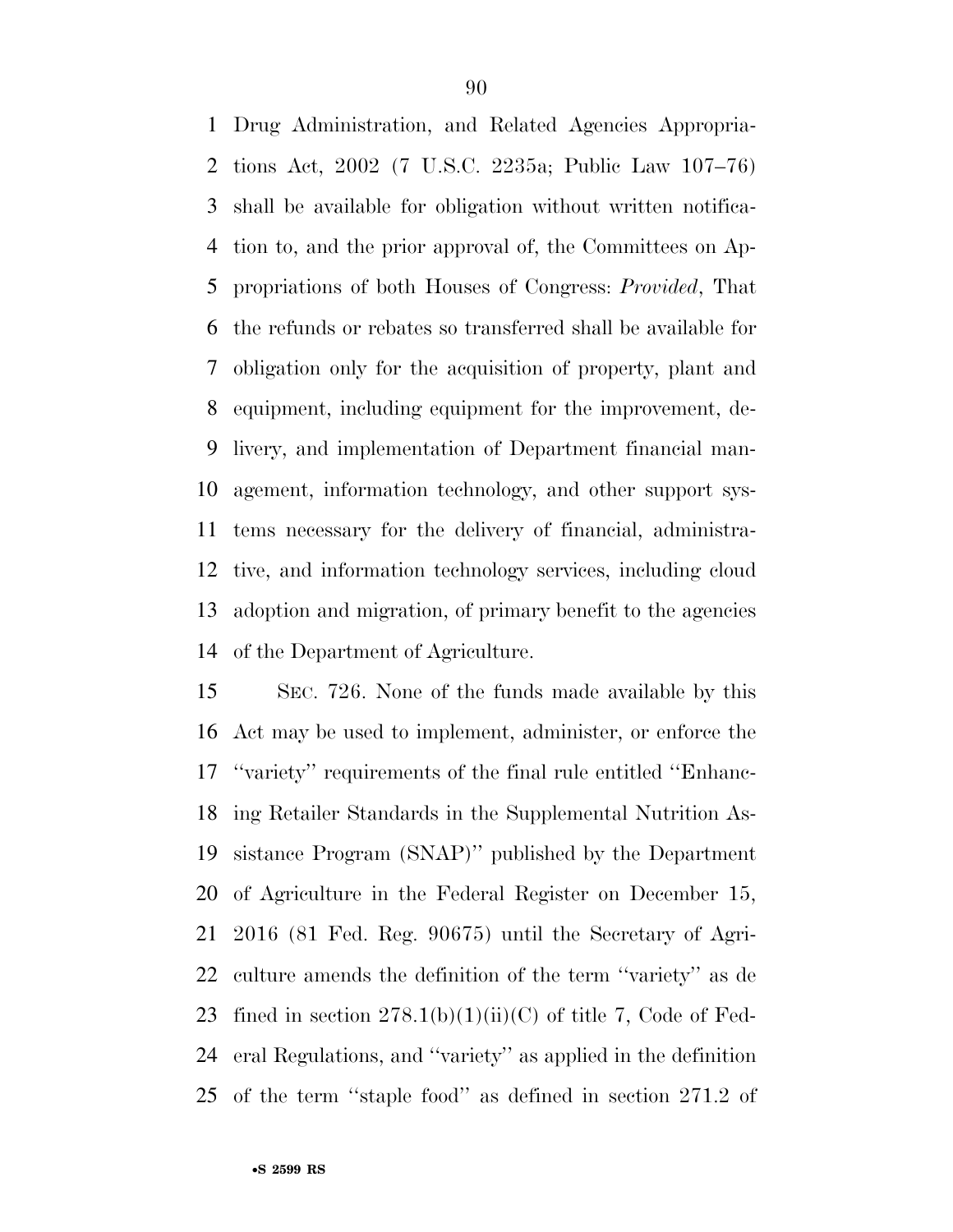title 7, Code of Federal Regulations, to increase the num- ber of items that qualify as acceptable varieties in each staple food category so that the total number of such items in each staple food category exceeds the number of such items in each staple food category included in the final rule as published on December 15, 2016: *Provided*, That until the Secretary promulgates such regulatory amend- ments, the Secretary shall apply the requirements regard- ing acceptable varieties and breadth of stock to Supple- mental Nutrition Assistance Program retailers that were in effect on the day before the date of the enactment of the Agricultural Act of 2014 (Public Law 113–79).

 SEC. 727. In carrying out subsection (h) of section 502 of the Housing Act of 1949 (42 U.S.C. 1472), the Secretary of Agriculture shall have the same authority with respect to loans guaranteed under such section and eligible lenders for such loans as the Secretary has under subsections (h) and (j) of section 538 of such Act (42 U.S.C. 1490p–2) with respect to loans guaranteed under such section 538 and eligible lenders for such loans.

 SEC. 728. None of the funds appropriated or other- wise made available by this Act shall be available for the United States Department of Agriculture to propose, fi-nalize or implement any regulation that would promulgate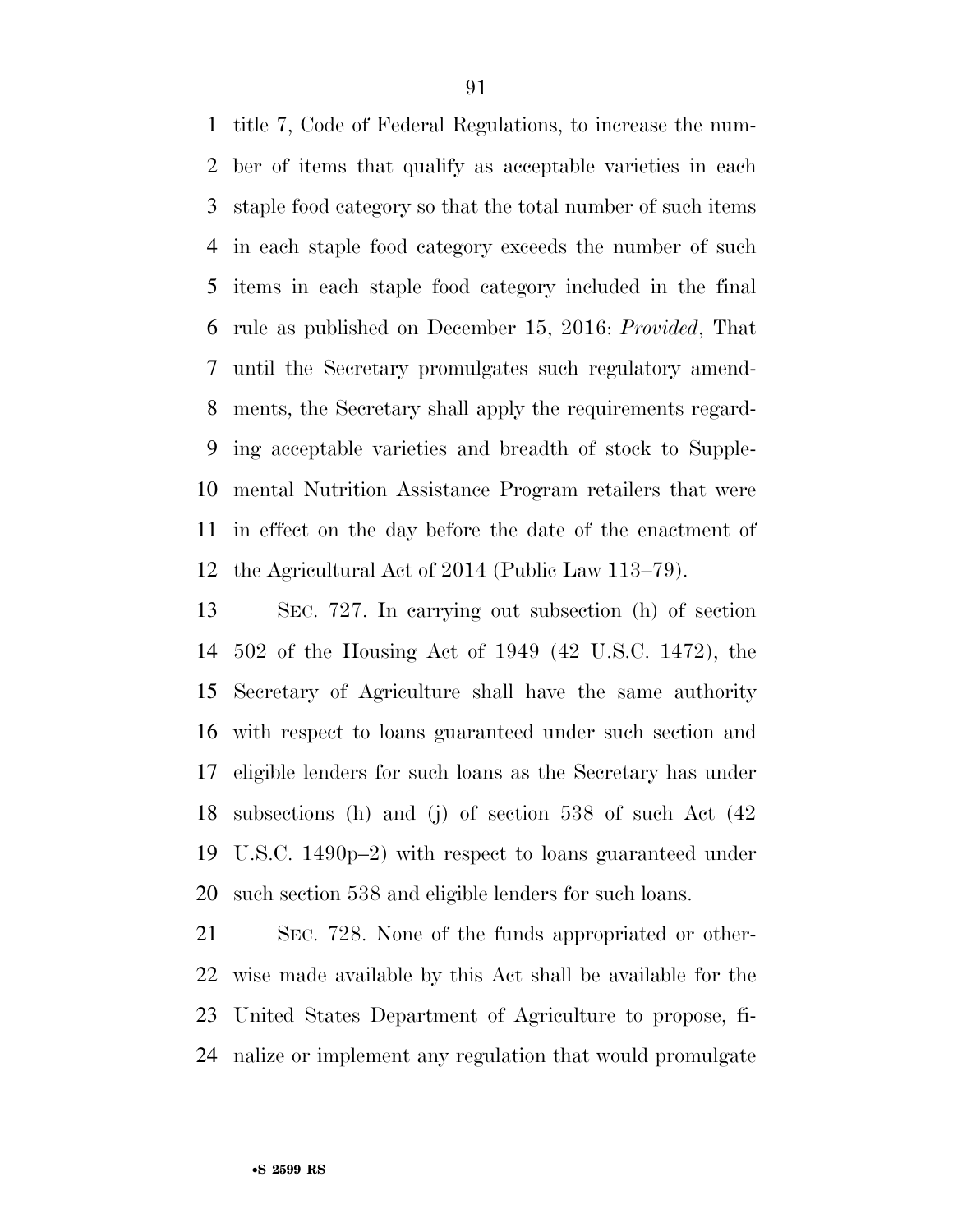new user fees pursuant to 31 U.S.C. 9701 after the date of the enactment of this Act.

 SEC. 729. None of the funds made available by this or any other Act may be used to carry out the final rule promulgated by the Food and Drug Administration and put into effect November 16, 2015, in regards to the haz- ard analysis and risk-based preventive control require- ments of the current good manufacturing practice, hazard analysis, and risk-based preventive controls for food for animals rule with respect to the regulation of the produc- tion, distribution, sale, or receipt of dried spent grain by-products of the alcoholic beverage production process.

 SEC. 730. None of the funds made available by this Act may be used to propose, promulgate, or implement any rule, or take any other action with respect to, allowing or requiring information intended for a prescribing health care professional, in the case of a drug or biological prod- uct subject to section 503(b)(1) of the Federal Food, 19 Drug, and Cosmetic Act  $(21 \text{ U.S.C. } 353(b)(1))$ , to be dis- tributed to such professional electronically (in lieu of in paper form) unless and until a Federal law is enacted to allow or require such distribution.

SEC. 731. (a) The Secretary of Agriculture shall—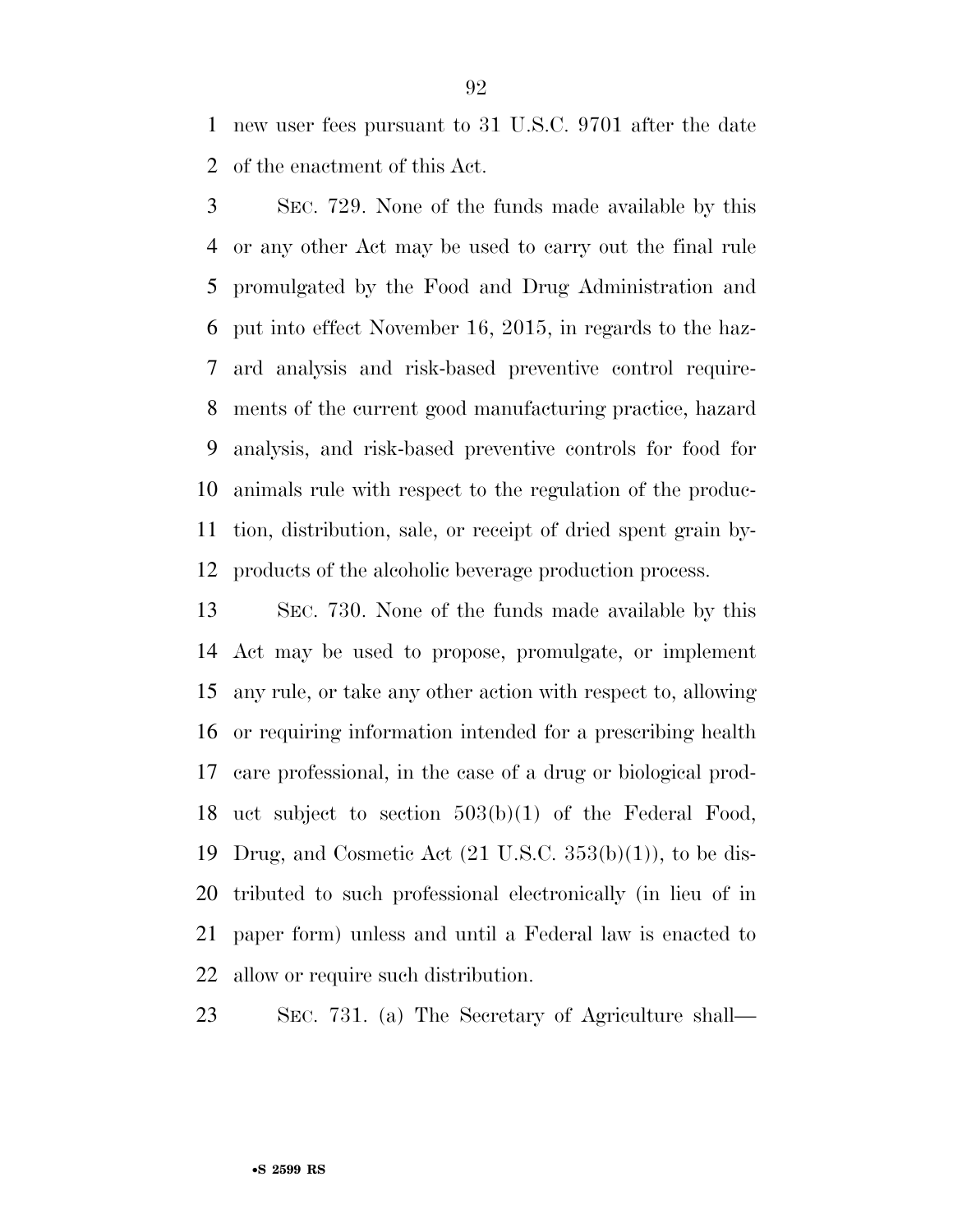| $\mathbf{1}$   | (1) conduct audits in a manner that evaluates             |
|----------------|-----------------------------------------------------------|
| $\overline{2}$ | the following factors in the country or region being      |
| 3              | audited, as applicable—                                   |
| $\overline{4}$ | (A) veterinary control and oversight;                     |
| 5              | (B) disease history and vaccination prac-                 |
| 6              | tices;                                                    |
| 7              | livestock<br>(C)<br>demographics<br>and                   |
| 8              | traceability;                                             |
| 9              | (D) epidemiological separation from poten-                |
| 10             | tial sources of infection;                                |
| 11             | (E) surveillance practices;                               |
| 12             | (F) diagnostic laboratory capabilities; and               |
| 13             | (G) emergency preparedness and response;                  |
| 14             | and                                                       |
| 15             | (2) promptly make publicly available the final            |
| 16             | reports of any audits or reviews conducted pursuant       |
| 17             | to paragraph $(1)$ .                                      |
| 18             | (b) This section shall be applied in a manner con-        |
| 19             | sistent with United States obligations under its inter-   |
| 20             | national trade agreements.                                |
| 21             | SEC. 732. None of the funds made available by this        |
| 22             | Act may be used to implement section $3.7(f)$ of the Farm |
| 23             | Credit Act of 1971 in a manner inconsistent with section  |
| 24             | $343(a)(13)$ of the Consolidated Farm and Rural Develop-  |
| 25             | ment Act.                                                 |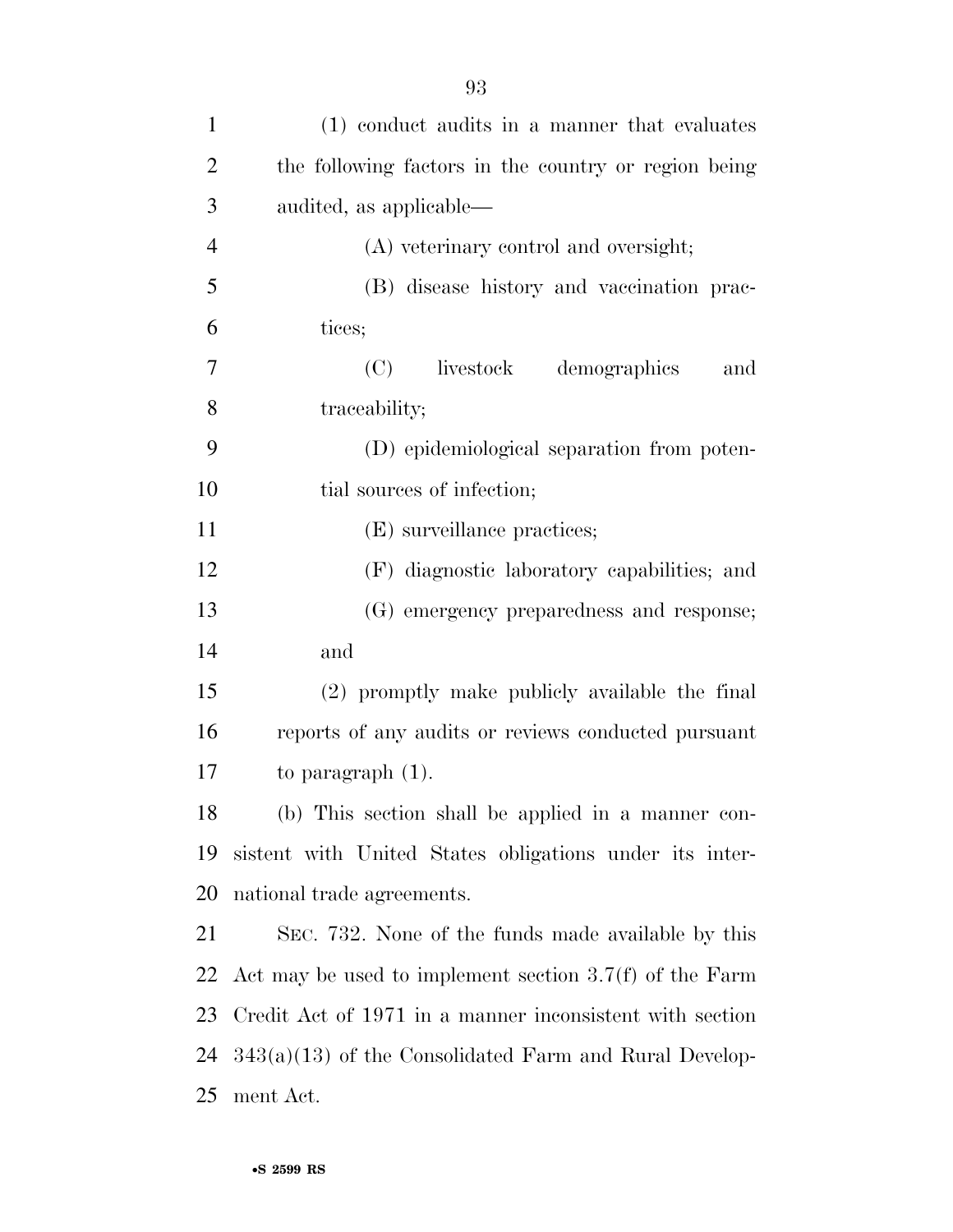SEC. 733. None of the funds made available by this Act may be used to carry out any activities or incur any expense related to the issuance of licenses under section 3 of the Animal Welfare Act (7 U.S.C. 2133), or the re- newal of such licenses, to class B dealers who sell dogs and cats for use in research, experiments, teaching, or testing.

 SEC. 734. (a)(1) No Federal funds made available for this fiscal year for the rural water, waste water, waste dis- posal, and solid waste management programs authorized by sections 306, 306A, 306C, 306D, 306E, and 310B of the Consolidated Farm and Rural Development Act (7 U.S.C. 1926 et seq.) shall be used for a project for the construction, alteration, maintenance, or repair of a public water or wastewater system unless all of the iron and steel products used in the project are produced in the United States.

 (2) In this section, the term ''iron and steel products'' means the following products made primarily of iron or steel: lined or unlined pipes and fittings, manhole covers and other municipal castings, hydrants, tanks, flanges, pipe clamps and restraints, valves, structural steel, rein-forced precast concrete, and construction materials.

 (b) Subsection (a) shall not apply in any case or cat-egory of cases in which the Secretary of Agriculture (in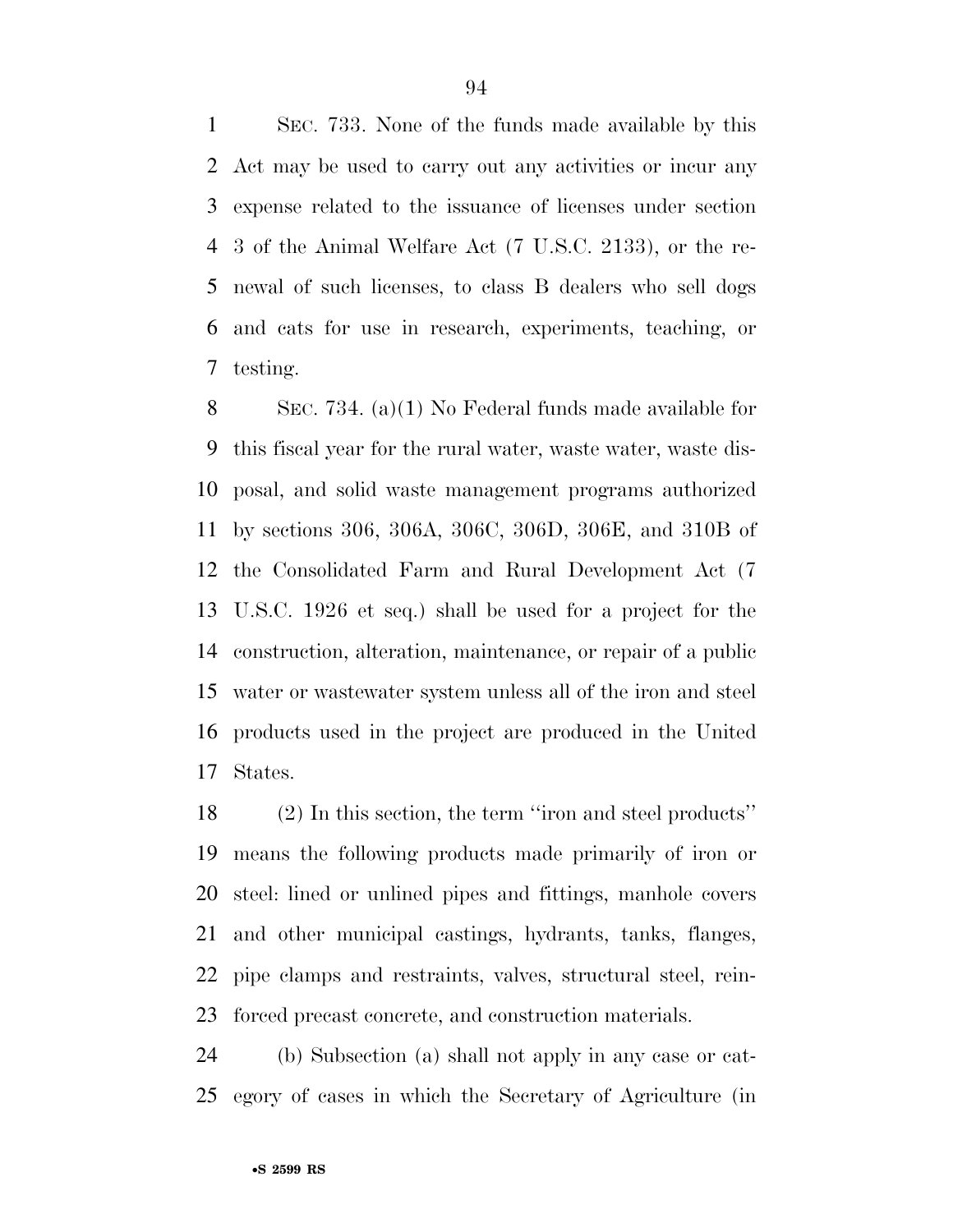this section referred to as the ''Secretary'') or the designee of the Secretary finds that—

- (1) applying subsection (a) would be incon-sistent with the public interest;
- (2) iron and steel products are not produced in the United States in sufficient and reasonably avail-able quantities or of a satisfactory quality; or
- (3) inclusion of iron and steel products pro- duced in the United States will increase the cost of the overall project by more than 25 percent.
- (c) If the Secretary or the designee receives a request for a waiver under this section, the Secretary or the des- ignee shall make available to the public on an informal basis a copy of the request and information available to the Secretary or the designee concerning the request, and shall allow for informal public input on the request for at least 15 days prior to making a finding based on the request. The Secretary or the designee shall make the re- quest and accompanying information available by elec- tronic means, including on the official public Internet Web site of the Department.

 (d) This section shall be applied in a manner con- sistent with United States obligations under international agreements.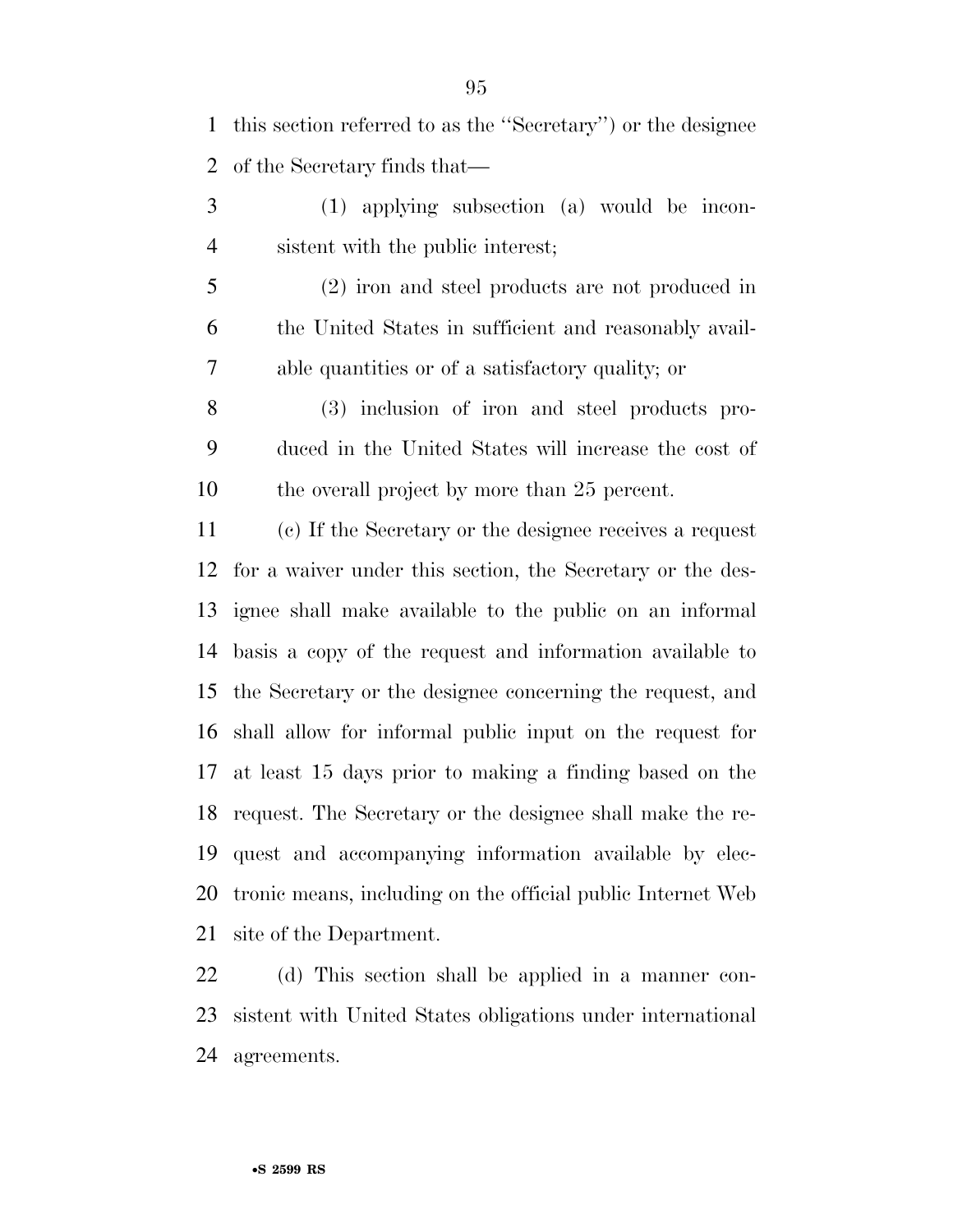(e) The Secretary may retain up to 0.25 percent of the funds appropriated in this Act for ''Rural Utilities Service—Rural Water and Waste Disposal Program Ac- count'' for carrying out the provisions described in sub- section (a)(1) for management and oversight of the re-quirements of this section.

 (f) Subsection (a) shall not apply with respect to a project for which the engineering plans and specifications include use of iron and steel products otherwise prohibited by such subsection if the plans and specifications have re- ceived required approvals from State agencies prior to the date of enactment of this Act.

 (g) For purposes of this section, the terms ''United States'' and ''State'' shall include each of the several States, the District of Columbia, and each federally recog-nized Indian tribe.

 SEC. 735. None of the funds appropriated by this Act may be used in any way, directly or indirectly, to influence congressional action on any legislation or appropriation matters pending before Congress, other than to commu- nicate to Members of Congress as described in 18 U.S.C. 1913.

 SEC. 736. Of the total amounts made available by this Act for direct loans and grants and in the following headings: ''Rural Housing Service—Rural Housing Insur-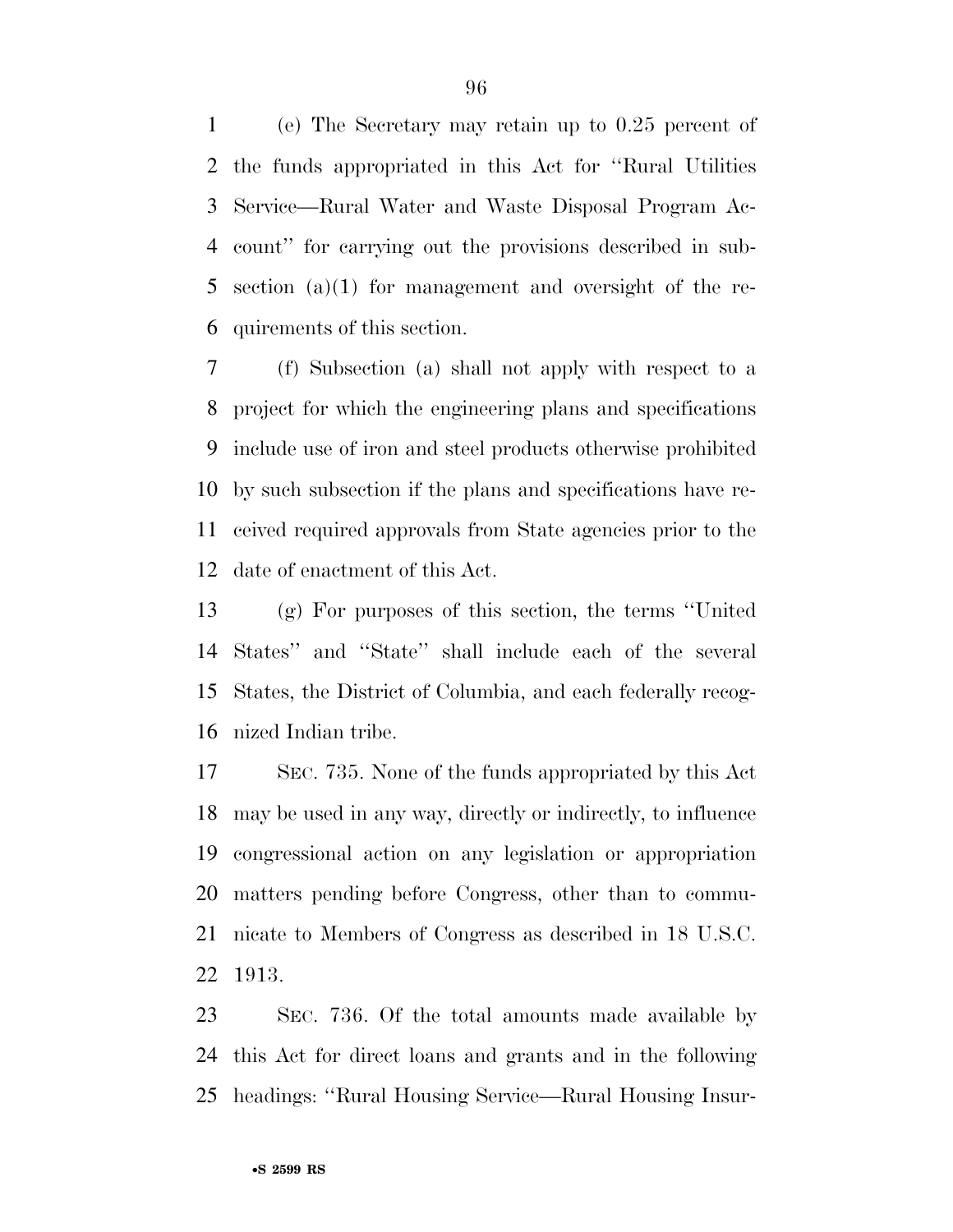ance Fund Program Account''; ''Rural Housing Service— Mutual and Self-Help Housing Grants''; ''Rural Housing Service—Rural Housing Assistance Grants''; ''Rural Housing Service—Rural Community Facilities Program Account''; ''Rural Business-Cooperative Service—Rural Business Program Account''; ''Rural Business-Coopera- tive Service—Rural Economic Development Loans Pro- gram Account''; ''Rural Business-Cooperative Service— Rural Cooperative Development Grants''; ''Rural Utilities Service—Rural Water and Waste Disposal Program Ac- count''; ''Rural Utilities Service—Rural Electrification and Telecommunications Loans Program Account''; and ''Rural Utilities Service—Distance Learning, Telemedi- cine, and Broadband Program'', to the maximum extent feasible, at least 10 percent of the funds shall be allocated for assistance in persistent poverty counties under this section, including, notwithstanding any other provision re- garding population limits, any county seat of such a per- sistent poverty county that has a population that does not exceed the authorized population limit by more than 10 percent: *Provided*, That for purposes of this section, the term ''persistent poverty counties'' means any county that has had 20 percent or more of its population living in pov- erty over the past 30 years, as measured by the 1990 and 2000 decennial censuses, and 2007–2011 American Com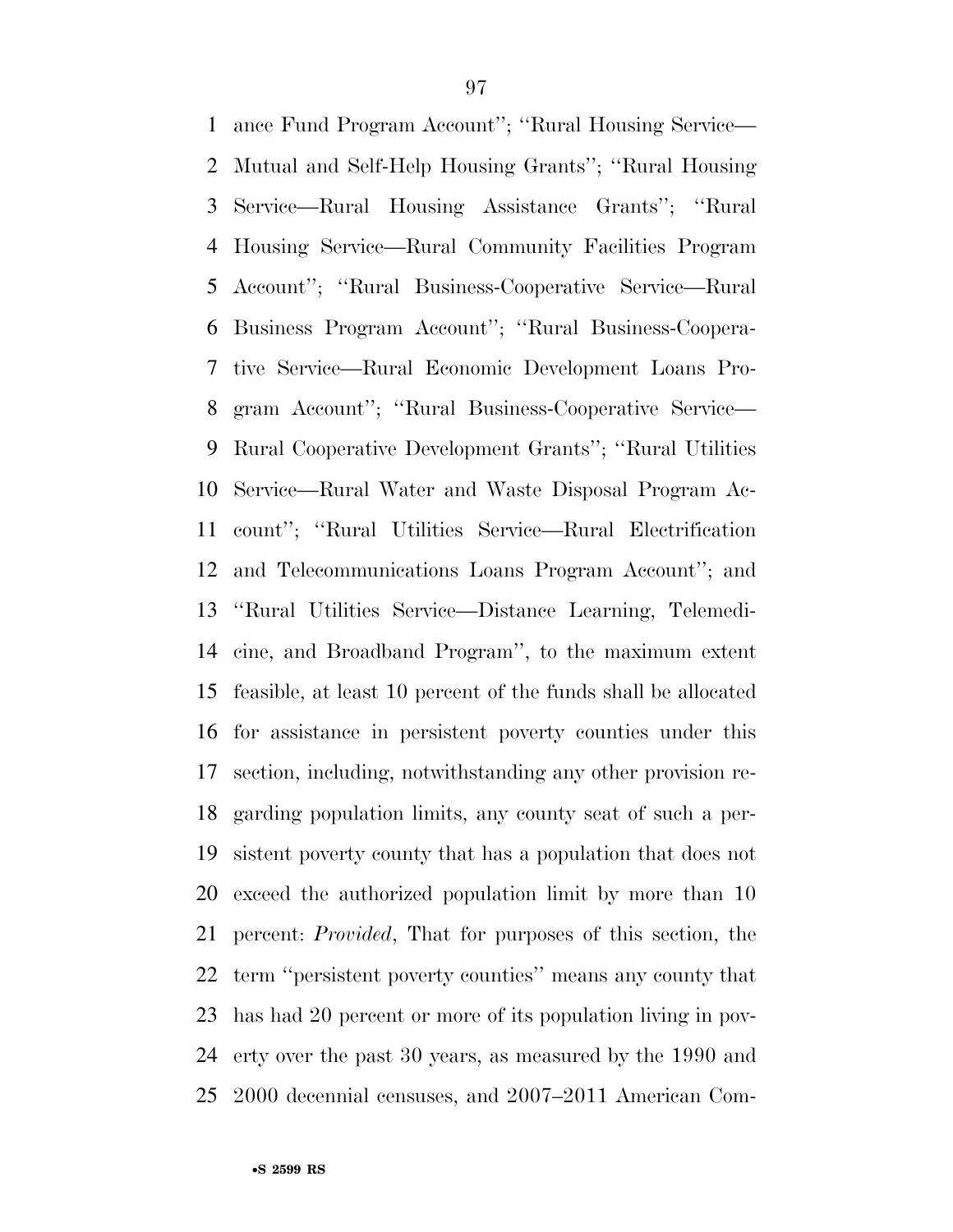munity Survey 5-year average, or any territory or posses- sion of the United States: *Provided further*, That with re- spect to specific activities for which program levels have been made available by this Act that are not supported by budget authority, the requirements of this section shall be applied to such program level.

 SEC. 737. In addition to any other funds made avail- able in this Act or any other Act, there is appropriated  $$17,000,000$  to carry out section  $18(g)(8)$  of the Richard B. Russell National School Lunch Act (42 U.S.C.  $1769(g)$ , to remain available until expended, of which \$5,000,000 shall be used to establish a National Farm to School Institute to provide technical and practical assist- ance to Farm to School programs across the country and shall be located at Shelburne Farms in Shelburne, VT: *Provided*, That notwithstanding section 18(g)(3)(C) of the Richard B. Russell National School Lunch Act (42 U.S.C. 18 1769 (g)(3)(e)), the total grant amount provided to a farm to school grant recipient in fiscal year 2022 shall not ex-ceed \$500,000.

 SEC. 738. None of the funds made available by this or any other Act may be used to enforce the final rule promulgated by the Food and Drug Administration enti- tled ''Standards for the Growing, Harvesting, Packing, and Holding of Produce for Human Consumption,'' and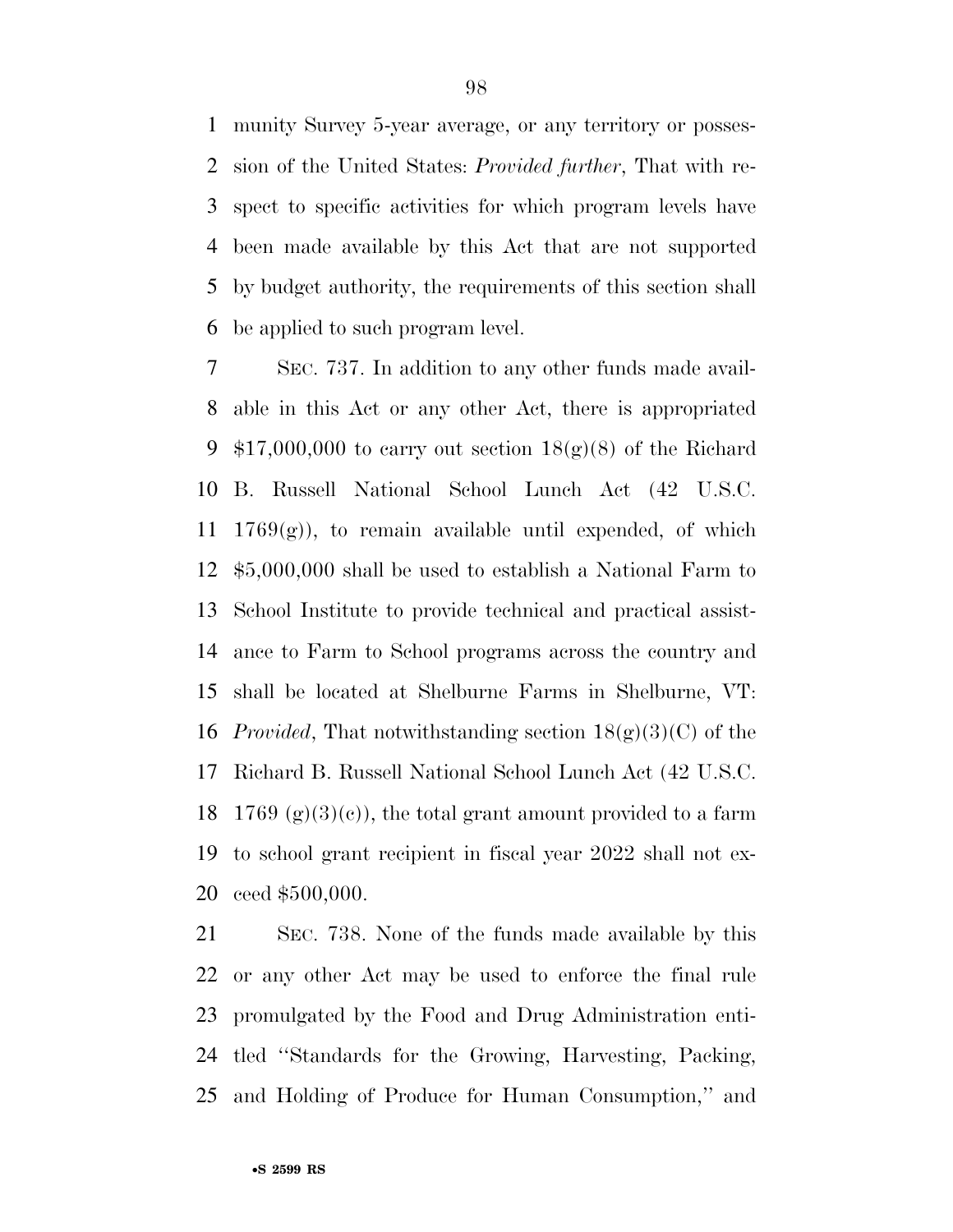published on November 27, 2015, with respect to the regu- lation of entities that grow, harvest, pack, or hold wine grapes, hops, pulse crops, or almonds.

 SEC. 739. There is hereby appropriated \$5,000,000, to remain available until September 30, 2023, for a pilot program for the National Institute of Food and Agri- culture to provide grants to nonprofit organizations for programs and services to establish and enhance farming and ranching opportunities for military veterans.

 SEC. 740. For school years 2021–2022 and 2022– 2023, none of the funds made available by this Act may be used to implement or enforce the matter following the first comma in the second sentence of footnote (c) of sec- tion 220.8(c) of title 7, Code of Federal Regulations, with respect to the substitution of vegetables for fruits under the school breakfast program established under section 4 of the Child Nutrition Act of 1966 (42 U.S.C. 1773).

 SEC. 741. None of the funds made available by this Act or any other Act may be used—

 (1) in contravention of section 7606 of the Ag- ricultural Act of 2014 (7 U.S.C. 5940), subtitle G of the Agricultural Marketing Act of 1946, or sec- tion 10114 of the Agriculture Improvement Act of 2018; or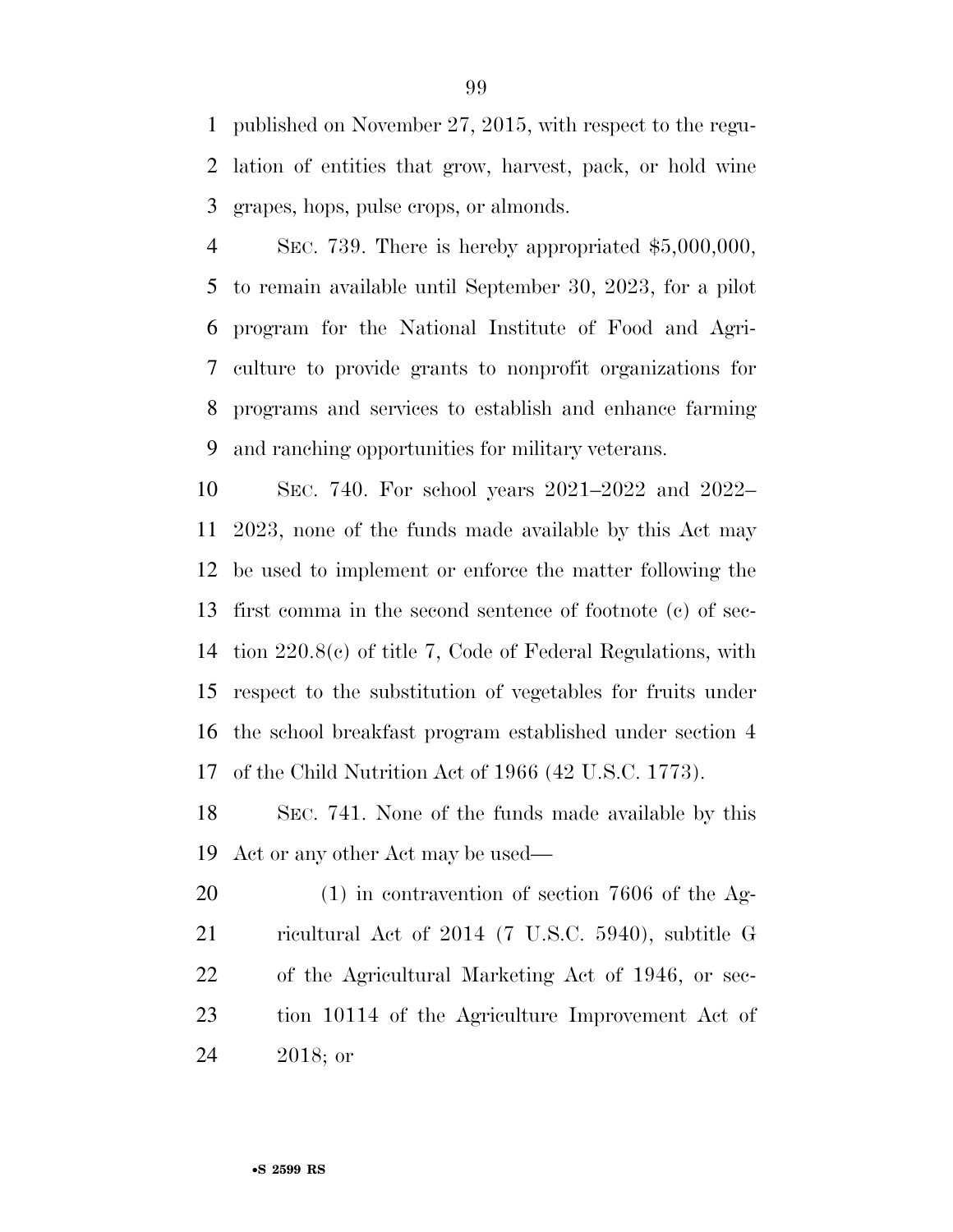(2) to prohibit the transportation, processing, sale, or use of hemp, or seeds of such plant, that is grown or cultivated in accordance with subsection section 7606 of the Agricultural Act of 2014 or Sub- title G of the Agricultural Marketing Act of 1946, within or outside the State in which the hemp is grown or cultivated.

 SEC. 742. None of the funds made available by this Act may be used to notify a sponsor or otherwise acknowl- edge receipt of a submission for an exemption for inves- tigational use of a drug or biological product under section 505(i) of the Federal Food, Drug, and Cosmetic Act (21 13 U.S.C.  $355(i)$  or section  $351(a)(3)$  of the Public Health 14 Service Act  $(42 \text{ U.S.C. } 262(a)(3))$  in research in which a human embryo is intentionally created or modified to include a heritable genetic modification. Any such submis- sion shall be deemed to have not been received by the Sec-retary, and the exemption may not go into effect.

 SEC. 743. In addition to amounts otherwise made available for ''Agricultural Research Service, Buildings and Facilities'', there is hereby appropriated \$39,700,000 for construction and other costs to establish a Plant Germplasm Research Facility located at the University of Wisconsin-Madison, Madison, WI.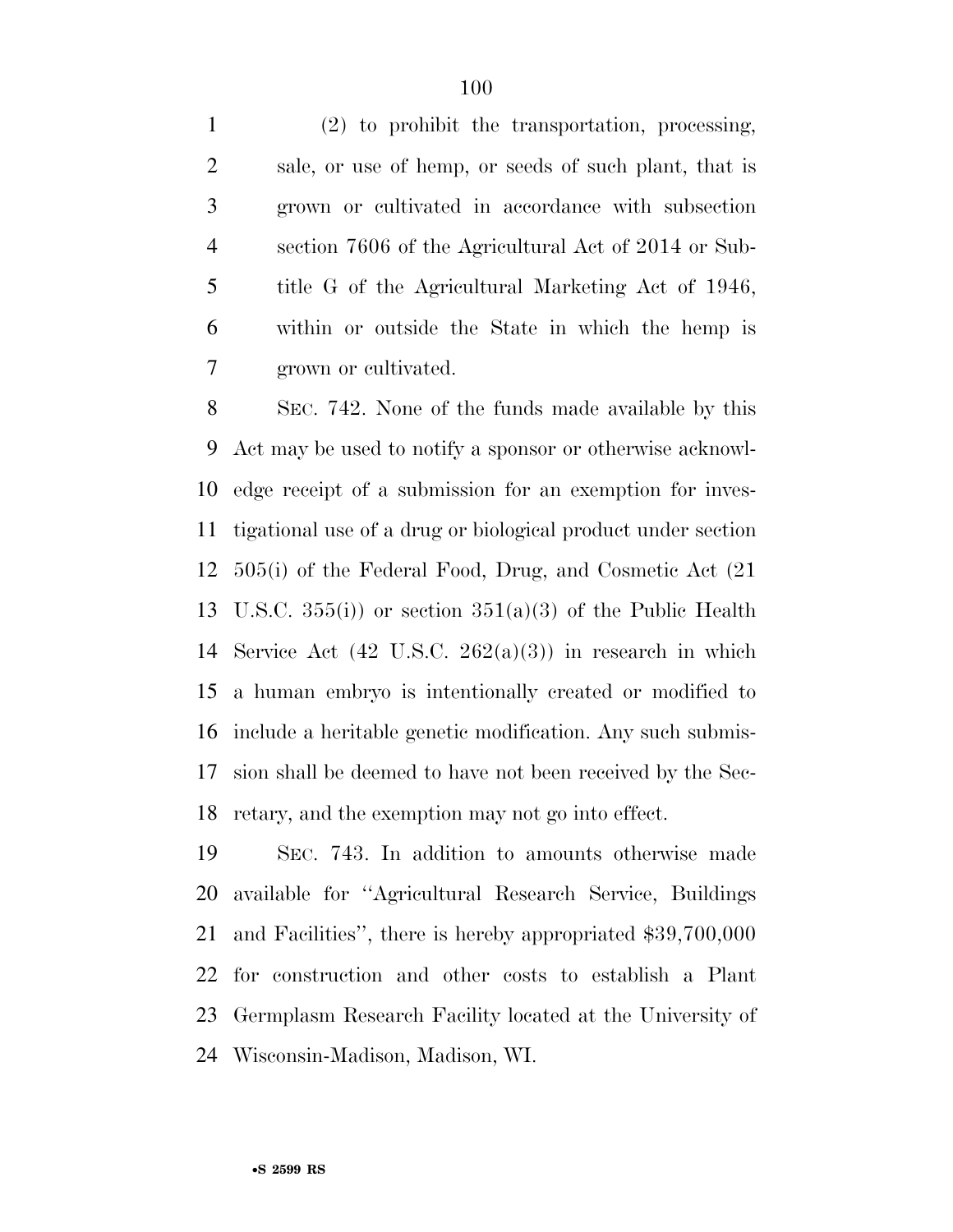SEC. 744. Out of amounts appropriated to the Food and Drug Administration under title VI, the Secretary of Health and Human Services, acting through the Commis- sioner of Food and Drugs, shall, not later than September 30, 2022, and following the review required under Execu- tive Order No. 12866 (5 U.S.C. 601 note; relating to regu- latory planning and review), issue advice revising the ad- vice provided in the notice of availability entitled ''Advice About Eating Fish, From the Environmental Protection Agency and Food and Drug Administration; Revised Fish Advice; Availability'' (82 Fed. Reg. 6571 (January 19, 2017)), in a manner that is consistent with nutrition science recognized by the Food and Drug Administration on the net effects of seafood consumption.

 SEC. 745. The Secretary of Agriculture may waive 16 the matching funds requirement under Section  $412(g)$  of the Agricultural Research, Extension, and Education Re-form Act of 1998 (7 U.S.C. 7632(g)).

 SEC. 746. There is hereby appropriated \$2,000,000, to remain available until expended, for a pilot program for the Secretary to provide grants to qualified non-profit organizations and public housing authorities to provide technical assistance, including financial and legal services, to RHS multi-family housing borrowers to facilitate the acquisition of RHS multi-family housing properties in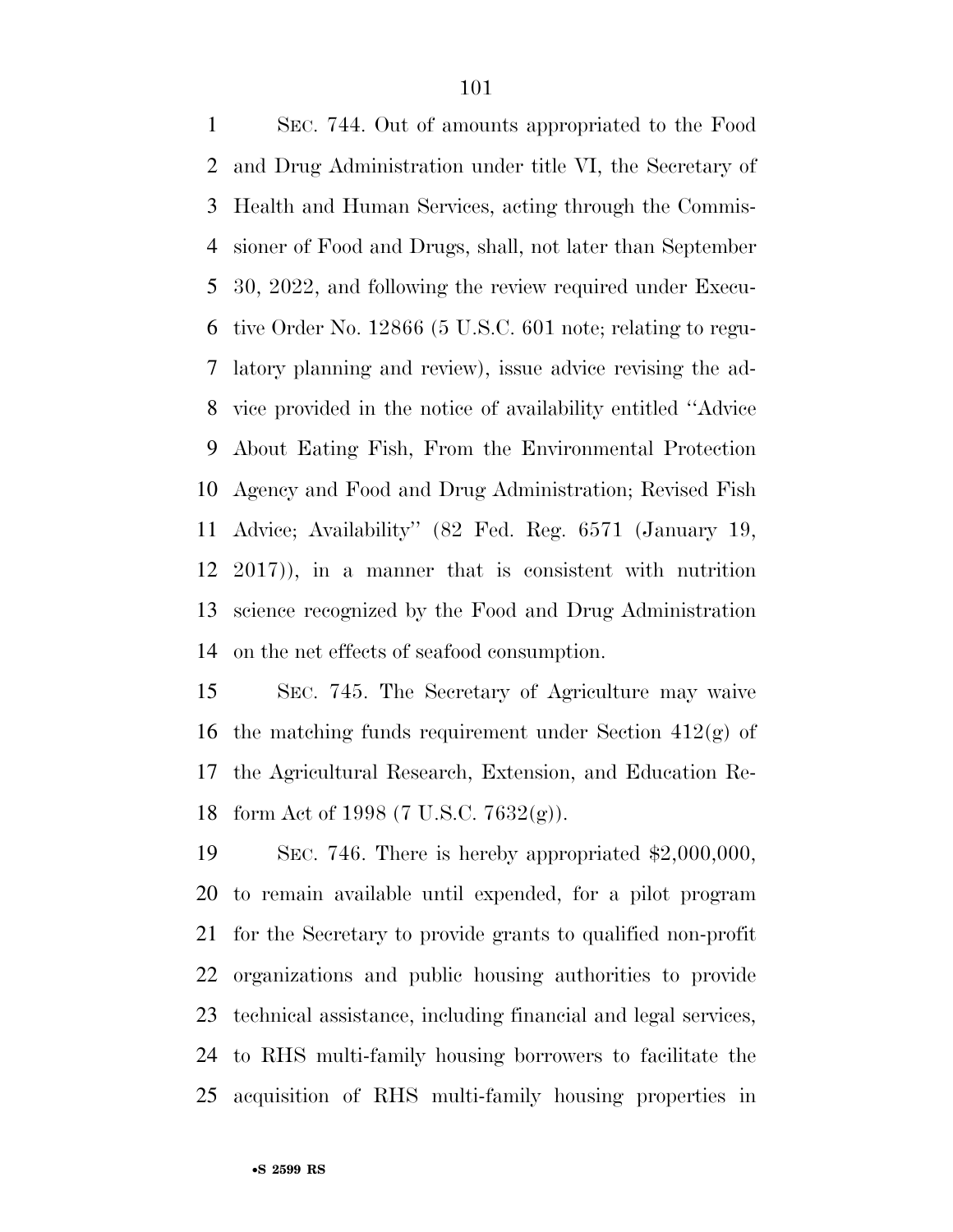areas where the Secretary determines a risk of loss of af- fordable housing, by non-profit housing organizations and public housing authorities as authorized by law that com- mit to keep such properties in the RHS multi-family hous- ing program for a period of time as determined by the Secretary.

 SEC. 747. There is hereby appropriated \$3,000,000, to carry out section 4208 of Public Law 115–334, includ- ing for project locations in additional regions and timely completion of required reporting to Congress.

 SEC. 748. There is hereby appropriated \$5,000,000 to carry out section 12301 of Public Law 115–334.

 SEC. 749. There is hereby appropriated \$3,000,000, to carry out section 4003(b) of Public Law 115–334 relat-ing to demonstration projects for Tribal Organizations.

 SEC. 750. In addition to amounts otherwise made available by this Act and notwithstanding the last sentence of 16 U.S.C. 1310, there is appropriated \$4,000,000, to remain available until expended, to implement non-renew- able agreements on eligible lands, including flooded agri- cultural lands, as determined by the Secretary, under the Water Bank Act (16 U.S.C. 1301–1311).

 SEC. 751. The Secretary shall set aside for Rural Economic Area Partnership (REAP) Zones, until August 15, 2022, an amount of funds made available in title III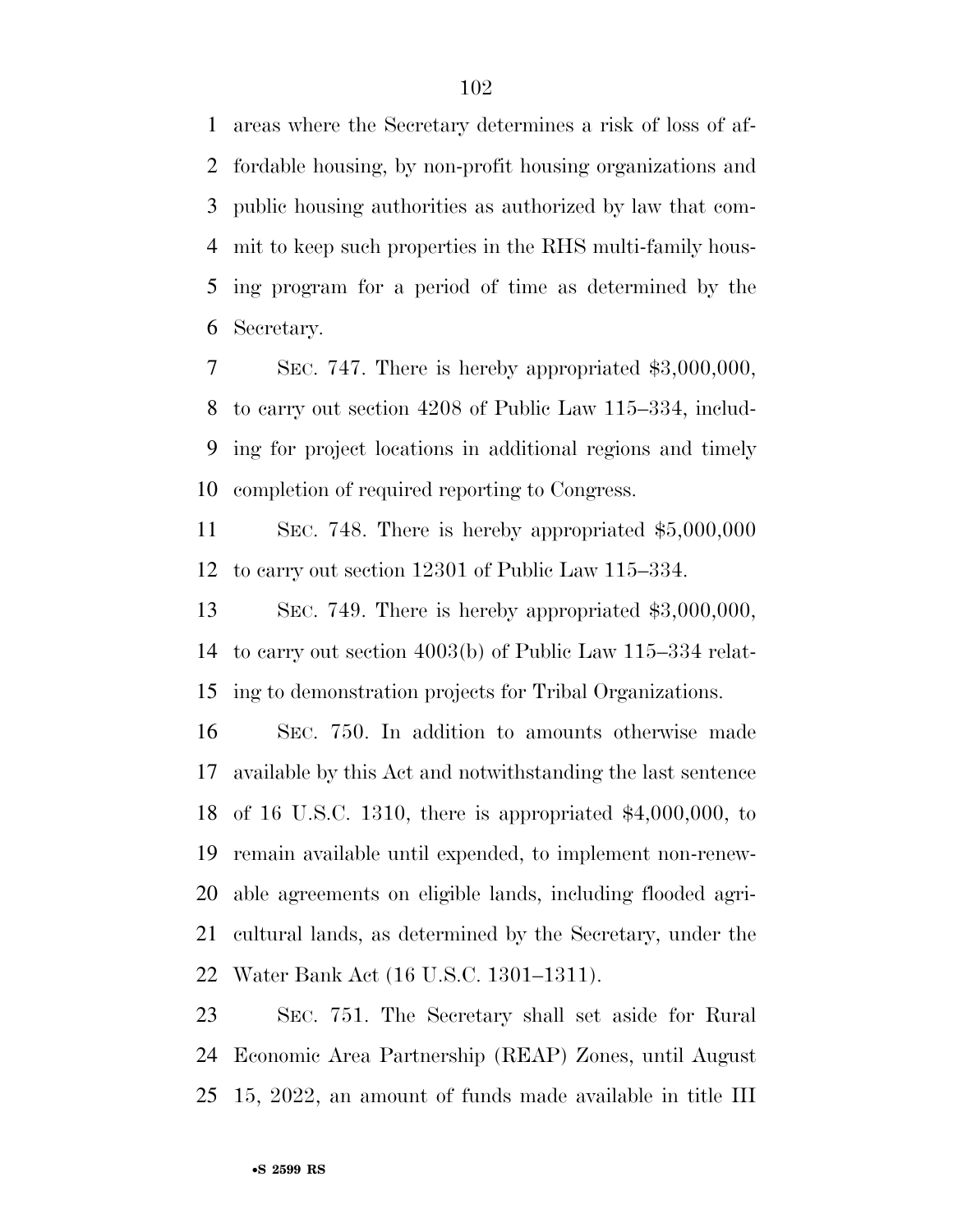under the headings of Rural Housing Insurance Fund Program Account, Mutual and Self-Help Housing Grants, Rural Housing Assistance Grants, Rural Community Fa- cilities Program Account, Rural Business Program Ac- count, Rural Development Loan Fund Program Account, and Rural Water and Waste Disposal Program Account, equal to the amount obligated in REAP Zones with re- spect to funds provided under such headings in the most recent fiscal year any such funds were obligated under such headings for REAP Zones.

 SEC. 752. Hereafter, in response to an eligible com- munity where the drinking water supplies are inadequate due to a natural disaster, as determined by the Secretary, including drought or severe weather, the Secretary may provide potable water through the Emergency Community Water Assistance Grant Program for an additional period of time not to exceed 120 days beyond the established pe- riod provided under the Program in order to protect public health.

 SEC. 753. There is hereby appropriated \$5,000,000, to remain available until expended, to carry out section 2103 of Public Law 115–334: *Provided*, That the Sec- retary shall prioritize the wetland compliance needs of areas with significant numbers of individual wetlands, wet-land acres, and conservation compliance requests.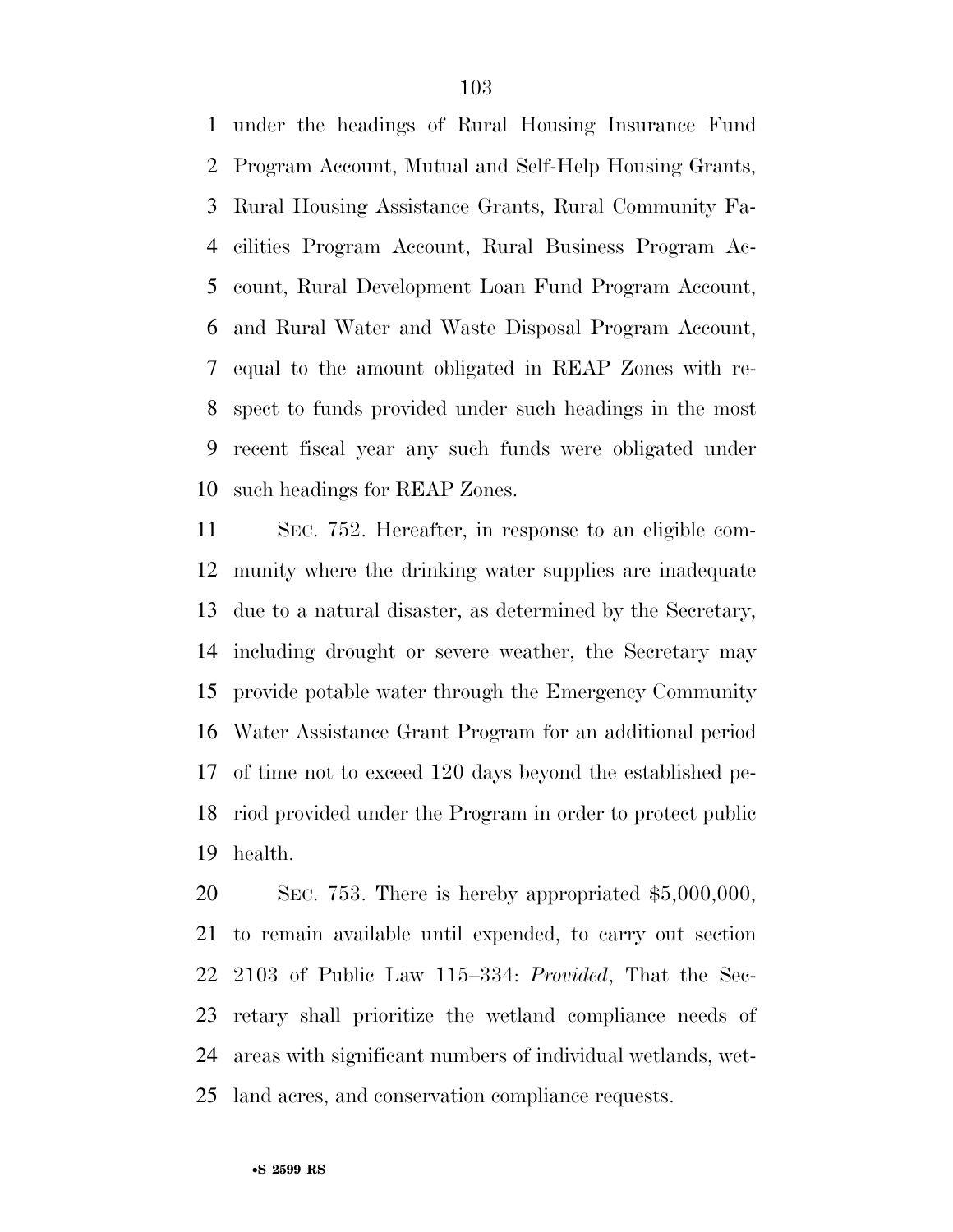SEC. 754. Notwithstanding any other provision of law, the acceptable market name of any engineered animal approved prior to the effective date of the National Bio- engineered Food Disclosure Standard (February 19, 2019) shall include the words ''genetically engineered'' prior to the existing acceptable market name.

 SEC. 755. The Secretary, acting through the Chief of the Natural Resources Conservation Service, may use funds appropriated under this Act or any other Act for the Watershed and Flood Prevention Operations Program and the Watershed Rehabilitation Program carried out pursuant to the Watershed Protection and Flood Preven- tion Act (16 U.S.C. 1001 et seq.), and for the Emergency Watershed Protection Program carried out pursuant to section 403 of the Agricultural Credit Act of 1978 (16 U.S.C. 2203) to provide technical services for such pro-17 grams pursuant to section  $1252(a)(1)$  of the Food Secu- rity Act of 1985 (16 U.S.C. 3851(a)(1)), notwithstanding subsection (c) of such section.

 SEC. 756. None of the funds made available by this Act may be used to procure raw or processed poultry prod- ucts imported into the United States from the People's Republic of China for use in the school lunch program under the Richard B. Russell National School Lunch Act (42 U.S.C. 1751 et seq.), the Child and Adult Care Food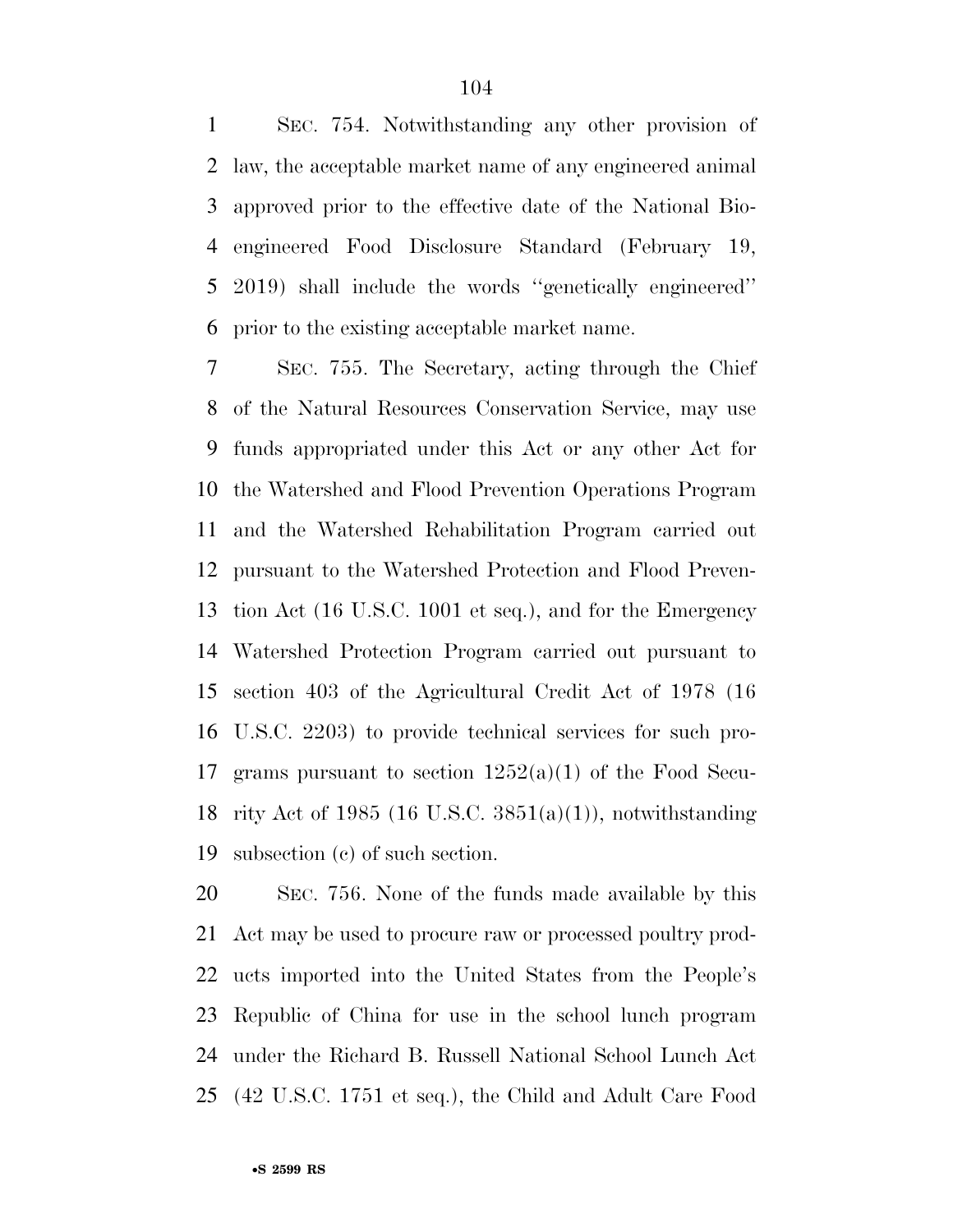Program under section 17 of such Act (42 U.S.C. 1766), the Summer Food Service Program for Children under section 13 of such Act (42 U.S.C. 1761), or the school breakfast program under the Child Nutrition Act of 1966 (42 U.S.C. 1771 et seq.).

 SEC. 757. For school year 2022–2023, only a school food authority that had a negative balance in the nonprofit school food service account as of December 31, 2020, shall be required to establish a price for paid lunches in accord- ance with section 12(p) of the Richard B. Russell National School Lunch Act (42 U.S.C. 1760(p)).

 SEC. 758. (a) There is hereby appropriated \$650,000,000, to remain available until expended, for an additional amount for section 779 of Public Law 115–141. (b) Section 313(b) of the Rural Electrification Act of 1936, as amended (7 U.S.C. 940c(b)), shall be applied for fiscal year 2022 and each fiscal year thereafter until the specified funding has been expended as if the following 19 were inserted after the final period in subsection  $(b)(2)$ : ''In addition, the Secretary shall use \$425,000,000 of funds available in this subaccount in fiscal year 2019 for an additional amount for the same purpose and under the same terms and conditions as funds appropriated by sec- tion 779 of Public Law 115–141, shall use \$255,000,000 of funds available in this subaccount in fiscal year 2020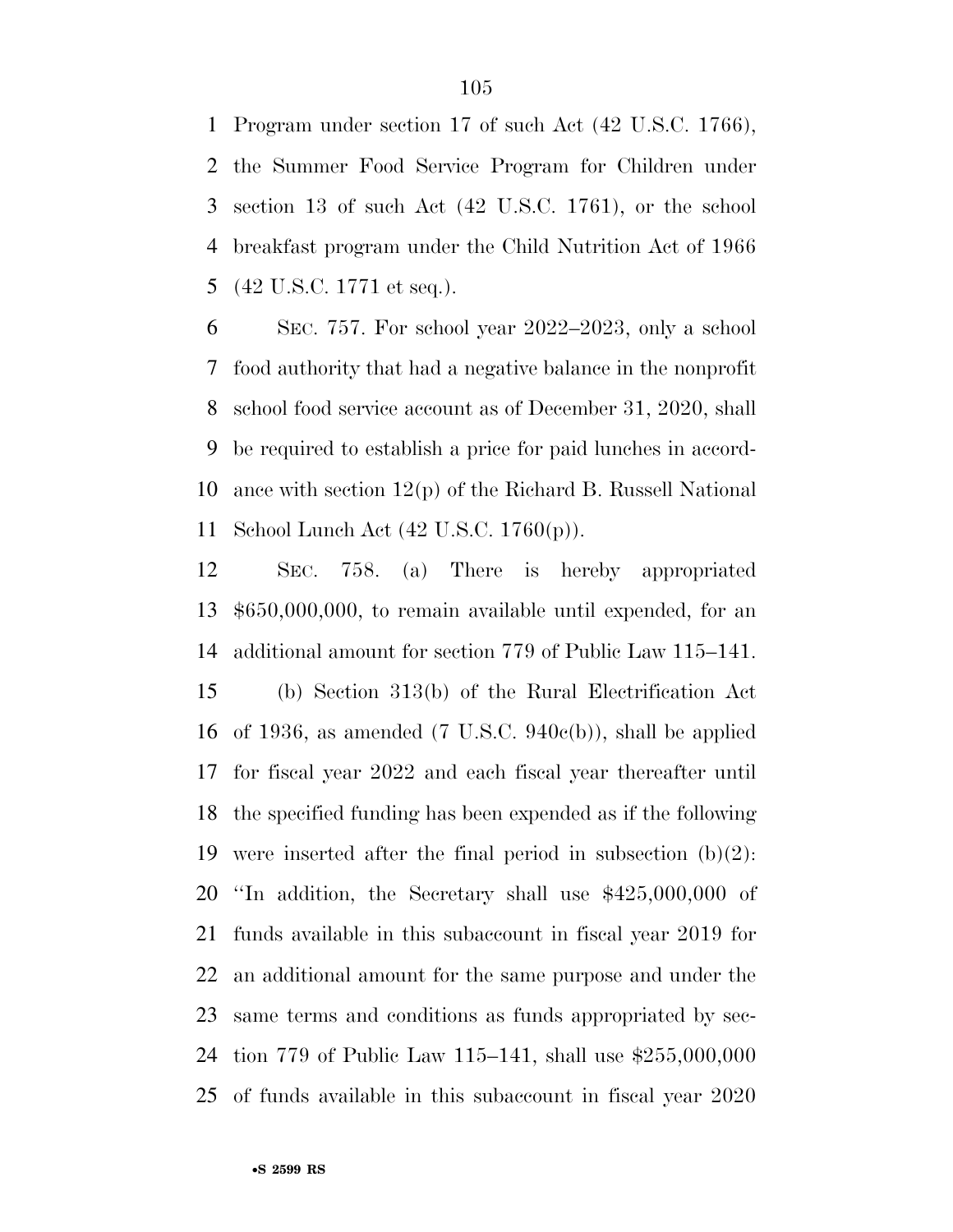for an additional amount for the same purpose and under the same terms and conditions as funds appropriated by section 779 of Public Law 115–141, shall use \$104,000,000 of funds available in this subaccount in fis- cal year 2021 for an additional amount for the same pur- pose and under the same terms and conditions as funds appropriated by section 779 of Public Law 115–141, and shall use \$50,000,000 of funds available in this sub- account in fiscal year 2022 for an additional amount for the same purpose and under the same terms and condi- tions as funds appropriated by section 779 of Public Law 115–141.'': *Provided*, That any use of such funds shall be treated as a reprogramming of funds under section 716 of this Act.

 (c) Section 775(b) of division A of Public Law 116– 260 shall no longer apply.

 SEC. 759. There is hereby appropriated \$400,000 to 18 carry out section  $1672(g)(4)(B)$  of the Food, Agriculture, Conservation, and Trade Act of 1990 (7 U.S.C.  $5925(g)(4(B))$  as amended by section 7209 of Public Law 115–334.

 SEC. 760. Section 7605(b) of the Agriculture Im- provement Act of 2018 (7 U.S.C. 5940 note; Public Law 115–334) is amended by striking ''January 1, 2022'' and inserting ''January 1, 2023.''.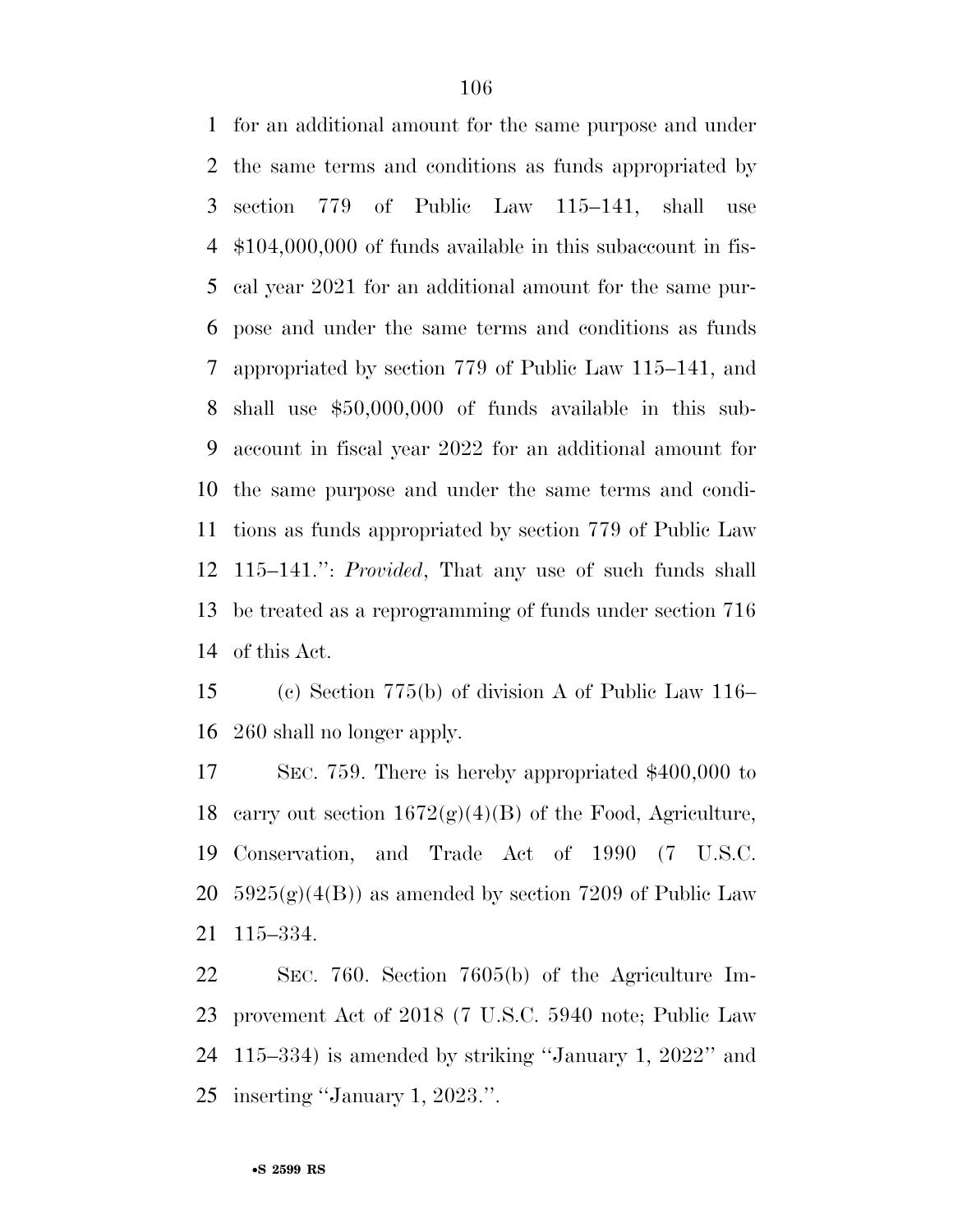SEC. 761. Section 9(i)(2) of the Food and Nutrition 2 Act of 2008 (7 U.S.C. 2018(i)(2)) is amended by striking ''December 31, 2021'' and inserting ''December 31, 2022''.

 SEC. 762. There is hereby appropriated \$1,000,000 to carry out the duties of the working group established under section 770 of the Agriculture, Rural Development, Food and Drug Administration, and Related Agencies Ap- propriations Act, 2019 (Public Law 116–6; 133 Stat. 89). SEC. 763. (a) For the period beginning on the date of enactment of this Act through school year 2022-2023, with respect to the school lunch program established under the Richard B. Russell National School Lunch Act (42 U.S.C. 1751 et seq.) or the school breakfast program es- tablished under the Child Nutrition Act of 1966 (42 U.S.C. 1771 et seq.) and final regulations published by the Department of Agriculture in the Federal Register on January 26, 2012 (77 Fed. Reg. 4088 et seq.), the Sec- retary of Agriculture shall allow States to grant an exemp- tion from the whole grain requirements that took effect on or after July 1, 2014, and the States shall establish a process for evaluating and responding, in a reasonable amount of time, to requests for an exemption: *Provided*, That school food authorities demonstrate hardship, includ-ing financial hardship, in procuring specific whole grain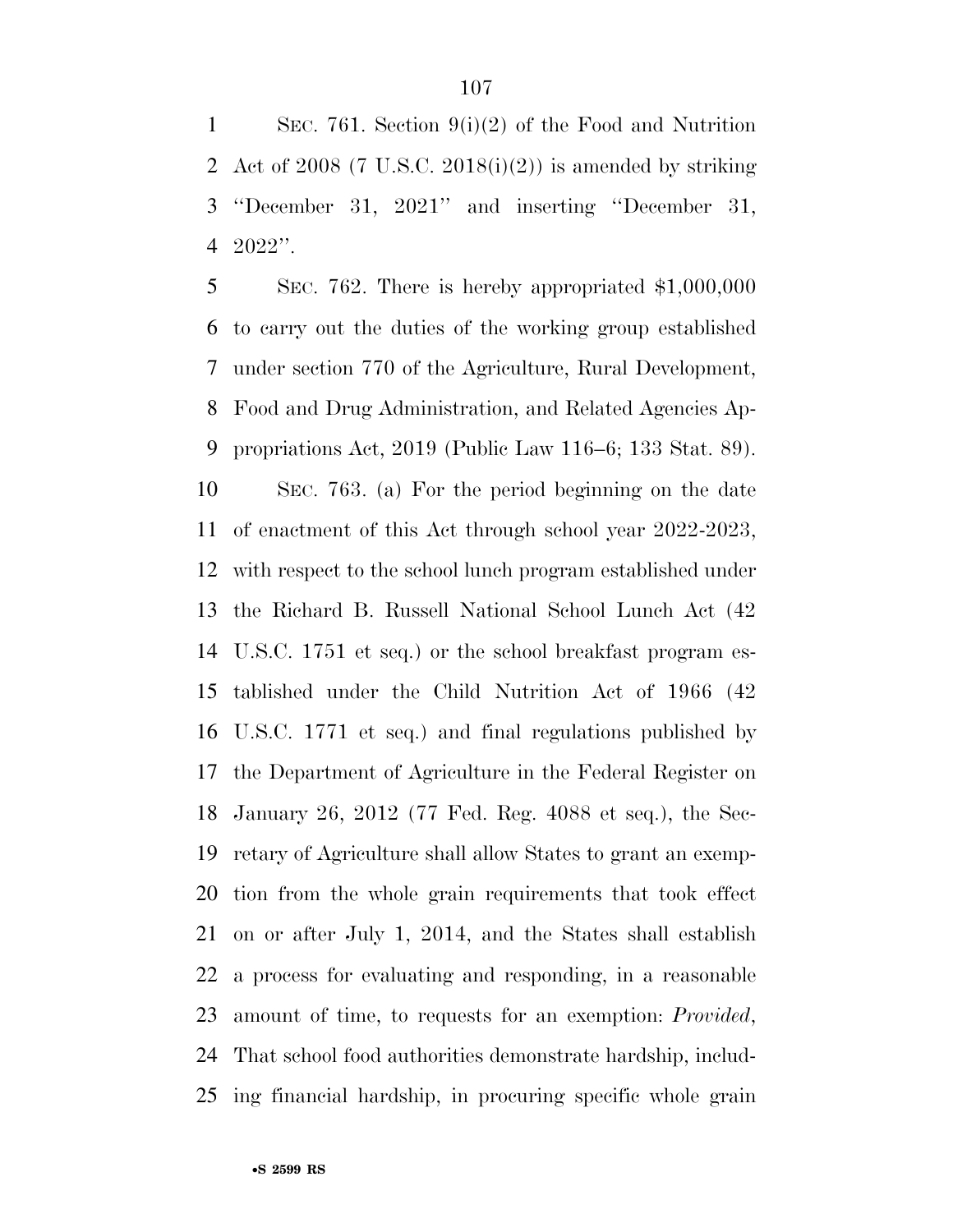products which are acceptable to the students and compli- ant with the whole grain-rich requirements: *Provided fur- ther*, That school food authorities shall comply with the applicable grain component or standard with respect to the school lunch or school breakfast program that was in effect prior to July 1, 2014.

 (b) For the period beginning on the date of enact- ment of this Act through school year 2022-2023, none of the funds appropriated or otherwise made available by this or any other Act shall be used to pay the salaries and expenses of personnel to implement any regulations under the Richard B. Russell National School Lunch Act (42 U.S.C. 1751 et seq.), the Child Nutrition Act of 1966 (42 U.S.C. 1771 et seq.), the Healthy, Hunger-Free Kids Act of 2010 (Public Law 111–296), or any other law that would require a reduction in the quantity of sodium con- tained in federally reimbursed meals, foods, and snacks sold in schools below Target 1 (as described in section 220.8(f)(3) of title 7, Code of Federal Regulations (or suc-cessor regulations)).

 (c) For the period beginning on the date of enactment of this Act through school year 2022-2023, notwith- standing any other provision of law, the Secretary shall allow States to grant special exemptions for the service of flavored, low-fat fluid milk in the school lunch program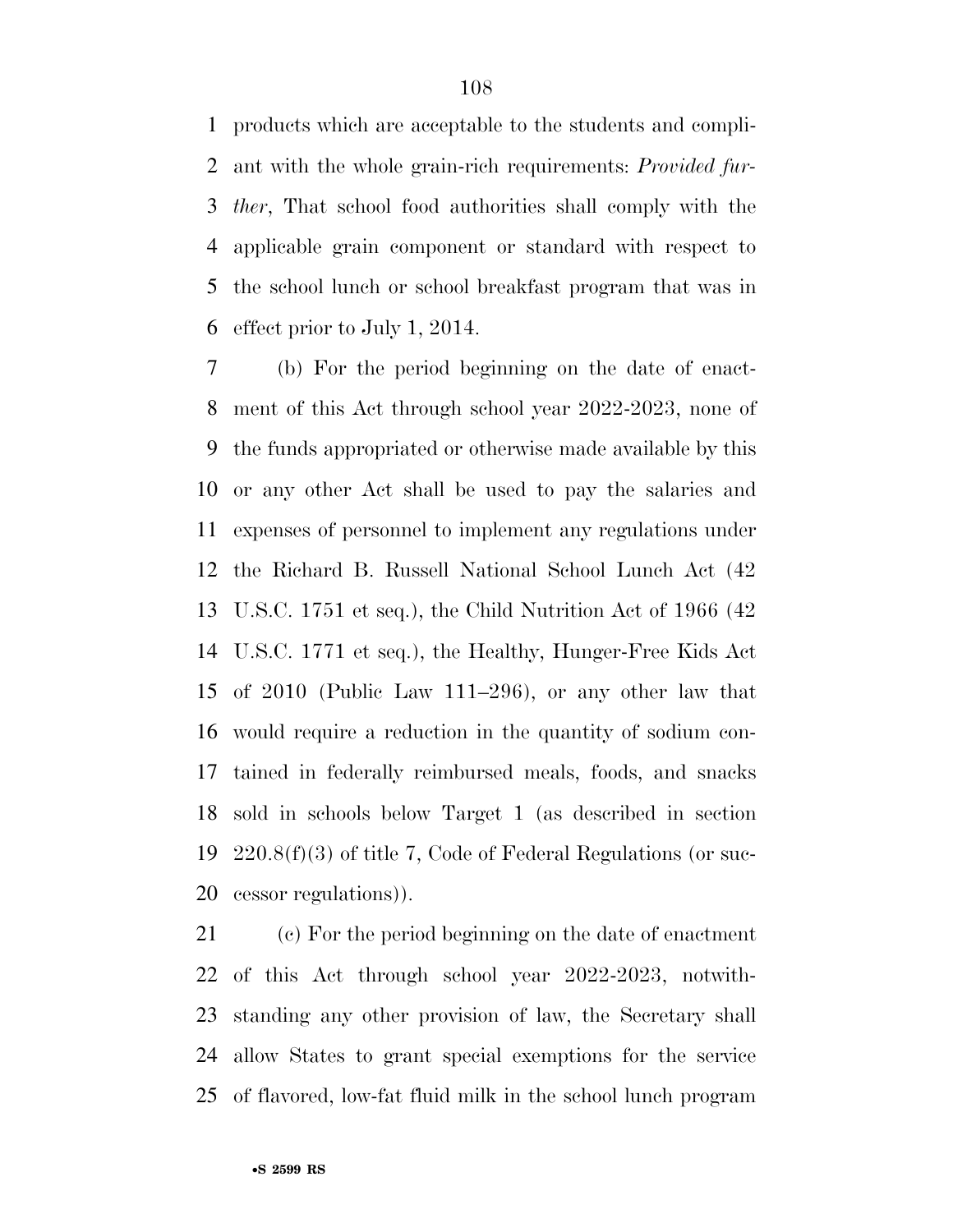established under the Richard B. Russell National School Lunch Act (42 U.S.C. 1751 et seq.) and the school break- fast program established under the Child Nutrition Act of 1966 (42 U.S.C. 1771 et seq.), and as a competitive food available on campus during the school day, to schools which demonstrate a reduction in student milk consump-tion or an increase in school milk waste.

 SEC. 764. None of the funds made available by this or any other act may be used to restrict the offering of low-fat (1 percent fat) flavored milk in the National School Lunch Program or School Breakfast Program, as long as such milk is not inconsistent with the most recent Dietary Guidelines for Americans published under section 301 of the National Nutrition Monitoring and Related Re-search Act of 1990.

 SEC. 765. In administering the pilot program estab- lished by section 779 of division A of the Consolidated Ap- propriations Act, 2018 (Public Law 115–141), the Sec- retary of Agriculture may, for purposes of determining en- tities eligible to receive assistance, consider those commu- nities which are ''Areas Rural in Character'': *Provided*, That not more than 10 percent of the funds made avail-able by section 758 may be used for this purpose.

 SEC. 766. There is hereby appropriated \$24,525,000 for the Goodfellow Federal facility, to remain available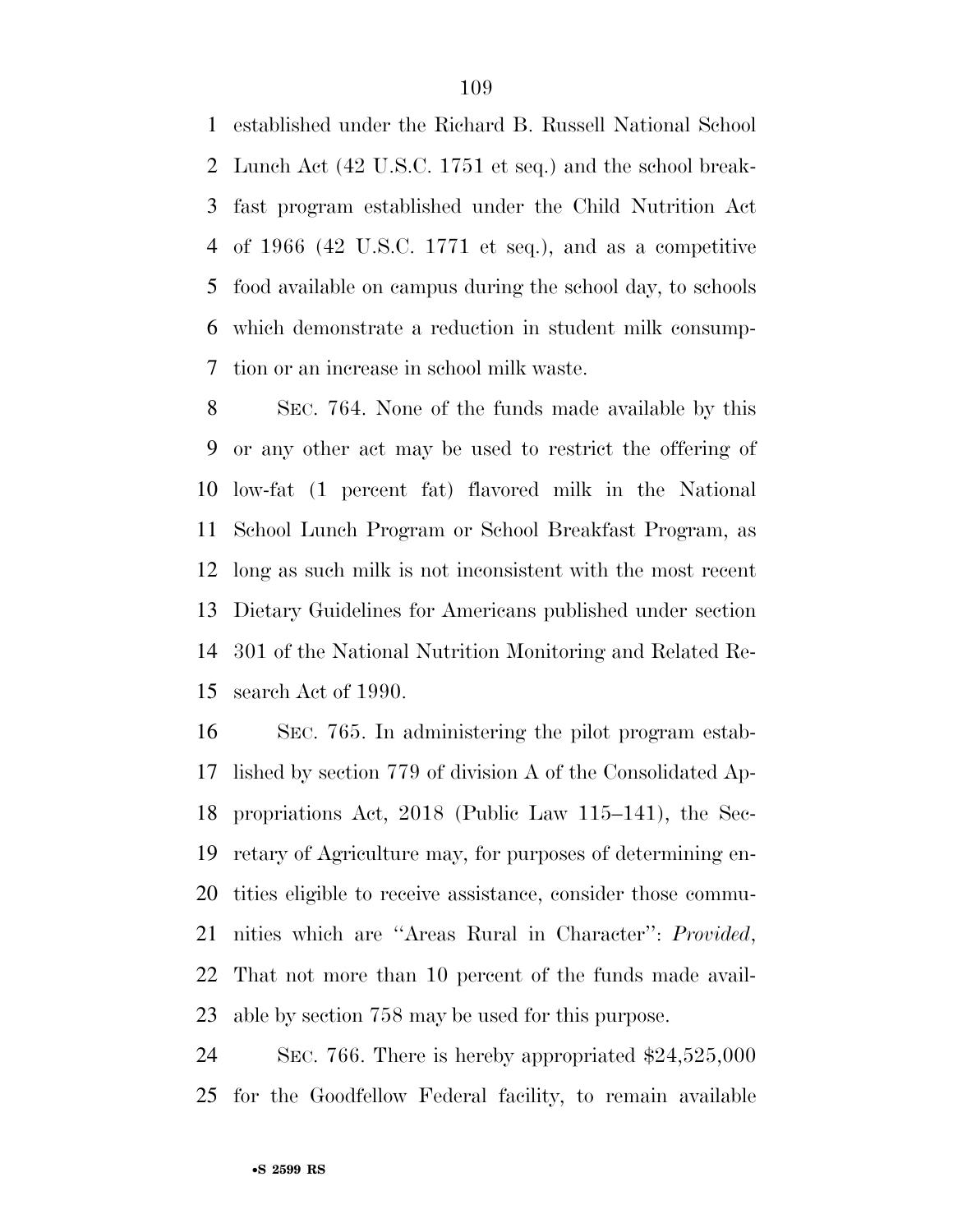until expended, of which \$12,000,000 shall be transferred to and merged with the appropriation for ''Office of the Chief Information Officer'' and of which \$12,525,000 shall be transferred to and merged with the appropriation for ''Food Safety and Inspection Service''.

 SEC. 767. (a) There is hereby appropriated \$3,000,000, to remain available until expended, for a pilot program for the Animal and Plant Health Inspection Service to provide grants to State departments of agri- culture and forestry commissions in states identified in the final environmental assessment published in the Federal Register on September 23, 2020 (85 Fed. Reg. 59735), to combat and treat cogongrass through established cogongrass control programs.

 (b) Not to exceed 2 percent of the funds provided under this section shall be available for necessary costs of grant administration.

18 SEC. 768. Section  $764(d)(3)(B)$  of division N of Pub- lic Law 116–260 is amended by inserting ''and fiscal year 2022'' after ''fiscal year 2021'' and before the final period. SEC. 769. Section 6402(f) of the Farm Security and Rural Investment Act of 2002 (7 U.S.C. 1632b(f)) is amended in the matter preceding paragraph (1) by strik-24 ing "section  $210A(d)(2)$ " and inserting "section  $210A(d)(5)(D)$ ".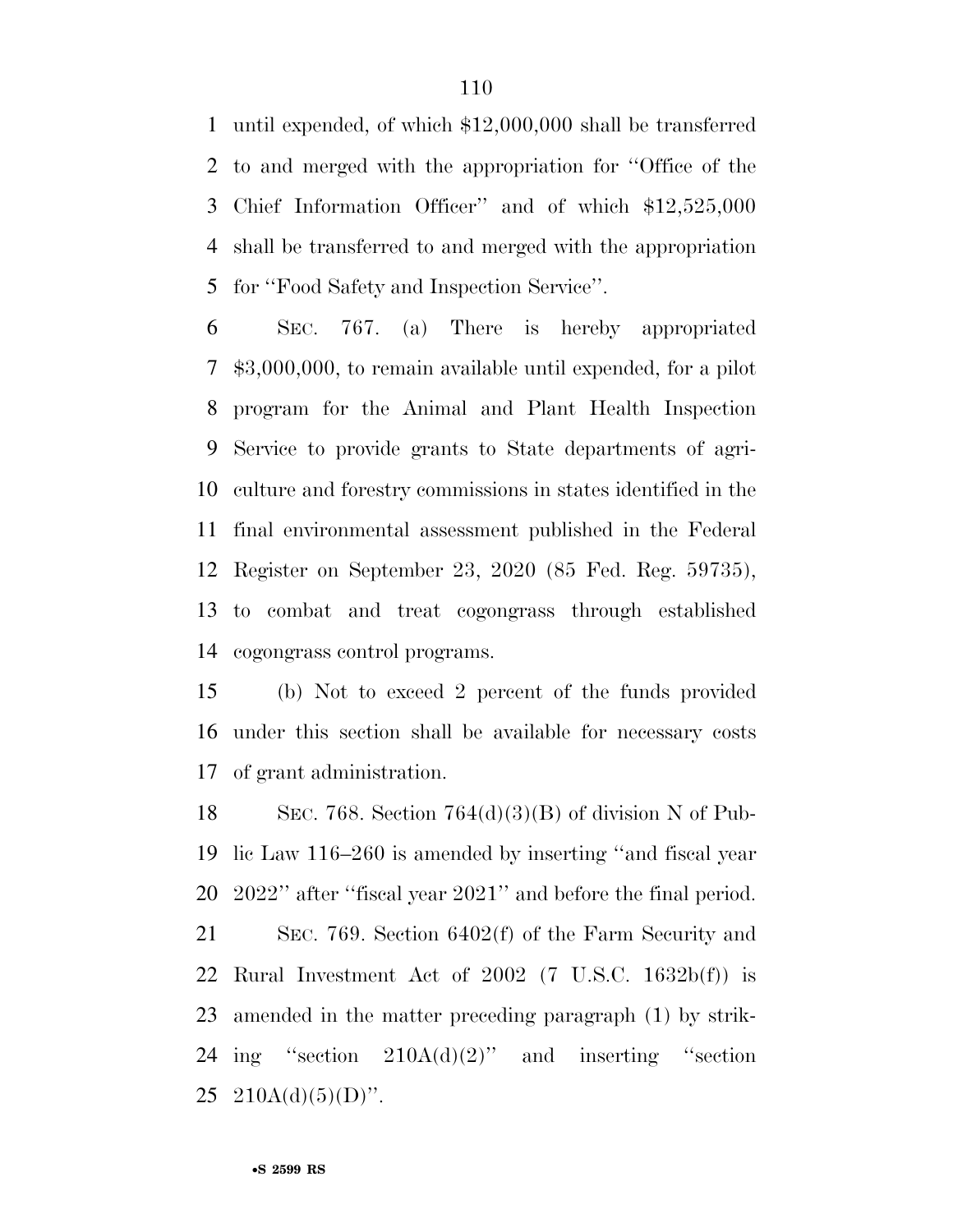SEC. 770. For an additional amount for the Office of the Secretary, \$30,000,000, to remain available until expended, to establish an Institute for Rural Partnerships: *Provided*, That the Secretary shall establish a grant pro- gram and distribute the funds to three geographically di- verse established land-grant universities: *Provided further*, That the Institute for Rural Partnerships shall dedicate resources to researching the causes and conditions of chal- lenges facing rural areas, and develop community partner- ships to address such challenges: *Provided further*, That administrative or other fees shall not exceed one percent: *Provided further*, That such partnership shall coordinate and publish an annual report.

 SEC. 771. There is hereby appropriated \$1,000,000, to remain available until September 30, 2023, for a Cattle Contracts Library pilot program that the Agricultural Marketing Service shall develop and maintain. This pro- gram shall be similar, as determined by the Secretary, to the swine contract library the U.S. Department of Agri- culture currently maintains pursuant to section 222 of the Packers and Stockyards Act (7 U.S.C. 198a). The promul- gation of the regulations and administration of this section shall be made without regard to: (1) the notice and com-ment provisions of section 553 of title 5; and (2) chapter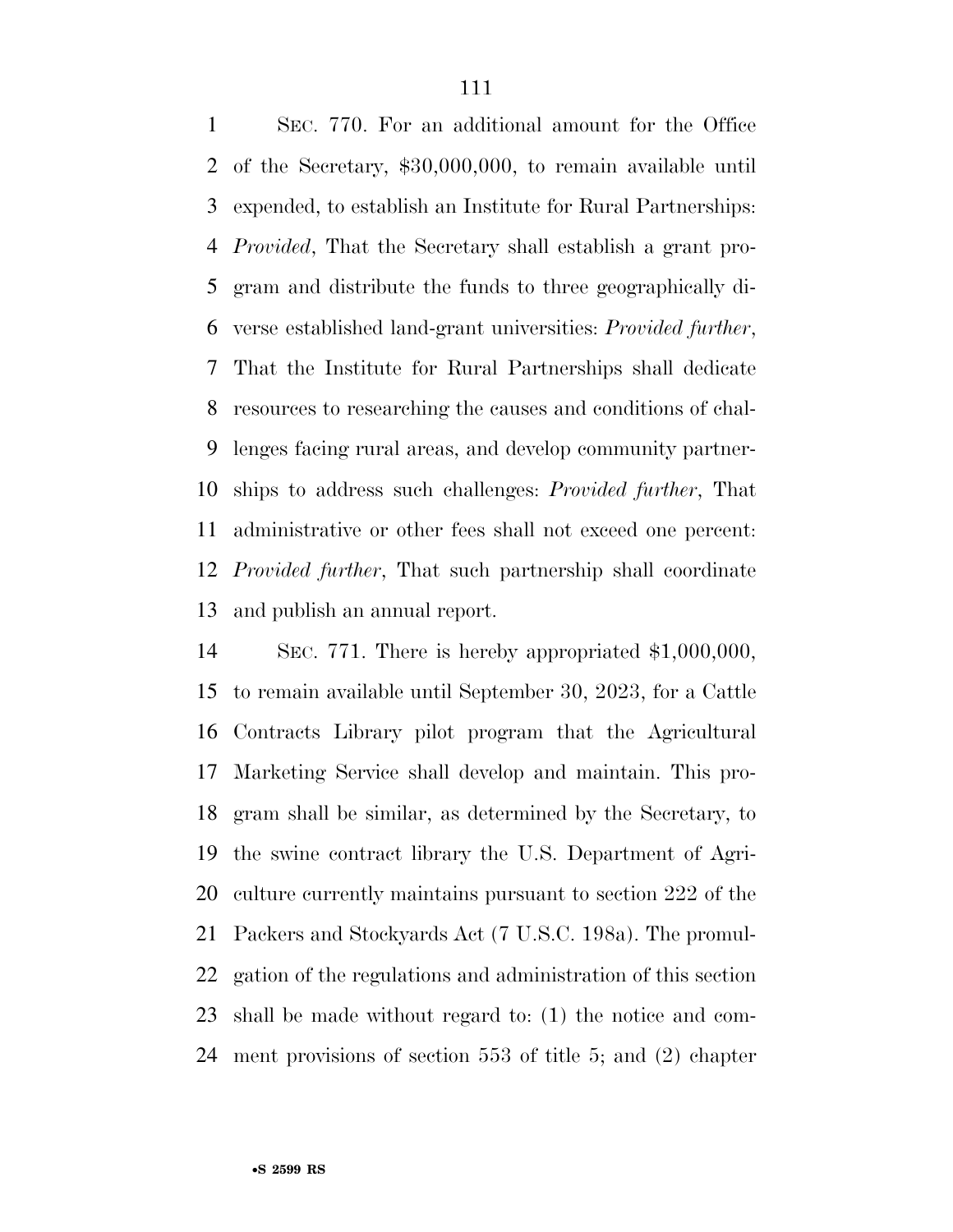35 of title 44 (commonly known as the ''Paperwork Re-duction Act'').

 SEC. 772. There is hereby appropriated \$10,000,000, to remain available until expended, for costs associated with the establishment of an Institute of Rural Partner- ship, located at the University of Vermont, Burlington, VT.

 SEC. 773. For an additional amount for the ''Office of the Secretary'', \$7,030,000,000, which shall remain available until December 31, 2023, for necessary expenses related to losses of crops (including milk, on-farm stored commodities, crops prevented from planting in 2020 and 2021, and harvested adulterated wine grapes), trees, bushes, and vines, as a consequence of droughts, wildfires, hurricanes, floods, derechos, winter storms, smoke expo- sure, quality losses of crops, and excessive moisture occur- ring in calendar years 2020 and 2021 under such terms and conditions as determined by the Secretary: *Provided*, That losses due to drought shall only be eligible under this section if any area within the county in which the loss occurs was rated by the U.S. Drought Monitor as having a D3 (Extreme Drought) or higher level of drought inten- sity during the applicable calendar years: *Provided further*, That of the amounts provided in this section, the Sec-retary shall use \$750,000,000 to provide assistance to pro-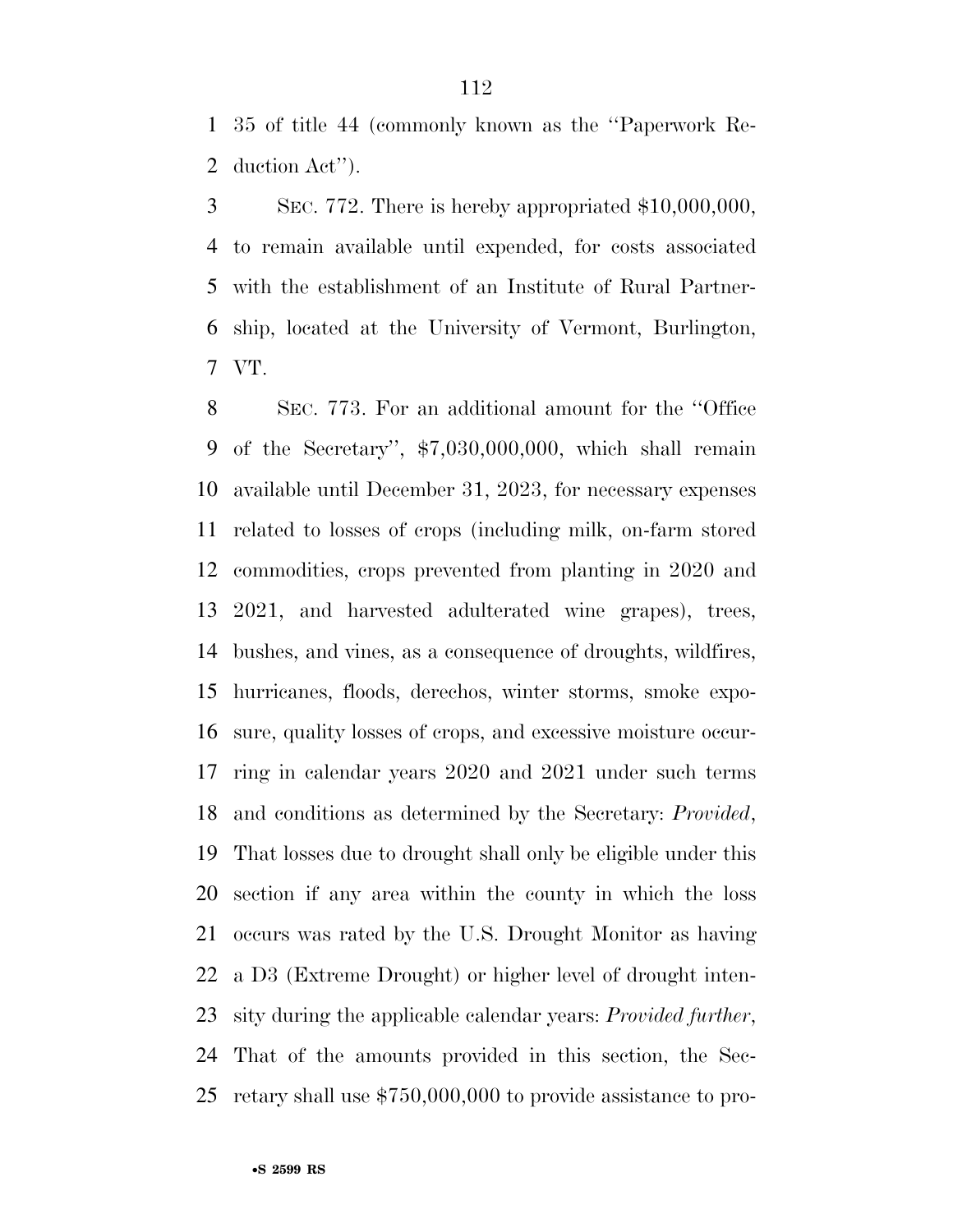ducers of livestock, as determined by the Secretary of Ag- riculture, for losses incurred during calendar year 2021 due to drought or wildfires: *Provided further*, That at the election of a processor eligible for a loan under section 156 of the Federal Agriculture Improvement and Reform Act of 1996 (7 U.S.C. 7272) or a cooperative processor of dairy, the Secretary shall make payments for losses in 2021 to such processors (to be paid to producer members, as determined by such processors) in lieu of payments to producers and under the same terms and conditions as payments made to processors pursuant to Title I of the Additional Supplemental Appropriations for Disaster Re- lief Act, 2019 (Public Law 116–20) under the heading ''Department of Agriculture—Agricultural Programs— Processing, Research and Marketing—Office of the Sec- retary'', as last amended by section 791(c) of title VII of division B of the Further Consolidated Appropriations Act, 2020 (Public Law 116–94): *Provided further*, That notwithstanding section 760.1503(j) of title 7 of the Code of Federal Regulations, in the event that a processor de- scribed in the preceding proviso does not elect to receive payments under such clause, the Secretary shall make di- rect payments to producers under this section: *Provided further*, That of the amounts provided in this section, not more than \$20,000,000 may be used for administrative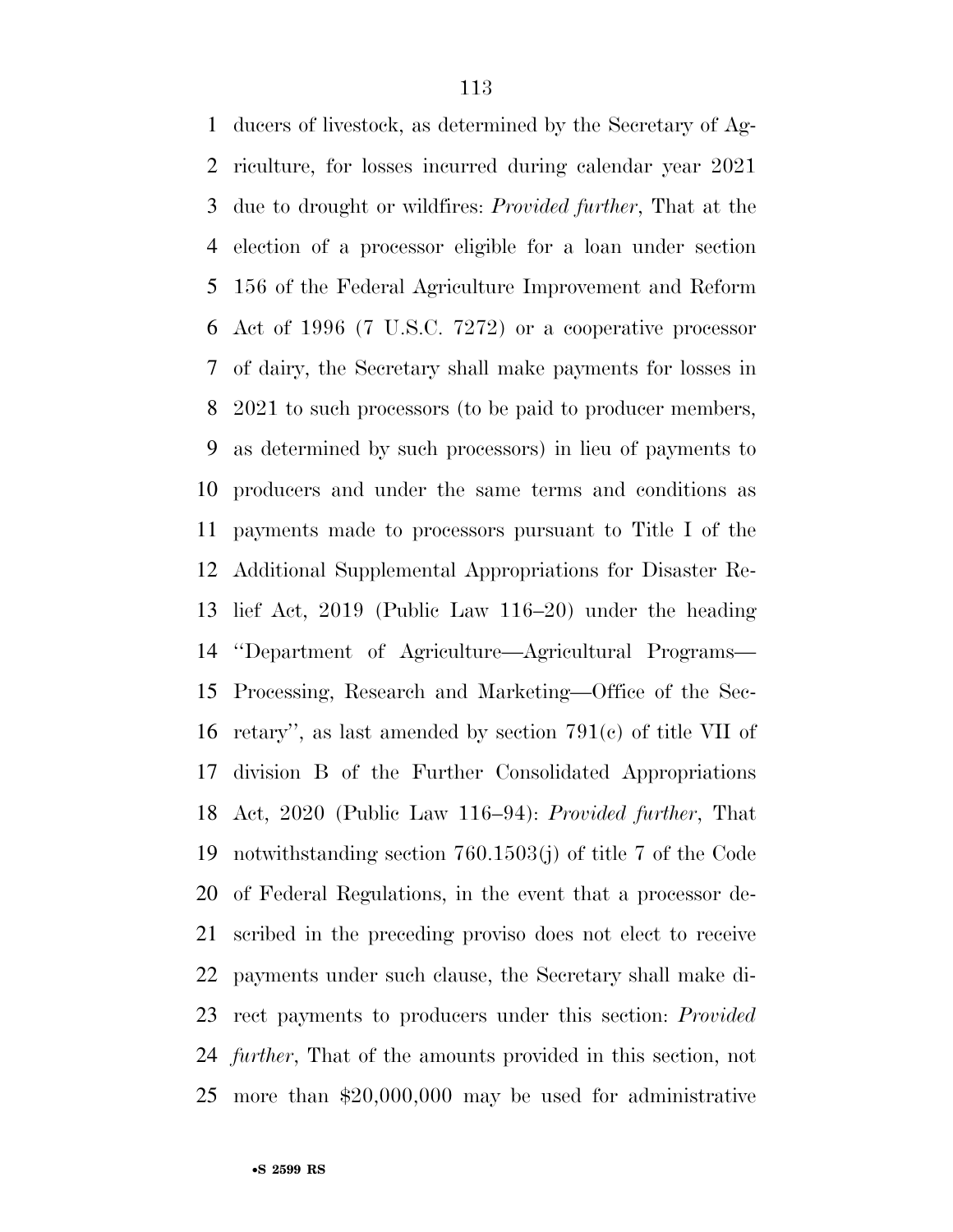costs to carry out this section: *Provided further*, That the total amount of payments received under this section and applicable policies of crop insurance under the Federal Crop Insurance Act (7 U.S.C. 1501 et seq.) or the Non- insured Crop Disaster Assistance Program (NAP) under section 196 of the Federal Agriculture Improvement and Reform Act of 1996 (7 U.S.C. 7333) shall not exceed 90 percent of the loss as determined by the Secretary: *Pro- vided further*, That the total amount of payments received under this section for producers who did not obtain a pol- icy or plan of insurance for an insurable commodity for the applicable crop year under the Federal Crop Insurance Act (7 U.S.C. 1501 et seq.) for the crop incurring the losses or did not file the required paperwork and pay the service fee by the applicable State filing deadline for a noninsurable commodity for the applicable crop year under NAP for the crop incurring the losses shall not exceed 70 percent of the loss as determined by the Secretary: *Pro- vided further*, That producers receiving payments under this section, as determined by the Secretary, shall be re- quired to purchase crop insurance where crop insurance is available for the next two available crop years and pro- ducers receiving payments under this section shall be re- quired to purchase coverage under NAP where crop insur-ance is not available in the next two available crop years,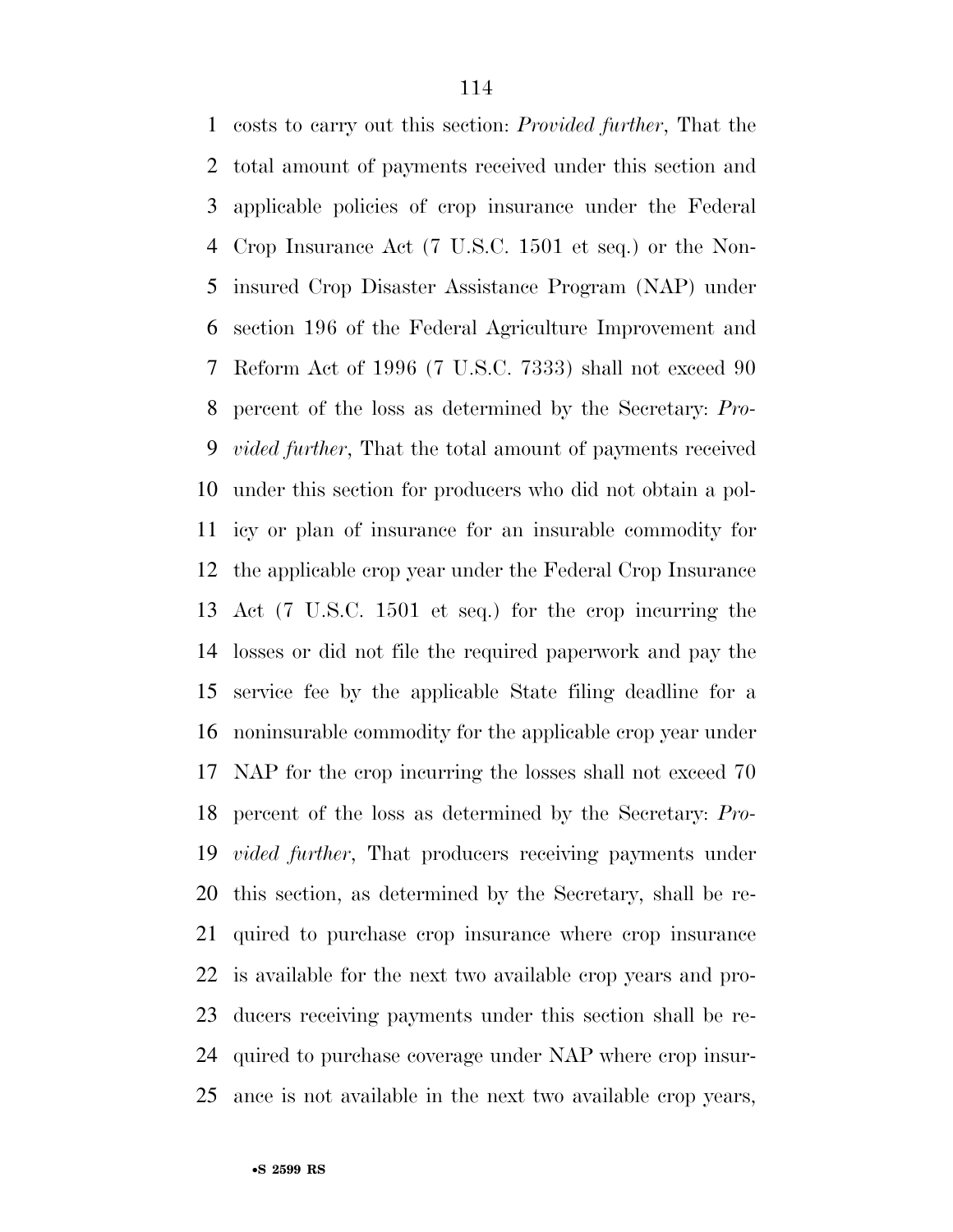as determined by the Secretary: *Provided further*, That not later than 120 days after the end of fiscal year 2021, the Secretary shall submit a report to the Congress specifying the type, amount, and method of such assistance by state and territory: *Provided further*, That such amount is des- ignated by the Congress as being for an emergency re- quirement pursuant to section 4112(a) of H. Con. Res. 71 (115th Congress), the concurrent resolution on the budget for fiscal year 2018, and to section 251(b) of the Balanced Budget and Emergency Deficit Control Act of 1985.

 SEC. 774. None of the funds made available by this Act may be used to pay the salaries or expenses of per-sonnel—

 (1) to inspect horses under section 3 of the Federal Meat Inspection Act (21 U.S.C. 603);

 (2) to inspect horses under section 903 of the Federal Agriculture Improvement and Reform Act of 1996 (7 U.S.C. 1901 note; Public Law 104–127); or (3) to implement or enforce section 352.19 of 21 title 9, Code of Federal Regulations (or a successor regulation).

 SEC. 775. Notwithstanding any provision of law that regulates the calculation and payment of overtime and hol-iday pay for FSIS inspectors, the Secretary may charge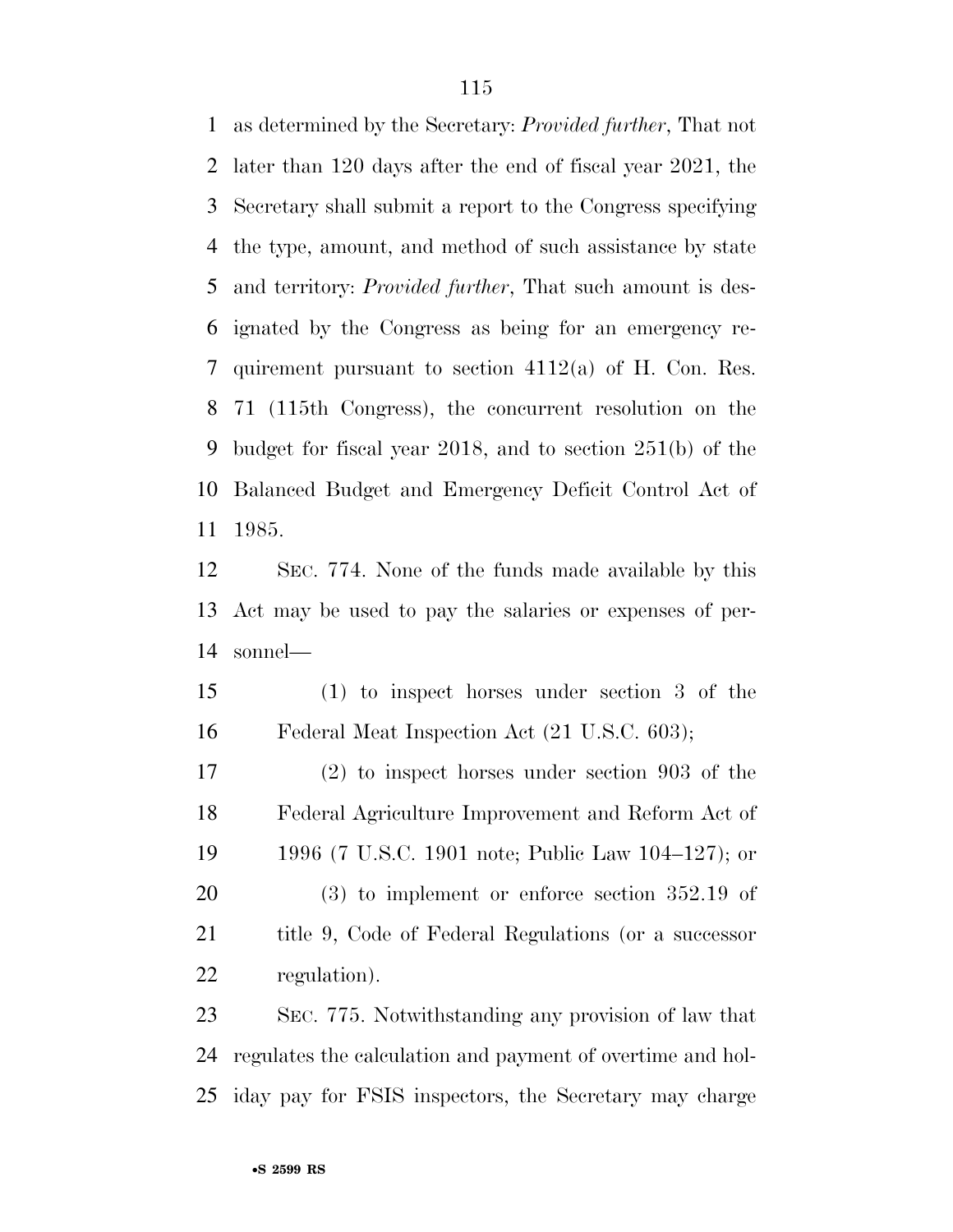establishments subject to the inspection requirements of the Poultry Products Inspection Act, 21 U.S.C. §451 et seq., the Federal Meat Inspection Act, 21 U.S.C. §601 et seq, and the Egg Products Inspection Act, 21 U.S.C. §1031 et seq., for the cost of inspection services provided outside of an establishment's approved inspection shifts, and for inspection services provided on Federal holidays: *Provided*, That any sums charged pursuant to this para- graph shall be deemed as overtime pay or holiday pay under section 1001(d) of the American Rescue Plan Act of 2021 (Pubic Law 117–2, 135 Stat. 242): *Provided fur- ther*, That sums received by the Secretary under this para- graph shall, in addition to other available funds, remain available until expended to the Secretary without further appropriation for the purpose of funding all costs associ-ated with FSIS inspections.

 SEC. 776. There is hereby appropriated \$1,000,000, to remain available until expended: *Provided*, That funds provided under this section shall be for grants to the Southwest Border Regional Commission (40 U.S.C. 15301 et seq.) for any Rural Community Advancement Program purpose as described in section 381E(d) of the Consoli- dated Farm and Rural Development Act, of which not more than 5 percent may be used for administrative ex-penses.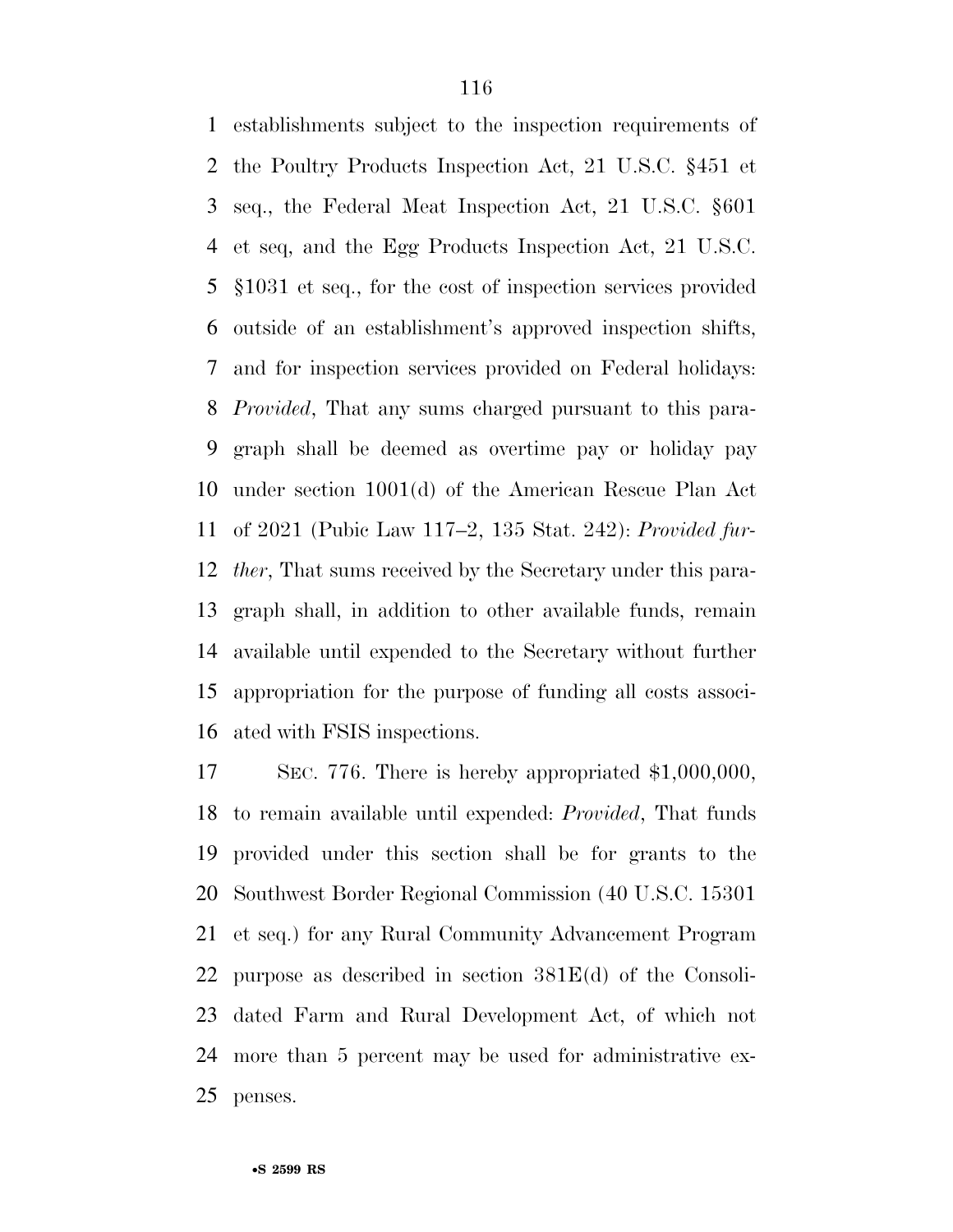This Act may be cited as the ''Agriculture, Rural De- velopment, Food and Drug Administration, and Related Agencies Appropriations Act, 2022''.